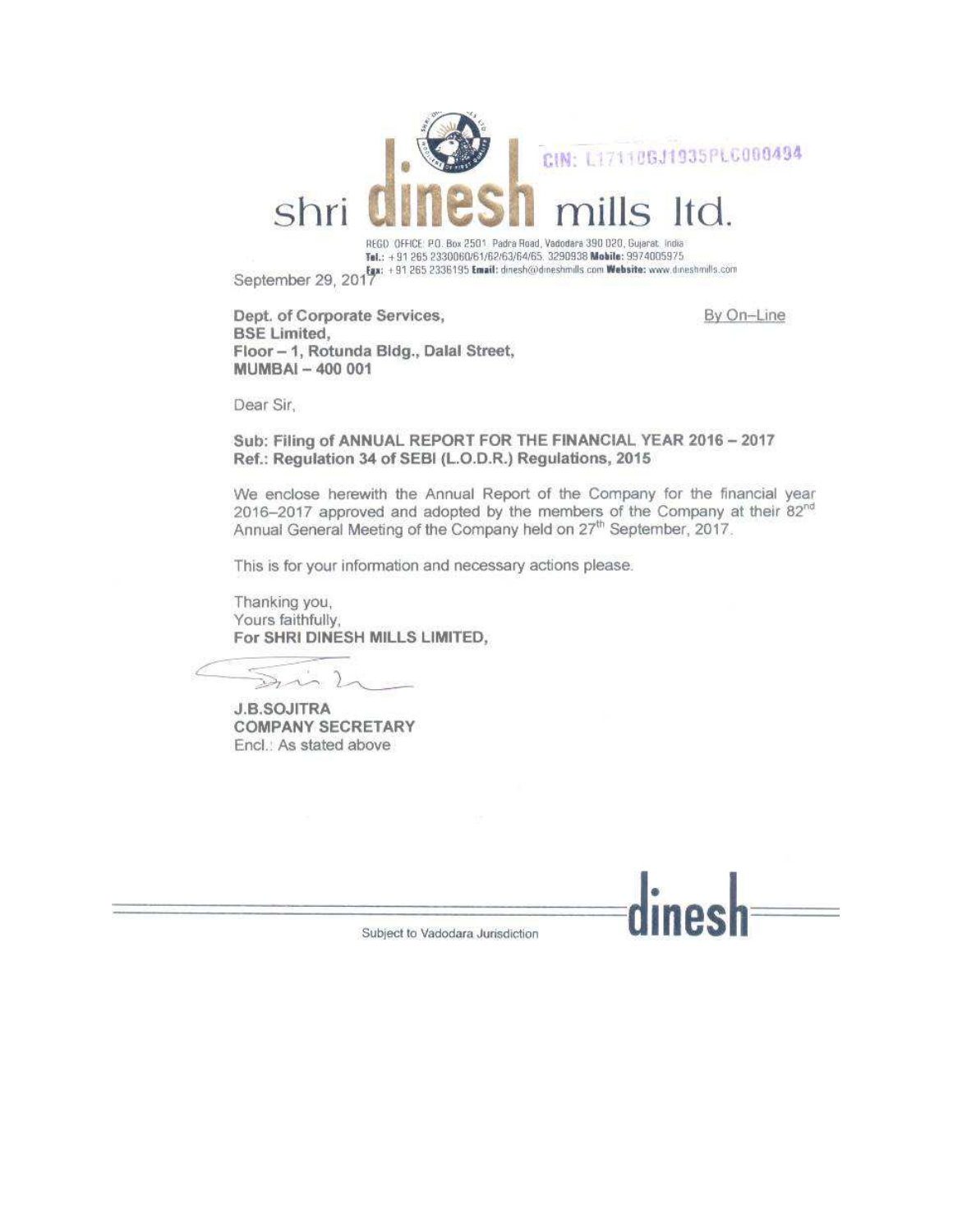

**Shri Dinesh Mills Limited, Vadodara.**

## **BOARD OF DIRECTORS**

Shri Nimishbhai U. Patel (Managing Director) Shri Tanujbhai M. Patel Shri Rakesh Agrawal Shri Sanjiv Shah Mrs. Taruna P. Patel

Shri Bharatbhai U. Patel (Chairman & Managing Director)

Shri J. B. Sojitra **Executive Director (Corporate Affairs**)

## **COMPANY SECRETARY**

Shri J. B. Sojitra

## **BANKERS**

Bank of Baroda Indian Overseas Bank The South Indian Bank Ltd.

## **AUDITORS**

M/s. Dhirubhai Shah & Doshi Chartered Accountants Ahmedabad

## **REGISTERED OFFICE**

P.O. Box No.2501, Padra Road, Vadodara - 390 020 Telephone : (0265) 2330060-65 Fax : (0265) 2336195 Email : complianceofficer@dineshmills.com, sojitra@dineshmills.com Website : www.dineshmills.com CIN : L17110GJ1935PLC000494

|                                            | <b>INDEX</b> | Page No. |  |
|--------------------------------------------|--------------|----------|--|
| Notice                                     |              |          |  |
| Boards' Report                             |              |          |  |
| Secretarial Audit Report                   |              |          |  |
|                                            |              |          |  |
|                                            |              |          |  |
| <b>Auditors Report</b>                     |              |          |  |
| <b>Balance Sheet</b>                       |              |          |  |
|                                            |              |          |  |
| Cash Flow Statement                        |              |          |  |
|                                            |              |          |  |
| Auditors Reports on Consolidated A/c.  66  |              |          |  |
| Consolidated Financial Statement           |              |          |  |
| & Notes thereon                            |              |          |  |
| Financial Details of Subsidiary Company 88 |              |          |  |
| Attendance Slip                            |              |          |  |
| Road Map to AGM Venue                      |              |          |  |
| Proxy Form                                 |              |          |  |

1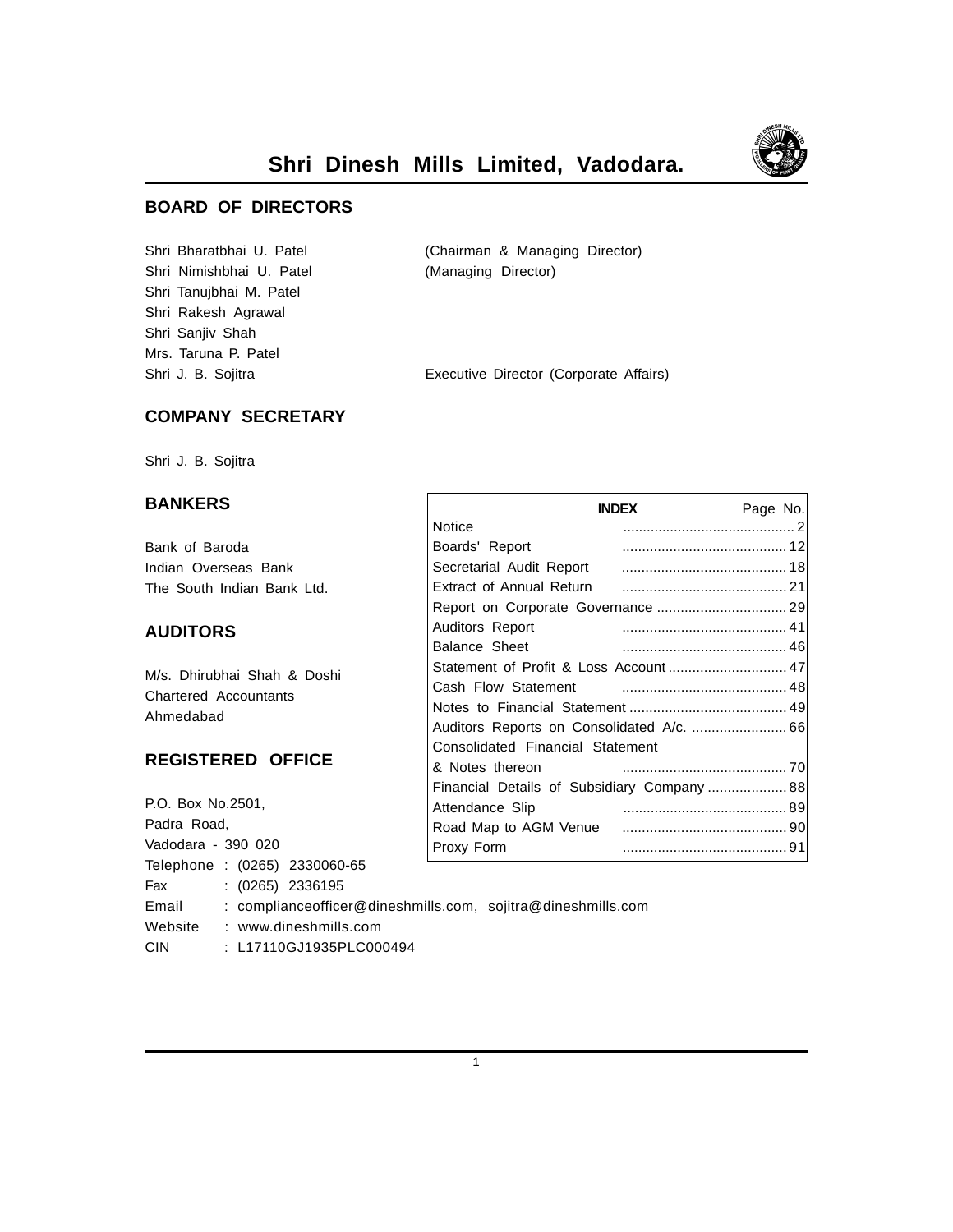#### **NOTICE**

**NOTICE** is hereby given that 82nd Annual General Meeting (AGM) of the Members of Shri Dinesh Mills Ltd. will be held at the Registered Office of the Company at Padra Road, Vadodara on Wednesday, 27th September, 2017 at 11.00 A.M. to transact the following business:

#### **ORDINARY BUSINESS:**

- **1.** To consider and adopt the Audited Standalone Financial Statement of the Company, the Reports of the Board of Directors and Auditors' thereon including consolidated financial statement together with Auditors' Report thereon for the financial year ended 31st March, 2017.
- **2.** To declare dividend on equity shares.
- **3.** To appoint a Director in place of Shri Bharatbhai Patel (DIN-00039543), who retires by rotation and being eligible, offers himself for re-appointment.
- **4.** To appoint M/s. Dhirubhai Shah & Doshi, Chartered Accountants, Ahmedabad as Auditors and fix their remuneration.

#### **SPECIAL BUSINESS:**

**5. REVISION IN THE MANAGERIAL REMUNERATION OF CHARMAN & MANAGING DIRECTOR (CMD) AND MANAGING DIRECTOR (MD)**

To consider and if thought fit, to pass with or without modification(s), the following Resolution as **"SPECIAL RESOLUTION"**

**"RESOLVED THAT** in partial modification of earlier Resolutions, the Company hereby approves the revision in the payment of the managerial remuneration of Shri Bharatbhai Patel, Chairman & Managing Director (CMD) and Shri Nimishbhai Patel, Managing Director (MD) of the Company in accordance with the provisions of Section 197 of the Companies Act, 2013 read with Schedule V thereto and the Companies (Appointment and Remuneration of Managerial Personnel) Rules, 2014, for the period from 1st April, 2017 to 31st March, 2018 as set out in the draft Deeds of Variation, copies whereof placed before the meeting and initialed by the Chairman for the purpose of identification with liberty to the Board to increase/reduce their remuneration, alter and vary such terms and conditions in accordance with the provisions of the Companies Act, 2013 read with the Rules made thereunder and the Schedule V to the Companies Act, 2013 as may be agreed by Shri Bharatbhai Patel and Shri Nimishbhai Patel.

**RESOLVED FURTHER THAT** the Deeds of Variation be executed with Shri Bharatbhai Patel and Shri Nimishbhai Patel under the Common seal of the Company pursuant to the provisions of Articles of Association of the Company and Shri J. B. Sojitra, Secretary of the Company is authorised to file relevant Form(s) electronically with Ministry of Corporate Affairs (MCA) as may be required in this connection."

Padra Road, Vadodara - 390 020. **J. B. SOJITRA**

**Regd. Office :** By Order of the Board<br>
P.O. Box No. 2501, **By Order of the Board**<br> **P.O. Box No. 2501, By Order of the Board** For SHRI DINESH MILLS LTD.,

Dated : 30th May, 2017 **COMPANY SECRETARY**

#### **NOTES :**

- 1. **A MEMBER ENTITLED TO ATTEND AND VOTE AT THE MEETING IS ENTITLED TO APPOINT A PROXY TO ATTEND AND VOTE INSTEAD OF HIMSELF AND A PROXY NEED NOT BE A MEMBER OF THE COMPANY.**
- 2. The information as per Regulation 36(3) of the SEBI (Listing Obligations & Disclosure Requirements) Regulations, 2015 is annexed hereto in respect of item No. 3. (Annexure : A)
- 3. The Explanatory statement as required under section 102 of the Companies Act, 2013 is annexed hereto in respect of item No.5.(Annexure: B)
- 4. The Register of Members and Share Transfer Books will remain closed from Saturday, 16th September, 2017 to Saturday, 23rd September, 2017. (Both days inclusive)
- 5. The Company has already transferred unclaimed dividend to the Investor Education & Protection Fund for the Financial Year ended 31st March, 2009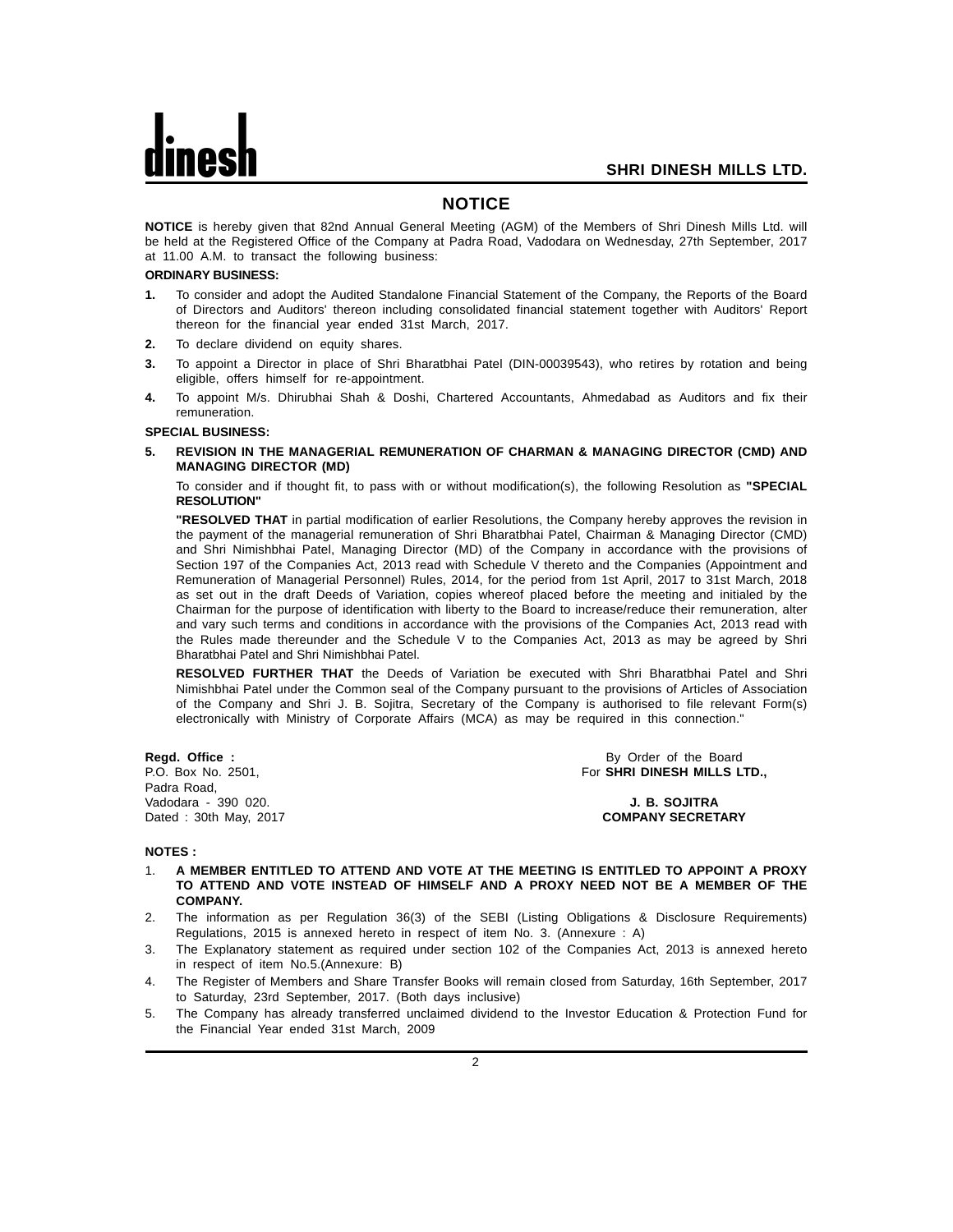

Details of the unclaimed dividend which will be transferred to the Investor Education and Protection Fund are as follows:

| Dividend No. | Date of Declaration | For the year | Due for transfer on |
|--------------|---------------------|--------------|---------------------|
| 75           | 04-9-2010           | 2009-2010    | 10-10-2017          |
| 76           | 15-9-2011           | 2010-2011    | 21-10-2018          |
| 77           | 11-9-2012           | 2011-2012    | 17-10-2019          |
| 78           | $31 - 8 - 2013$     | 2012-2013    | 06-10-2020          |
| 79           | 30-9-2014           | 2013-2014    | 26-10-2021          |
| 80           | 30-9-2015           | 2014-2015    | 26-10-2022          |
| 81           | 27-9-2016           | 2015-2016    | 23-10-2023          |

6. The Company will have to transfer Dividend No.75 for the Financial Year 2009-2010 which remain unclaimed for a period of 7 years to the Investor Education & Protection Fund of the Central Govt. pursuant to provisions of the Companies Act, 2013. Kindly note that, once the unclaimed dividend is transferred to the Investor Education and Protection Fund, no claim shall lie in respect thereof.

- 7. Dividend as recommended by the Board, if sanctioned by the Members, will be paid by 26th October, 2017 to those shareholders whose names appear on the Register of Members of the Company on 15th September, 2017 whereas the dividend relating to the shares in dematerialized form will be paid to the beneficial owners as per details to be furnished by National Securities Depository Ltd. and Central Depository Services (India) Ltd. by National Electronic Clearing System (NECS).
- 8. Voting through electronic means:
	- I. In compliance with provisions of Section 108 of the Companies Act, 2013, Rule 20 of the Companies (Management and Administration) Rules, 2014 as amended by the Companies (Management and Administration) Amendment Rules, 2015 and Regulation 44 of SEBI (Listing Obligations & Disclosure Requirements) Regulations, 2015, the Company is pleased to provide members facility to exercise their right to vote on Resolutions proposed to be considered at the 82nd Annual General Meeting (AGM) by electronic means and the business may be transacted through e-Voting Services. The facility of casting the votes by the members using an electronic voting system from a place other than venue of the AGM ("remote e-voting") will be provided by National Securities Depository Limited (NSDL).
	- II. The facility for voting through Polling Paper shall be made available at the AGM and the members attending the meeting who have not casted their vote by remote e-voting shall be able to exercise their right at the meeting through polling paper.
	- III. The members who have casted their vote by remote e-voting prior to the AGM may also attend the AGM but shall not be entitled to cast their vote again.
	- IV. The remote e-voting period commences on 24th September, 2017 (9:00 am) and ends on 26th September, 2017 (5:00 pm). During this period members of the Company, holding shares either in physical form or in dematerialized form, as on the cut-off date of 20th September, 2017, may cast their vote by remote e-voting. The remote e-voting module shall be disabled by NSDL for voting thereafter. Once the vote on a Resolution is casted by the member, the member shall not be allowed to change it subsequently.
	- V. The process and manner for remote e-voting are as under:

In case a member receives an email from NSDL [for members whose email IDs are registered with the Company/Depository Participant(s)]:

- (i) Open email and open PDF file viz; "remote e-voting.pdf" with your Client ID or Folio No. as password. The said PDF file contains your user ID and password/PIN for remote e-voting. Please note that the password is an initial password.
- (ii) Launch internet browser by typing the following URL: https://www.evoting.nsdl.com/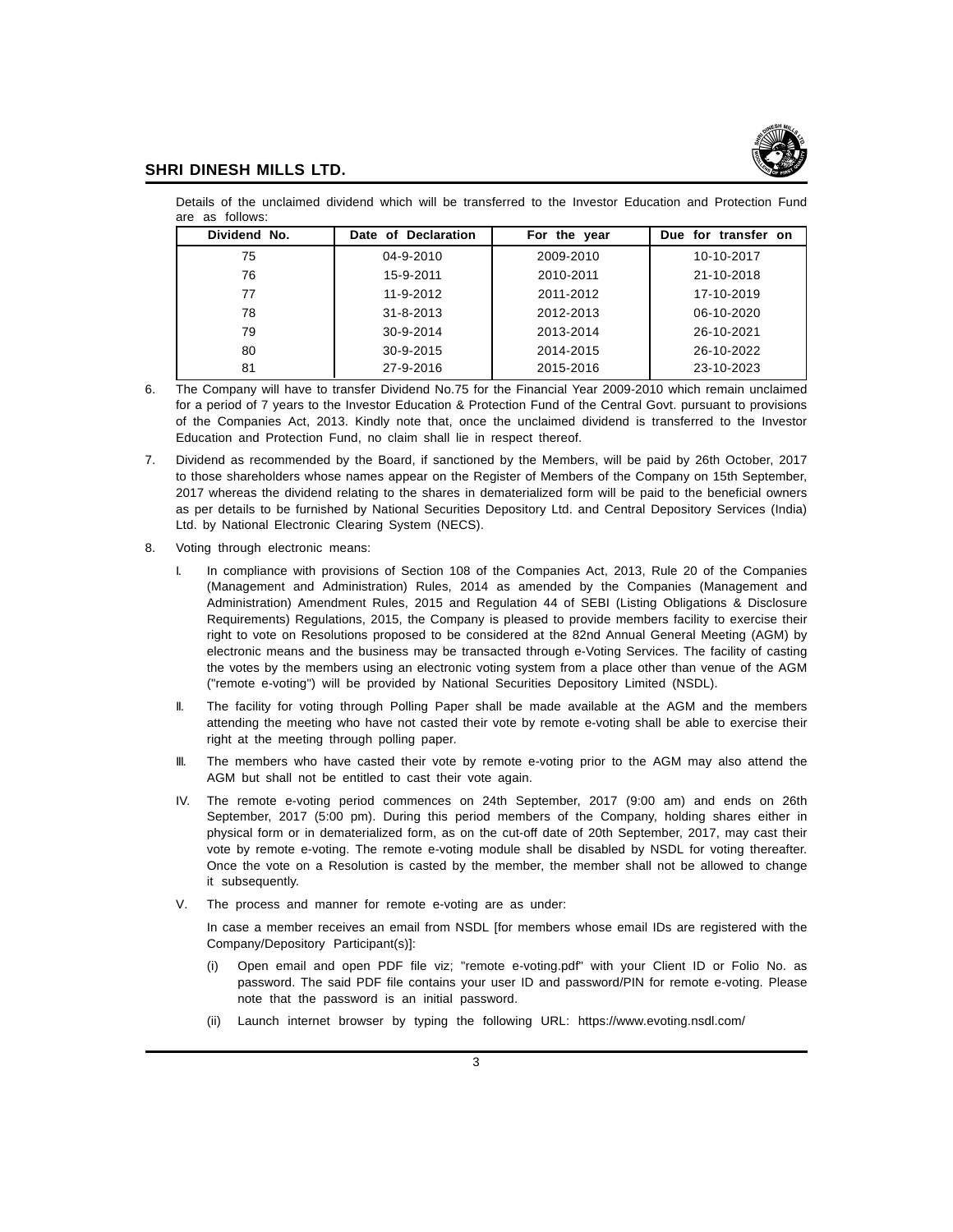- (iii) Click on Shareholder Login
- (iv) Put user ID and password as initial password/PIN noted in step (i) above. Click Login.
- (v) Password change menu appears. Change the password/PIN with new password of your choice with minimum 8 digits/characters or combination thereof. Note new password. It is strongly recommended not to share your password with any other person and take utmost care to keep your password confidential.
- (vi) Home page of remote e-voting opens. Click on remote e-voting: Active Voting Cycles.
- (vii) Select "EVEN" of "Shri Dinesh Mills Limited".
- (viii) Now you are ready for remote e-voting as Cast Vote page opens.
- (ix) Cast your vote by selecting appropriate option and click on "Submit" and also "Confirm" when prompted.
- (x) Upon confirmation, the message "Vote cast successfully" will be displayed.
- (xi) Once you have voted on the Resolution, you will not be allowed to modify your vote.
- (xii) Institutional shareholders (i.e. other than individuals, HUF, NRI etc.) are required to send scanned copy (PDF/JPG Format) of the relevant Board Resolution/ Authority letter etc. together with attested specimen signature of the duly authorized signatory(ies) who are authorized to vote, to the Scrutinizer through e-mail to scrutinizershridineshmills@gmail.com or sojitra@dineshmills.com with a copy marked to evoting@nsdl.co.in
- VI. In case of any queries, you may refer the Frequently Asked Questions (FAQs) for Members and remote e-voting user manual for Members available at the downloads section of www.evoting.nsdl.com or call on toll free no.: 1800-222-990.
- VII. If you are already registered with NSDL for remote e-voting, you can use your existing user ID and password/PIN for casting your vote.
- VIII. You can also update your mobile number and e-mail id in the user profile details of the folio which may be used for sending future communication(s).
- IX. The voting rights of members shall be in proportion to their shares of the paid up equity share capital of the Company as on the cut-off date of 20th September, 2017.
- X. Any person, who acquires shares of the Company and become member of the Company after dispatch of the AGM Notice and holding shares as of the cut-off date i.e. 20th September, 2017, may obtain the login ID and password by sending a request at evoting@nsdl.co.in or to the Company at sojitra@dineshmills.com

However, if you are already registered with NSDL for remote e-voting, you can use your existing user ID and password for casting your vote. If you forgot your password, you can reset your password by using "Forgot User Details/Password" option available on www.evoting.nsdl.com or contact NSDL at the following toll free no.: 1800-222-990.

- XI. A member may participate in the AGM even after exercising his right to vote through remote e-voting but shall not be allowed to vote again at the AGM.
- XII. A person, whose name is recorded in the Register of Members or in the Register of Beneficial Owners maintained by the Depositories as on the cut-off date only shall be entitled to avail the facility of remote e-voting as well as voting at the AGM through polling paper.
- XIII. Mr. Kashyap Shah, Practicing Company Secretary (Membership No. FCS 7662) and Proprietor of M/s. Kashyap Shah & Co., Practicing Company Secretaries is appointed as the Scrutinizer to scrutinize the voting and remote e-voting process in a fair and transparent manner.
- XIV. The Chairman shall, at the AGM, at the end of discussion on the Resolutions on which voting is to be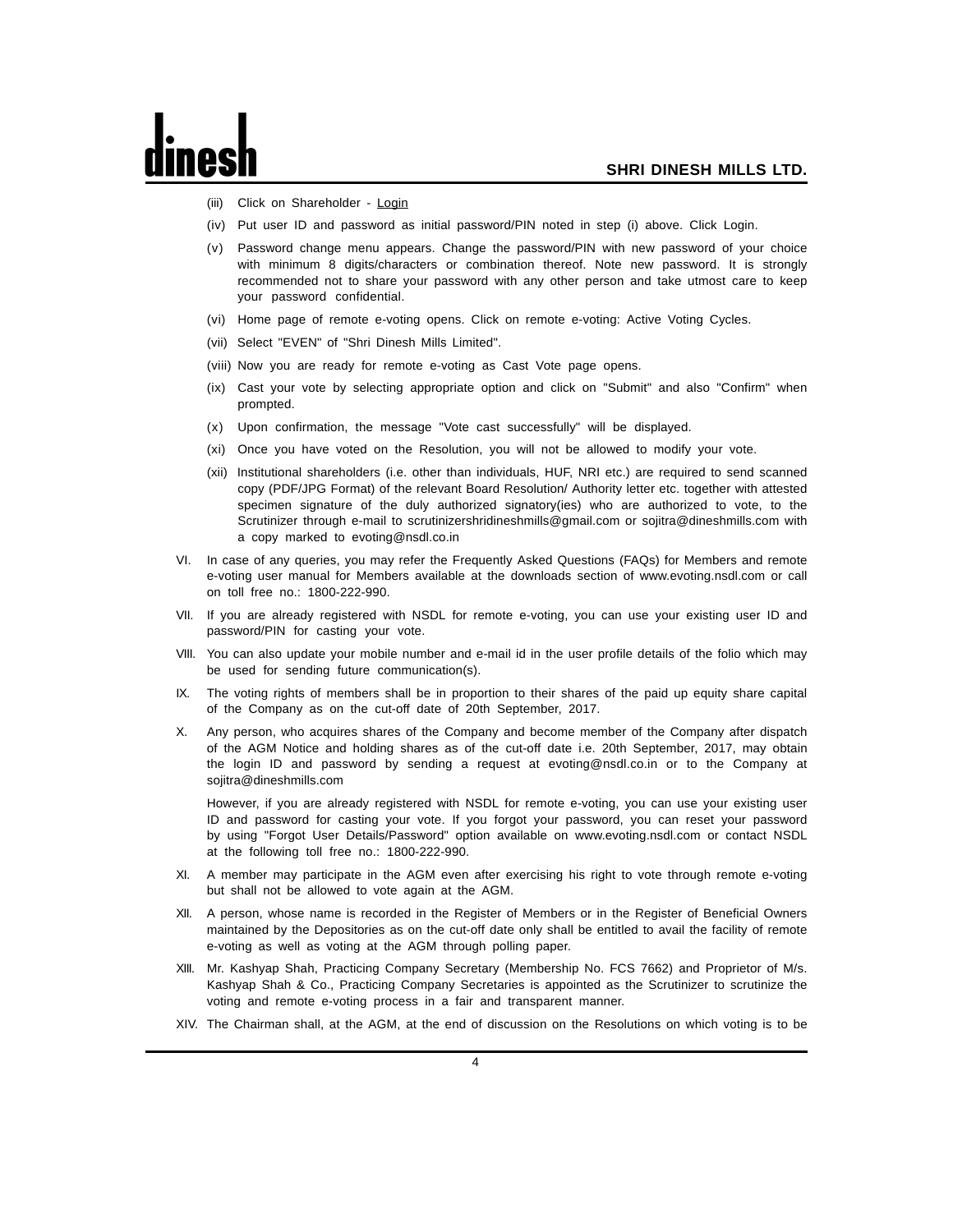

held, allow voting with the assistance of Scrutinizer, by use of "Poling Paper" for all those members who are present at the AGM but have not casted their votes by availing the remote e-voting facility.

- XV. The Scrutinizer shall after the conclusion of voting at the 82nd AGM, will first count the votes cast at the meeting and thereafter unblock the votes casted through remote e-voting in the presence of at least two witnesses who are not in the employment of the Company and shall make, not later than three days of the conclusion of the 82nd AGM, a consolidated Scrutinizer's Report of the total votes casted in favour or against, if any, to the Chairman, who shall countersign the same and declare the result of the voting forthwith.
- XVI. The Results declared alongwith the Report of the Scrutinizer shall be placed on the website of the Company www.dineshmills.com and on the website of NSDL immediately after the declaration of result by the Chairman. The results shall also be immediately forwarded to the BSE Limited, Mumbai.
- XVII. The Notice of this AGM and Annual Financial Statement, Boards' Report, Auditors Report etc. will be placed on the website of the Company viz. www.dineshmills.com
- XVIII.The members holding shares in the physical form can prefix 106990 with their folio no. as LOGIN ID and for Password contact the Company to cast their votes electronically.
- 9. Green Initiative: The members are requested to intimate their Email address to the Company to enable the Company to send the Annual Report in electronic form to save the papers, trees & environment.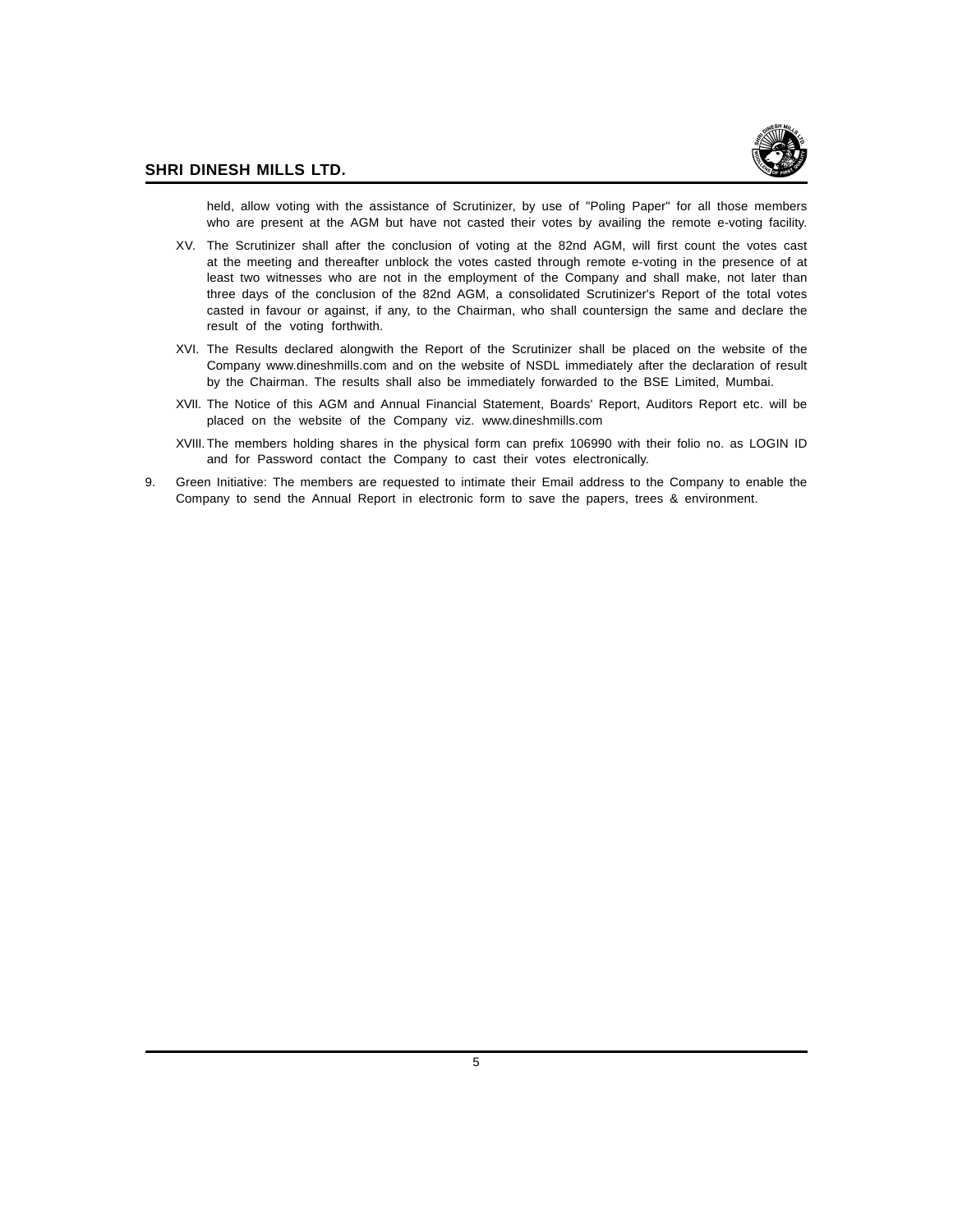

#### **ANNEXURE TO THE NOTICE ANNEXURE : A**

#### **THE INFORMATION AS PER REGULATION 36(3) OF THE SEBI (LISTING OBLIGATIONS & DISCLOSURE REQUIREMENTS) REGULATIONS, 2015 (ITEM No. 3)**

The details as required pursuant to the Regulation 36(3) of the SEBI (Listing Obligations & Disclosure Requirements) Regulations, 2015 are as under:-

| <b>Name</b>                                                                 |                                                      | ٠                                                                                                                                                                                                   | Shri Bharatbhai U. Patel |                                                                          |  |
|-----------------------------------------------------------------------------|------------------------------------------------------|-----------------------------------------------------------------------------------------------------------------------------------------------------------------------------------------------------|--------------------------|--------------------------------------------------------------------------|--|
| Age<br>Qualifications<br>Expertise<br>Tenure<br>Shareholding in the Company |                                                      | 63 years<br>B. Text, M.B.A. (U.S.A.)<br>Wide expertise in the overall management of Textile Company<br>٠<br>Director of the Company since 12/05/1973<br>٠<br>4,91,710 equity shares of Rs.10/- each |                          |                                                                          |  |
|                                                                             | <b>Other Directorships</b>                           |                                                                                                                                                                                                     |                          |                                                                          |  |
| <u>Sr.</u><br><u>No.</u>                                                    | Name of the Company                                  |                                                                                                                                                                                                     | Position Held            | Member/Chairman of Committee<br>of the Company                           |  |
|                                                                             | Dinesh Remedies Ltd.                                 |                                                                                                                                                                                                     | Director                 | None                                                                     |  |
| 2                                                                           | Gujarat Sheep & Wool<br>Development Corporation Ltd. |                                                                                                                                                                                                     | Director                 | None                                                                     |  |
| 3                                                                           | Parikamma Investment Pyt. Ltd.<br>Inter relationship |                                                                                                                                                                                                     | Chairman<br>Company.     | None<br>He is related to Shri Nimishbhai Patel, Managing Director of the |  |

6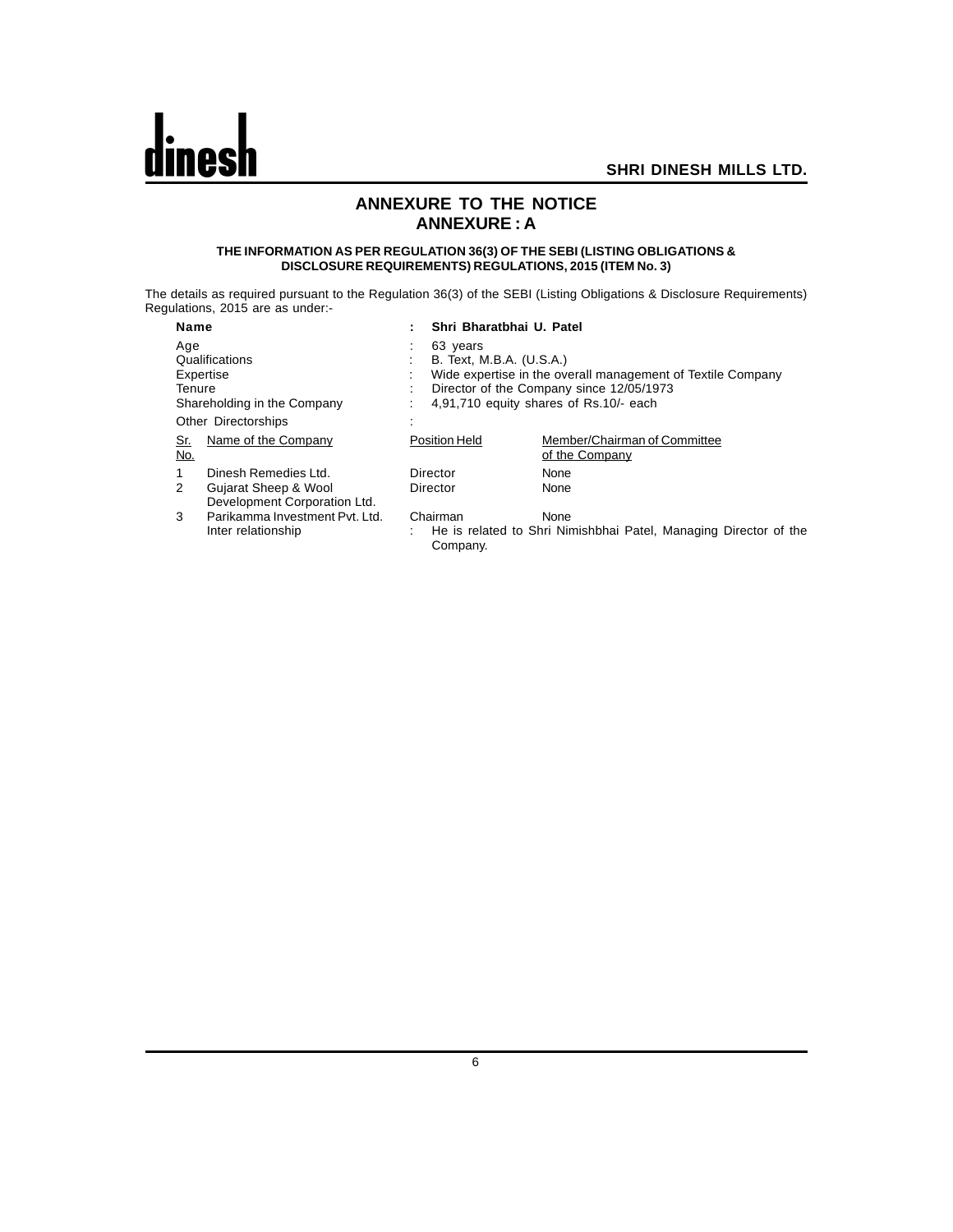

#### **ANNEXURE: B**

#### **EXPLANATORY STATEMENT PURSUANT TO SECTION 102 OF THE COMPANIES ACT, 2013 (ITEM No. 5)**

#### **ITEM No. 5 TO CONSIDER REVISION IN THE MANAGERIAL REMUNERATION OF CHARMAN & MANAGING DIRECTOR (CMD) AND MANAGING DIRECTOR (MD)**

#### **PART - A: REVISION IN THE REMUNERATION OF CMD:**

Members are aware that, Shri Bharatbhai Patel, after completing his B. Text. and M.B.A., is rendering his valuable services to the Company since 1973 and has very rich experience of more than 44 years in the textile industry. He has made significant contribution to the progress of the Company in consultation with other members of the Board from time to time. He was elevated as Chairman & Managing Director of the Company w. e. f. 1st April, 2010 and the Company is paying the remuneration with the Basic Salary of Rs.3,50,000/- per month and the Allowances & Perquisites not exceeding the Basic Salary to him since 1st April, 2011.

Members are also aware that, the erstwhile Maharani Woolen Mills Ltd. was acquired in July, 1935 through Court Liquidator and the same was renamed as Shri Dinesh Mills Ltd. w.e.f. 1st July, 1935 and our Company had to face ups and down during more than eight decades of the existence. During this period, majority of medium size textile sector companies including some of the large companies had to close down their operations. Despite this fact and cut throat competitive environment over the globe, our Company could survive due to untiring efforts, timely actions taken / changes made in consultation with other members of the Board of Directors of our Company from time to time. The Company is paying the remuneration to Shri Bharatbhai Patel as per provisions of the Schedule V to the Companies Act, 2013 read with Section 197 of the Companies Act, 2013 and the remuneration of even senior level executives have been increased substantially. In order to enable the Company to continue to get the benefit of wide and varied knowledge and experience of Shri Bharatbhai Patel, members of the Nomination, Remuneration & Compensation Committee and Board of Directors at their respective meetings held on 11th November, 2016 approved the revision in the remuneration of Shri Bharatbhai Patel, Chairman & Managing Director of the Company for the period from 1st April, 2017 to 31st March, 2018 subject to approval of the Shareholders of the Company as per details given hereunder considering the Notification dated 12th September, 2016 issued by the Ministry of Corporate Affairs, Govt. of India.

- 1. Basic Salary: Rs.4,00,000/- per month
- 2. Allowances & Perquisites:
- i) The Chairman & Managing Director shall also be entitled to allowances & perquisites viz. House Rent Allowance @ 60% of the Salary, Furnishing Allowance @ 20% of the salary, Education Allowance @ 10% of the salary, reimbursement of Medical-cum-Leave travel expenses, club fees, insurance premium, electricity bills, gas bills etc. subject to the overall ceiling of his Annual salary.
- ii) Use of Company's Cars with driver and telephone at his residence shall not be included in the computation of the above ceiling of allowances & perquisites, use of cars for private purpose and personal long distance calls on telephone shall be billed by the Company to the Chairman & Managing Director.
- iii) Company's contribution to provident fund and superannuation fund or Annuity Fund to the extent these either singly or put together are not taxable under the Income Tax Act, Gratuity payable at a rate not exceeding half a month's salary for each completed year of service and encashment of leave at the end of tenure of the Chairman & Managing Director shall not be included in the computation of the aforesaid limits of the remuneration.

Members of the Board were of the view that, our Company is a unique Composite Textile sector Company manufacturing suiting and Machine Clothing, comparative managerial remuneration being paid by other Companies are not comparable with textile sector companies and therefore, the revision in the remuneration proposed hereinabove is justifiable and the same be paid even as minimum remuneration in case the Company has no profits or has inadequate profits as per the relevant provisions of the Companies Act, 2013 read with Schedule V thereto.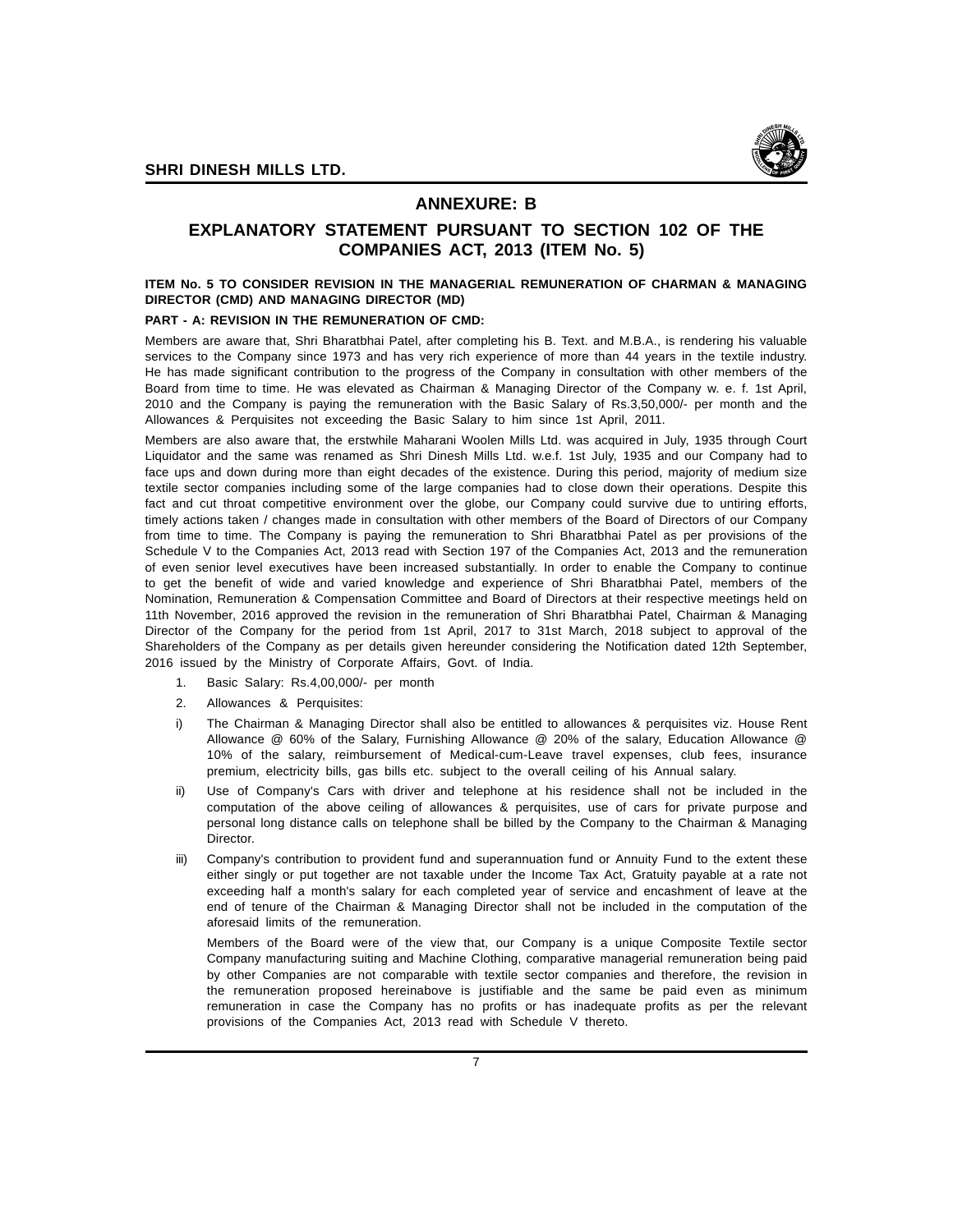**The details pursuant to Part II, Section II(A)(iv) of the Schedule V of the Companies Act, 2013 are as under:**

#### **I General Information:**

- (1) Nature of industry: Textile
- (2) Date of commencement of commercial production: 17-02-1936
- (3) Financial performance:

|              |                                      |       | (Rs. in Lakhs)      |
|--------------|--------------------------------------|-------|---------------------|
| <b>SR.No</b> | <b>Particulars</b>                   |       | 2016-2017 2015-2016 |
|              | Sales Turnover                       | 7929  | 7809                |
| 2            | Operating Profit (PBDIT)             | 1113  | 1214                |
| 3            | Interest                             | 207   | 220                 |
| 4            | Net Profit                           | 244   | 290                 |
| 5            | Dividend (%)                         | $15*$ | 15                  |
| 6            | Net Worth                            | 10412 | 10168               |
| 7            | Book Value per Share of Rs.10/- each | 205   | 200                 |
| 8            | E.P.S. (Rs.)                         | 4.81  | 5.71                |
|              | proposed                             |       |                     |

(4) Foreign investments or collaborators, if any : None

#### **II Information about the appointee:**

- (1) Background details: As given hereinabove.
- (2) Past remuneration: Rs.3,50,000/- basic salary p.m. plus Perquisites & Allowances subject to ceiling of his Annual Basic Salary.
- (3) Recognition or awards: As given hereinabove.
- (4) Job profile and his suitability: General administration and management of the overall business and affairs of the Company subject to the direction, supervision and control of the Board of Directors of the Company. The justification for his suitability is given hereinabove.
- (5) Remuneration proposed: As per the details given hereinabove.
- (6) Comparative remuneration profile with respect to industry, size of the company, profile of the position and person: Members are aware that our Company is a unique Composite Textile sector Company manufacturing Suiting and Machine Clothing, managerial remuneration being paid by other Companies are not comparable and therefore, the remuneration proposed hereinabove is justifiable looking to his experience and contribution and the same be paid even as minimum remuneration in case the Company has no profits or has inadequate profits as per the relevant provisions of the Companies Act, 2013.
- (7) Pecuniary relationship directly or indirectly with the company or relationship with the managerial personnel, if any: He is related to Shri Nimishbhai Patel, Managing Director of the Company.

#### **iii. Other Information:**

- (1) Reason of loss or inadequate profits: The Company is Textile Sector Company and there are few organized sector companies and many companies are in un-organized sector and the Company has to face cut throat competition in the domestic and international markets. The Textile Industry is labour & capital intensive and the industry has to face various internal & external challenges and our Company is not an exception to these challenges. Despite sluggish domestic & international markets and intense competition on prices, our Company could achieve marginal increase in the sales turnover but the net profit has been adversely affected.
- (2) Steps taken or proposed to be taken for improvement: The management would strive to mitigate various risks viz. interest rate, commodity price, foreign exchange, business operations and Regulatory etc. through regular monitoring and taking corrective actions as and when required from time to time.
- (3) Expected increase in productivity and profits in measurable terms: Due to the reasons mentioned in Para III (1) and (2) hereinabove, the management would strive to increase the sales turnover but the profitability would remain under pressure.

The draft Deed of Variation to be executed between the Company and Shri Bharatbhai Patel is available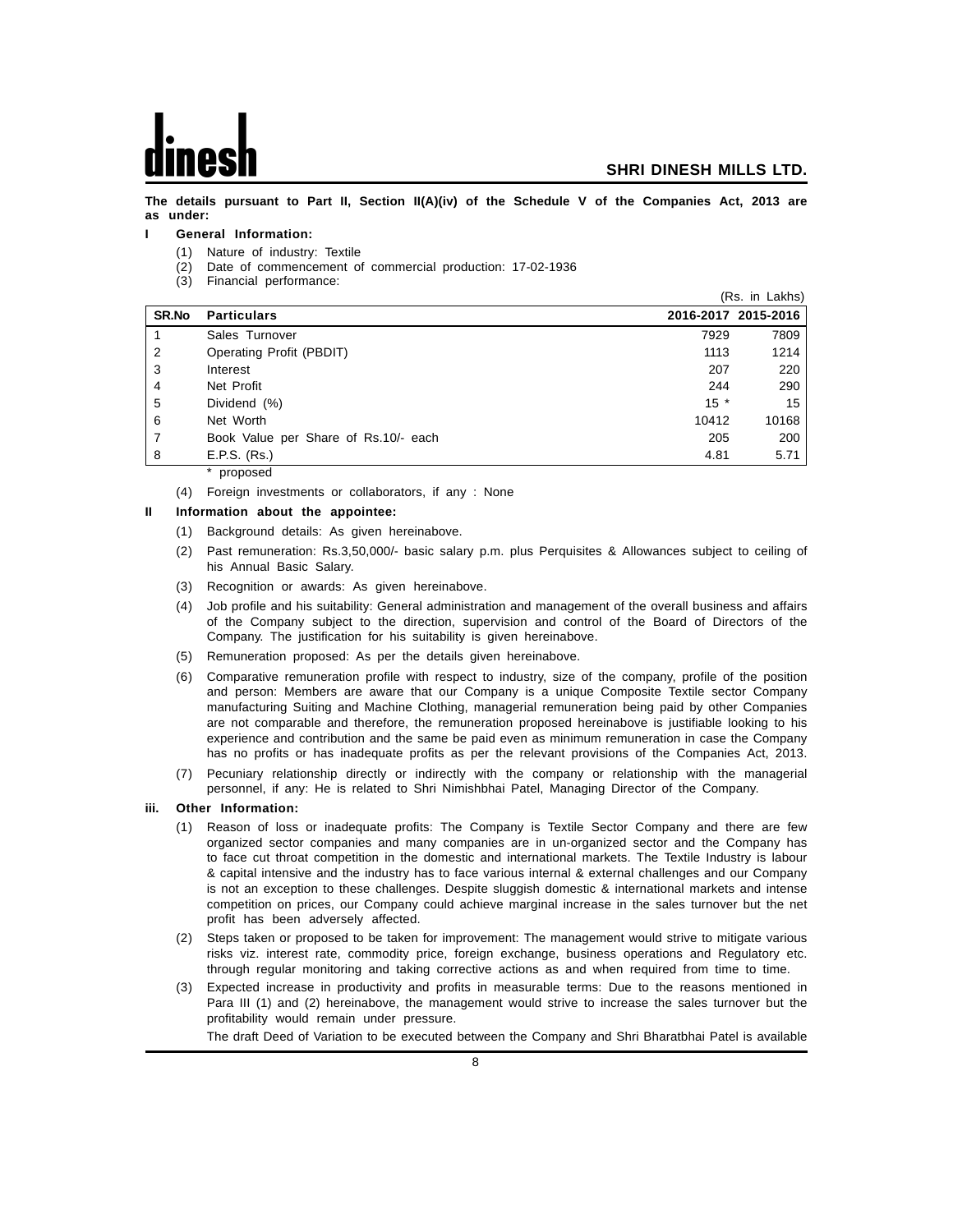

for inspection by members of the Company at the Registered Office between 11.00 a.m. to 1.00 p.m. on any working day before the date of the ensuing 82nd Annual General Meeting.

The Board recommends the Special Resolution set out at Item No. 5 of the Notice for the approval by the Shareholders of the Company.

Except Shri Bharatbhai Patel and Shri Nimishbhai Patel, no other Directors and Key Managerial Personnel are in any way concerned or interested, financial or otherwise, in the Resolution at Item No. 5 of the Notice.

#### **PART - B: REVISION IN THE REMUNERATION OF MD:**

Members are aware that, Nimishbhai Patel, after completing his B.B.A. and M.B.A., is rendering his valuable services to the Company since 1990 and has very rich experience of more than 26 years in the textile industry and more than 11 years in Pharma industry. He is also rendering honorary services as Chairman & Managing Director of our subsidiary company viz. Dinesh Remedies Ltd. He has made significant contribution to the progress of these Companies in consultation with other members of the Board from time to time. In consideration of the valuable services rendered by him, the Board of Directors at their meeting held on 31st March, 2010 elevated him as the Managing Director of the Company w.e.f. 1st April, 2010 and the Company is paying the remuneration with the Basic Salary of Rs.3,50,000/- per month and the Allowances & Perquisites not exceeding the Basic Salary to him since 1st April, 2011.

Members are also aware that, the erstwhile Maharani Woolen Mills Ltd. was acquired in July, 1935 through Court Liquidator and the same was renamed as Shri Dinesh Mills Ltd. w.e.f. 1st July, 1935. Members may also be aware that, our Company had to face ups and down during more than eight decades of the existence. During this period, majority of medium size textile sector companies including some of the large companies had to close down their operations. Despite this fact and cut throat competitive environment over the globe, our Company could survive during this period due to untiring efforts, timely actions taken / changes made in consultation with other members of the Board of Directors of our Company from time to time. The Company is paying the remuneration to Shri Nimishbhai Patel as per Schedule V to the Companies Act, 2013 read with Section 197 of the Companies Act, 2013 and the remuneration of even senior level executives have been increased substantially. In order to enable the Company to continue to get the benefit of wide and varied knowledge and experience of Shri Nimishbhai Patel, members of the Nomination, Remuneration & Compensation Committee and Board of Directors at their respective meetings held on 11th November, 2016 approved the revision in the remuneration of Shri Nimishbhai Patel, Managing Director of the Company for the period from 1st April, 2017 to 31st March, 2018 subject to approval of the Shareholders of the Company as per details given hereunder considering the Notification dated 12th September, 2016 issued by the Ministry of Corporate Affairs, Govt. of India.

- 1. Basic Salary: Rs.4,00,000/- per month
- 2. Allowances & Perquisites:
- i) The Managing Director shall also be entitled to allowances & perquisites viz. House Rent Allowance @ 60% of the Salary, Furnishing Allowance @ 20% of the salary, Education Allowance @ 10% of the salary, reimbursement of Medical-cum-Leave travel expenses, club fees, insurance premium, electricity bills, gas bills etc. subject to the overall ceiling of his Annual salary.
- Use of Company's Cars with driver and telephone at his residence shall not be included in the computation of the above ceiling of allowances & perquisites, use of cars for private purpose and personal long distance calls on telephone shall be billed by the Company to the Managing Director.
- iii) Company's contribution to provident fund and superannuation fund or Annuity Fund to the extent these either singly or put together are not taxable under the Income Tax Act, Gratuity payable at a rate not exceeding half a month's salary for each completed year of service and encashment of leave at the end of tenure of the Managing Director shall not be included in the computation of the aforesaid limits of the remuneration.

Members of the Board were of the view that, our Company is a unique Composite Textile sector Company manufacturing suiting and Machine Clothing, comparative managerial remuneration being paid by other Companies are not comparable with textile sector companies and therefore, the revision in the remuneration proposed hereinabove is justifiable and the same be paid even as minimum remuneration in case the Company has no profits or has inadequate profits as per the relevant provisions of the Companies Act, 2013 read with Schedule V thereto.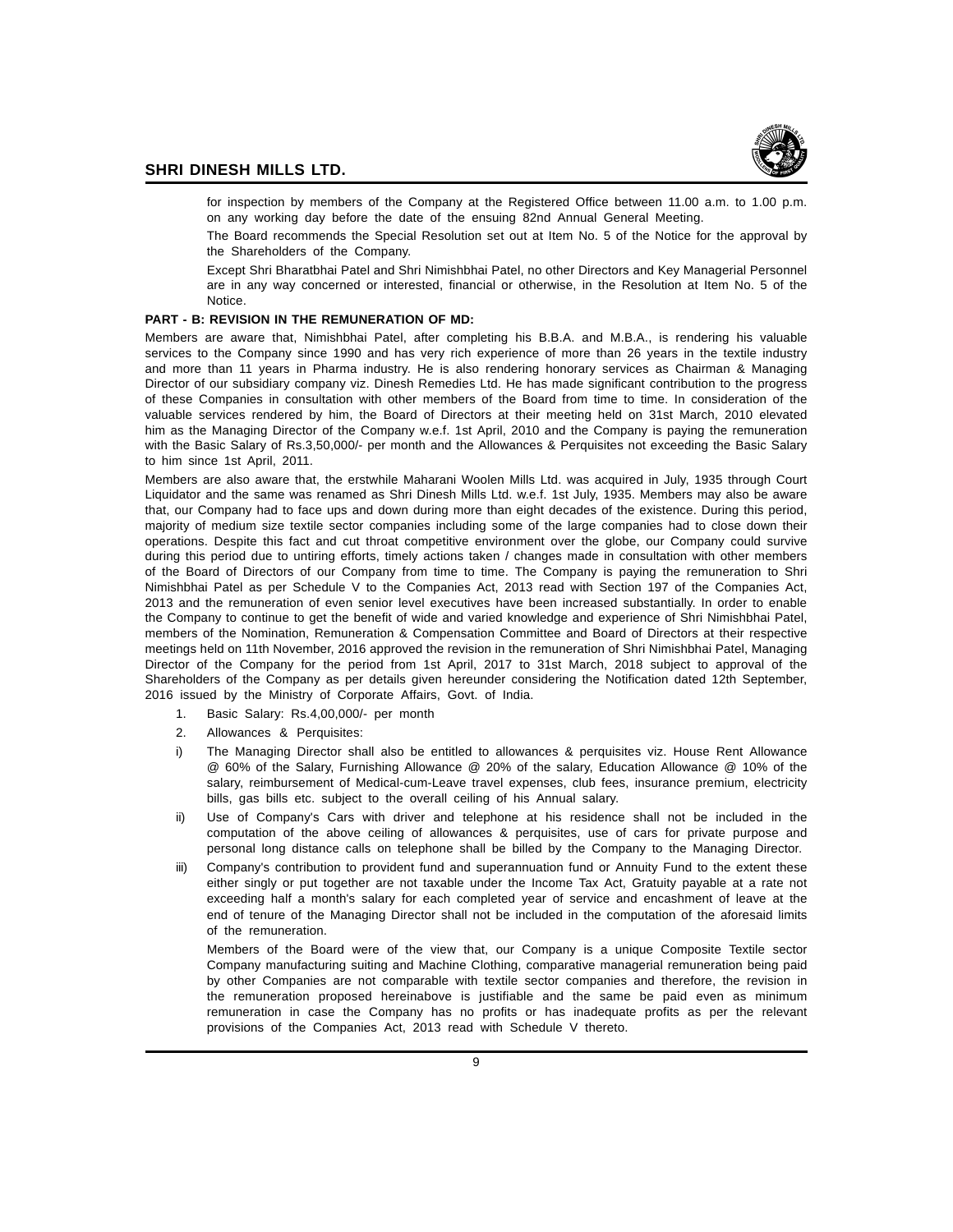**The details pursuant to Part II, Section II(A)(iv) of the Schedule V of the Companies Act, 2013 are as under:**

#### **I General Information:**

- (1) Nature of industry: Textile
- (2) Date of commencement of commercial production: 17-02-1936

| (3)   | Financial performance:               |       | (Rs. in Lakhs)      |
|-------|--------------------------------------|-------|---------------------|
| SR.No | <b>Particulars</b>                   |       | 2016-2017 2015-2016 |
|       | Sales Turnover                       | 7929  | 7809                |
| 2     | Operating Profit (PBDIT)             | 1113  | 1214                |
| 3     | Interest                             | 207   | 220                 |
| 4     | Net Profit                           | 244   | 290                 |
| 5     | Dividend (%)                         | $15*$ | 15                  |
| 6     | Net Worth                            | 10412 | 10168               |
|       | Book Value per Share of Rs.10/- each | 205   | 200                 |
| 8     | E.P.S. (Rs.)                         | 4.81  | 5.71                |
|       | proposed                             |       |                     |

(4) Foreign investments or collaborators, if any : None

#### **II. Information about the appointee:**

- (1) Background details: As given hereinabove.
- (2) Past remuneration: Rs.3,50,000/- basic salary p.m. plus Perquisites & Allowances subject to ceiling of his Annual Basic Salary.
- (3) Recognition or awards: As given hereinabove.
- (4) Job profile and his suitability: General administration and management of the overall business and affairs of the Company subject to the direction, supervision and control of the Board of Directors of the Company. The justification for his suitability is given hereinabove.
- (5) Remuneration proposed: As per the details given hereinabove.
- (6) Comparative remuneration profile with respect to industry, size of the company, profile of the position and person: Members are aware that our Company is a unique Composite Textile sector Company manufacturing Suiting and Machine Clothing, managerial remuneration being paid by other Companies are not comparable and therefore, the remuneration proposed hereinabove is justifiable looking to his experience and contribution and the same be paid even as minimum remuneration in case the Company has no profits or has inadequate profits as per the relevant provisions of the Companies Act, 2013.
- (7) Pecuniary relationship directly or indirectly with the company or relationship with the managerial personnel, if any: He is related to Shri Bharatbhai Patel, Chairman & Managing Director of the Company.

#### **III. Other Information:**

- (1) Reason of loss or inadequate profits: The Company is Textile Sector Company and there are few organized sector companies and many companies are in un-organized sector and the Company has to face cut throat competition in the domestic and international markets. The Textile Industry is labour & capital intensive and the industry has to face various internal & external challenges and our Company is not an exception to these challenges. Despite sluggish domestic & international markets and intense competition on prices, our Company could achieve marginal increase in the sales turnover but the net profit has been adversely affected.
- (2) Steps taken or proposed to be taken for improvement: The management would strive to mitigate various risks viz. interest rate, commodity price, foreign exchange, business operations and Regulatory etc. through regular monitoring and taking corrective actions as and when required from time to time.
- (3) Expected increase in productivity and profits in measurable terms: Due to the reasons mentioned in Para III (1) and (2) hereinabove, the management would strive to increase the sales turnover but the profitability would remain under pressure.

The draft Deed of Variation to be executed between the Company and Shri Nimishbhai Patel is available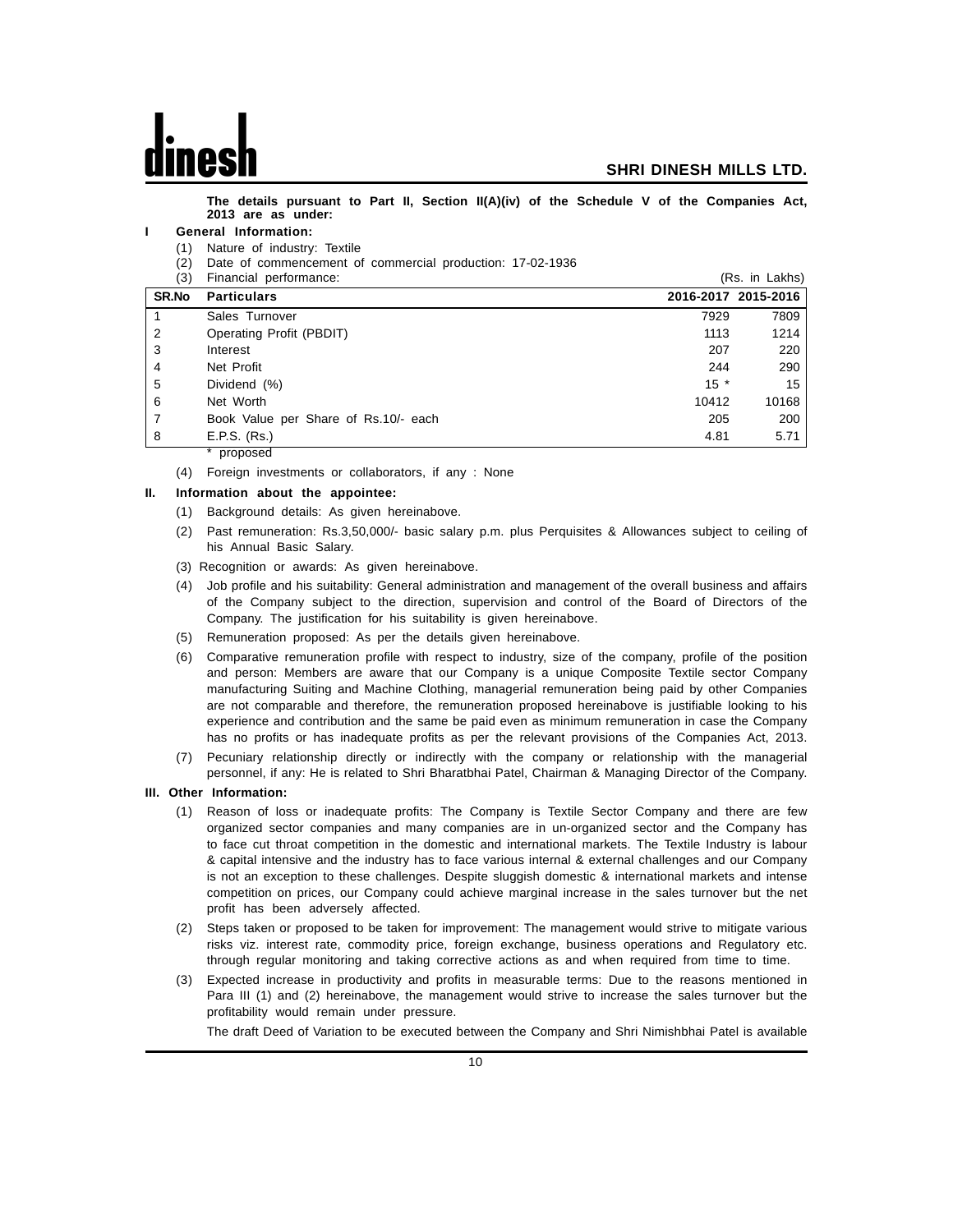

for inspection by members of the Company at the Registered Office between 11.00 a.m. to 1.00 p.m. on any working day before the date of the ensuing 82nd Annual General Meeting.

The Board recommends the Special Resolution set out at Item No. 5 of the Notice for the approval by the Shareholders of the Company.

Except Shri Bharatbhai Patel and Shri Nimishbhai Patel, no other Directors and Key Managerial Personnel are in any way concerned or interested, financial or otherwise, in the Resolution at Item No. 5 of the Notice.

Padra Road, Vadodara - 390 020. **J. B. SOJITRA** Dated : 30th May, 2017

**Regd. Office :** By Order of the Board<br>
P.O. Box No. 2501, **By Order of the Board**<br> **P.O. Box No. 2501, By Order of the Board** For **SHRI DINESH MILLS LTD.,**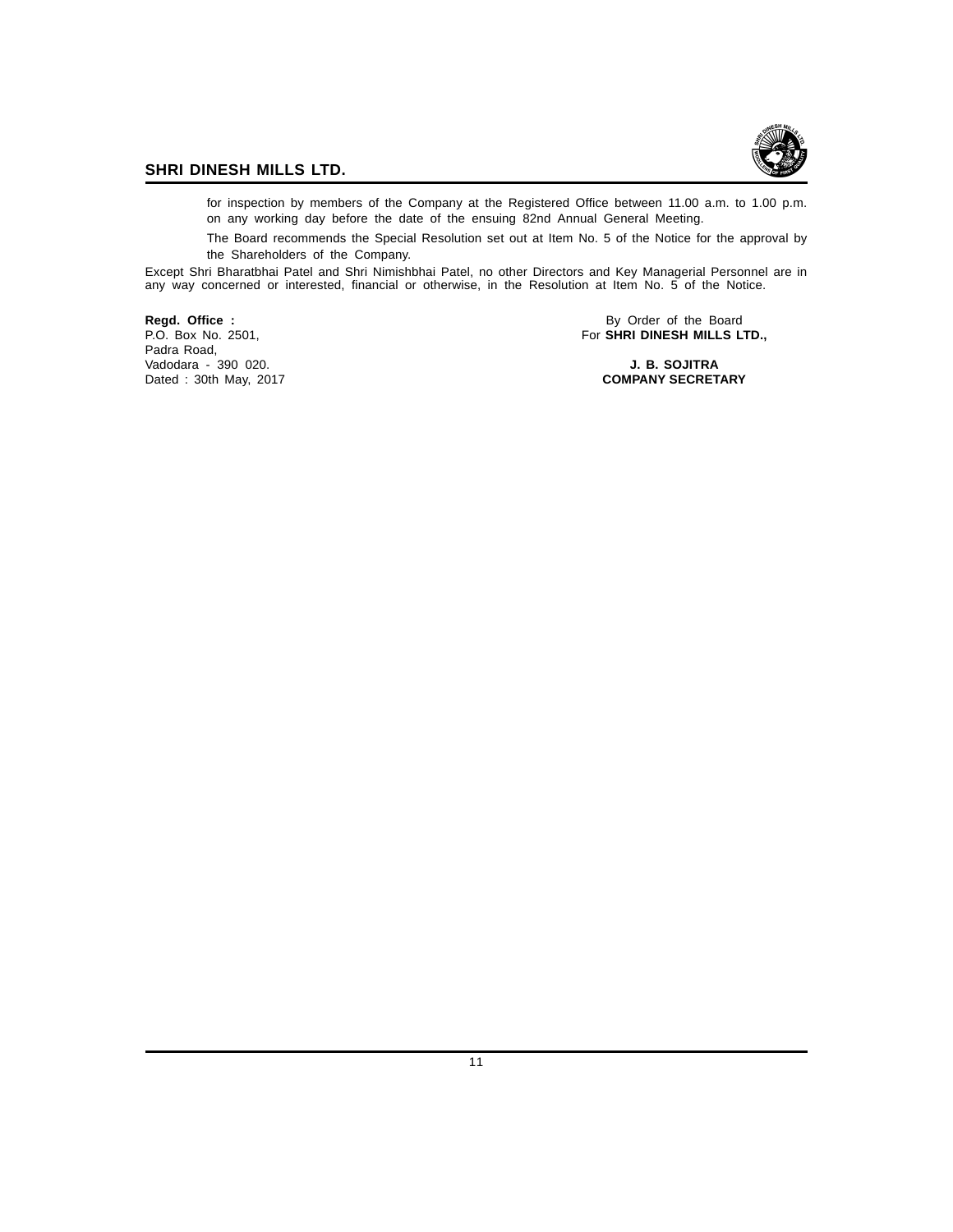## **BOARDS' REPORT**

To, The Members, Shri Dinesh Mills Limited.

Your Directors have pleasure in presenting their Report together with the Annual Financial Statement for the year ended 31st March, 2017

#### **1. PERFORMANCE OF THE COMPANY 1. PERFORMANCE OF THE COMPANY**

| <b>PARTICULARS</b>                                            | 2016-2017 | 2015-2016 |
|---------------------------------------------------------------|-----------|-----------|
| <b>SALES TURNOVER (NET)</b>                                   | 7929      | 7809      |
| <b>PROFIT BEFORE DEPRECIATION, INTEREST &amp; TAX (PBDIT)</b> | 1113      | 1214      |
| <b>NET PROFIT</b>                                             | 244       | 290       |

#### **2. DIVIDEND**

Your Directors have recommended for your consideration Dividend of Rs. 1.50 per Equity share (Previous year Rs.1.50 per Equity share) on 50,84,382 equity shares of Rs.10/- each amounting to Rs. 76,26,573/- for the financial year ended 31st March, 2017.

#### **3. TRANSFER OF UNCLAIMED DIVIDEND TO INVESTOR EDUCTION AND PROTECTION FUND (IEPF)**

The Company has already transferred unclaimed dividend upto financial year 2008- 2009 to IEPF during the year under review. The Dividend for the financial year 2009-2010 will be transferred to IEPF in the current financial year i.e. 2017-2018 on due date as mentioned in the Note No. 5 of the ensuing 82nd AGM Notice.

#### **4. MANAGEMENT DISCUSSION AND ANALYSIS**

#### **A. OVERALL REVIEW OF OPERATIONS**

We are a composite textile sector company manufacturing woolen / worsted suiting and machine clothing (felt). The Company manufactures and markets high quality products under the brand name 'dinesh'. There are few organized sector companies and many companies are in un-organized sector and the Company has to face cut throat competition in the domestic and international markets. The Textile Industry is labour & capital intensive and one of the largest employers in India and the industry has to face various internal & external challenges and our Company is not an exception to these challenges. Despite sluggish domestic & international markets and intense competition on prices, our Company could achieve marginal increase in the sales turnover of Rs.7929/- Lakhs but the net profit has been reduced to Rs.244/- Lakhs during the year under review as compared to Rs.7809/- Lakhs and Rs.290/- Lakhs respectively of the previous year.

#### **B. DISCUSSION ON FINANCIAL PERFORMANCE WITH RESPECT TO OPERATIONALPERFORMANCE**

| <b>Highlights</b> |                          |             | (Rs. in Lakhs) |
|-------------------|--------------------------|-------------|----------------|
| Sr. No.           | <b>Particulars</b>       | 2016 - 2017 | 2015 - 2016    |
| 1                 | Sales Turnover (Net)     | 7929        | 7809           |
| 2                 | Operating profit (PBDIT) | 1113        | 1214           |
| 3                 | Depreciation             | 754         | 745            |
| $\overline{4}$    | Interest                 | 207         | 220            |
| 5                 | Profit before Tax        | 152         | 249            |
| 6                 | Provision for Taxation   | (92)        | (41)           |
|                   | Net Profit               | 244         | 290            |

#### **C. OVERALL OUTLOOK**

Demonetization of currency notes has created liquidity crisis which has adversely affected the sales turnover of Suiting Division. However, due to increase in the sales turnover of Industrial Fabrics, Sales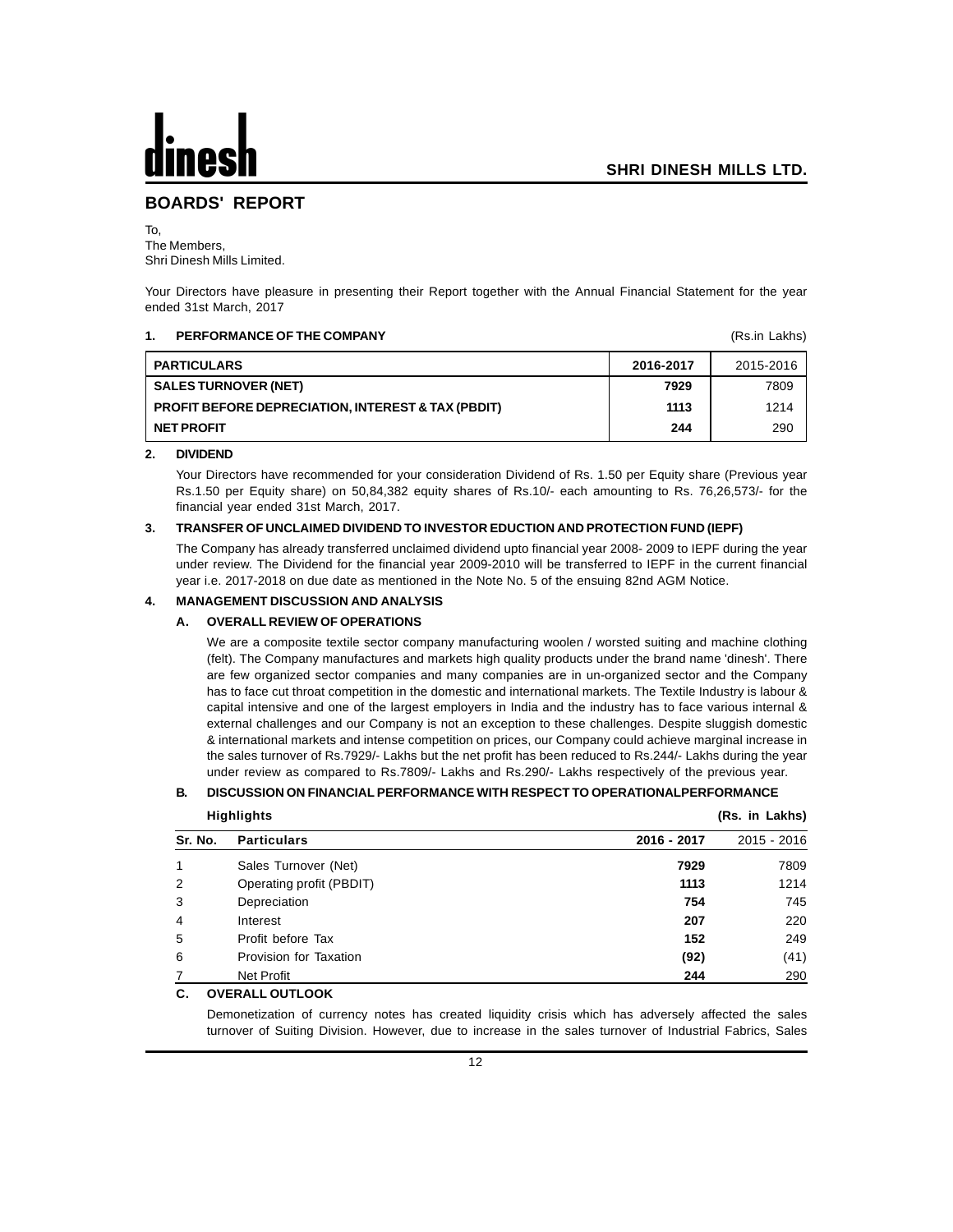

turnover of the Company was marginally increased during the year under review. The Global economy is expected to be sluggish and demand for textile products would be low. The supply of fabrics by China on very low prices would continue to put pressure on prices and profits. However, our Company is taking appropriate steps to mitigate the adverse impact to the extent possible.

The Company assumes no responsibility in respect of forward looking statements made herein above which may substantially change based on subsequent developments, events, change in the Government policies, exchange rate etc. over the globe.

#### **D. INTERNAL CONTROL SYSTEMS AND THEIR ADEQUACY**

The Internal Audit department conducts audit of all departments of the Company and places Audit reports/ plans before the Audit Committee which reviews adequacy of internal audit functions, audit procedures and its coverage periodically. The minutes of the Audit Committee meetings are placed at the meetings of the Board of Directors from time to time. The Company has adopted the concept of pre-audit and therefore, the mistakes, if any are rectified before the transactions are finally booked in the Accounts of the Company.

#### **E. INDUSTRIAL RELATIONS**

The industrial relations both at Baroda and Ankleshwar units have remained cordial. As on 31st March, 2017, there were 930 employees in the Company.

#### **5. MATERIAL CHANGES AND COMMITMENT, IF ANY**

There are no other material changes and commitments affecting the financial position of the Company occurred from 1st April, 2017 to the date of this Report.

#### **6. CONSERVATION OF ENERGY, TECHNOLOGY ABSORPTION, FOREIGN EXCHANGE EARNINGS AND OUTGO**

The information pertaining to conservation of energy, technology absorption, Foreign exchange Earnings and outgo as required under Section 134 (3)(m) of the Companies Act, 2013 read with Rule 8(3) of the Companies (Accounts) Rules, 2014 is furnished in Annexure - "A" attached to this Report.

#### **7. RISK MANAGEMENT**

The Company has been taking appropriate actions pursuant to Risk Management Policy from time to time to mitigate adverse impact of various Risks which may adversely affect the performance of the Company and may threaten the very existence of the Company. The provisions relating to Risk Management Committee is not applicable to the Company.

#### **8. THE CORPORATE SOCIAL RESPONSIBILITY**

As the provisions relating to the Corporate Social Responsibility (CSR) as prescribed u/s. 135 of the Companies Act, 2013 along with Rules made thereunder are not applicable to our Company and therefore, neither the CSR Committee nor the CSR Policy are required to be framed by the Company.

#### **9. PARTICULARS OF LOANS, GUARANTEES OR INVESTMENTS**

During the year under review, the Company has not given any loans, guarantees or made investments pursuant to Section 186 of the Companies Act, 2013.

#### **10. THE RELATED PARTY TRANSACTIONS**

During the year under review, the transactions with Related Parties were not material, entered into in the ordinary course of business and on Arms' length basis. However, as Good Corporate Governance practice, the particulars of Related Parties transactions are given in Note No. 31 attached to the Annual Financial Statement.

#### **11. AUDITORS REPORTS**

The Auditors' Report issued by M/s. Dhirubhai Shah & Doshi on the Accounts is self-explanatory and therefore, does not call for any explanation. There were no qualifications, reservations or adverse remarks made by the above referred Statutory Auditors.

The Secretarial Audit Report issued by the Secretarial Auditor, M/s. Kashyap Shah & Co., Practicing Company Secretaries, Vadodara is self explanatory and therefore, does not call for any explanation except the penalty paid by the Company to the BSE Ltd. for 7 days delay in submission of Un-audited Financial Results for the quarter & nine months ended 31st December, 2016 due to automatic adjournment of the Board Meeting for want of quorum from 14/02/2017 to 21/02/2017. There were no other qualifications, reservations or adverse remarks made by the above referred Secretarial Auditor. The copy of the Secretarial Audit Report is attached as Annexure - "B" to this Report.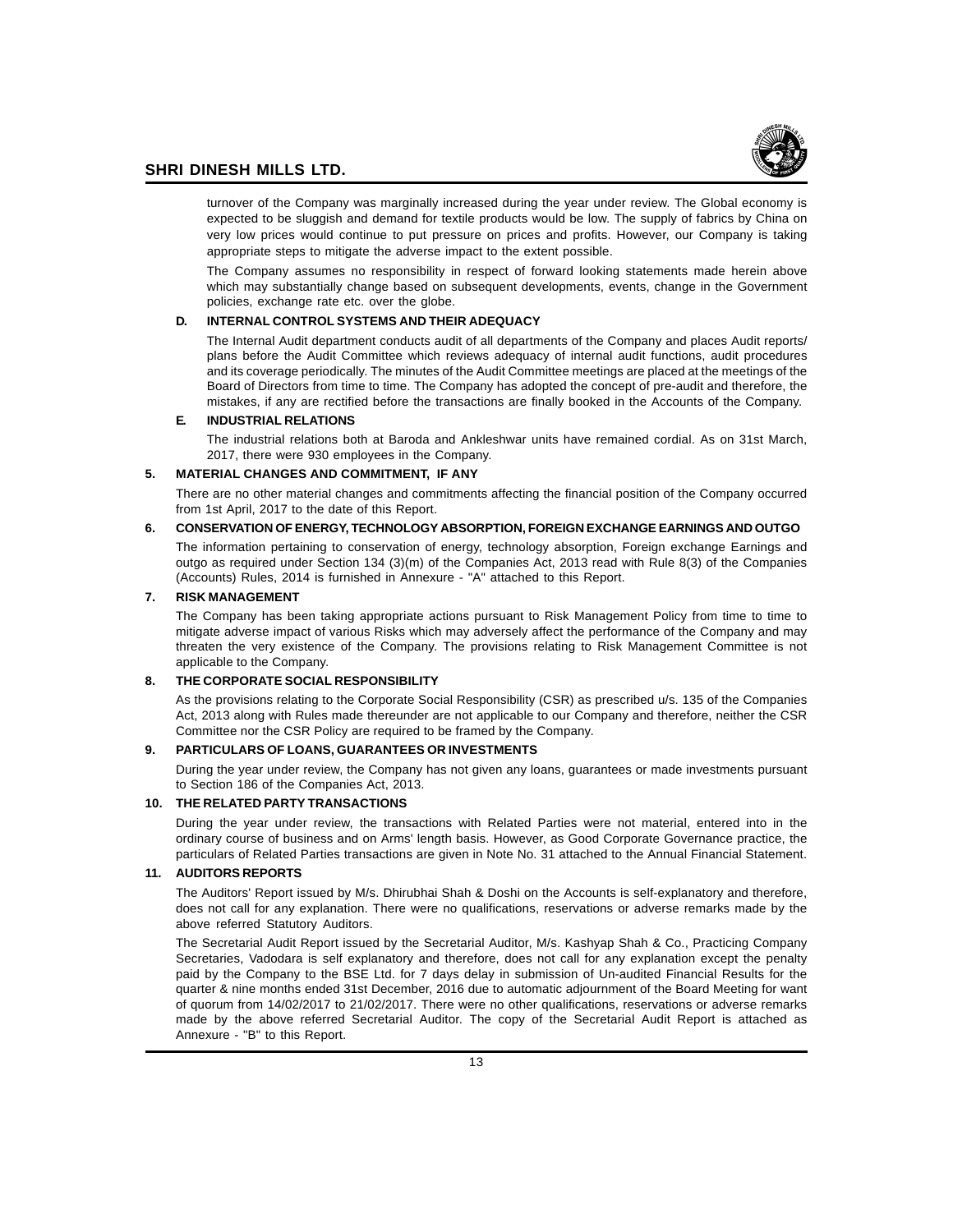#### **12. COMPANY'S POLICY RELATING TO DIRECTORS APPOINTMENT, PAYMENT OF REMUNERATION AND DISCHARGE OF THEIR DUTIES**

The appointment of Directors, Key Managerial Personnel (KMP), payment of remuneration and discharge of their duties are as per the Remuneration Policy framed by the Company pursuant to Section 178(3) of the Companies Act, 2013. The Remuneration Policy can be viewed at Company's website www.dineshmills.com in "Investors" Section

#### **13. WOMAN HARRASSMENT**

The Company has formed the Committee to deal with the complaints, if any regarding sexual harassment of woman employees and no complaint was received by the Committee during the financial year 2016 - 2017.

#### **14. ANNUAL RETURN**

The extracts of Annual Return pursuant to the provisions of Section 92 read with Rule 12 of the Companies (Management and Administration) Rules, 2014 is furnished in Annexure - "C" attached to this Report.

#### **15. THE MEETINGS OF THE BOARD OF DIRECTORS**

During the year under review, six meetings of Board of Directors of the Company were held on 30/05/2016, 11/08/2016, 27/09/2016, 11/11/2016, 21/02/2017 and 29/03/2017.

#### **16. KEY MANAGERIAL PERSONNEL (KMP) AND REMUNERATION**

Shri Bharatbhai Patel, Chairman & Managing Director, Shri J B Sojitra, Company Secretary and Shri Sudip Ray, Chief Financial Officer are the KMP of the Company pursuant to Section 203 of the Companies Act, 2013 and the Rules made thereunder.

During the year under review, Shri M. B. Thummar resigned as Chief Financial Officer (CFO) of the Company w.e.f 01/02/2017 and Shri Sudip Ray has been appointed as CFO w.e.f. 30th May, 2017.

#### **REMUNERATION ETC. PURSUANT TO SECTION 197(12) AND THE RULES MADE THEREUNDER ARE AS UNDER:**

- a) The ratio of the Remuneration of each Director to the median employee's remuneration for the financial year and such other details as given hereunder:
	- (1) Name : Shri Bharatbhai Patel (Chairman & Managing Director) Ratio: 84:1
	- (2) Name: Shri Nimishbhai Patel (Managing Director)

Ratio: 84:1

- b) The percentage increase in Remuneration of each Director, Chief Financial Officer, Company Secretary during the financial year:
	- (1) Shri Bharatbhai Patel Chairman & Managing Director : NIL%
	- (2) Shri Nimishbhai Patel Managing Director : NIL%
	- (3) Shri M. B. Thummar-Chief Financial Officer (Upto 31/01/2017): NIL%
	- (4) Shri J. B. Sojitra Company Secretary : 6.37%
- c) The percentage increase in the median remuneration of employees in the financial year: 3.37%
- d) The number of permanent employees on the Roll of the Company: 930
- e) The explanation on the relationship between average increase in Remuneration and Company performance: The Net Profit of the Company has been adversely affected but to retain the employees, normal increments are given also considering the inflation. However, there is no increase in the managerial remuneration of Shri Bharatbhai Patel and Shri Nimishbhai Patel, Managing Directors of the Company during the year under review.
- f) Comparison of the Remuneration of the Key Managerial Personnel (KMP) against the performance of the company: The turnover has been marginally improved whereas the profitability of the Company has been reduced from Rs. 290 Lakhs to Rs. 244 Lakhs. The Company has given normal yearly increment to KMP (excluding the remuneration of Managing Directors).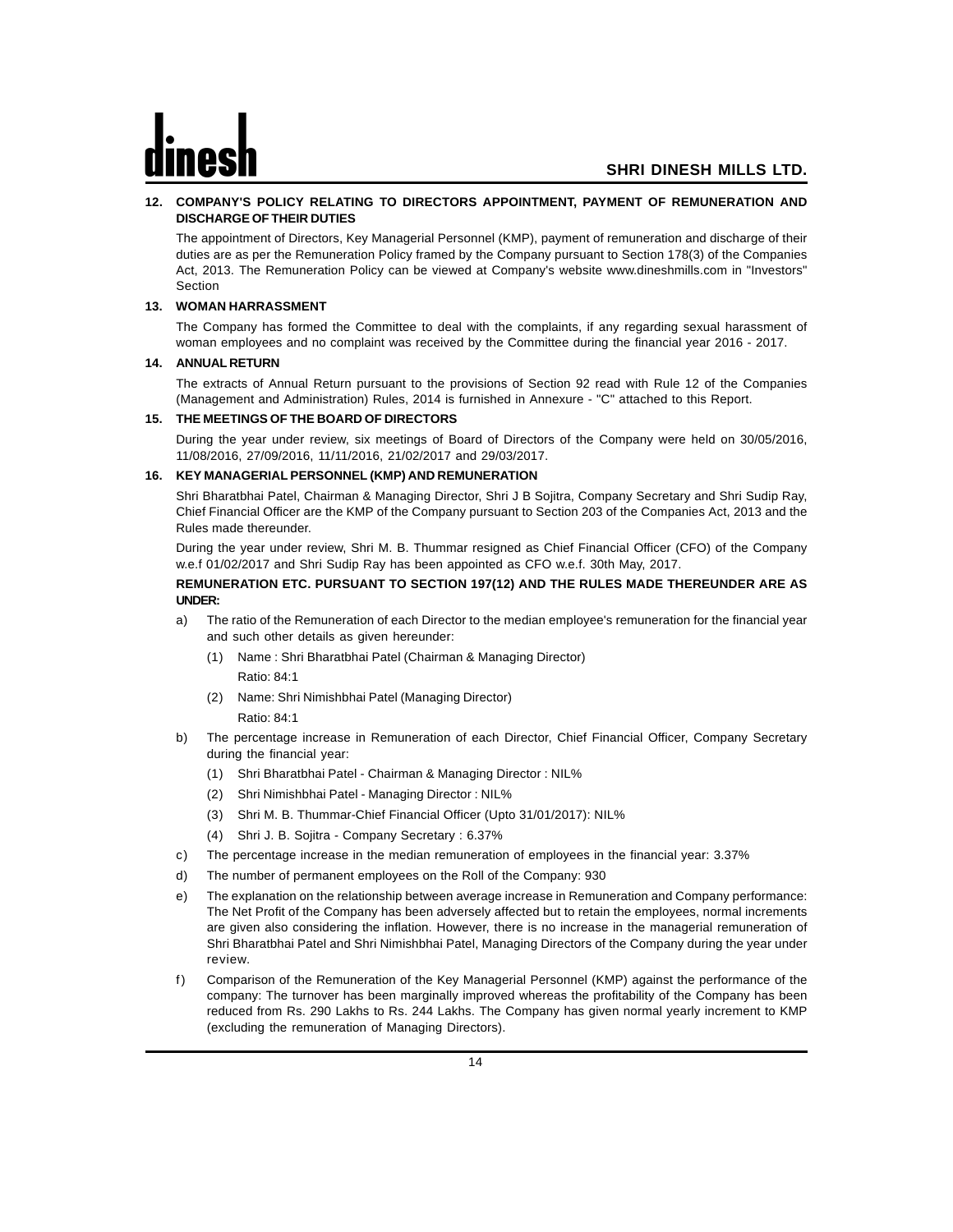

#### **17. CORPORATE GOVERNANCE**

The Report on Corporate Governance pursuant to the provisions of SEBI (Listing Obligations & Disclosure Requirements) Regulations, 2015 alongwith the certificate of M/s. Dhirubhai Shah & Doshi, Chartered Accountants, Auditors of the Company are attached herewith as Annexure - "D" and Annexure - "E" respectively.

#### **18. SUBSIDIARIES, JOINT VENTURES AND ASSOCIATE COMPANIES**

The Company has only one Subsidiary Company viz. Dinesh Remedies Ltd., engaged in manufacturing of Empty hard Gelatin Capsules Shells at Village Mahuvad, Haranmal Road, Padra-Jambusar Highway, Taluka Padra, District Vadodara - 391 440. There are no other Joint Ventures and Associate companies.

#### **19. DEPOSITS**

The Company has neither accepted nor renewed any deposits pursuant to Section 73 and 76 of the Companies Act, 2013 and Rules made thereunder during the financial year 2016 - 2017.

#### **20. DIRECTORS**

During the year under review, Shri A. T. Patel, Independent Director and Shri Upendrabhai Patel, Chairman Emeritus of the Company had resigned with effect from 31st May, 2016.

Shri Upendrabhai Patel, Ex-Chairman Emeritus passed away on 14th February, 2017. The Board appreciates the valuable contribution and guidance given by late Shri Upendrabhai Patel during his tenure.

Pursuant to Section 149 and 152 of the Companies Act, 2013 read with the Companies (Appointment and Qualification of Directors) Rules, 2014, Independent Directors are not liable to retire by rotation whereas other Directors are liable to retire by rotation and accordingly, Shri Bharatbhai Patel, Chairman & Managing Director of the Company would retire by rotation and being eligible, offer himself for re-appointment. The particulars of the Director retiring by rotation and seeking re-appointment have been given in the Notice of the ensuing 82nd Annual General Meeting of the members of the Company.

#### **21. DECLARATION BY INDEPENDENT DIRECTORS**

The Independent Directors have given the declaration that, they meet the criteria of independence as provided in Section 149(6) of the Companies Act, 2013 read with Rules made thereunder.

#### **22. PERFORMANCE EVALUATION OF DIRECTORS**

The performance evaluation of all the Directors including Independent Directors and the Board as a whole which includes the Committees thereof was done on 29th March, 2017 as per the Performance Evaluation Policy of the Company.

As per provisions of the Companies Act, 2013 read with Rules made thereunder, a separate meeting of the Independent Directors was held on 29th March, 2017 to consider the following agenda:

- a) Review the performance of Non-Independent Directors and the Board as a whole.
- b) Review the performance of the Chairperson of the Company.
- c) Asses the efficacy and adequacy of flow of information.

Except Mrs. Tarunaben Patel, all other Independent Directors of the Company were present in the meeting held on 29th March, 2017 and they considered the above referred agenda.

#### **23. STATUTORY AUDITORS**

The tenure of M/s. Dhirubhai Shah & Doshi, Chartered Accountants, Ahmedabad would expire on the conclusion of the ensuing 82nd Annual General Meeting. The Company has received a letter dated 15th May, 2017 from the above referred Auditors to the effect that, if they are reappointed, it would be in accordance with the provisions of Section 141 of the Companies Act, 2013. The continuance of appointment and payment of remuneration to M/ s. Dhirubhai Shah & Doshi, Chartered Accountants are proposed to be approved in the ensuing 82nd Annual General Meeting.

#### **24. COMPOSITION OF AUDIT COMMITTEE AND VIGIL MECHANISM**

Presently, the Audit Committee consists of three Independent Directors viz. Shri Rakesh Agrawal, Shri T. M. Patel and Shri Sanjiv Shah.

The Board of Directors of the Company had established the Vigil Mechanism pursuant to Section 177(9) of the Companies Act, 2013 and Rules made for Directors and Employees to report their genuine concerns.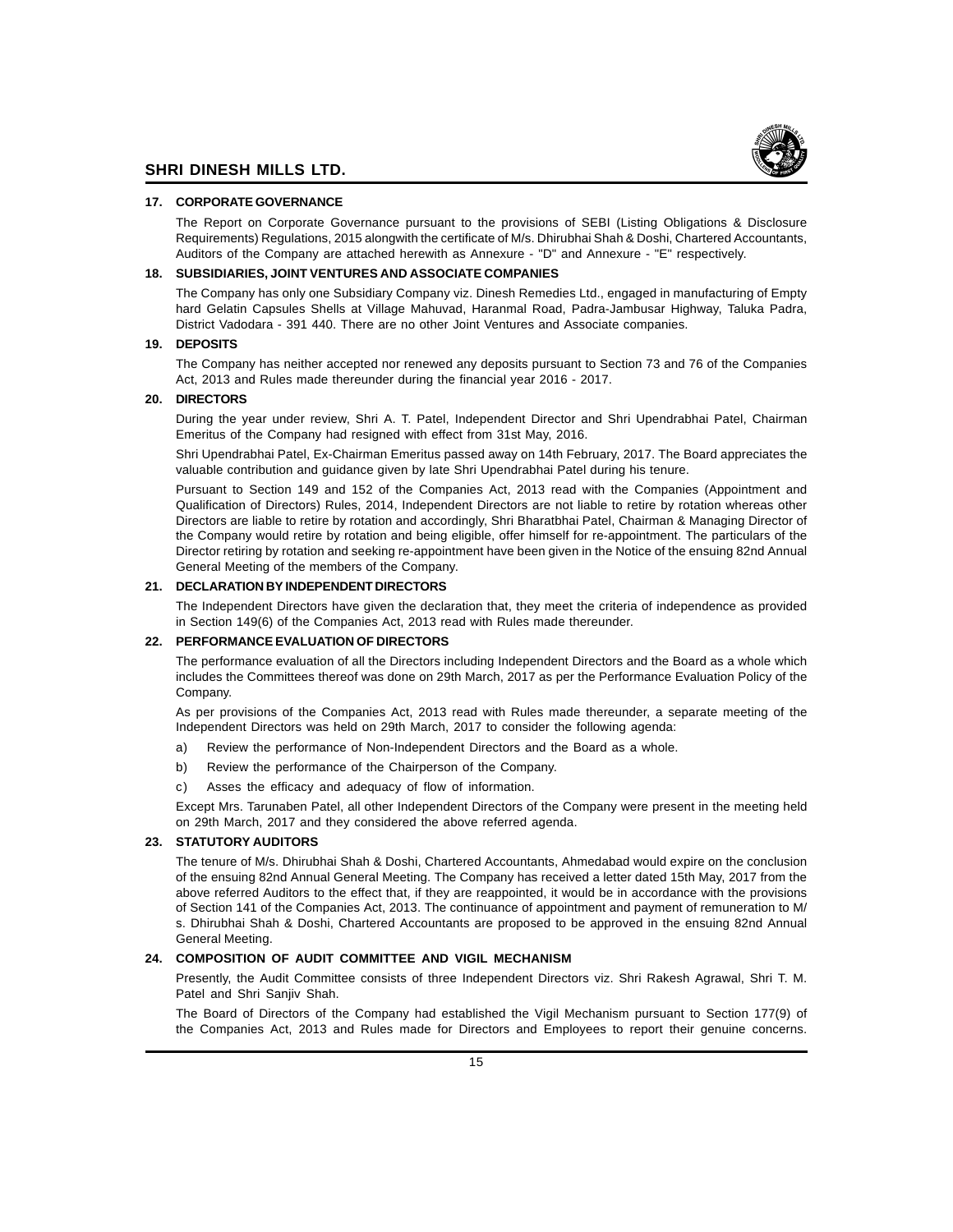However, there were no instances reported to the Chairman of the Audit Committee during the year under review. The Whistle Blower Policy can be viewed at Company's website www.dineshmills.com in "Investors" Section.

#### **25. SHARES:**

- (a) **BUY BACK OF SECURITIES:** The Company has not bought back any of its securities during the year under review.
- (b) **SWEAT EQUITY:** The Company has not issued any Sweat Equity Shares during the year under review.
- (c) **BONUS SHARES:** No Bonus Shares were issued during the year under review.
- (d) **EMPLOYEES STOCK OPTION PLAN:** The Nomination, Remuneration & Compensation Committee at its meeting held on 21st February, 2017 granted 54,000 Options to the employees pursuant to "Shri Dinesh Mills Ltd. - Employees Stock Option Scheme, 2016". The Options granted can be exercised within three months from the date of vesting at the price of Rs.10/- per equity share as per the Vesting Schedule given hereunder:

| Vesting Schedule: | (1) 30% of the Options granted (i.e. 16,200 Options) will be vested on 20th<br>February, 2018,            |
|-------------------|-----------------------------------------------------------------------------------------------------------|
|                   | (2) 30% of the Options granted (i.e. 16,200 Options) will be vested on 20th<br>February, 2019 and         |
|                   | (3) The balance 40% (i.e. 21,600 Options) of the Options granted will be vested<br>on 20th February, 2020 |

#### **26. EMPLOYEES' REMUNERATION:**

The details of the remuneration paid to the employees during the year under review are given in the Annexure - "F" to this Report pursuant to Rule 5(2) of the Companies (Appointment & Remuneration of Managerial Personnel) Rules, 2014.

#### **27. INSURANCE:**

All the properties of the Company including buildings, plant & machinery and stocks have been insured.

#### **28. DIRECTORS RESPONSIBILITY STATEMENT**

Your Directors confirm that:

- (a) in the preparation of the Annual Accounts for the financial year 2016-2017, the applicable Accounting Standards had been followed along with proper explanation relating to material departures;
- (b) the Directors had selected such Accounting policies and applied them consistently and made judgments and estimates that are reasonable and prudent so as to give a true and fair view of the state of affairs of the Company at the end of the financial year and of the profit and loss of the Company for that period;
- (c) the Directors had taken proper and sufficient care for the maintenance of adequate Accounting records in accordance with the provisions of the Companies Act, 2013 for safeguarding the assets of the Company and for preventing and detecting fraud and other irregularities;
- (d) the Directors had prepared the Annual Accounts on a going concern basis;
- (e) the Directors had laid down internal financial controls to be followed by the Company and that, such internal financial controls are adequate and were operating effectively.
- the Directors had devised proper systems to ensure compliance with the provisions of all applicable laws and that such systems were adequate and operating effectively.

#### **29. ACKNOWLEDGEMENTS**

Your Board of Directors thanks all the stakeholders viz. shareholders, customers, suppliers, bankers, employees for their support during the year under review.

Place : Vadodara Date : 30th May, 2017 **BHARAT PATEL**

For and on behalf of the Board of Directors

CHAIRMAN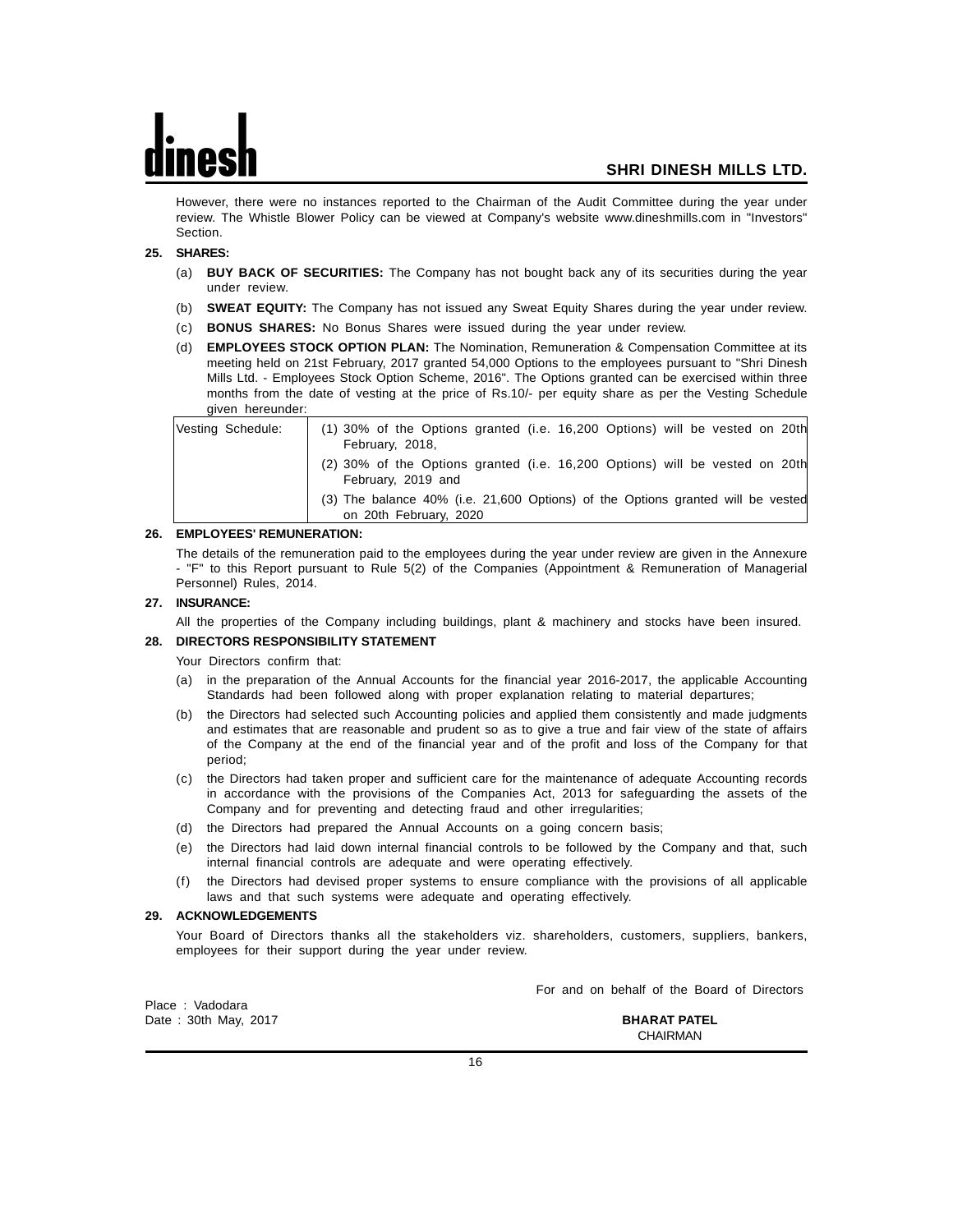

## **ANNEXURE : A**

#### **A. CONSERVATION OF ENERGY:**

- (a) The steps taken or impact on Conservation of Energy: During the year under review, 150 LED Tube Lights of 18W had been replaced in place of 36W Fluorescent tube lights in the fabric inspection machines.
- (b) The steps taken by the Company for utilizing alternate sources of Energy: None
- (c) The Capital Investments on Energy Conservation Equipments: None

#### **B. TECHNOLOGY ABSORPTION:**

As no foreign technology is imported, the question of its absorption does not arise.

#### **C. FOREIGN EXCHANGE EARNINGS AND OUTGO:**

(Rs. in Lakhs)

| Year      | <b>Earnings</b> | Outgo |
|-----------|-----------------|-------|
| 2016-2017 | 806             | 79۰   |

## **FORM 'A'**

#### **RESEARCH & DEVELOPMENT:**

The R & D department of the Company is actively involved in product & process improvement / development as well as monitoring of Effluent Treatment Plants of the Company.

Expenditure on R & D: Rs. 23.69 Lacs

Date : 30th May, 2017

Place : Vadodara For and on behalf of the Board of Directors<br>
Date : 30th May, 2017 CHAIRMAN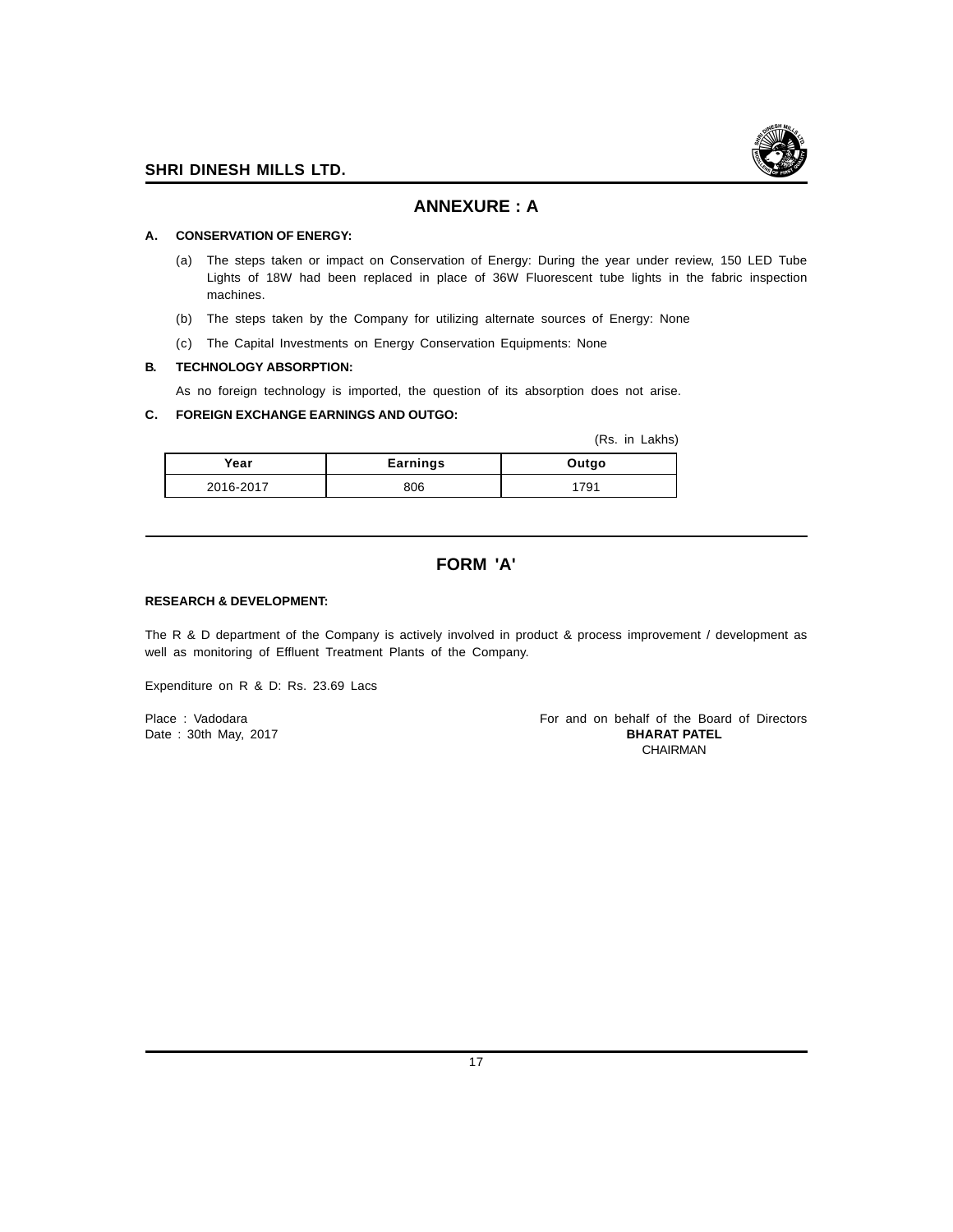## **Annexure-B Secretarial Audit Report**

(For the Financial year ended on 31st March, 2017)

[Pursuant to section 204(1) of the Companies Act, 2013 and Rule No. 9 of the Companies (Appointment and Remuneration of Managerial Personnel) Rules, 2014]

To, The Members, **SHRI DINESH MILLS LIMITED** P.O. Box No. 2501, Padra Road Vadodara - 390 020

We have conducted the secretarial audit of the compliance of applicable statutory provisions and the adherence to good corporate practice by Shri Dinesh Mills Limited (hereinafter called "the Company"). Secretarial Audit was conducted in a manner that provided us a reasonable basis for evaluating the corporate conducts/ statutory compliances and expressing our opinion thereon.

Based on our verification of the Company's books, papers, minutes books, forms and returns filed and other records maintained by the Company and also the information provided by the Company, its officers, agents and authorized representatives during the conduct of secretarial audit, we hereby report that in our opinion, the Company has, during the audit period covering the financial year ended on 31st March, 2017 complied with the statutory provisions listed hereunder and also that the Company has proper Board processes and compliance mechanism in place to the extent, in the manner and subject to the reporting made hereinafter:

We have examined the books, papers, minute books, forms and returns filed and other records maintained by the Company, for the financial year ended on 31st March, 2017, according to the provisions of:

- 1. The Companies Act, 2013 (the Act) and the rules made thereunder.
- 2. The Securities Contracts (Regulation) Act, 1956 ('SCRA') and the rules made thereunder;
- 3. The Depositories Act, 1996 and the Regulations and Bye-laws framed thereunder;
- 4. Foreign Exchange Management Act, 1999 and the rules and regulations made thereunder to the extent of Foreign Direct Investment and Overseas Direct Investment and External Commercial Borrowings. - Not Applicable to the Company during the Audit period;
- 5. The following Regulations and Guidelines prescribed under the Securities and Exchange Board of India Act, 1992 ('SEBI Act').
	- A. The Securities and Exchange Board of India (Substantial Acquisition of Shares and Takeovers) Regulations, 2011;
	- B. The Securities and Exchange Board of India (Prohibition of Insider Trading) Regulations, 2015;
	- C. The Securities and Exchange Board of India (Issue of Capital and Disclosure Requirements) Regulations, 2009. - Not Applicable to the Company during the Audit Period;
	- D. The Securities and Exchange Board of India (Employee Stock Option Scheme and Employee Stock Purchase Scheme) Guidelines, 1999;
	- E. The Securities and Exchange Board of India (Issue and Listing of Debt Securities) Regulations, 2008. - Not Applicable to the Company during the Audit Period;
	- F. The Securities and Exchange Board of India (Registrars to an Issue and Share Transfer Agents) Regulations, 2011 regarding the Companies Act and dealing with client;
	- G. The Securities and Exchange Board of India (Delisting of Equity Shares) Regulations, 2009. Not Applicable to the Company during the Audit Period; and
	- H. The Securities and Exchange Board of India (Buyback of Securities) Regulations, 1998. Not Applicable to the Company during the Audit Period;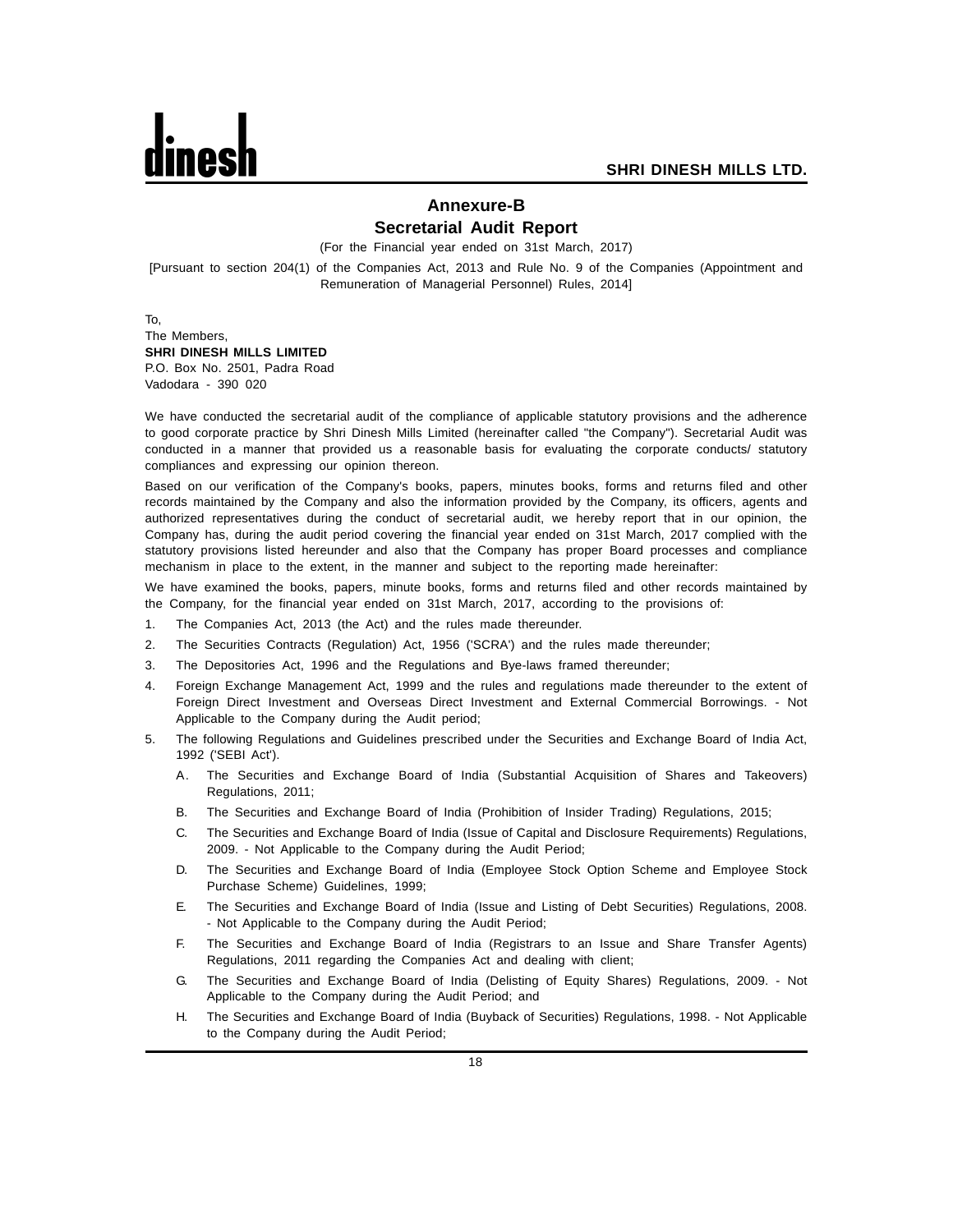

I. The Securities and Exchange Board of India (Listing Obligations and Disclosure Requirements) Regulations, 2015.

We have also examined compliance with the applicable clauses of the following: (i) Secretarial Standards issued by The Institute of Company Secretaries of India.

During the period under review, the Company has complied with the provisions of the Act, Rules, Regulations, Guidelines, Standards etc. mentioned above except as per Regulation 33 of The Securities and Exchange Board of India (Listing Obligations and Disclosure Requirements) Regulations, 2015, quarterly financial results could not be submitted to BSE Ltd. within 45 days from the quarter ended on 31st December 2016.

Further, as per representation of management letter, considering its nature of business, process and location, the following Acts are specifically applicable to the Company. There are adequate systems and processes in the company to monitor and ensure compliance.

- 1. The Water (prevention and control of pollution) Act, 1974 & Rules
- 2. Air (Prevention & Control of Pollution) Act, 1981 & Rules
- 3. Environment Protection Act, 1986 & Rules
- 4. Water Cess Act, 1997 & Rules

#### **We further report that;**

The Board of Directors of the Company is duly constituted with proper balance of Executive Directors, Non-Executive Directors and Independent Directors. The changes in the composition of the Board of Directors that took place during the year under review were carried out in compliance with the provisions of the Act.

Adequate notice is given to all directors to schedule the Board Meetings, agenda and detailed notes on agenda were sent at least 7 days in advance, and a system exists for seeking and obtaining further information and clarifications on the agenda items before the meeting and for meaningful participation at the meeting.

During the Audit period, all the decisions were taken by the Board of Directors or Committee of the Board without any dissent by any of the Directors of the Company as recorded in the minutes of the meetings of the Board of Directors or Committee of the Board, as the case may be.

We further report that there are adequate systems and processes in the Company commensurate with the size and operations of the Company to monitor and ensure compliance with applicable laws, rules, regulations and guidelines.

We further report that during the audit period, the Company has passed following major special resolutions at Annual General Meeting held on 27.09.2016:

- (a) For variation of remuneration of Mr. Bharabhai Patel, Chairman & Managing Director for period of two years from 01.04.2016 to 31.03.2018.
- (b) For appointment of Mr. J. B. Sojitra as an Executive Director (Corporate Affairs & Company Secretary) w.e.f. 01.06.2016
- (c) For approval of ESOP Scheme, 2016

For Kashyap Shah & Co. **Place: Vadodara** Place: Vadodara Place: Vadodara Place: Vadodara Place: Vadodara Place: Vadodara Place: Vadodara Place: Vadodara Place: Vadodara Place: Vadodara Place: Vadodara Place: Vadodara Place Practising Company Secretaries **Date:** May 16, 2017 **(Kashyap Shah)** Proprietor FCS No. 7662; CP No. 6672

**Note:** This report is to be read with our letter of even date which is annexed as Annexure and forms an integral part of this report.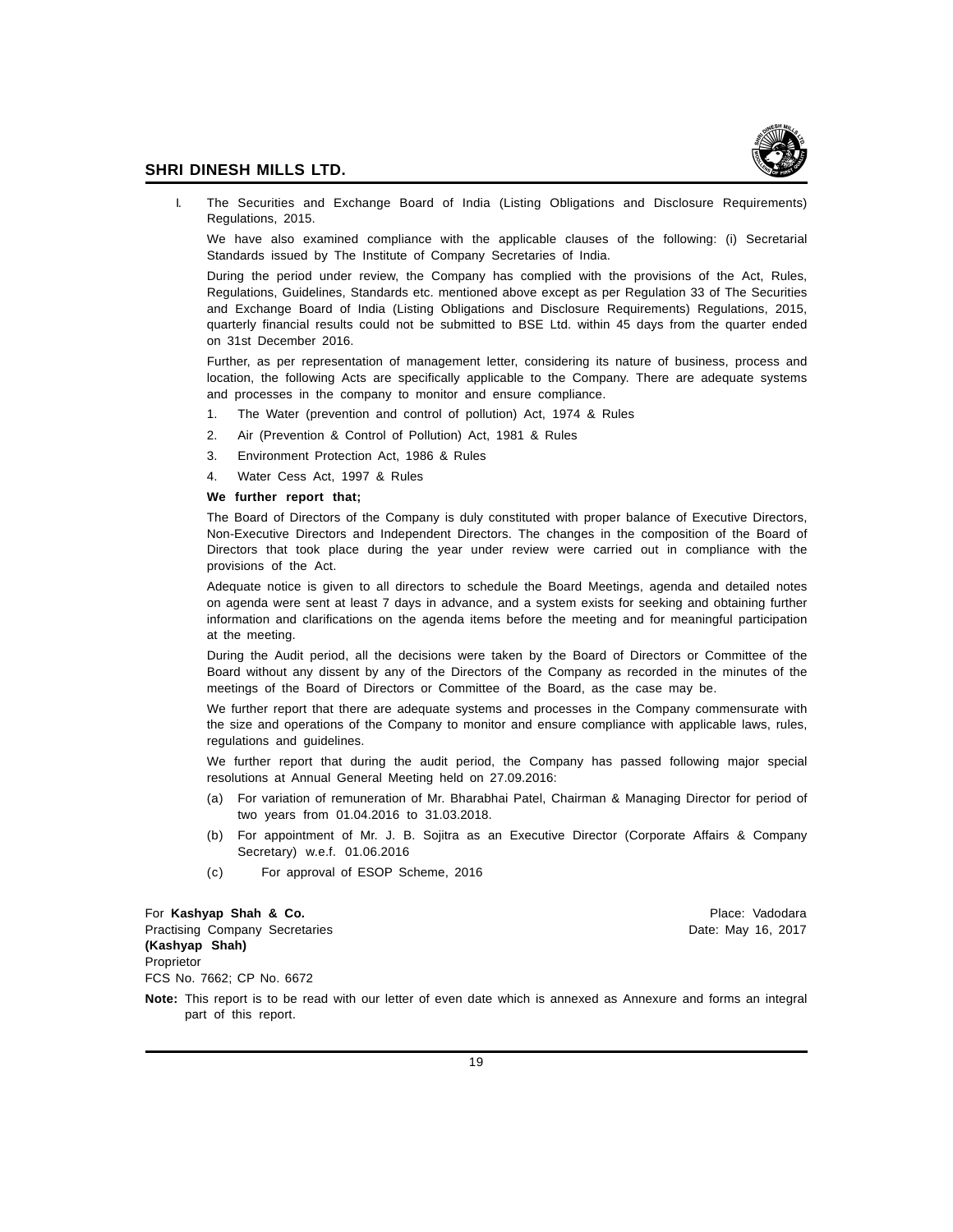

#### **Annexure to Secretarial Audit Report**

To The members, **SHRI DINESH MILLS LIMITED** P.O. Box No. 2501, Padra Road Vadodara - 390 020

Our report of even date is to be read along with this letter.

- 1. Maintenance of secretarial record is the responsibility of the management of the company. Our responsibility is to express an opinion on these secretarial records based on our audit.
- 2. We have followed the audit practices and the processes as were appropriate to obtain reasonable assurance about the correctness of the contents of the secretarial records. The verification was done on test basis to ensure that correct facts are reflected in secretarial records. We believe that the processes and the practices, we followed provided a reasonable basis for our opinion.
- 3. We have not verified the correctness and appropriateness of financial records and Books of Accounts of the company.
- 4. Wherever required, we have obtained the Management representation about the compliance of laws, rules and regulations and happening of events etc.
- 5. The compliance of the provisions of corporate and other applicable laws, rules, regulations, standards is the responsibility of management. Our examination was limited to the verification of procedures on test basis.
- 6. The Secretarial Audit report is neither an assurance as to the future viability of the company nor of the efficacy or effectiveness with which the management has conducted the affairs of the company.

For Kashyap Shah & Co. **Place: Vadodara** Place: Vadodara Place: Vadodara Place: Vadodara Place: Vadodara Place: Vadodara Place: Vadodara Place: Vadodara Place: Vadodara Place: Vadodara Place: Vadodara Place: Vadodara Place Practising Company Secretaries **Date: May 16, 2017** Character Company Secretaries **Date: May 16, 2017 (Kashyap Shah)** Proprietor FCS No. 7662; CP No. 6672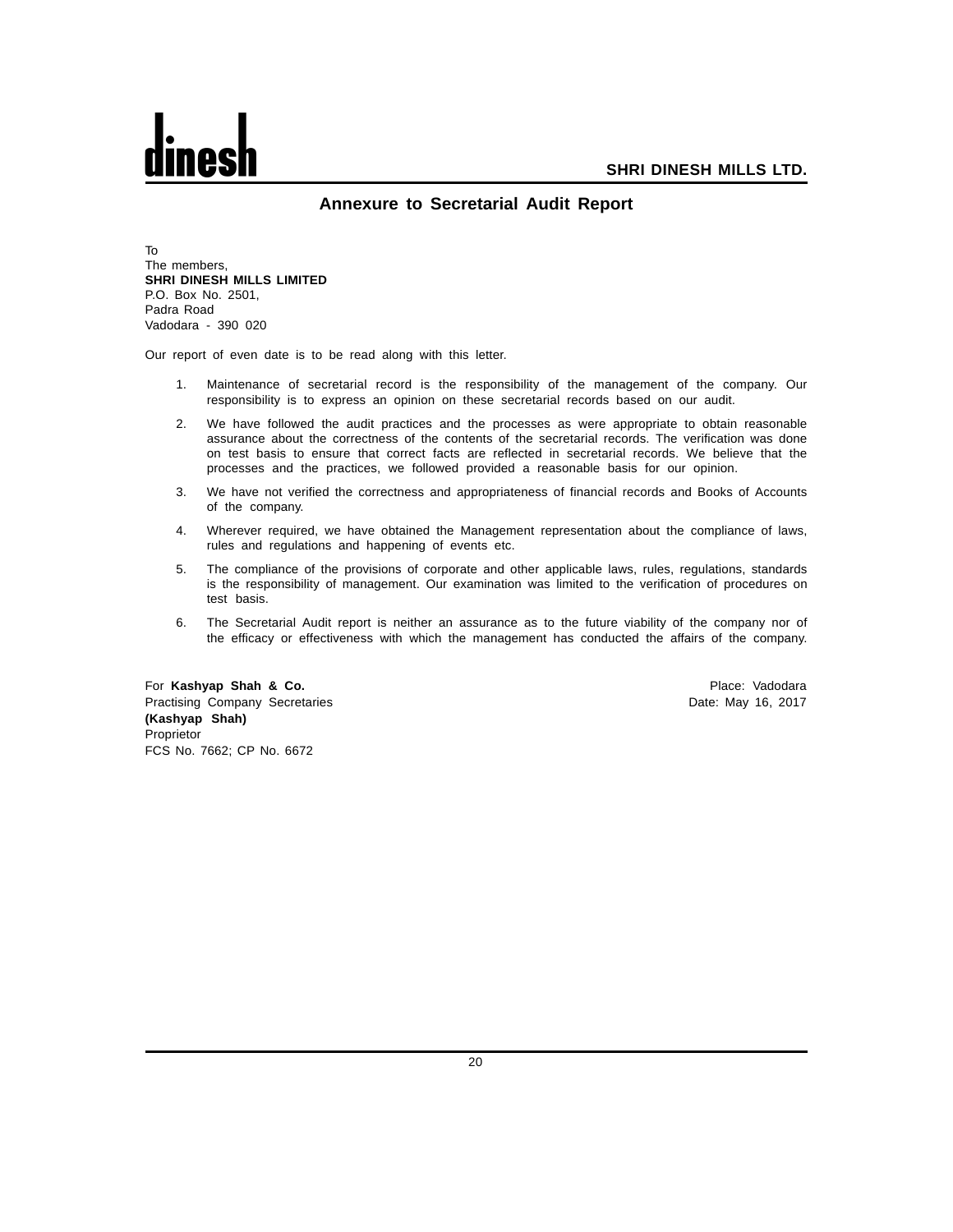

#### **ANNEXURE - "C" FORM No. MGT-9 EXTRACT OF ANNUAL RETURN**

as at the Financial Year ended on 31st March, 2017

[Pursuant to section 92(3) of the Companies Act, 2013 and rule 12(1) of the Companies (Management and Administration) Rules, 2014]

#### **I. REGISTRATION AND OTHER DETAILS:**

| (i)   | Corporate Identification Number (CIN)                | L17110GJ1935PLC000494                                                                                                   |
|-------|------------------------------------------------------|-------------------------------------------------------------------------------------------------------------------------|
| (i)   | <b>Registration Date</b>                             | 01/07/1935                                                                                                              |
| (iii) | Name of the Company                                  | SHRI DINESH MILLS LIMITED                                                                                               |
| (iv)  | Category / Sub-Category of the Company               | Indian Non-Govt. Company                                                                                                |
| (v)   | Address of the Registered office and contact details | P. B. No.2501.<br>Padra Road, Vadodara - 390020                                                                         |
| (vi)  | Whether Listed company                               | Listed Public Company                                                                                                   |
| (vii) | Name, Address and Contact details of                 | MCS SHARE TRANSFER AGENT LTD.                                                                                           |
|       | Registrar and Transfer Agent, if any                 | Administrative Office: 10, Aaram Apart-<br>ments, 12, Sampatrao Colony, Behind<br>Laxmi Hall, Alkapuri, Vadodara-390007 |

#### **II. PRINCIPAL BUSINESS ACTIVITIES OF THE COMPANY :**

All the business activities contributing 10 % or more of the total turnover of the company shall be stated:-

| Sr. | Name and Description of  | NIC Code of         | % to total              |
|-----|--------------------------|---------------------|-------------------------|
| No. | main products / services | the Product/service | turnover of the Company |
|     | Woolen & Worsted Fabrics | 131                 | 39%                     |
|     | Paper Makers' Felt       | 13999               | 61%                     |

#### **III. PARTICULARS OF HOLDING, SUBSIDIARY AND ASSOCIATE COMPANIES:**

| Sr.<br>No. | Name and Address<br>of the Company                                        | CIN/GLN | Holding/Subsidiary<br>/Associate | % of<br>shares held | Applicable<br>Section |
|------------|---------------------------------------------------------------------------|---------|----------------------------------|---------------------|-----------------------|
|            |                                                                           |         |                                  |                     |                       |
|            | Dinesh Remedies Ltd.                                                      |         |                                  |                     |                       |
|            | Shri Dinesh Mills premises, U24230GJ2005PLC045447<br>Akota Road, Vadodara |         | <b>SUBSIDIARY</b>                | 55.52%              | Section<br>2(46)      |

#### **IV. SHARE HOLDING PATTERN: (Equity Share Capital Breakup as percentage of Total Equity)**

#### **(i) Category-wise shareholding**

| Category of<br>Shareholders   |                   | No. of Shares held at the<br>beginning of the year |          |                                  | No. of Shares held at the<br>end of the year |          |          |                                | %<br>Change |
|-------------------------------|-------------------|----------------------------------------------------|----------|----------------------------------|----------------------------------------------|----------|----------|--------------------------------|-------------|
|                               | (1st April, 2016) |                                                    |          | (31st March, 2017)               |                                              |          |          | during<br>the<br>year          |             |
|                               | Demat             | Physical                                           | Total    | $%$ of<br>Total<br><b>Shares</b> | Demat                                        | Physical | Total    | % of<br>Total<br><b>Shares</b> |             |
| A Promoters                   |                   |                                                    |          |                                  |                                              |          |          |                                |             |
| $(1)$ Indian                  |                   |                                                    |          |                                  |                                              |          |          |                                |             |
| Individual/ HUF<br>a)         | 2288372           | $\Omega$                                           | 2288372  | 45.01                            | 2288372                                      | $\Omega$ | 2288372  | 45.01                          | <b>NIL</b>  |
| Central Govt.<br>b)           | O                 | $\Omega$                                           | $\Omega$ | $\Omega$                         | U                                            | 0        | 0        | 0                              | <b>NIL</b>  |
| State Govt.(s)<br>C)          | $\Omega$          | 0                                                  | $\Omega$ | $\Omega$                         | $\Omega$                                     | 0        | 0        | 0                              | <b>NIL</b>  |
| <b>Bodies Corporate</b><br>d) | $\Omega$          | $\Omega$                                           | $\Omega$ | $\Omega$                         | $\Omega$                                     | $\Omega$ | $\Omega$ | 0                              | <b>NIL</b>  |
| Banks / Fl<br>e)              | $\Omega$          | 0                                                  | $\Omega$ | $\Omega$                         | $\Omega$                                     | 0        | 0        | 0                              | <b>NIL</b>  |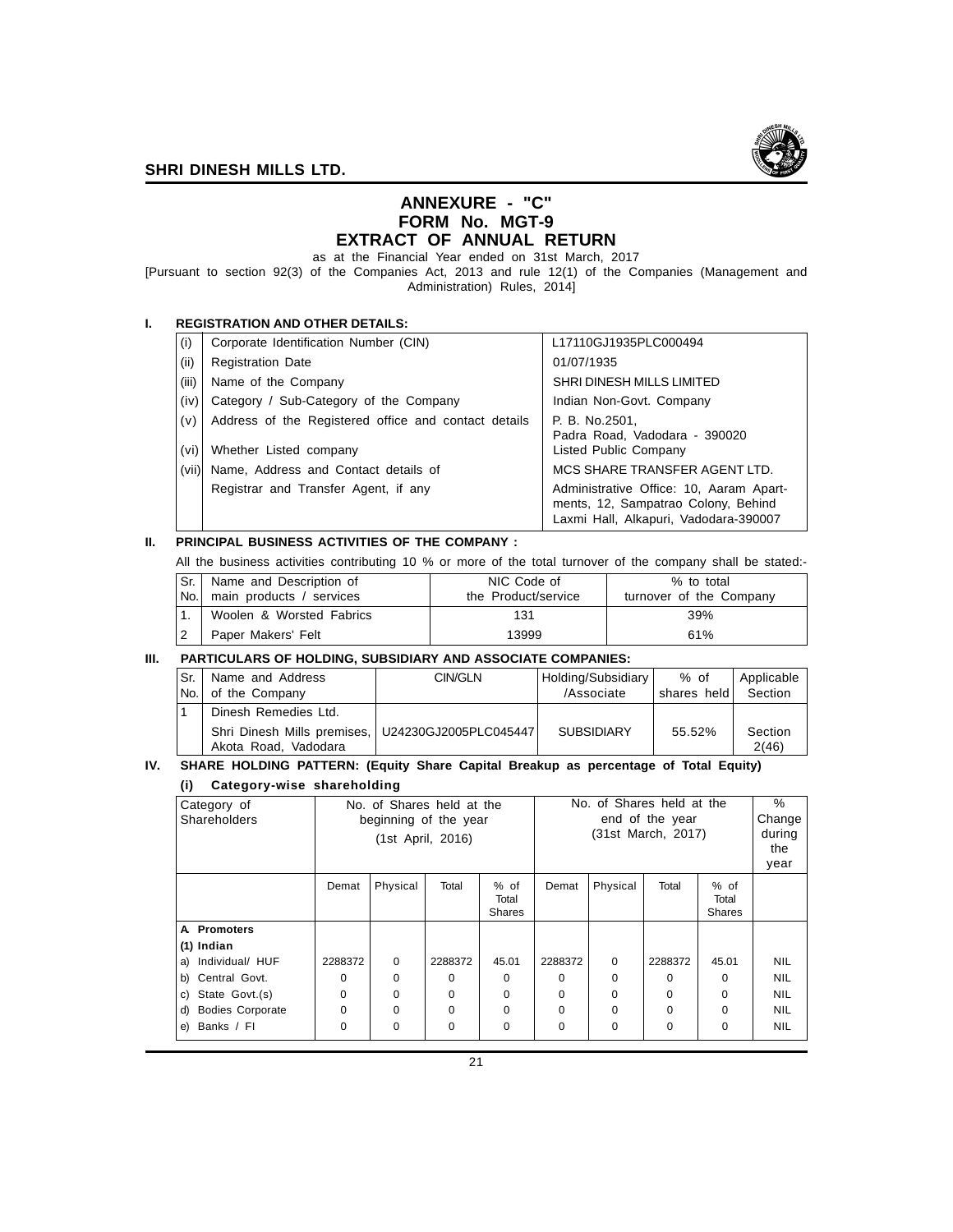# <u>dinesh</u>

## **SHRI DINESH MILLS LTD.**

| Category of |                                            | No. of Shares held at the |             |                       |               | No. of Shares held at the |          |                    |               | $\overline{\frac{9}{6}}$ |
|-------------|--------------------------------------------|---------------------------|-------------|-----------------------|---------------|---------------------------|----------|--------------------|---------------|--------------------------|
|             | Shareholders                               |                           |             | beginning of the year |               |                           |          | end of the year    |               | Change                   |
|             |                                            |                           |             | (1st April, 2016)     |               |                           |          | (31st March, 2017) |               | during                   |
|             |                                            |                           |             |                       |               |                           |          |                    |               | the                      |
|             |                                            |                           |             |                       |               |                           |          |                    |               | year                     |
|             |                                            | Demat                     | Physical    | Total                 | % of          | Demat                     | Physical | Total              | % of          |                          |
|             |                                            |                           |             |                       | Total         |                           |          |                    | Total         |                          |
|             |                                            |                           |             |                       | <b>Shares</b> |                           |          |                    | <b>Shares</b> |                          |
|             | f) Any other                               | 0                         | 0           | 0                     | 0             | 0                         | 0        | 0                  | 0             | NIL                      |
|             | Sub Total (A) (1):-                        | 2288372                   | 0           | 2288372               | 45.01         | 2288372                   | 0        | 2288372            | 45.01         | <b>NIL</b>               |
|             | (2) Foreign                                |                           |             |                       |               |                           |          |                    |               |                          |
|             | a) NRIs- Individuals                       | 0                         | $\mathbf 0$ | 0                     | 0             | 0                         | 0        | 0                  | 0             | <b>NIL</b>               |
| b)          | Others - Individuals                       | 0                         | 0           | 0                     | 0             | 0                         | 0        | 0                  | 0             | NIL                      |
|             | c) Bodies Corporate                        | 0                         | 0           | 0                     | 0             | 0                         | 0        | 0                  | 0             | <b>NIL</b>               |
|             | d) Banks/Fl                                | 0                         | 0           | 0                     | 0             | 0                         | 0        | 0                  | 0             | NIL                      |
|             | e) Any Other.                              | 0                         | 0           | 0                     | 0             | 0                         | 0        | 0                  | 0             | <b>NIL</b>               |
|             | Sub Total (A)(2):-                         | 0                         | 0           | 0                     | 0             | 0                         | 0        | 0                  | 0             | NIL                      |
|             | <b>Total shareholding</b>                  |                           |             |                       |               |                           |          |                    |               |                          |
|             | of Promoter (A)=                           |                           |             |                       |               |                           |          |                    |               |                          |
|             | $(A)(1)+(A)(2)$                            | 2288372                   | 0           | 2288372               | 45.01         | 2288372                   | 0        | 2288372            | 45.01         | <b>NIL</b>               |
|             | <b>B. Public Shareholding</b>              |                           |             |                       |               |                           |          |                    |               |                          |
|             | 1. Institutions                            |                           |             |                       |               |                           |          |                    |               |                          |
| a)          | <b>Mutual Funds</b>                        | 0                         | 10          | 10                    | 0.00          | 0                         | 10       | 10                 | 0.00          | NIL                      |
|             | b) Banks / Fl                              | 2770                      | 990         | 3760                  | 0.07          | 2770                      | 990      | 3760               | 0.07          | <b>NIL</b>               |
|             | c) Central Govt.                           | 0                         | 0           | 0                     | 0             | 0                         | 0        | 0                  | 0             | NIL                      |
|             | d) State Govt.(s)                          | 0                         | 0           | 0                     | 0             | 0                         | 0        | 0                  | 0             | <b>NIL</b>               |
|             | e) Venture Capital Funds                   | 0                         | 0           | 0                     | 0             | 0                         | 0        | 0                  | 0             | NIL                      |
| f)          | Insurance Companies                        | 0                         | 0           | 0                     | 0             | 0                         | 0        | 0                  | 0             | <b>NIL</b>               |
|             | g) Flls                                    | 0                         | 0           | 0                     | 0             | 0                         | 0        | 0                  | 0             | NIL                      |
|             | h) Foreign Venture                         | 0                         | 0           | 0                     | 0             | 0                         | 0        | 0                  | 0             | NIL                      |
|             | Capital Funds                              |                           |             |                       |               |                           |          |                    |               |                          |
|             | i) Others (specify)                        | 0                         | 0           | 0                     | 0             | 0                         | 0        | 0                  | 0             | NIL                      |
|             | Sub-total (B)(1):-                         | 2770                      | 1000        | 3770                  | 0.07          | 2770                      | 1000     | 3770               | 0.07          | <b>NIL</b>               |
|             | 2. Non-Institutions                        |                           |             |                       |               |                           |          |                    |               |                          |
| a)          | <b>Bodies Corporate</b>                    |                           |             |                       |               |                           |          |                    |               |                          |
| i)          | Indian                                     | 97507                     | 6870        | 104377                | 2.05          | 102734                    | 6870     | 109604             | 2.16          | 0.11                     |
| ii)         | Overseas                                   | 0                         | 0           | 0                     | 0             | 0                         | 0        | 0                  | 0             | <b>NIL</b>               |
| b)          | Individuals                                |                           |             |                       |               |                           |          |                    |               |                          |
| i)          | Individual shareholders                    | 1576627                   | 338250      | 1914877               | 37.66         | 1451136                   | 327000   | 1778136            | 34.97         | (2.69)                   |
|             | holding nominal share                      |                           |             |                       |               |                           |          |                    |               |                          |
|             | capital upto                               |                           |             |                       |               |                           |          |                    |               |                          |
|             | Rs. 2/- lakh.                              |                           |             |                       |               |                           |          |                    |               |                          |
| ii)         | Individual shareholders<br>holding nominal |                           |             |                       |               |                           |          |                    |               |                          |
|             | share capital                              |                           |             |                       |               |                           |          |                    |               |                          |
|             | in excess                                  |                           |             |                       |               |                           |          |                    |               |                          |
|             | of Rs. 2/- Lakh                            | 682374                    | 0           | 682374                | 13.42         | 805792                    | 0        | 805792             | 15.85         | 2.43                     |
|             | c) Others, (specify)                       |                           |             |                       |               |                           |          |                    |               |                          |
|             | Non Resident Indians                       | 90282                     | 330         | 90612                 | 1.78          | 98378                     | 330      | 98708              | 1.94          | 0.16                     |
|             | Overseas Corporate<br><b>Bodies</b>        | 0                         | 0           | 0                     | 0             | 0                         | 0        | 0                  | 0             | NIL                      |
|             | Foreign Nationals                          | 0                         | 0           | 0                     | 0             | 0                         | 0        | 0                  | 0             | <b>NIL</b>               |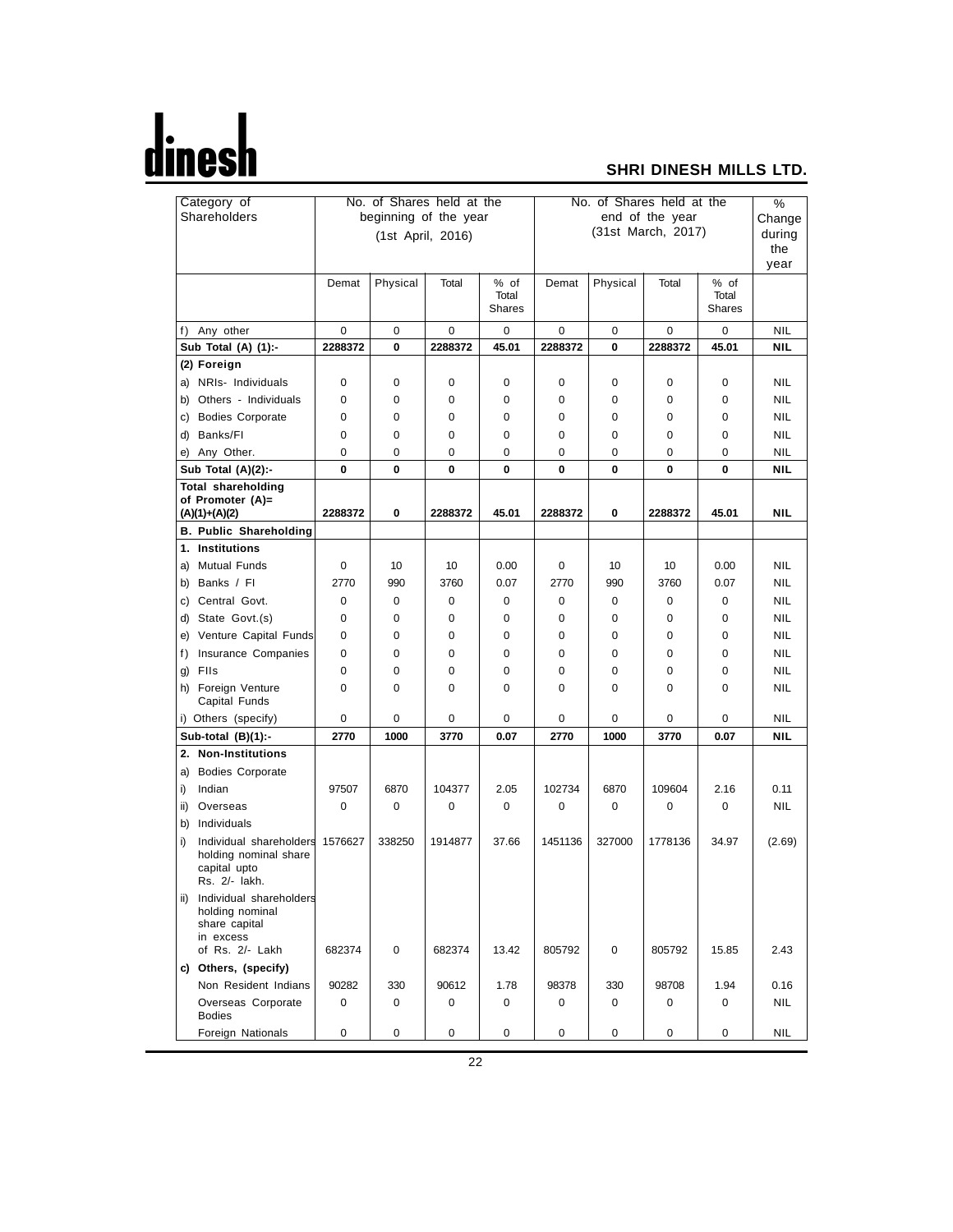

| Category of                                                  |          | No. of Shares held at the<br>No. of Shares held at the |                   |                                  |          |          | $\%$               |                                |            |
|--------------------------------------------------------------|----------|--------------------------------------------------------|-------------------|----------------------------------|----------|----------|--------------------|--------------------------------|------------|
| Shareholders                                                 |          | beginning of the year                                  |                   |                                  |          |          | end of the year    |                                | Change     |
|                                                              |          |                                                        | (1st April, 2016) |                                  |          |          | (31st March, 2017) |                                | during     |
|                                                              |          |                                                        |                   |                                  |          |          |                    |                                | the        |
|                                                              |          |                                                        |                   |                                  |          |          |                    |                                |            |
|                                                              | Demat    | Physical                                               | Total             | $%$ of<br>Total<br><b>Shares</b> | Demat    | Physical | Total              | % of<br>Total<br><b>Shares</b> |            |
| <b>Clearing Members</b>                                      | $\Omega$ | 0                                                      | $\Omega$          | 0                                | 0        | 0        | $\Omega$           | 0                              | <b>NIL</b> |
| Trusts                                                       | $\Omega$ | 0                                                      | 0                 | 0                                | $\Omega$ | 0        | $\Omega$           | 0                              | <b>NIL</b> |
| Foreign Bodies - D R                                         | $\Omega$ | $\Omega$                                               | $\Omega$          | 0                                | $\Omega$ | $\Omega$ | $\Omega$           | 0                              | <b>NIL</b> |
| Sub-total $(B)(2)$ :-                                        | 2446790  | 345450                                                 | 2792240           | 54.92                            | 2458040  | 334200   | 2792240            | 54.92                          | <b>NIL</b> |
| <b>Total Public</b><br>Shareholding (B)=<br>(B)(1)+ (B)(2)   | 2449560  | 346450                                                 | 2796010           | 54.99                            | 2460810  | 335200   | 2796010            | 54.99                          | <b>NIL</b> |
| C. Shares held by<br>Custodian for<br><b>GDRs &amp; ADRs</b> | $\Omega$ | $\Omega$                                               | $\Omega$          | $\Omega$                         | 0        | $\Omega$ | $\Omega$           | 0                              | <b>NIL</b> |
| Grand Total (A+B+C)                                          | 4737932  | 346450                                                 | 5084382           | 100                              | 4749182  | 335200   | 5084382            | 100                            | <b>NIL</b> |

#### **(ii) Shareholding of Promoters:**

| Sr.          | Shareholder's                     |        | Shareholding at the beginning of |                  |               | Shareholding at the end of the |            | % change   |
|--------------|-----------------------------------|--------|----------------------------------|------------------|---------------|--------------------------------|------------|------------|
| No.          | Name                              |        | the year (i.e. 1st April, 2016)  |                  |               | year (i.e. 31st March, 2017)   |            | in share   |
|              |                                   |        |                                  |                  |               |                                |            | holding    |
|              |                                   |        |                                  |                  |               |                                |            | during the |
|              |                                   | No. of | % of total                       |                  | No. of        | % of total                     | %of        | year       |
|              |                                   | Shares | Shares of                        | $%$ of<br>Shares | <b>Shares</b> | Shares of                      | Shares     |            |
|              |                                   |        | the                              | Pledged /        |               | the                            | Pledged /  |            |
|              |                                   |        | company                          | encumbered       |               | company                        | encumbered |            |
|              |                                   |        |                                  | to total         |               |                                | to total   |            |
|              |                                   |        |                                  | shares           |               |                                | shares     |            |
| $\mathbf{1}$ | Shri Upendrabhai Maganbhai Patel  | 531655 | 10.46                            | <b>NIL</b>       | 531655        | 10.46                          | <b>NIL</b> | <b>NIL</b> |
| 2            | Shri Bharatbhai Upendrabhai Patel | 376300 | 7.40                             | <b>NIL</b>       | 376300        | 7.40                           | <b>NIL</b> | <b>NIL</b> |
| 3            | Shri Nimishbhai Upendrabhai Patel | 316360 | 6.22                             | <b>NIL</b>       | 316360        | 6.22                           | <b>NIL</b> | <b>NIL</b> |
| 4            | Shri Nimishbhai Upendrabhai Patel | 257028 | 5.06                             | <b>NIL</b>       | 257028        | 5.06                           | <b>NIL</b> | <b>NIL</b> |
| 5            | Shri Aditya B. Patel              | 209639 | 4.12                             | <b>NIL</b>       | 209639        | 4.12                           | <b>NIL</b> | <b>NIL</b> |
| 6            | Smt. Miraben Upendrabhai Patel    | 181856 | 3.58                             | <b>NIL</b>       | 181856        | 3.58                           | <b>NIL</b> | <b>NIL</b> |
| 7            | Shri Bharatbhai Upendrabhai Patel | 115410 | 2.27                             | <b>NIL</b>       | 115410        | 2.27                           | <b>NIL</b> | <b>NIL</b> |
| 8            | Smt. Arushaben Nimishbhai Patel   | 58085  | 1.14                             | <b>NIL</b>       | 58085         | 1.14                           | <b>NIL</b> | <b>NIL</b> |
| 9            | Shri Nishank Nimishbhai Patel     | 118199 | 2.32                             | <b>NIL</b>       | 118199        | 2.32                           | <b>NIL</b> | <b>NIL</b> |
| 10           | Smt. Minal Shekhar Desai          | 34640  | 0.68                             | <b>NIL</b>       | 34640         | 0.68                           | <b>NIL</b> | <b>NIL</b> |
| 11           | Smt. Ranak Kamlesh Lashkari       | 34060  | 0.67                             | <b>NIL</b>       | 34060         | 0.67                           | <b>NIL</b> | <b>NIL</b> |
| 12           | Smt. Roopaben Bharatbhai Patel    | 29140  | 0.57                             | <b>NIL</b>       | 29140         | 0.57                           | <b>NIL</b> | <b>NIL</b> |
| 13           | Ms. Jemika Bharatbhai Patel       | 20560  | 0.40                             | <b>NIL</b>       | 20560         | 0.40                           | <b>NIL</b> | <b>NIL</b> |
| 14           | Shri Adityabhai Bharatbhai Patel  | 3960   | 0.08                             | <b>NIL</b>       | 3960          | 0.08                           | <b>NIL</b> | <b>NIL</b> |
| 15           | Shri Aditya Bharatbhai Patel      | 880    | 0.02                             | <b>NIL</b>       | 880           | 0.02                           | <b>NIL</b> | <b>NIL</b> |
| 16           | Ms. Jemika Bharatbhai Patel       | 600    | 0.01                             | <b>NIL</b>       | 600           | 0.01                           | <b>NIL</b> | <b>NIL</b> |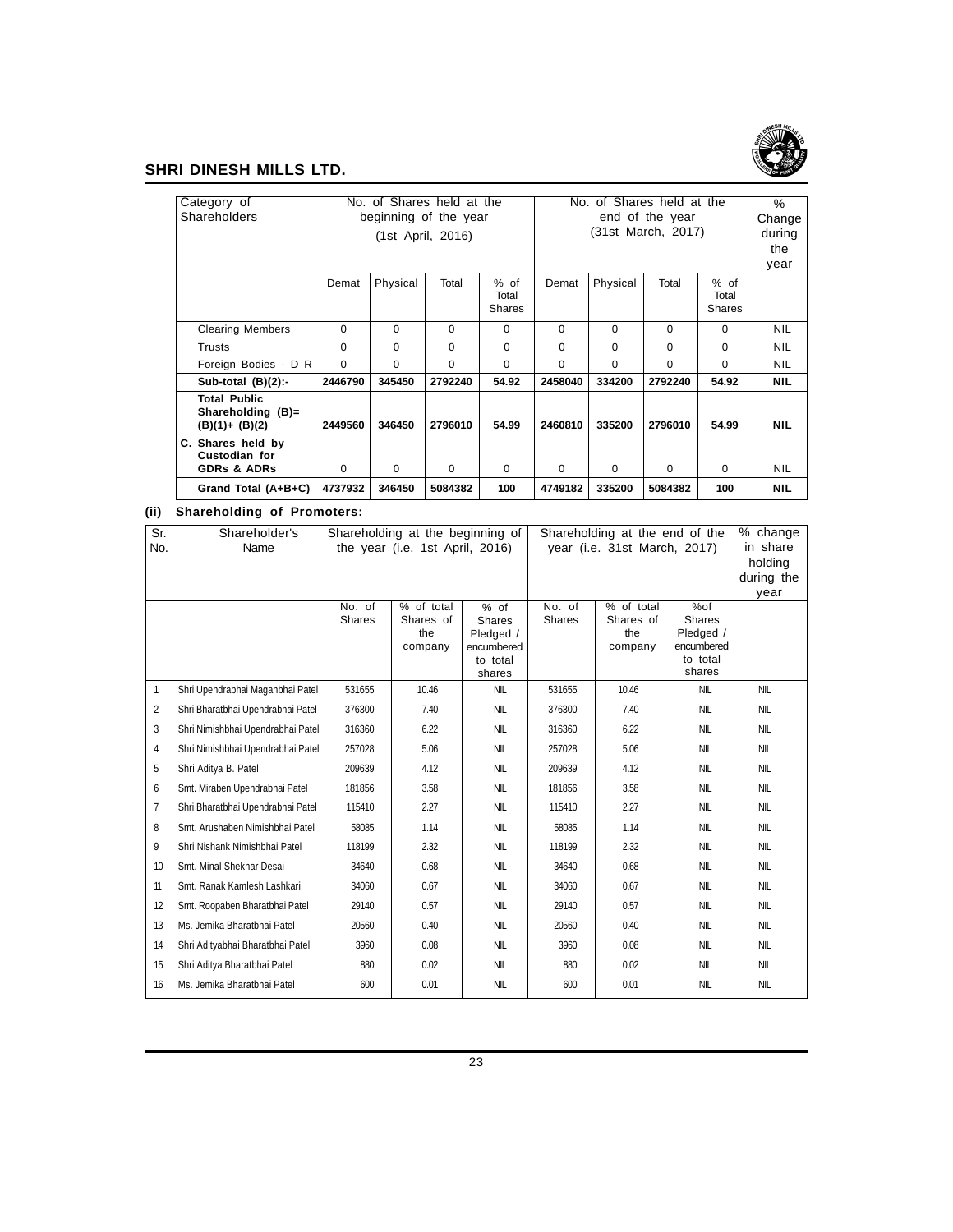# $\mathbf d$ nesl

#### **SHRI DINESH MILLS LTD.**

| Sr. |                                                    |                  | Shareholding at the                    | Cumulative                      |            |
|-----|----------------------------------------------------|------------------|----------------------------------------|---------------------------------|------------|
| No. |                                                    |                  | beginning of the year                  | Shareholding during<br>the Year |            |
|     |                                                    |                  | (1st April, 2016)                      |                                 |            |
|     |                                                    | No. of<br>shares | % of total<br>shares of<br>the company | No. of<br>shares                | % of total |
|     | At the beginning of the year (1st April, 2016)     | 2288372          | 45.01%                                 | 2288372                         | 45.01%     |
| 2   | Date wise Increase / Decrease in Promoters Share   |                  |                                        |                                 |            |
|     | holding during the year specifying the reasons for |                  |                                        |                                 |            |
|     | increase / decrease (e.g. allotment / transfer /   |                  |                                        |                                 |            |
|     | bonus/ sweat equity etc.)                          |                  |                                        |                                 |            |
| 3   | At the end of the year (31st March, 2017)          | 2288372          | 45.01%                                 | 2288372                         | 45.01%     |

#### **(iii) Change in Promoters' Shareholding (please specify, if there is no change)**

#### **(iv) Shareholding Pattern of top 10 shareholders (other than Directors, Promoters and Holders of GDRs and ADRs))**

| Sr.            |                                 | Shareholding at the<br>beginning of the year |                                        | Shareholding at the<br>Ending of the year |                                        |
|----------------|---------------------------------|----------------------------------------------|----------------------------------------|-------------------------------------------|----------------------------------------|
| No.            | For each of Top 10 Shareholders |                                              | (i.e. 01.04.2016)                      |                                           | (i.e. 31.03.2017)                      |
|                |                                 | No. of<br>shares                             | % of total<br>shares of<br>the company | No. of<br>shares                          | % of total<br>shares of<br>the company |
| 1              | Sharad Kanayalal shah           |                                              |                                        |                                           |                                        |
|                | Varsha Sharad Shah              |                                              |                                        |                                           |                                        |
|                | Dipak Kanayalal Shah            | 104963                                       | 2.06                                   | 104963                                    | 2.06                                   |
| $\overline{2}$ | Pranav Kumarpal Parekh          |                                              |                                        |                                           |                                        |
|                | Sanjeev Vinodchandra Parekh     | 86220                                        | 1.70                                   | 93054                                     | 1.83                                   |
| 3              | Vinodchandra Mansukhlal Parekh  |                                              |                                        |                                           |                                        |
|                | Sanjeev Vinodchandra Parekh     | 90721                                        | 1.78                                   | 90721                                     | 1.78                                   |
| $\overline{4}$ | Ashok Kumar Jain                | 43816                                        | 0.86                                   | 80301                                     | 1.58                                   |
| 5              | Preeti Anand Patel              | 76750                                        | 1.51                                   | 76750                                     | 1.51                                   |
| 6              | Varsha Sharad Shah              |                                              |                                        |                                           |                                        |
|                | Sharad Kanayalal Shah           |                                              |                                        |                                           |                                        |
|                | Dipak Kanayalal Shah            | 64466                                        | 1.27                                   | 64466                                     | 1.27                                   |
| 7              | Muktilal Ganulal Paldiwal       |                                              |                                        |                                           |                                        |
|                | Taradevi Muktilal Paldiwal      | 37102                                        | 0.73                                   | 59537                                     | 1.17                                   |
| 8              | Jigna Kanayalal Shah            |                                              |                                        |                                           |                                        |
|                | Sharad Kanayalal Shah           |                                              |                                        |                                           |                                        |
|                | Dipak Kanayalal Shah            | 44150                                        | 0.87                                   | 51336                                     | 1.01                                   |
| 9              | Vinodchandra Mansukhlal Parekh  | 46328                                        | 0.91                                   | 46328                                     | 0.91                                   |
| 10             | Anshul Saigal                   |                                              |                                        | 43281                                     | 0.85                                   |
| 11             | Sangita Kumarpal Parekh         |                                              |                                        |                                           |                                        |
|                | Kumarpal Mansukhlal Parekh      | 41584                                        | 0.82                                   | 41584                                     | 0.82                                   |
| 12             | Jitendra Mansukhlal Parekh      |                                              |                                        |                                           |                                        |
|                | Sanjeev Vinodchandra Parekh     | 37530                                        | 0.74                                   | 37530                                     | 0.74                                   |
|                | Total                           | 673630                                       | 13.25                                  | 789851                                    | 15.53                                  |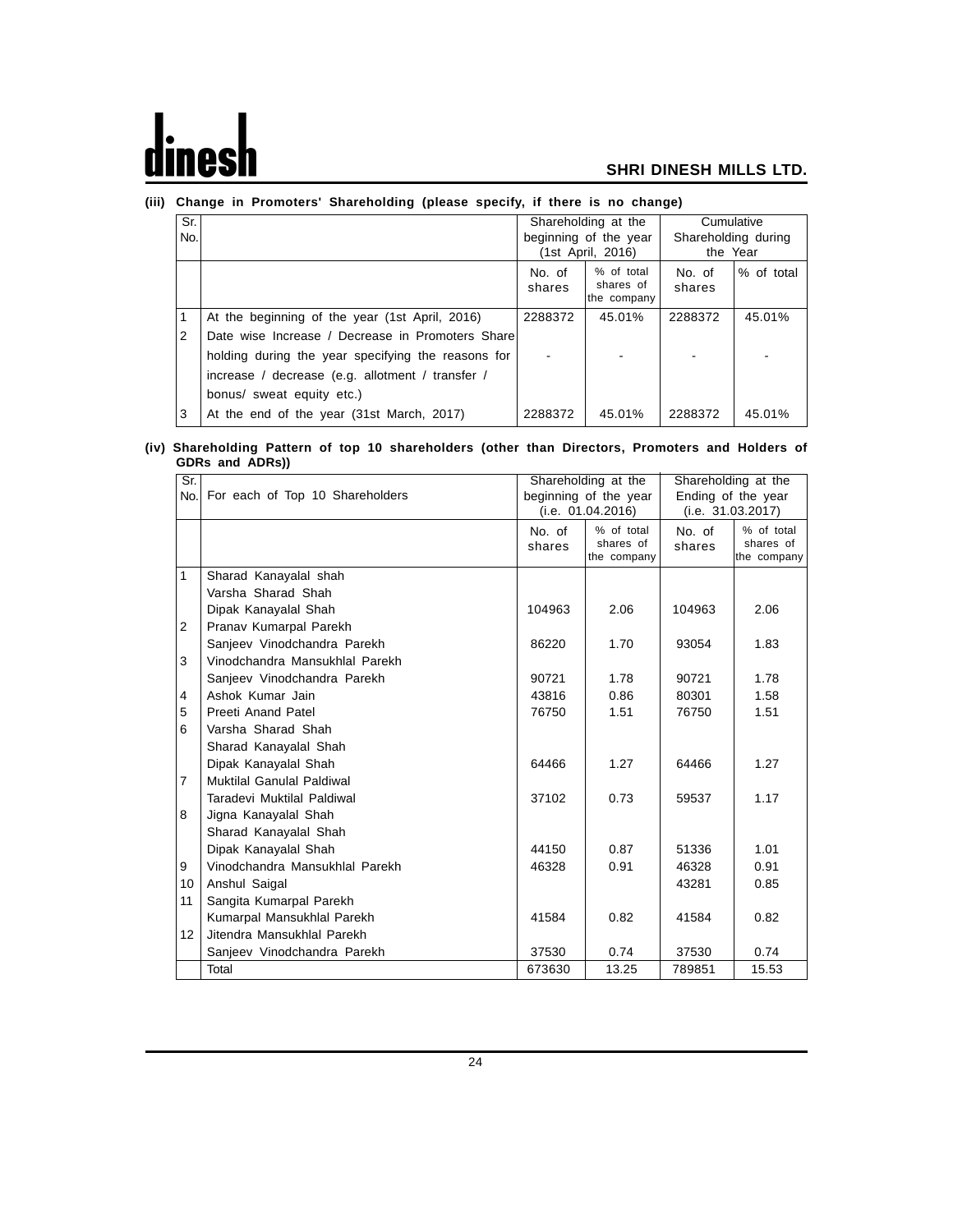

| Sr.  |                                                                                                | Shareholding at the |                          | Cumulative |                          |  |
|------|------------------------------------------------------------------------------------------------|---------------------|--------------------------|------------|--------------------------|--|
| No.  | Shareholding of each Directors and each Key                                                    |                     | beginning of             |            | Shareholding during the  |  |
|      | Managerial Personnel                                                                           |                     | the year                 | year       |                          |  |
|      |                                                                                                | No. of              | % of total               | No. of     | % of total               |  |
|      |                                                                                                | shares              | shares of<br>the company | shares     | shares of<br>the company |  |
|      | At the beginning of the year (01/04/2016)                                                      |                     |                          |            |                          |  |
| (1)  | Shri U M Patel = $531655$ shares                                                               |                     |                          |            |                          |  |
| (2)  | Shri B U Patel (CMD-KMP) = $491710$ shares                                                     |                     |                          |            |                          |  |
| (3)  | Shri N U Patel = $573388$ shares                                                               |                     |                          |            |                          |  |
| (4)  | Shri A. T. Patel = $50$ shares                                                                 | 1597834             | 31.43%                   |            |                          |  |
| (5)  | Shri J. B. Sojitra = 11 Shares                                                                 |                     |                          |            |                          |  |
| (6)  | Shri T. M. Patel = $1020$ shares                                                               |                     |                          |            |                          |  |
| (7)  | Shri Rakesh Agrawal = NIL                                                                      |                     |                          |            |                          |  |
| (8)  | Shri Sanjiv Shah = NIL                                                                         |                     |                          |            |                          |  |
| (9)  | Mrs. Tarunaben Patel = NIL                                                                     |                     |                          |            |                          |  |
| (10) | Shri J B Sojitra = 11 shares $(CS-KMP)$                                                        |                     |                          |            |                          |  |
|      | Date wise Increase / Decrease in Share holding                                                 |                     |                          |            |                          |  |
|      | during the year specifying the reasons for<br>increase / decrease (e.g. allotment / transfer / |                     |                          |            |                          |  |
|      | bonus/ sweat equity etc.).                                                                     |                     |                          |            |                          |  |
|      | At the end of the year $(31/03/2017)$                                                          |                     |                          |            |                          |  |
| (1)  | Shri B U Patel (CMD-KMP) = $491710$ shares                                                     |                     |                          |            |                          |  |
| (2)  | Shri N U Patel = $573388$ shares                                                               |                     |                          |            |                          |  |
| (3)  | Shri J. B. Sojitra = 11 shares                                                                 |                     |                          |            |                          |  |
| (4)  | Shri T. M. Patel = $1020$ shares                                                               |                     |                          |            |                          |  |
| (5)  | Shri Rakesh Agrawal = NIL                                                                      | 1066129             | 20.97%                   |            |                          |  |
| (6)  | Mrs. Tarunaben Patel = NIL                                                                     |                     |                          |            |                          |  |
| (7)  | Shri Sanjiv Shah = NIL                                                                         |                     |                          |            |                          |  |
| (8)  | Shri J B Sojitra = 11 shares (CS-KMP)                                                          |                     |                          |            |                          |  |

#### **(v) Shareholding of Directors and Key Managerial Personnel:**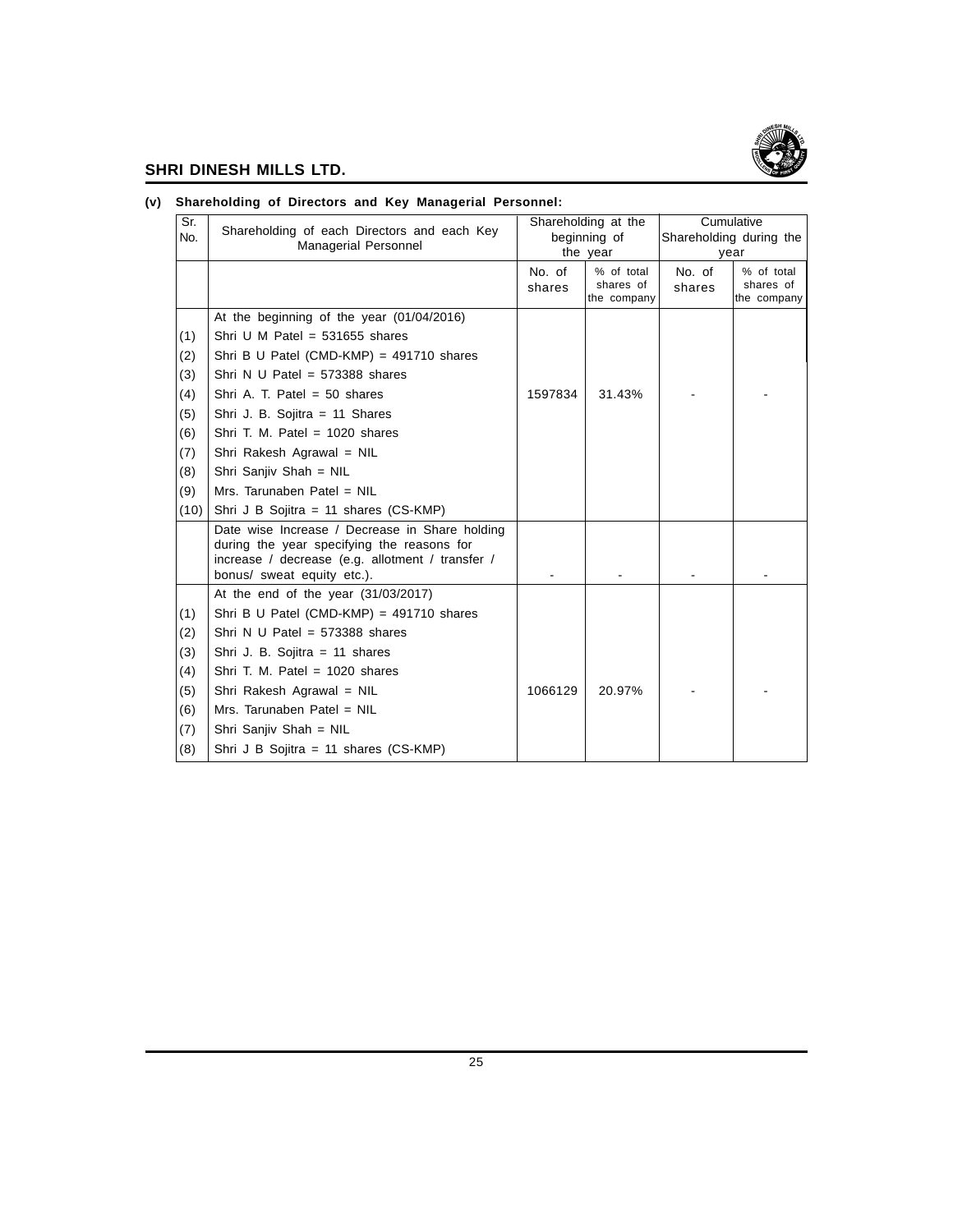#### **V. INDEBTEDNESS -Indebtedness of the Company including interest outstanding/accrued but not due for payment.** (Rs. in Lakhs)

|                                                                          | Secured<br>Loans<br>excluding<br>deposits | Unsecured<br>Loans | Deposits     | Total<br><b>Indebtedness</b> |
|--------------------------------------------------------------------------|-------------------------------------------|--------------------|--------------|------------------------------|
| Indebtedness at the beginning of the<br>financial year (i.e. 01/04/2016) |                                           |                    |              |                              |
| i)<br><b>Principal Amount</b>                                            | 130070062                                 | $\Omega$           | 45000        | 130115062                    |
| ii)<br>Interest due but not paid                                         | o                                         | 0                  | O            |                              |
| Interest accrued but not due<br>iii)                                     | ი                                         | 0                  | 0            | 0                            |
| Total $(i + ii + iii)$                                                   | 130070062                                 | 0                  | 45000        | 130115062                    |
| Change in Indebtedness during the<br>financial year (2016 - 2017)        |                                           |                    |              |                              |
| * Addition 0                                                             | $\Omega$                                  | $\Omega$           | $\Omega$     |                              |
| * Reduction                                                              | 37730530                                  | 0                  | $\Omega$     | 37730530                     |
| Net Change                                                               | (37730530)                                | 0                  | $\bf{0}$     | (37730530)                   |
| Indebtedness at the end of the<br>financial year (i.e. 31/03/2017)       |                                           |                    |              |                              |
| i)<br><b>Principal Amount</b>                                            | 92339532                                  | $\Omega$           | 45000        | 92384532                     |
| ii)<br>Interest due but not paid                                         | n                                         | 0                  | <sup>0</sup> |                              |
| Interest accrued but not due<br>iii)                                     | n                                         | 0                  | <sup>0</sup> |                              |
| Total $(i + ii + iii)$                                                   | 92339532                                  | 0                  | 45000        | 92384532                     |

#### **VI. REMUNERATION OF DIRECTORS AND KEY MANAGERIAL PERSONNEL**

A. Remuneration to Managing Director, Whole-time Directors and/or Manager:

| Sr. |                   |                                                                                         |                | Name of MD/WTD/Manager/KMP |                  |                     |
|-----|-------------------|-----------------------------------------------------------------------------------------|----------------|----------------------------|------------------|---------------------|
| No. |                   | Particulars of Remuneration                                                             | Shri B U Patel | Shri N U                   | Shri J.B.Sojitra | <b>Total Amount</b> |
|     |                   |                                                                                         | (CMD)          | Patel (MD)                 | (E.D. 8 C.S.)    | (Rs.)               |
| 1   |                   | Gross salary                                                                            |                |                            |                  |                     |
|     | (a)               | Salary as per provisions contained<br>in section $17(1)$ of the Income-tax<br>Act, 1961 | 9162846        | 9162846                    | 1747820          | 20073512            |
|     | (b)               | Value of perquisites u/s 17(2) of<br>Income-tax Act, 1961                               | 420000         | 420000                     | 20400            | 860400              |
|     | (c).              | Profits in lieu of salary under<br>section 17(3) of Income- tax<br>Act, 1961            | <b>NIL</b>     | <b>NIL</b>                 | <b>NIL</b>       | <b>NIL</b>          |
| 2   |                   | Stock Option                                                                            | <b>NIL</b>     | <b>NIL</b>                 | See Note *       | <b>NIL</b>          |
| 3   |                   | Sweat Equity                                                                            | <b>NIL</b>     | <b>NIL</b>                 | <b>NIL</b>       | <b>NIL</b>          |
| 4   |                   | Commission                                                                              | <b>NIL</b>     | <b>NIL</b>                 | <b>NIL</b>       | <b>NIL</b>          |
|     |                   | - as % of profit                                                                        |                |                            |                  |                     |
|     | - others, specify |                                                                                         |                |                            |                  |                     |
| 5   |                   | Others, please specify                                                                  | <b>NIL</b>     | <b>NIL</b>                 | NIL              | <b>NIL</b>          |
|     |                   | Total (A)                                                                               | 9582846        | 9582846                    | 1768220          | 20933912            |
|     |                   | Ceiling as per the ActAs per Schedule V to the Companies Act, 2013                      |                |                            |                  |                     |

the ActAs per Schedule V to the Companies Act,

Note: \*The Nomination, Remuneration & Compensation Committee at its meeting held on 21st February, 2017 granted 9,000 Options pursuant to "Shri Dinesh Mills Ltd. - Employees Stock Option Scheme, 2016". The Options granted can be exercised within three months from the date of vesting at the price of Rs.10/- per equity share.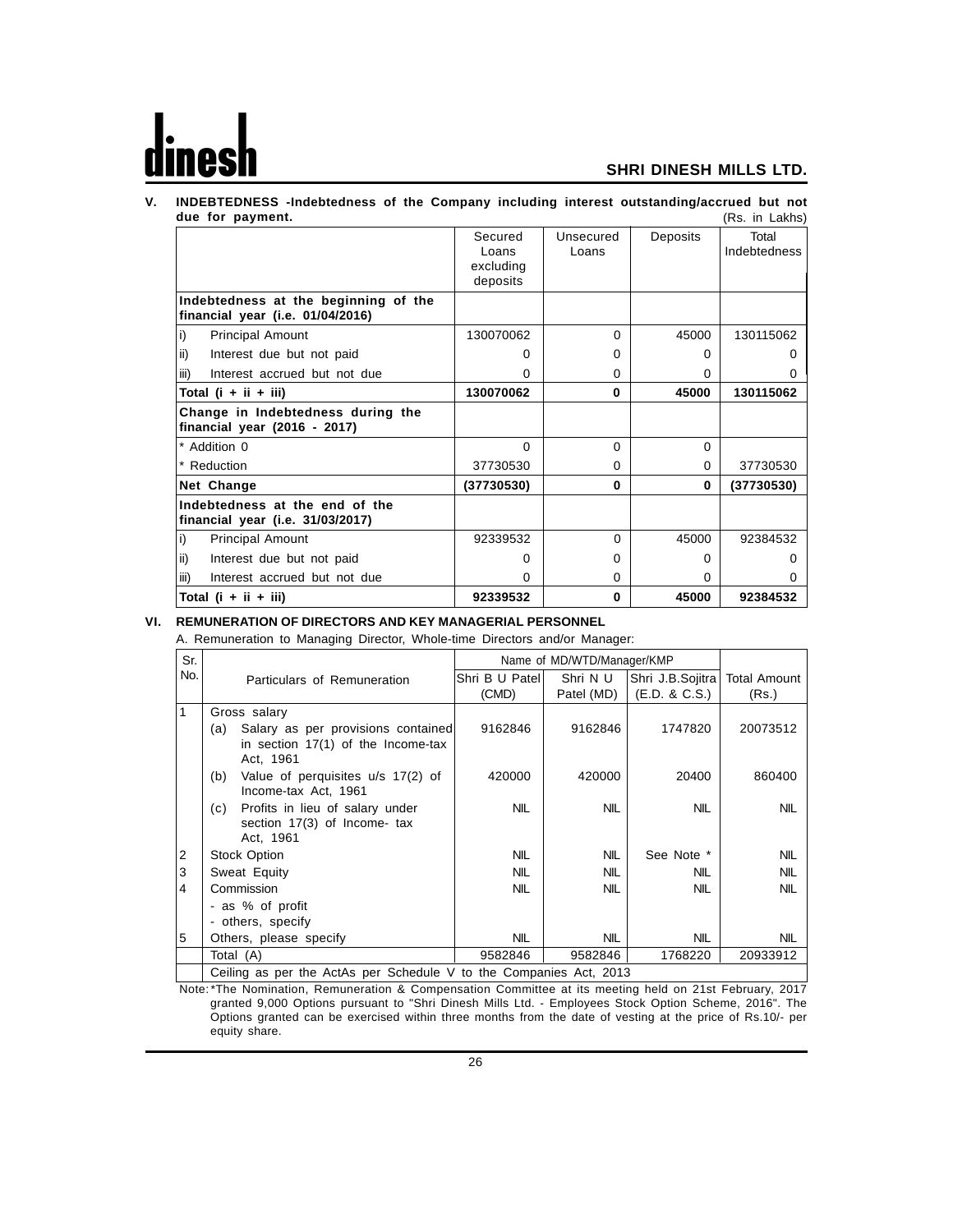

|                | RGMUNICIQUON LO OUIGI QNGCLOIS                          |            |                                                      |                   |            |            |            |            |
|----------------|---------------------------------------------------------|------------|------------------------------------------------------|-------------------|------------|------------|------------|------------|
| Sr.            | Particulars of                                          |            |                                                      | Name of Directors |            |            |            | Total      |
| No.            | Remuneration                                            |            |                                                      |                   |            |            |            | Amount     |
|                |                                                         |            |                                                      |                   |            |            |            | (Rs.)      |
|                |                                                         | <b>ATP</b> | <b>SMS</b>                                           | <b>TMP</b>        | <b>RA</b>  | <b>TPP</b> | <b>UMP</b> |            |
| $\mathbf{1}$   | Independent Directors                                   |            |                                                      |                   |            |            |            |            |
|                | Fee for attending Board & Committee meetings            | 37000      | 141000                                               | 130000            | 130000     | 48000      | <b>NIL</b> | 486000     |
|                | Commission                                              | <b>NIL</b> | <b>NIL</b>                                           | <b>NIL</b>        | <b>NIL</b> | <b>NIL</b> | <b>NIL</b> | <b>NIL</b> |
|                | Others, please specify                                  | <b>NIL</b> | <b>NIL</b>                                           | <b>NIL</b>        | <b>NIL</b> | <b>NIL</b> | <b>NIL</b> | <b>NIL</b> |
|                | Total (1)                                               | 37000      | 141000                                               | 130000            | 130000     | 48000      | <b>NIL</b> | 486000     |
| $\overline{2}$ | Other Non-Executive                                     |            |                                                      |                   |            |            |            |            |
|                | <b>Directors</b>                                        |            |                                                      |                   |            |            |            |            |
|                | Fee for attending Board & Committee meetings            | <b>NIL</b> | <b>NIL</b>                                           | <b>NIL</b>        | <b>NIL</b> | <b>NIL</b> | <b>NIL</b> | <b>NIL</b> |
|                | Commission                                              | <b>NIL</b> | <b>NIL</b>                                           | <b>NIL</b>        | <b>NIL</b> | <b>NIL</b> | <b>NIL</b> | <b>NIL</b> |
|                | Others, please specify                                  | <b>NIL</b> | <b>NIL</b>                                           | <b>NIL</b>        | <b>NIL</b> | <b>NIL</b> | <b>NIL</b> | <b>NIL</b> |
|                | Total (2)                                               | <b>NIL</b> | <b>NIL</b>                                           | <b>NIL</b>        | <b>NIL</b> | <b>NIL</b> | <b>NIL</b> | <b>NIL</b> |
|                | Total $(B)=(1+2)$                                       | 37000      | 141000                                               | 130000            | 130000     | 48000      | $\bf{0}$   | 486000     |
|                | Total Managerial Remuneration (A+B)<br>Rs.2,14,19,912/- |            |                                                      |                   |            |            |            |            |
|                | Overall Ceiling                                         |            |                                                      |                   |            |            |            |            |
|                | as per the Act                                          |            | As per Schedule V to the Compnies Act, 2013 & Rules. |                   |            |            |            |            |

#### **B. Remuneration to other directors**

ATP: Shri A. T. Patel, SMS: Shri Sanjiv M. Shah, TMP: Shri T. M. Patel, RA: Shri Rakesh Agrawal, TPP: Mrs. Taruna P. Patel and UMP: Shri Upendra M. Patel.

#### **C. Remuneration to Key Managerial Personnel other than MD /Manager / WTD during the financial year 2016 - 2017**

| Sr. | Particulars of Remuneration              |                        |                        | Key Managerial Personnel           |            |
|-----|------------------------------------------|------------------------|------------------------|------------------------------------|------------|
| No. | Key Managerial Personnel                 | CEO                    | СS                     | <b>CFO</b><br>(upto<br>31/01/2017) | Total      |
| 1   | Gross salary                             |                        |                        |                                    |            |
|     | (a) Salary as per provisions contained   |                        | Æ                      |                                    |            |
|     | in section $17(1)$ of the Income-tax     |                        |                        |                                    |            |
|     | Act, 1961                                | <b>NIL</b>             | per                    | 1072692                            | 1072692    |
|     | Value of perquisites u/s 17(2) of<br>(b) |                        | ₽                      |                                    |            |
|     | Income-tax Act, 1961                     | <b>NIL</b>             |                        | 8850                               | 8850       |
|     | (c) Profits in lieu of salary under      |                        | hereinabove<br>details |                                    |            |
|     | section 17(3) of Income-tax              |                        |                        |                                    |            |
|     | Act, 1961                                | <b>NIL</b>             | given                  | <b>NIL</b>                         | <b>NIL</b> |
| 2   | <b>Stock Option</b>                      | <b>NIL</b>             |                        | <b>NIL</b>                         | <b>NIL</b> |
| 3   | Sweat Equity                             | <b>NIL</b>             | लैं                    | <b>NIL</b>                         | <b>NIL</b> |
| 4   | Commission                               |                        | öς.                    |                                    |            |
|     | - as % of profit                         |                        |                        |                                    |            |
|     | - others, specify                        | <b>NIL</b>             | $\leq$                 | <b>NIL</b>                         | <b>NIL</b> |
| 5   | Others, please specify                   | <b>NIL</b>             |                        | <b>NIL</b>                         | <b>NIL</b> |
|     | Total                                    | <b>NIL</b>             |                        | 1081542                            | 1081542    |
|     | CEO: Chief Executive Officer,            | CS: Company Secretary, |                        | CFO: Chief Financial Officer       |            |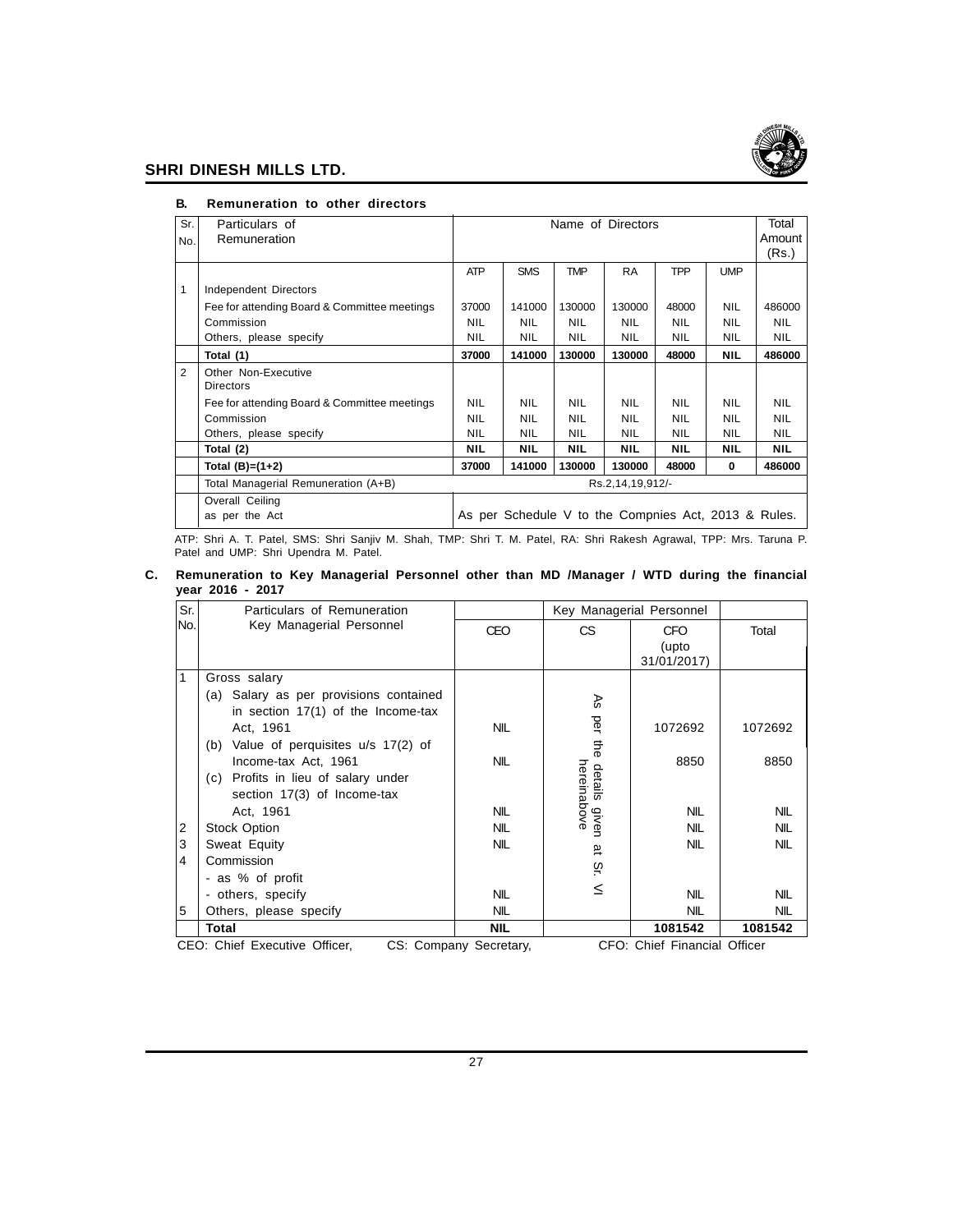## $\mathbf d$ les

#### **SHRI DINESH MILLS LTD.**

#### **VII. PENALTIES / PUNISHMENT/ COMPOUNDING OF OFFENCES:**

|    | Type              | Section of the | <b>Brief</b> | Details of Penalty | Authority [RD /    | Appeal made,    |
|----|-------------------|----------------|--------------|--------------------|--------------------|-----------------|
|    |                   | Companies Act  | Description  | / Punishment/      | <b>NCLT/COURTI</b> | any (give<br>if |
|    |                   |                |              | Compounding        |                    | Details)        |
|    |                   |                |              | fees imposed       |                    |                 |
|    |                   |                |              |                    |                    |                 |
|    | A. COMPANY        |                |              |                    |                    |                 |
|    | Penalty           | N.A.           | None         | None               | None               | None            |
|    | Punishment        | N.A.           | None         | None               | None               | None            |
|    | Compounding       | N.A.           | None         | None               | None               | None            |
| В. | <b>DIRECTORS</b>  |                | None         | None               | None               | None            |
|    | Penalty           | N.A.           | None         | None               | None               | None            |
|    | Punishment        | N.A.           | None         | None               | None               | None            |
|    | Compounding       | N.A.           | None         | None               | None               | None            |
|    | C. OTHER          |                |              |                    |                    |                 |
|    | <b>OFFICERS</b>   |                |              |                    |                    |                 |
|    | <b>IN DEFAULT</b> |                |              |                    |                    |                 |
|    | Penalty           | N.A.           | None         | None               | None               | None            |
|    | Punishment        | N.A.           | None         | None               | None               | None            |
|    | Compounding       | N.A.           | None         | None               | None               | None            |
|    |                   |                |              |                    |                    |                 |

Date: 30th May, 2017

Place : Vadodara For and on behalf of the Board of Directors, Date : 30th May, 2017 CHAIRMAN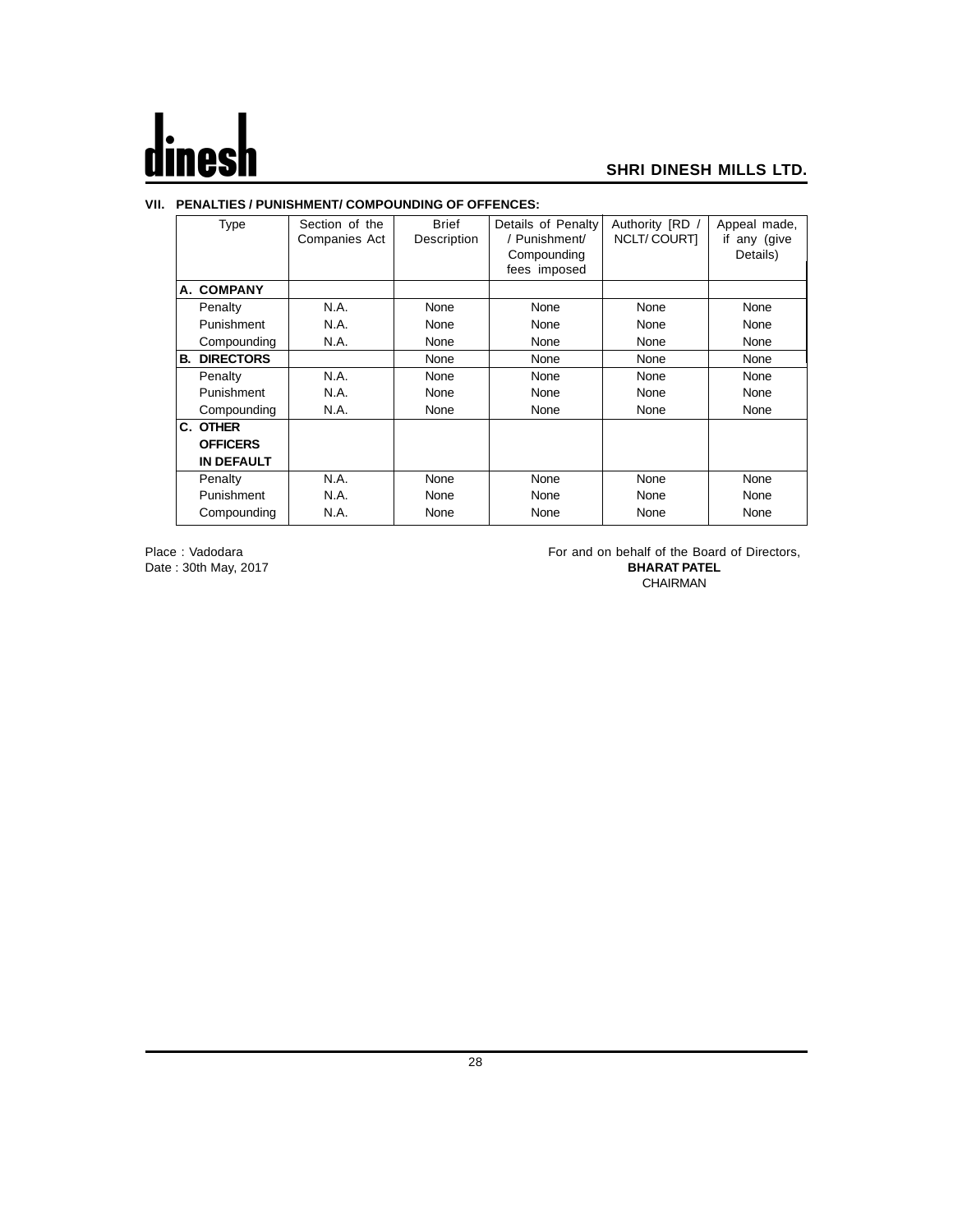

## **ANNEXURE - "D" REPORT ON CORPORATE GOVERNANCE**

The Directors present the Company's Report on Corporate Governance for the financial year 2016-2017. **COMPANY'S PHILOSOPHY**

The code on Corporate Governance introduced by the Securities and Exchange Board of India (SEBI) has been implemented in terms of the Listing Agreement with the BSE Ltd. from the year 2001-2002.

Corporate Governance refers to a combination of voluntary practices adopted by a Company inter woven with laws, regulations, procedure and disclosures. It is aimed in the long run to maximize employees and shareholders value and fosters long-term partnership between the investors, employees and other stakeholders with the Company.

The Company believes in good Corporate Governance. Given below is the Report of Board of Directors of the Company on the Corporate Governance practices being followed by the Company.

#### **BOARD OF DIRECTORS AND COMMITEES OF DIRECTORS:**

#### **(A) BOARD OF DIRECTORS:**

- (i) Composition: As on 31st March, 2017, the Board of Directors of the Company consisted of 7 members as per the details given hereunder. The members of the Board are from diverse field and having experience in business, finance, techno-commercial and management. The Company has Executive Chairman and the composition of the Board is in conformity with the Regulation 17(1) of SEBI (Listing Obligations & Disclosure Requirements), Regulations, 2015 and the provisions of the Companies Act, 2013 and Rules made thereunder.
- (ii) Other Directorship: Other Directorships/Committee memberships held by the Directors are as under:

| Name of Director    | Category of<br><b>Director</b> | Directorship held in<br>other Companies |                  | Committee membership<br>held on other Companies |                  |
|---------------------|--------------------------------|-----------------------------------------|------------------|-------------------------------------------------|------------------|
|                     |                                | As a<br><b>Director</b>                 | As a<br>Chairman | As a<br>Member                                  | As a<br>Chairman |
| IShri B. U. Patel   | C.M.D.                         | 2                                       | <b>NIL</b>       | <b>NIL</b>                                      | <b>NIL</b>       |
| IShri N. U. Patel   | M.D.                           | 3                                       |                  | 4                                               |                  |
| IShri T. M. Patel   | I.D.                           |                                         | <b>NIL</b>       |                                                 | <b>NIL</b>       |
| Shri Rakesh Agrawal | I.D.                           | 3                                       |                  | 5                                               |                  |
| Shri Sanjiv M. Shah | I.D.                           |                                         | <b>NIL</b>       | 2                                               | <b>NIL</b>       |
| IMrs. Taruna Patel  | I.D.                           |                                         | <b>NIL</b>       | <b>NIL</b>                                      | <b>NIL</b>       |
| IShri U. M. Patel # | lChairman-Emeritusl            |                                         | <b>NIL</b>       | <b>NIL</b>                                      | <b>NIL</b>       |
| IShri A. T. Patel # | I.D.                           | <b>NIL</b>                              | <b>NIL</b>       | <b>NIL</b>                                      | <b>NIL</b>       |
| Shri J.B. Sojitra   | E.D.                           | <b>NIL</b>                              | <b>NIL</b>       | <b>NIL</b>                                      | <b>NIL</b>       |

# Resigned w.e.f 31st May, 2016.

C.M.D. - Chairman & Managing Director,

M.D. - Managing Director,

I.D. - Independent Director

E.D. - Executive Director (Corporate Affairs)

- Notes: (1) Excludes Directorships held in Private Limited Companies, Foreign Companies, Companies u/s. 8 of the Companies Act, 2013 and Memberships of Managing Committees of various Chambers/ Institutions/Boards.
	- (2) Only Memberships/Chairmanships of Audit Committee, Stakeholders Relationship Committee, Nomination & Remuneration Committee, Risk Management Committee and Corporate Social Responsibility Committee have been considered.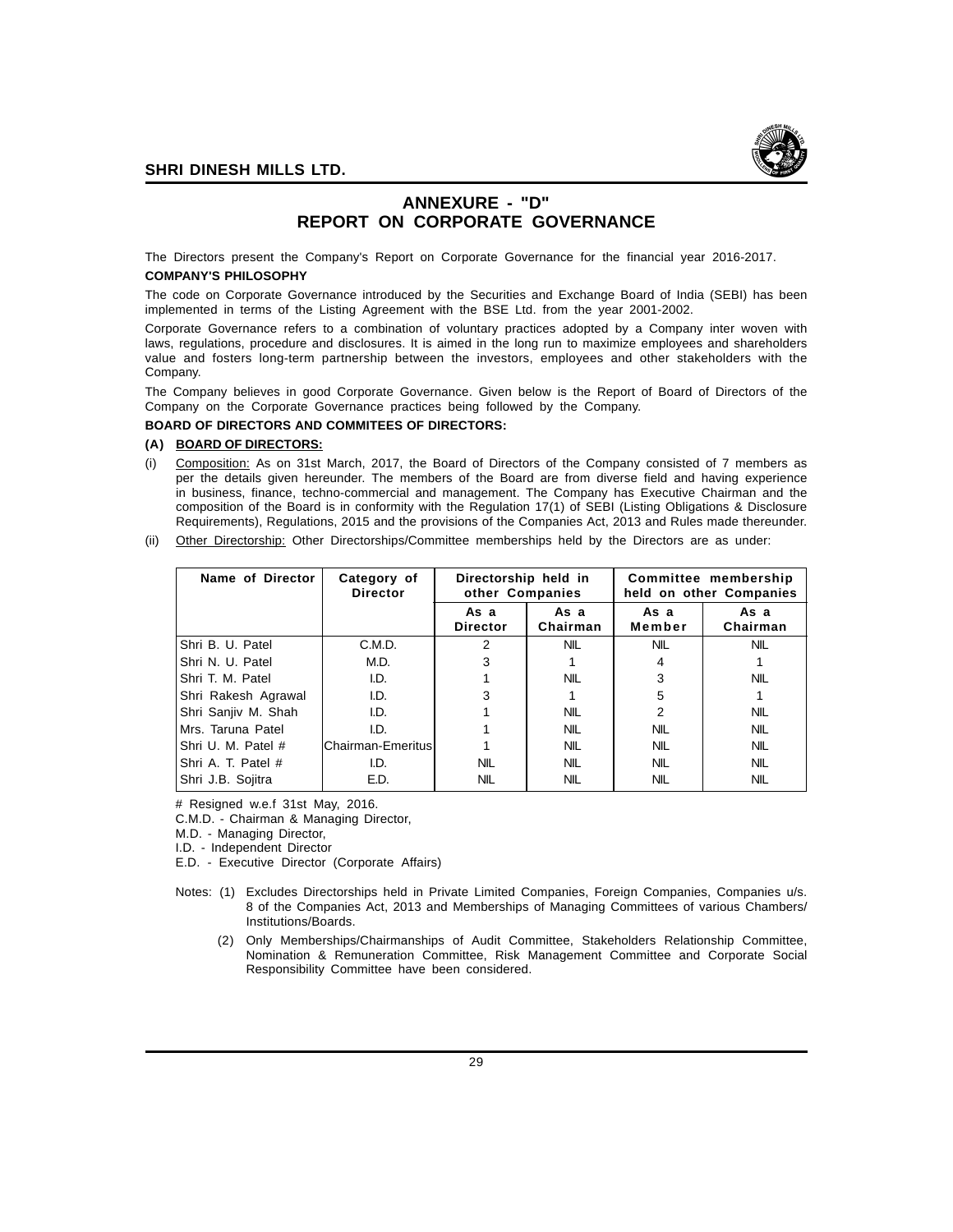(iii) Board Meetings held during the year & attendance of Directors: During the financial year ended 31st March 2017, Six Board Meetings were held on 30/05/2016, 11/08/2016, 27/09/2016, 11/11/2016, 21/02/2017 and 29/ 03/2017 and the attendance of Directors are as under:

| Name of Director    | No. of Board Meetings attended | Attendance at the last AGM held<br>on 29/09/2016. |
|---------------------|--------------------------------|---------------------------------------------------|
| Shri B. U. Patel    | 6                              | Yes                                               |
| Shri N. U. Patel    | 6                              | Yes                                               |
| Shri T. M. Patel    |                                | No.                                               |
| Shri Rakesh Agrawal |                                | No.                                               |
| Shri Sanjiv M. Shah | 6                              | Yes                                               |
| Mrs. Taruna Patel   |                                | Yes                                               |
| Shri U. M. Patel #  |                                | <b>NA</b>                                         |
| Shri A. T. Patel ## |                                | ΝA                                                |
| Shri J. B. Sojitra  | 6                              | Yes                                               |

(iv) Particulars of Director retiring by rotation and seeking re-appointment have been given in the Notice convening the 82nd Annual General Meeting and Explanatory Statement, attached thereto.

## **(B) COMMITTEES OF DIRECTORS:**

#### **AUDIT COMMITTEE:**

- (a) Composition, Name of Members and Chairperson:
	- The Audit Committee of the Company comprises of three Independent Directors. All the members of the Audit Committee are qualified and having insight to interpret & understand financial statements. The Audit Committee comprises of the following members:

| Sr. Name of member                           | Category |
|----------------------------------------------|----------|
| 1 Shri Rakesh Agrawal*<br>2 Shri T. M. Patel | Chairman |
|                                              | Member   |
| 3 Shri A. T. Patel **                        | Member   |
| Shri Sanjiv M. Shah                          | Member   |

\*Appointed w.e.f. 30th May, 2016. \*\*Resigned w.e.f. 31st May, 2016

The Company Secretary has been designated as the 'Secretary' to the Audit Committee.

(b) Terms of Reference:

The Audit Committee shall have powers, roles, review of information etc. pursuant to Section 177 of the Companies Act, 2013 read with Rules made thereunder and Regulation 18 of SEBI (Listing Obligations & Disclosure Requirements), Regulations, 2015 including the amendment(s), if any, as may be made from time to time.

(c) Meetings and Attendance during the year:

During the financial year ended 31st March, 2017, four meetings of the Audit Committee were held on 30/05/2016, 11/08/2016, 11/11/2016 and 21/02/2017 and the attendances of the Members are as follows:

|                | Sr. Name of member       | No. of Meetings attended |
|----------------|--------------------------|--------------------------|
|                | 1   Shri Rakesh Agrawal* |                          |
|                | 2 Shri T. M. Patel       |                          |
|                | 3 Shri A. T. Patel **    |                          |
| $\overline{4}$ | Shri Sanjiv M. Shah      |                          |

\*Appointed w.e.f. 30th May, 2016. \*\*Resigned w.e.f. 31st May, 2016

M/s. Dhirubhai Shah & Doshi, Statutory Auditors and the Internal Auditor of the Company are invited to attend the Audit Committee meetings. The minutes of the meetings of the Audit Committee are also circulated to all the members of the Board.

Shri Sanjiv Shah, member of the Audit Committee remained present at the Annual General Meeting to answer the shareholders queries, as he was duly authorized by Shri Rakesh Agrawal, Chairman of the Audit Committee.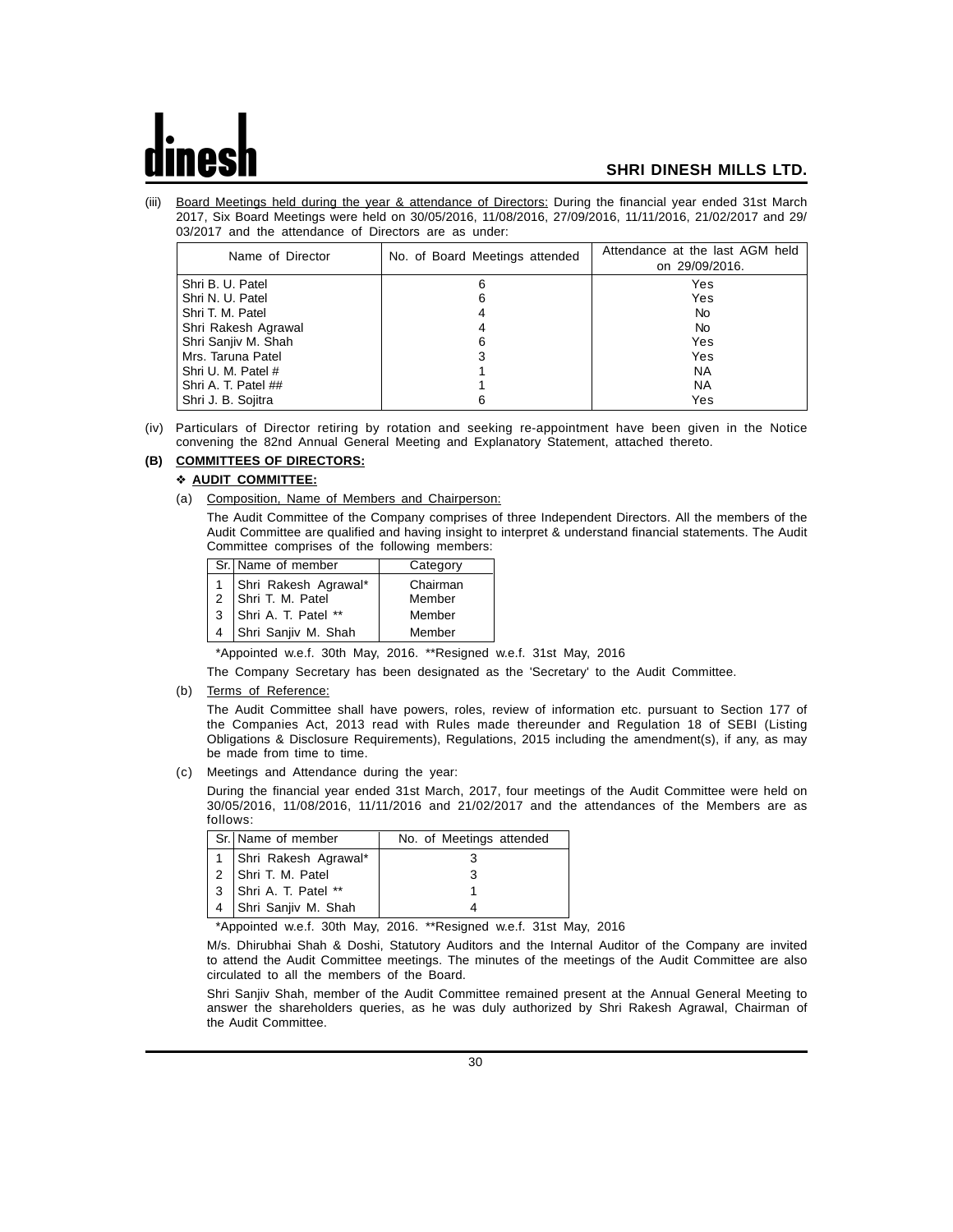

#### **NOMINATION, REMUNERATION & COMPENSATION COMMITTEE:**

(a) Composition, Name of Members and Chairperson:

The Nomination, Remuneration & Compensation Committee of the Company comprises three Independent Directors. The names & category of the Committee members are as follows:

| Sr.l | Name of member      | Category |
|------|---------------------|----------|
|      | Shri T. M. Patel    | Chairman |
|      | Shri Sanjiv Shah    | Member   |
| 3    | Shri Rakesh Agrawal | Member   |
|      | Shri A T Patel*     | Member   |
|      |                     |          |

\*Resigned w.e.f. 31st May, 2016

(b) Terms of Reference:

The Nomination, Remuneration & Compensation Committee shall have powers, roles etc. pursuant to Section 178 of the Companies Act, 2013 read with Rules made thereunder and Regulation 19 of SEBI (Listing Obligations & Disclosure Requirements), Regulations, 2015 including the amendment(s), if any, as may be made from time to time.

(c) Meetings and Attendance during the year:

During the year ended 31st March, 2017, four meetings of the Nomination, Remuneration & Compensation Committee were held on 30/05/2016, 11/11/2016, 21/02/2017 and 29/03/2017 and the attendances of the Members are as follows:

| ISr. | Name of member      | No. of Meetings attended |  |
|------|---------------------|--------------------------|--|
|      | Shri T. M. Patel    |                          |  |
|      | Shri Sanjiv Shah    |                          |  |
| 13   | Shri Rakesh Agrawal |                          |  |
|      | Shri A T Patel*     |                          |  |
|      |                     |                          |  |

Resigned w.e.f. 31st May, 2016

(d) The Remuneration Policy:

The Nomination & Remuneration Committee had recommended the Remuneration Policy of the Company to the Board of Directors which was adopted by the Board at their meeting held on 6th February, 2015 and the said Policy can be viewed on the Company's website www.dineshmills.com in the "Investors" Section.

(e) Remuneration paid to the Directors during the financial year ended 31st March, 2017:

|                     |               |                             |                        | (Amount in Rs.) |
|---------------------|---------------|-----------------------------|------------------------|-----------------|
| Name of Director    | <b>Salary</b> | Allowance &<br><b>Perks</b> | <b>Sitting</b><br>Fees | <b>Total</b>    |
| Shri B. U. Patel    | 9162846       | 420000                      | <b>NIL</b>             | 9582846         |
| Shri N. U. Patel    | 9162846       | 420000                      | <b>NIL</b>             | 9582846         |
| Shri T. M. Patel    | <b>NIL</b>    | <b>NIL</b>                  | 130000                 | 1,30,000        |
| Shri Rakesh Agrawal | <b>NIL</b>    | <b>NIL</b>                  | 130000                 | 1,30,000        |
| Shri Sanjiv M. Shah | <b>NIL</b>    | <b>NIL</b>                  | 141000                 | 1,41,000        |
| Mrs. Taruna Patel   | <b>NIL</b>    | <b>NIL</b>                  | 48000                  | 48,000          |
| Shri J.B. Sojitra   | <b>NIL</b>    | <b>NIL</b>                  | <b>NIL</b>             | NIL             |

Except Independent Directors, all the members of the Board are liable to retire by rotation. The terms of appointment of the Managing Directors are approved by the Board, as per recommendations of the Nomination, Remuneration & Compensation Committee, considering the provisions of the Companies Act, 2013 read with Rules made thereunder which is presently based on Schedule V to the Companies Act, 2013 and also considering the Remuneration Policy of the Company, subject to approval of shareholders. The Shareholding of Directors of the Company as on 31st March, 2017 is as follows: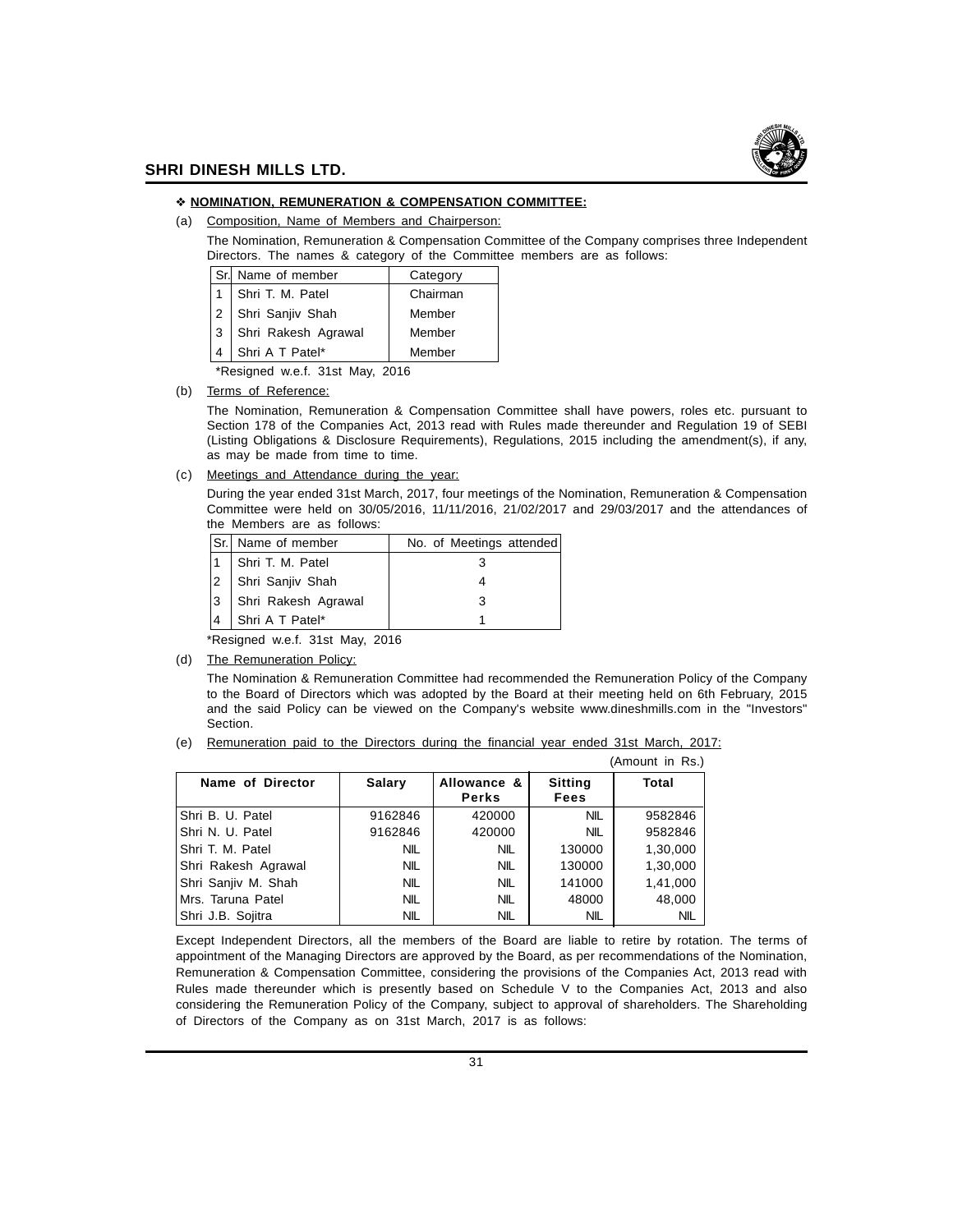| Name of Director    | <b>Designation</b>                 | No. of Equity<br><b>Shares</b> | $%$ of<br>shareholding |
|---------------------|------------------------------------|--------------------------------|------------------------|
| IShri B. U. Patel   | Chairman & Managing Director       | 4.91.710                       | 9.67                   |
| IShri N. U. Patel   | Managing Director                  | 5,73,388                       | 11.28                  |
| IShri T. M. Patel   | Non Executive Independent Director | 1.020                          | 0.02                   |
| Shri Rakesh Agrawal | Non Executive Independent Director | NIL                            | <b>NIL</b>             |
| Shri Sanjiv M. Shah | Non Executive Independent Director | <b>NIL</b>                     | <b>NIL</b>             |
| IMrs. Taruna Patel  | Non Executive Independent Director | <b>NIL</b>                     | <b>NIL</b>             |
| Shri J.B. Sojitra   | Professional Director              | 11                             | 0.00                   |

At present, sitting fees of Rs.10,000/- per meeting is paid to all the members of the Board except Shri B. U. Patel, Shri N. U. Patel and Shri J. B. Sojitra and Rs.9,000/- per meeting to all the members of the Committees of Directors.

#### **STAKEHOLDERS RELATIONSHIP COMMITTEE:**

(a) Composition:

As on 31st March, 2017, the Stakeholders Relationship Committee comprises the following three Independent Directors:

|              | Sr. Name of member     | Category |
|--------------|------------------------|----------|
|              | Shri Rakesh Agrawal    | Chairman |
|              | 2 Shri T. M. Patel     | Member   |
| $\mathbf{3}$ | Shri A T Patel*        | Member   |
|              | Mrs. Tarunaben Patel** | Member   |

\*\* Appointed w.e.f. 30th May, 2016. \*Resigned w.e.f 31st May, 2016

The Company Secretary has been designated as the "Secretary" to the Stakeholders Relationship Committee.

(b) Terms of Reference:

The Stakeholders Relationship Committee shall have powers, roles etc. pursuant to Section 178(5) of the Companies Act, 2013 read with Rules made thereunder and Regulation 20 of SEBI (Listing Obligations & Disclosure Requirements) Regulations, 2015 including the amendment(s), if any, as may be made from time to time.

(c) Meetings and Attendance during the year:

During the year ended 31st March, 2017, three meetings of the Stakeholders Relationship Committee were held 11/08/2016, 11/11/2016 and 21/02/2017 and the attendance of the Members are as follows:

| Sr. Name of member         | No. of Meetings attended |
|----------------------------|--------------------------|
| 1 Shri Rakesh Agrawal      |                          |
| 2 Shri T. M. Patel         | З                        |
| 3 Shri A T Patel*          | Nil                      |
| 4   Mrs. Tarunaben Patel** |                          |

\*\* Appointed w.e.f. 30th May, 2016. \*Resigned w.e.f 31st May, 2016

- (d) Status of Transfers: During the year ended 31st March, 2017, 5640 equity shares in physical form were transferred and as on 31st March, 2017, no share transfer was pending.
- (e) Complaints: During the year ended 31st March, 2017, the Company had received 03 complaints and disposed off the same and therefore, no compliant was pending for redressal.

#### **(C) MEETING OF THE INDEPENDENT DIRECTORS:**

As per provisions of the Companies Act, 2013 read with Rules made thereunder and the Regulation 25 of SEBI (Listing Obligations & Disclosure Requirements) Regulations, 2015, a separate meeting of the Independent Directors was held on 29th March, 2017 to consider the following agenda:

- a) Review the performance of Non-Independent directors and the Board as a whole.
- b) Review the performance of the Chairperson of the Company.
- c) Asses the efficacy and adequacy of flow of information.

Except Mrs. Tarunaben Patel, all other Independent Directors were present in the meeting held on 29th March,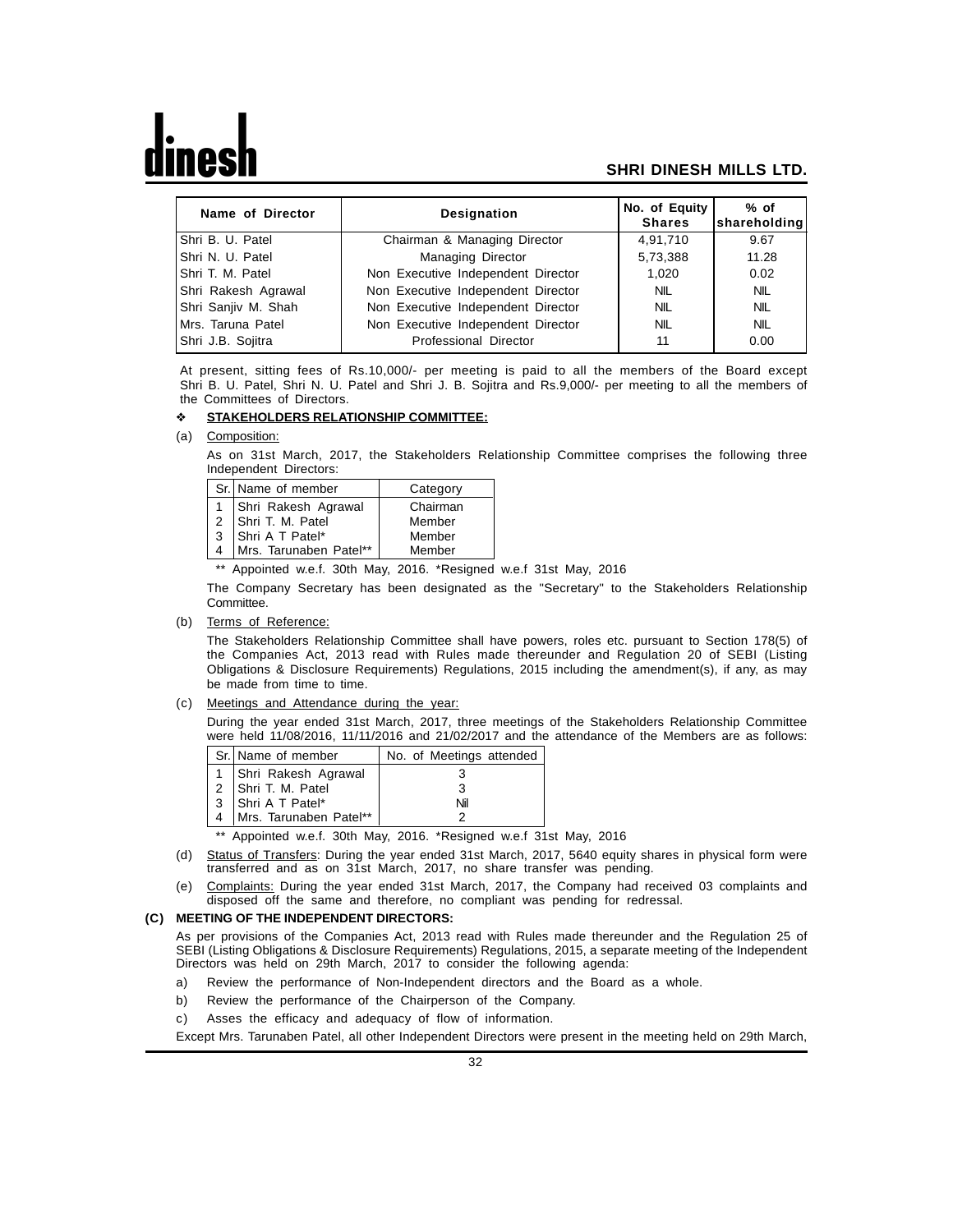

2017 and they considered the above referred agenda.

The performance evaluation of all the Directors including Independent Directors and the Board as a whole which includes the Committees thereof was done on 29th March, 2017 as per the Performance Evaluation Policy of the Company.

#### **(D) SUBSIDIARY COMPANY:**

The Company has one subsidiary company viz. Dinesh Remedies Ltd. (DRL). The Company holds 1,30,98,095 (i.e. 55.52%) equity shares in the share capital of DRL as on 31st March, 2017. DRL is engaged in manufacturing of Empty Hard Gelatin Capsules shells at its factory situated at Village Mahuvad, Taluka Padra, District Vadodara. The requirements relating to subsidiary company pursuant to Regulation 24 of SEBI (Listing Obligations & Disclosure Requirements) Regulations, 2015 are complied with during the financial year 2016- 2017.

**(E) GENERAL BODY MEETINGS:** The details of the last three Annual General Meetings of the Company held and number of Special Resolution passed thereat are as follows:

| <b>AGM</b><br><b>Number</b> | Year Ended | Venue                | Day, Date & Time     | No. of Special<br><b>Resolution Passed</b> |
|-----------------------------|------------|----------------------|----------------------|--------------------------------------------|
| 79th                        | 31/03/2014 | Registered Office at | Tuesday,             | 03                                         |
|                             |            | Padra Road, Vadodara | 30th September, 2014 |                                            |
|                             |            |                      | At 11.00 A.M.        |                                            |
| 80th                        | 31/03/2015 | Registered Office at | Wednesday,           | 01                                         |
|                             |            | Padra Road, Vadodara | 30thSeptember,2015   |                                            |
|                             |            |                      | At 11.00 A.M.        |                                            |
| 81st                        | 31/03/2016 | Registered Office at | Tuesday,             |                                            |
|                             |            | Padra Road, Vadodara | 27th September, 2016 |                                            |
|                             |            |                      | At 11.00 A.M.        | 03                                         |

During the financial year 2016-2017, there was no need to hold an Extra-Ordinary General Meeting of shareholders of the Company and also no Resolution was required to be passed through postal ballot.

#### **(F) DISCLOSURES:**

- a. The Remuneration Policy, the Policy on Related Party Transactions and Risk Management Policy These Policies have been placed on the Website of the Company and the same can be viewed at www.dineshmills.com in "Investors" Section.
- b. During the year, there were no transactions of material nature with related parties that had potential conflict with the interests of the Company and the transactions entered with Related Parties were in the ordinary course of business and on Arms' length basis. The Policy for determining "material subsidiaries" can be viewed at www.dineshmills.com in "Investors" Section.
- c. During preparation of financial statement during the period under review, no accounting treatment which was different from that prescribed in the Accounting Standards was followed.
- d. The Company has complied with the requirements of Regulatory Authorities on capital markets and no penalties/strictures have been imposed against it in the last three years.
- e. There were no material financial and commercial transactions where senior management of the Company who had personal interest that may have a potential conflict with the interest of the Company at large.
- f. The Whistle Blower Policy for Directors and employees which have been placed in the website of the Company and the same can be viewed at www.dineshmills.com in "Investors" Section. No personnel have been denied access to the Audit Committee.
- g. The Company had formed the Committee to deal with the complaints, if any regarding sexual harassment of woman employees and no complaint was received by the Committee during the financial year 2016-2017.
- h. The declaration by the Chairman & Managing Director (CMD) for compliance of Code of Conduct by all Board members and Senior Management personnel of the Company during the year 2016-2017 pursuant to Regulation 17(5) read with Regulation 26(3) of SEBI (Listing Obligations and Disclosure Requirements)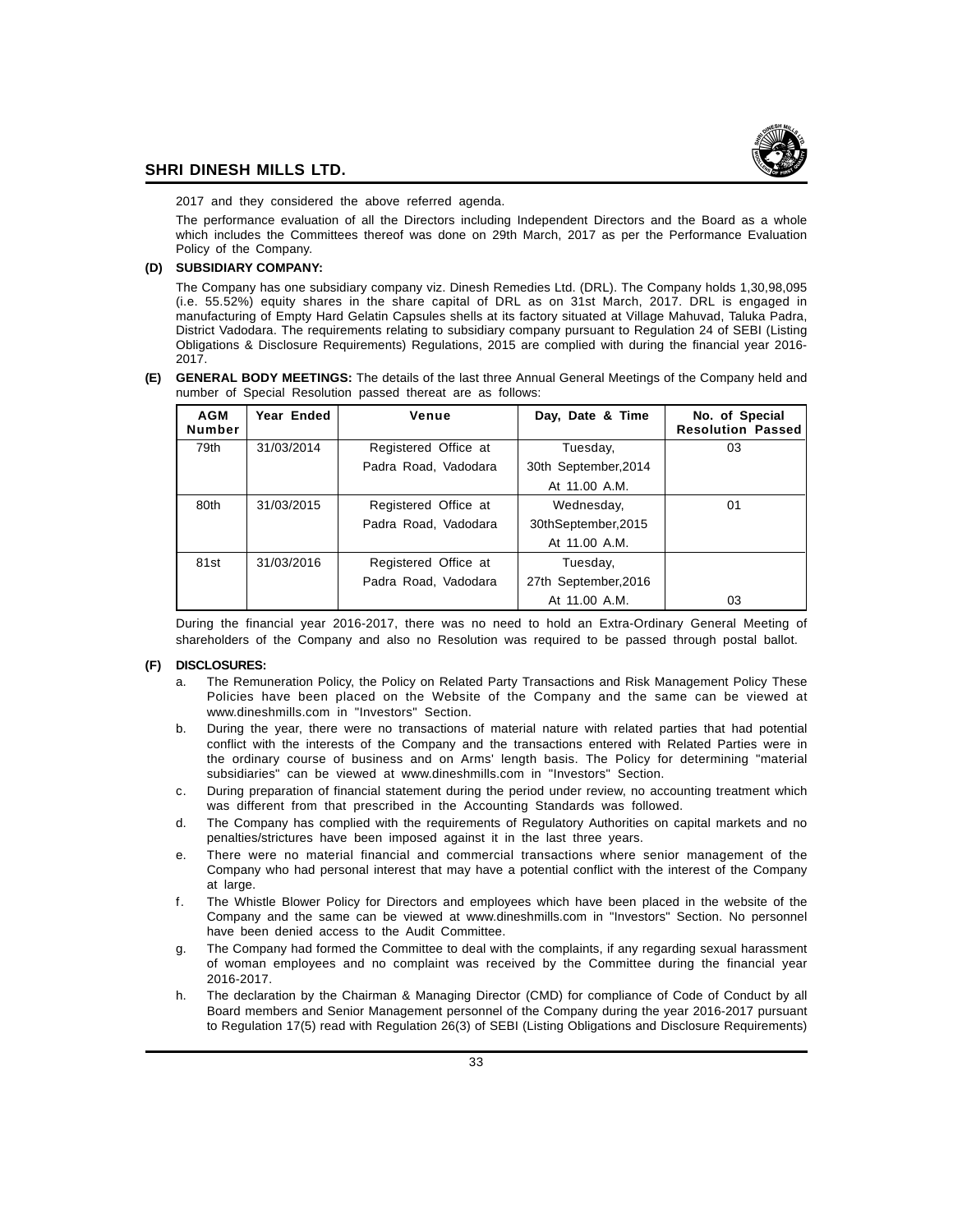Regulations, 2015 is attached as Annexure-"I".

i. The policy on preservation of Documents which have been placed on the website of the Company and the same can be viewed at www.dineshmills.com in "Investors" Section.

#### **(G) MEANS OF COMMUNICATION:**

The quarterly, half-yearly and yearly financial results of the Company are sent to the BSE Ltd. immediately after the same are approved by the Board and the said results are published in financial and non-financial newspapers and the same also placed on the website of the Company and same can be viewed at www.dineshmills.com in "Investors" Section.

#### **(H) CODE OF CONDUCT:**

The revised Code of Conduct for Directors and Senior Management Employees of the Company is available on the Company's website and the same can be viewed on www.dineshmills.com in "Investors" Section.

#### **(I) CMD /CFO CERTIFICATION:**

The Certificate duly signed by the Chairman & Managing Director (CMD) and the Chief Finance Officer for the financial year ended 31st March, 2017 pursuant to Regulation 17(8) of SEBI (Listing Obligations and Disclosure Requirements) Regulations, 2015 is attached as Annexure-"II".

#### **(J) FAMILIARISATION PROGRAMME FOR INDEPENDENT DIRECTORS:**

The Chairman and Secretary of the Company used to familiarize the Independent Directors of the Company, their roles, rights, responsibilities, nature of the industry in which the Company operates, etc. from time to time.

#### **(K) THE NON-MANDATORY REQUIREMENTS:**

- Office of the Chairman of the Board and re-imbursement of expenses by the Company: The Company has Executive Chairman and therefore, the reimbursement of expenses to the Non Executive Chairman is not applicable.
- b. Shareholders' Rights: The Company's financial results are published in the newspapers and also posted on its own website. (www.dineshmills.com). However, the Company furnishes the same, if the request is made by the shareholders.
- c. Audit Qualification: The Company, at present, does not have any audit qualification pertaining to the financial statement.
- d. Separate posts of Chairman and CEO: Shri Bharat Patel is a Chairman & Managing Director of the Company pursuant to Articles of Association of the Company and therefore, no separate posts for Chairman & CEO is required.
- e. Reporting of the Internal Auditor: The Internal Auditor reports to the Chairman & Managing Director of the Company. However, Internal Audit Reports are considered by the Audit Committee of the Company on quarterly basis.

#### **(L) SHAREHOLDER INFORMATION:**

Annual General Meetings:

The 82nd Annual General Meeting will be held at 11.00 A.M. on 27th September, 2017, at Registered Office of the Company situated at Padra Road, Vadodara - 390 020.

2. Financial Calendar for the financial year 2017-2018:

| First quarterly results                     | By 14th August, 2017    |
|---------------------------------------------|-------------------------|
| Half Yearly results                         | By 14th November, 2017  |
| Dividend payment, if any                    | By 26th October, 2017   |
| Third quarterly results                     | By 14th February, 2018  |
| Fourth quarterly results alongwith Audited  | By 30th May, 2018       |
| Annual Results for the year 2017-2018       |                         |
| Annual General Meeting for the year 2017-18 | By 30th September, 2018 |
|                                             |                         |

3. Book Closure Dates:

The period for Book Closure is from 16th September, 2017 to 23rd September, 2017 (both days inclusive).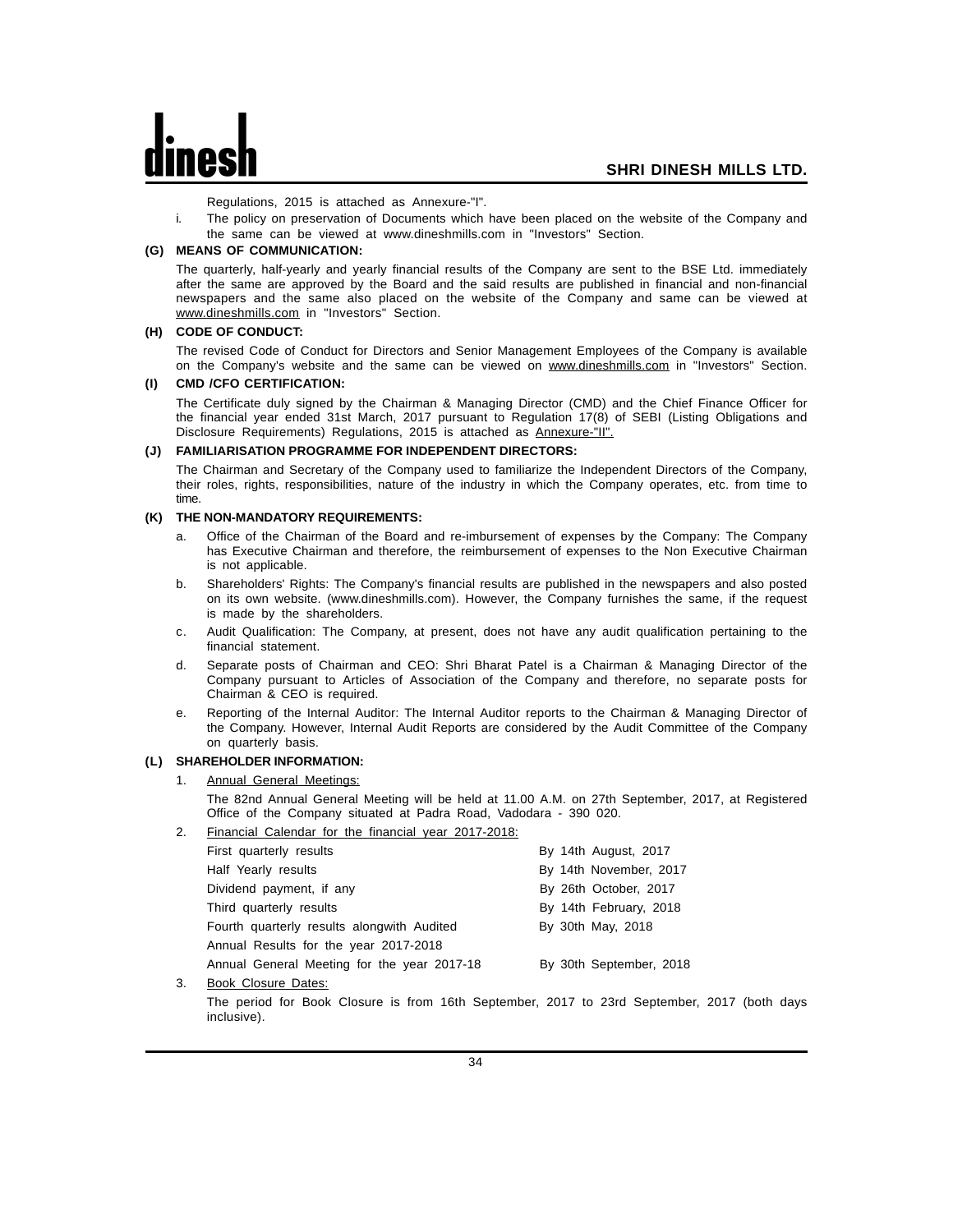

4. Dividend Payment Date:

Dividend, if any will be paid on or before 26th October, 2017.

5. Listing on Stock Exchange & payment of Listing Fees:

The equity shares of the Company is listed on BSE Limited (BSE), P. J. Towers, Dalal Street, Mumbai - 400 001 having Stock Code 503804 and the Company has paid the Annual Listing Fees for the year 2017-2018 to BSE Ltd.

6. Annual Custody Fees to Depositories:

The Annual Custody Fees for the year 2017-2018 to both the Depositories viz. National Securities Depository Limited (NSDL) and Central Depository Services (India) Limited (CDSL) have been paid.

7. International Securities Identification Number (ISIN) of the Company:

The International Securities Identification Number (ISIN) of the Company's shares in the dematerialized mode, as allotted by NSDL and CDSL is INE204C01024.

8. Market Price Data:

As the equity shares of the Company are listed on BSE Ltd., monthly high & low price of Company's equity shares, traded quantity and monthly High & Low of BSE Sensex for the period from April, 2016 to March, 2017 are given hereunder.

| Year<br>Month & | Price (Rs.) |        | <b>Traded</b> | <b>Sensex</b> |          |
|-----------------|-------------|--------|---------------|---------------|----------|
|                 | High        | Low    | Quantity      | High          | Low      |
| April, 2016     | 129.50      | 109.60 | 11994         | 26100.54      | 24523.20 |
| May, 2016       | 121.90      | 101.50 | 23751         | 26837.20      | 25057.93 |
| June, 2016      | 121.40      | 105.15 | 38082         | 27105.41      | 25911.33 |
| July, 2016      | 131.00      | 110.00 | 53244         | 28240.20      | 27034.14 |
| August, 2016    | 129.00      | 105.70 | 62142         | 28532.25      | 27627.97 |
| September, 2016 | 123.30      | 104.00 | 44900         | 29077.28      | 27716.78 |
| October, 2016   | 152.25      | 117.00 | 183034        | 28477.65      | 27488.30 |
| November, 2016  | 150.00      | 100.00 | 55740         | 28029.80      | 25717.93 |
| December, 2016  | 141.75      | 117.15 | 16347         | 26803.76      | 25753.74 |
| January, 2017   | 139.70      | 121.20 | 31182         | 27980.39      | 26447.06 |
| February, 2017  | 138.00      | 121.35 | 45061         | 29065.31      | 27590.10 |
| March, 2017     | 144.80      | 123.00 | 70971         | 30184.22      | 28716.21 |

9. Registrar & Share Transfer Agent:

The Company has appointed MCS Share Transfer Agent Limited as its R & T Agent and the contact details are as under:

#### **MCS SHARE TRANSFER AGENT LIMITED**

Administrative Office: 10, Aaram Apartments, 12, Sampatrao Colony, Behind Laxmi Hall, Alkapuri, Vadodara - 390 007

Email: mcsstalbaroda@gmail.com | Phone No.: (0265) 2350490, 2314757, 2339397

Fax No. (0265) 2341639 | Website: www.mcsregistrars.com

10. Investor Grievances:

The Company has designated an exclusive E-mail ID viz. complianceofficer@dineshmills.com to enable the investors to send their grievances, if any.

11. Share Transfer System:

For expeditious transfer of shares, the Company Secretary approves share transfers on fortnight basis and the same is reported to the Board of Directors from time to time.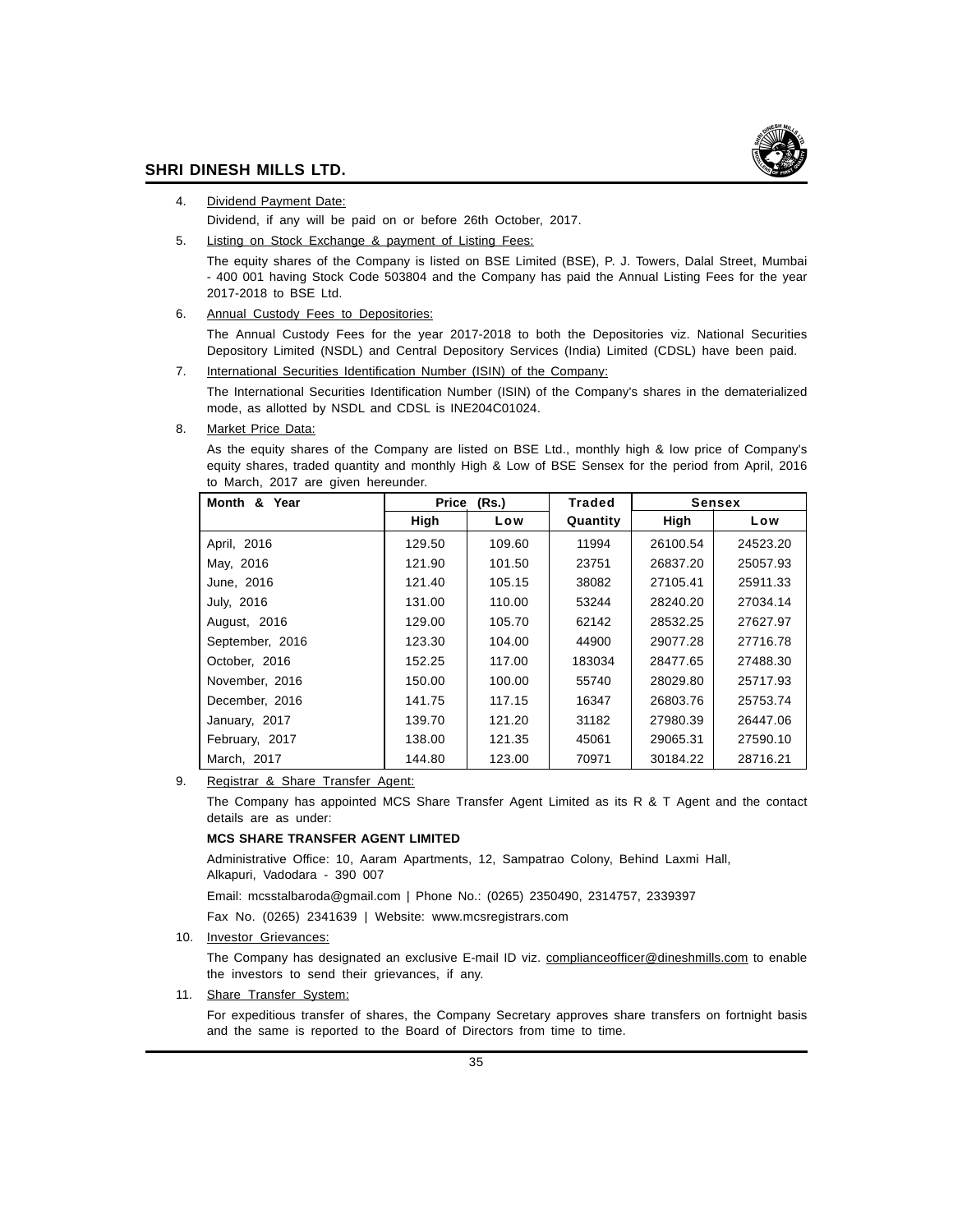## 12. Shareholding Pattern:

Shareholding Pattern as on 31st March, 2017 is as under:

| Category                                | No. of Equity Shares<br>As at 31/03/2017 | %          |
|-----------------------------------------|------------------------------------------|------------|
| Directors & Relatives (Promoters Group) | 2288372                                  | 45.01      |
| Mutual Funds (UTI)                      | 10                                       | 0.00       |
| <b>Banks</b>                            | 3760                                     | 0.07       |
| <b>Financial Institutions</b>           | <b>NIL</b>                               | <b>NIL</b> |
| Foreign Institutional Investors         | <b>NIL</b>                               | <b>NIL</b> |
| Non-resident Indians                    | 98708                                    | 1.94       |
| Bodies Corporate                        | 109604                                   | 2.16       |
| Others (Public)                         | 2583928                                  | 50.82      |
| <b>Total</b>                            | 5084382                                  | 100.00     |

## 13. Distribution of Shareholding:

Distribution of shareholding as on 31st March, 2017 is as under:

| Sr.<br>No.     | Nominal value<br>οf<br>equity shares<br>(Rs.) | No. of<br><b>Shareholders</b> | $%$ of<br>Total | Nominal value of<br>shares (Rs.) | $%$ of<br>Total |
|----------------|-----------------------------------------------|-------------------------------|-----------------|----------------------------------|-----------------|
|                | Upto 5000                                     | 10320                         | 94.63           | 84,55,810                        | 16.63           |
| 2              | 5001-10.000                                   | 280                           | 2.57            | 22,02,290                        | 4.33            |
| 3              | 10.001-20.000                                 | 157                           | 1.44            | 22,25,870                        | 4.38            |
| $\overline{4}$ | 20.001-30.000                                 | 39                            | 0.36            | 9,57,530                         | 1.88            |
| 5              | 30.001-40.000                                 | 30                            | 0.28            | 10,34,450                        | 2.03            |
| 6              | 40.001-50.000                                 | 12                            | 0.11            | 5.39.990                         | 1.06            |
| 7              | 50.001-1.00.000                               | 32                            | 0.29            | 23,02,920                        | 4.53            |
| 8              | 1,00,001-500000                               | 21                            | 0.19            | 52,68,360                        | 10.36           |
| 9              | 500001-1000000                                | 8                             | 0.07            | 57,42,500                        | 11.30           |
| 10             | 1000001 & Above                               | 7                             | 0.06            | 2,21,14,100                      | 43.50           |
|                | Total                                         | 10906                         | 100             | 5,08,43,820                      | 100             |

## 14. Reconciliation of Share Capital Audit:

As stipulated by SEBI, a qualified Practising Company Secretary carries out an Audit to reconcile the total admitted capital with National Securities Depository Limited (NSDL) and Central Depository Services (India) Limited (CDSL) and the total issued and listed capital. This audit is carried out every quarter and the report thereon is submitted to the BSE Ltd. and to the Board of Directors from time to time.

15. Dematerialization of Shares and Liquidity:

As per notification issued by SEBI, with effect from 26th June 2000, it has become mandatory to trade in the Company's shares in the electronic form. The Company's shares are available for trading in the depository systems of both the National Securities Depository Limited (NSDL) and the Central Depository Services (India) Limited (CDSL). The shareholding of Promoters Group is 100% in Demat form.

The Physical and Dematerialization position of the Company's equity shares as on 31st March, 2017 and 31st March, 2016 are as under:

| <b>Particulars</b>     | As at 31st March, 2017 |       | As at 31st March, 2016 |       |
|------------------------|------------------------|-------|------------------------|-------|
|                        | No. of Shares          | %     | No. of Shares          | %     |
| No. of Demat Shares    |                        |       |                        |       |
| - NSDL                 | 2182826                | 42.93 | 2168316                | 41.73 |
| - CDSL                 | 2566356                | 50.48 | 2569616                | 51.01 |
| No. of Physical Shares | 335200                 | 6.59  | 346450                 | 7.26  |
| Total                  | 5084382                | 100   | 5084382                | 100   |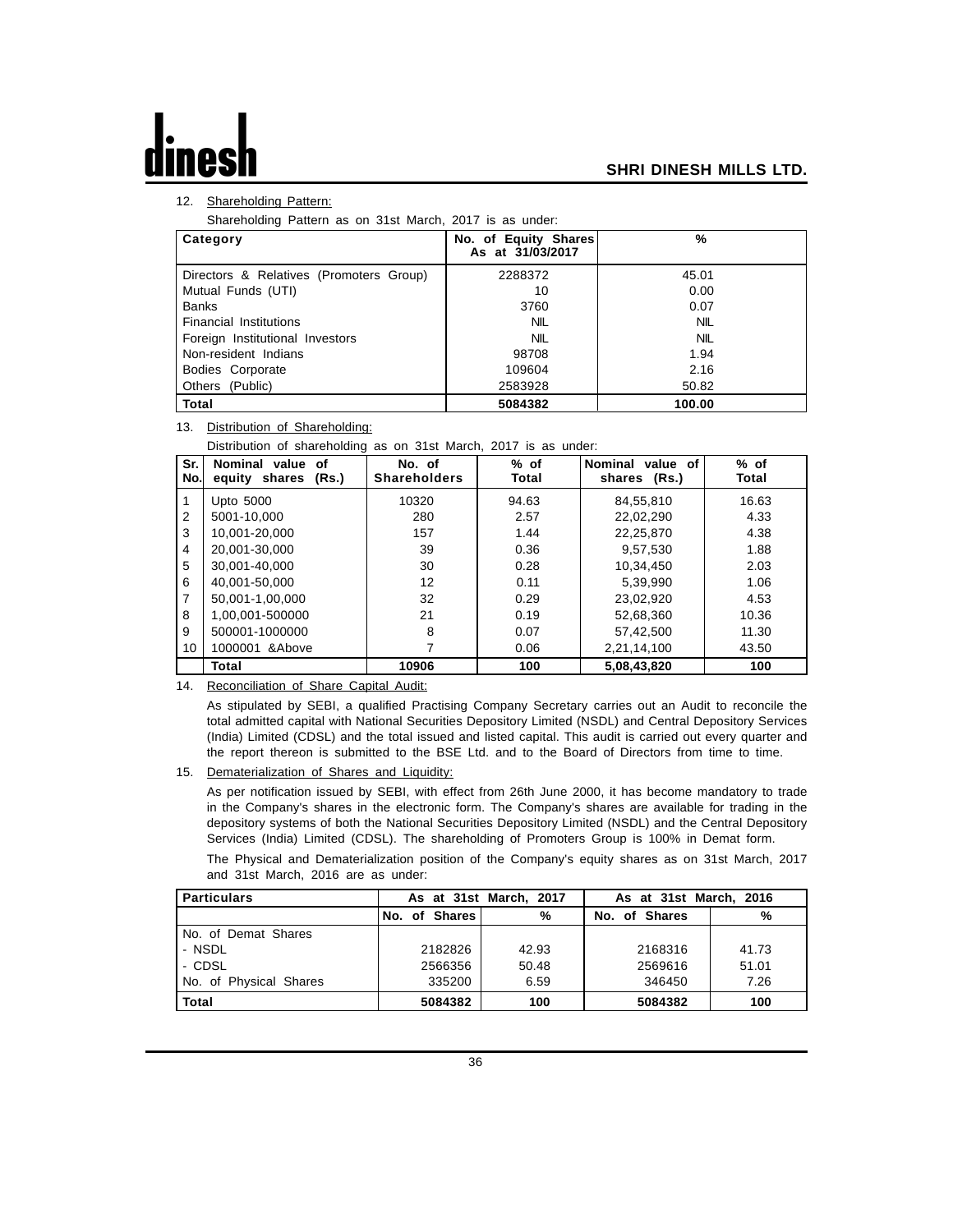

16. Address for correspondence with Depositories are as under:

| National Securities Depository Ltd.<br>Trade World, 4th & 5th Floor,<br>Kamala Mills Compound,<br>Senapati Bapat Marg, Lower Parel<br>Mumbai - 400013 | Central Depository Services (India) Ltd.<br>P. J. Towers, 17th Floor,<br>Dalal Street, Mumbai - 400001 |
|-------------------------------------------------------------------------------------------------------------------------------------------------------|--------------------------------------------------------------------------------------------------------|
| Telephone No.: 022-24994200                                                                                                                           | Telephone No.: 022 - 22723333                                                                          |
| Facsimile No: 022-24972993/6351                                                                                                                       | Facsimile No: 022 - 22723199/2072                                                                      |
| Email: info@nsdl.co.in                                                                                                                                | Email: investors@cdslindia.com                                                                         |
| Website: www.nsdl.co.in                                                                                                                               | Website: www.cdslindia.com                                                                             |

- 17. Outstanding GDR/Warrants and Convertible Bonds, Conversion Dates and likely impact on Equity: As the Company has not issued GDRS/ADRS/Warrants or any convertible instruments, the details relating to outstanding position etc. are not applicable to the Company.
- 18. Plant Locations are as under:

| Location / Unit | <b>Address</b>                               |
|-----------------|----------------------------------------------|
| Vadodara Unit   | P. B. No.2501, Padra Road, Vadodara - 390020 |
| Ankleshwar Unit | Plot No. 43, 44, Village Bhadkodra,          |
|                 | Kapodra Road, Near N.H. No.8                 |
|                 | Ankleshwar, District - Bharuch               |

19. Address for correspondence with the Compliance Officer of the Company:

Mr. J. B. Sojitra Executive Director (Corporate Affairs) & Company Secretary **SHRI DINESH MILLS LIMITED (CIN - L17110GJ1935PLC000494)** P. B. No. 2501, Padra Road, Vadodara - 390 020 Phone: (0265) 2330060/61/62/63/64/65 (6 lines), Fax No.: (0265) 2336195 Emails: complianceofficer@dineshmills.com, sojitra@dineshmills.com Website: www.dineshmills.com

20. Auditors Certificate: The Certificate dated 30th May, 2017 issued by M/s. Dhirubhai Shah & Doshi, Statutory Auditors of the Company regarding compliance of the conditions of the Corporate Governance by the Company during the year 2016 - 2017 is attached as Annexure - "E".

Place : Vadodara For and on behalf of the Board of Directors, Date : 30th May, 2017 **BHARAT PATEL** CHAIRMAN & MANAGING DIRECTOR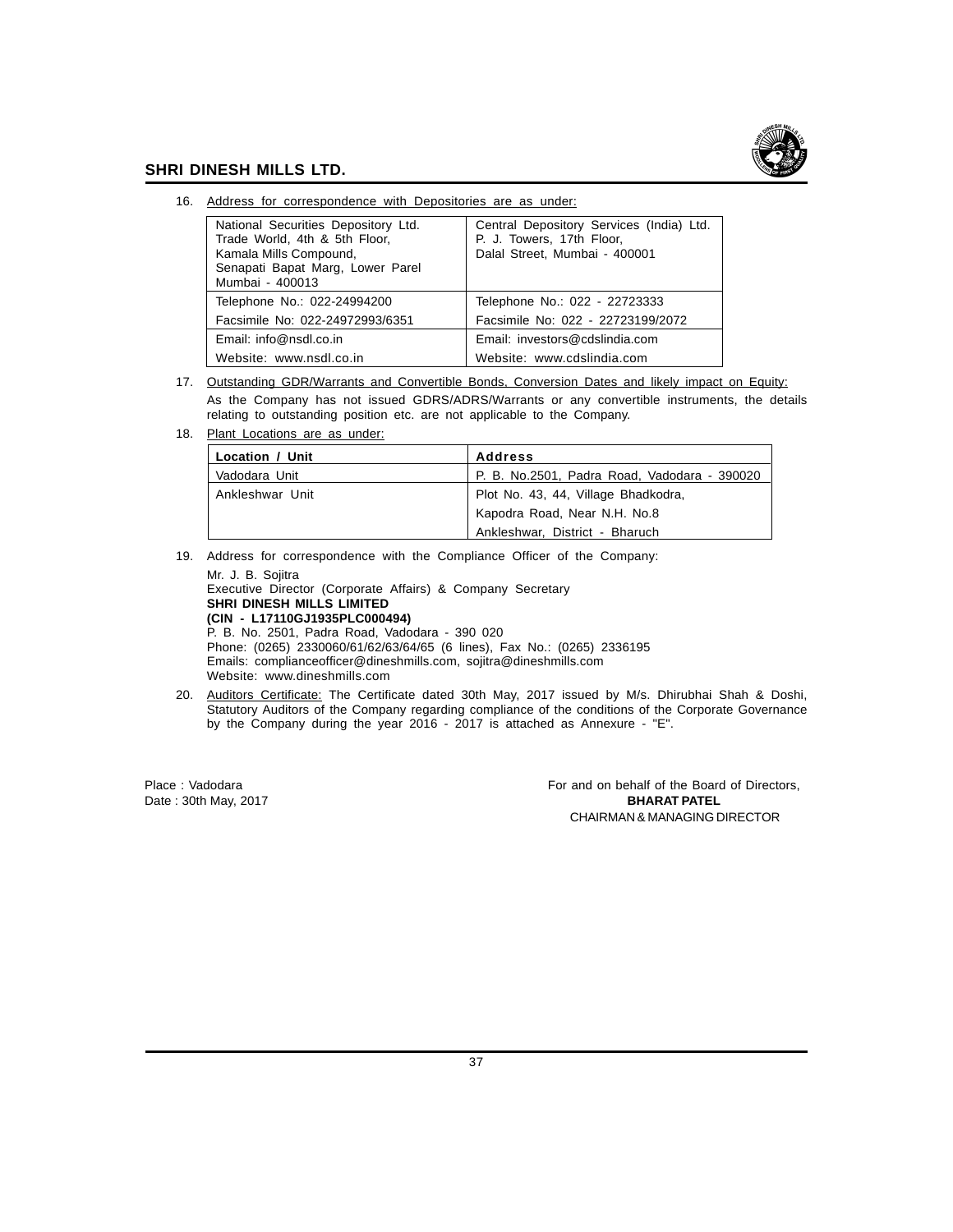## **ANNEXURE - "I"**

**To, The Board of Directors, Shri Dinesh Mills Limited Padra Road, Vadodara - 390 020**

Dear Sirs,

## **Sub: DECLARATION BY CMD FOR THE COMPLIANCE WITH THE CODE OF CONDUCT OF THE COMPANY**

This is to state that, the Company had adopted a revised Code of Conduct in the meeting of the Board of Directors held on 6th February, 2015. After adoption of the revised Code of Conduct, the same was circulated to all the Board of Members and Senior Management Personnel for compliance. The revised Code of Conduct has also been posted on the website of the Company. The Company has received declaration from all the Board Members and Senior Management Personnel affirming compliance of the Code of Conduct of the Company in respect of the financial year ended 31st March, 2017.

This declaration is given pursuant to Regulation 17(5) read with Regulation 26(3) of SEBI (Listing Obligations and Disclosure Requirements) Regulations, 2015.

Place: Vadodara **For Shri Dinesh Mills Limited,** Date: 20th May, 2017 **Bharat Patel Chairman & Managing Director**

## **ANNEXURE - "II"**

**To, The Board of Directors, Shri Dinesh Mills Limited Padra Road, Vadodara - 390 020**

Dear Sirs,

**Sub:** CEO and CFO Certification as per Regulation 17(8) of SEBI (Listing Obligations and Disclosure Requirements) Regulations, 2015 with BSE Limited.

We certify that:

- A. We have reviewed financial statements and the cash flow statement for the year ended 31st March, 2017 and that, to the best of our knowledge and belief:
	- 1. these statements do not contain any materially untrue statement or omit any material fact or contain statements that might be misleading;
	- 2. these statements together present a true and fair view of the Company's affairs and are in compliance with existing Accounting Standards, applicable Laws and Regulations.
- B. There are, to the best of our knowledge and belief, no transactions entered into by the company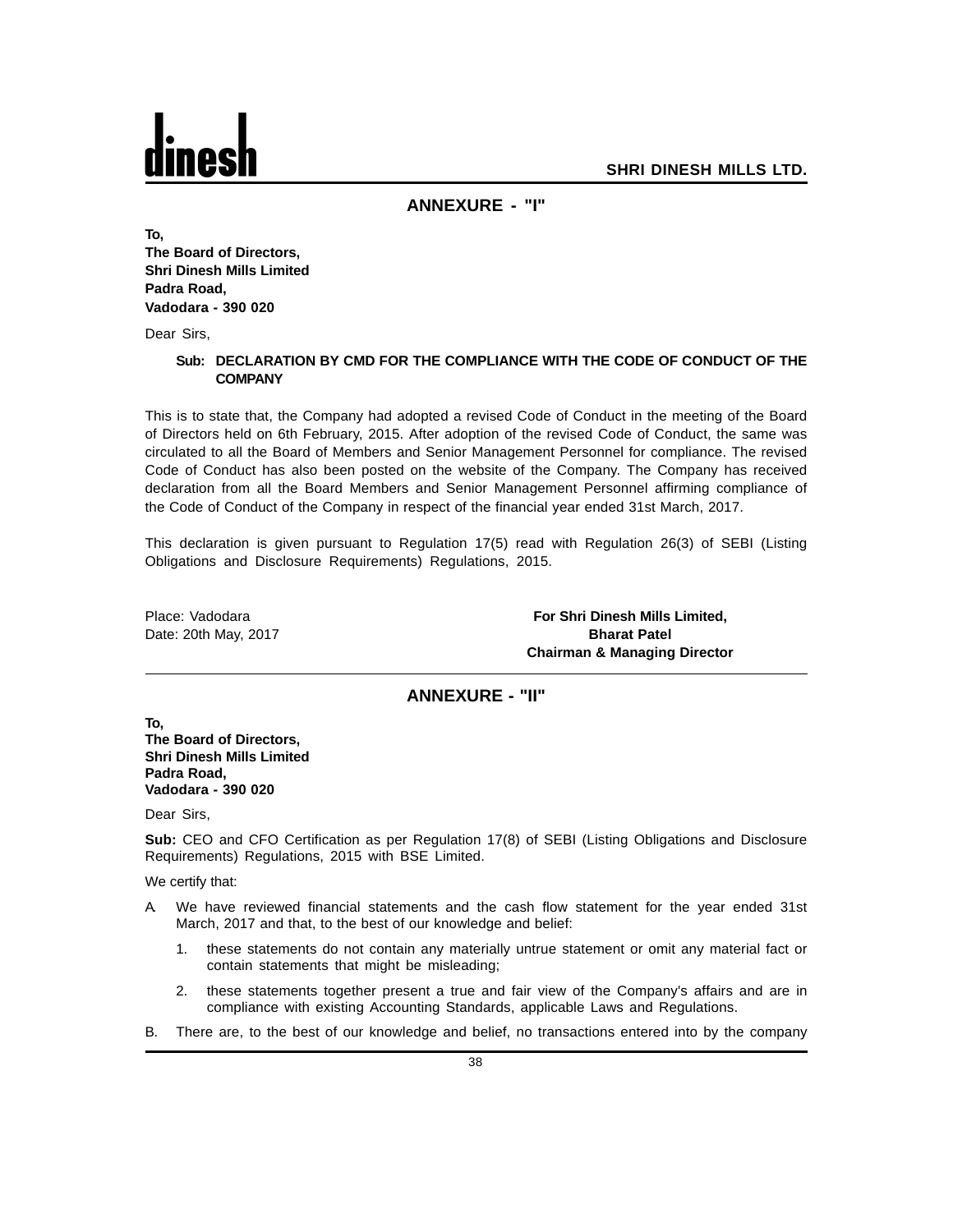

during the year which are fraudulent, illegal or violative of the Company's code of conduct.

- C. We accept the responsibility for establishing and maintaining internal controls for financial reporting and that, we have evaluated the effectiveness of internal control systems of the Company pertaining to financial reporting and we have disclosed to the Auditors and the Audit Committee, deficiencies in the design or operation of such internal controls, if any, of which we are aware and the steps we have taken or proposed to be taken to rectify these deficiencies.
- D. We have indicated to the Auditors and the Audit committee:
	- 1. significant changes in internal control over financial reporting during the year;
	- 2. that no significant changes in accounting policies during the year has taken place; and
	- 3. that neither instances of significant fraud of which we have become aware nor the involvement therein, if any, of the management or an employee having a significant role in the Company's internal control system over financial reporting.

## **For Shri Dinesh Mills Limited For Shri Dinesh Mills Limited**

**Bharat Patel Sudip Ray Chairman & Managing Director (CMD) Chief Financial Officer (CFO)**

Place: Vadodara Date: May 30, 2017

## **ANNEXURE - "E"**

## **AUDITORS' CERTIFICATE REGARDING COMPLIANCE OF CONDITIONS OF CORPORATE GOVERNANCE**

## To the Members of, **Shri Dinesh Mills Limited,**

We have examined the compliance of conditions of Corporate Governance by Shri Dinesh Mills Limited, for the year ended 31st March, 2017 as per the Regulations 17 to 27 of SEBI (Listing Obligations & Disclosure Requirements) Regulations, 2015.

The compliance of conditions of Corporate Governance is the responsibility of the Company's Management. Our examination was carried out in accordance with the Guidance Note on Certification of Corporate Governance issued by the Institute of Chartered Accountants of India and was limited to procedures and implementation thereof, adopted by the Company for ensuring the compliance of the conditions of Corporate Governance. It is neither an audit nor an expression of opinion on the financial statement of the Company.

In our opinion and to the best of our information and according to the explanations given to us, we certify that the Company has complied with the conditions of Corporate Governance as stipulated in the SEBI (Listing Obligations & Disclosure Requirements) Regulations, 2015 read with Uniform Listing Agreement executed by the Company with BSE Limited.

We state that, such compliance neither an assurance as to the future viability of the Company nor the efficiency or effectiveness with which the Management has conducted the affairs of the Company.

> For **Dhirubhai Shah & Doshi** Chartered Accountants Firm Registration Number: 102511W

Place : Vadodara Partner et al. 2009 and 2009 and 2009 and 2009 and 2009 and 2009 and 2009 and 2009 and 2009 and 2009 and 2009 and 2009 and 2009 and 2009 and 2009 and 2009 and 2009 and 2009 and 2009 and 2009 and 2009 and 2

**Kaushik D. Shah** Date : May 30, 2017 Membership No.016502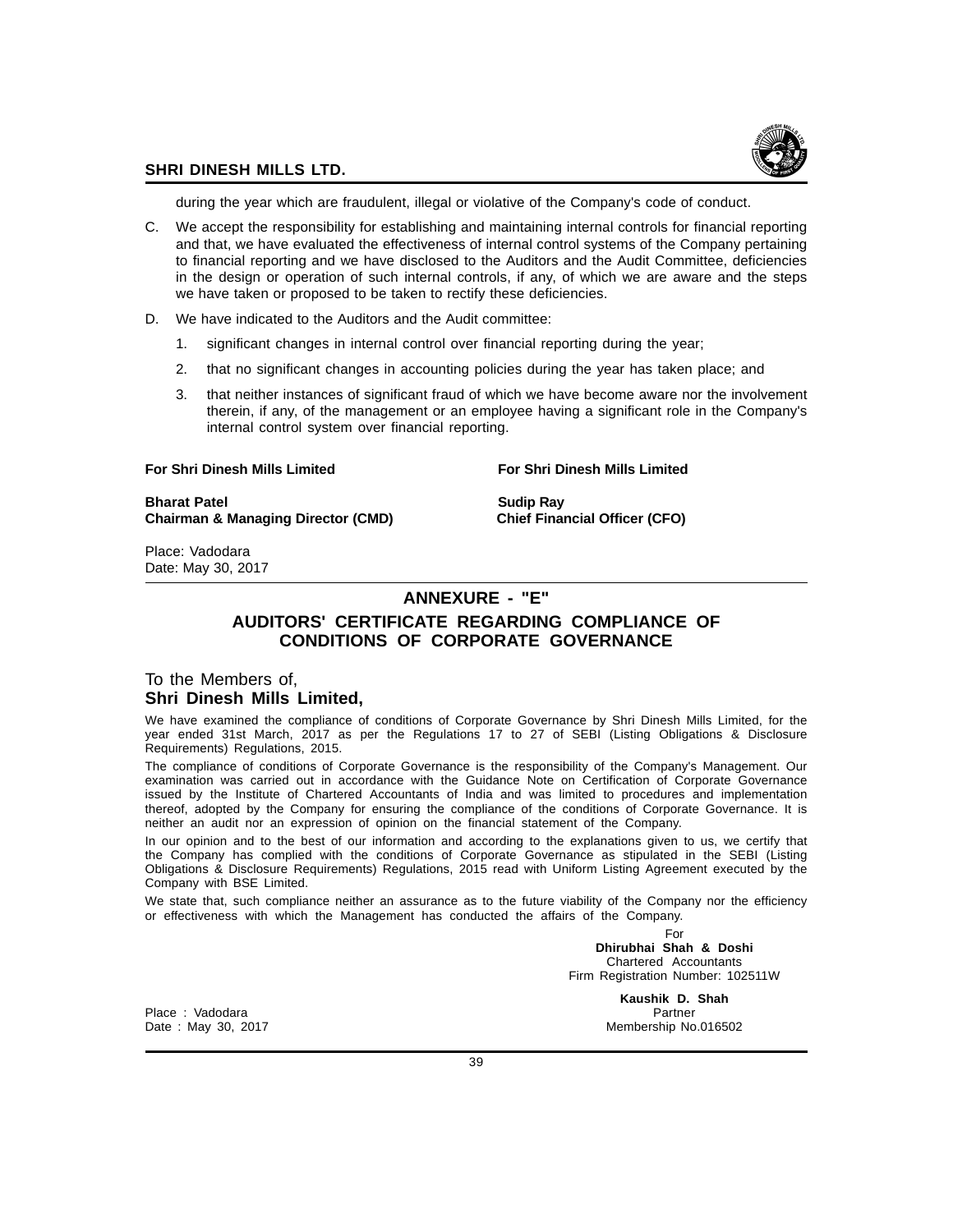## **ANNEXURE - "F" EMPLOYEES' REMUNERATION:**

The details of the remuneration paid to the employees pursuant to Rule 5(2) of the Companies (Appointment & Remuneration of Managerial Personnel) Rules, 2014 for the year ended 31st March, 2017 are as under:

| Sr.<br>No. | Name                        | Agel | Designation                        | (Rs. in Lakhs) | Remuneration   Qualification &<br>experience   | Date of<br>IcommencementI<br>of employment | Last employment<br>Before joining<br>the Company<br>with designation |
|------------|-----------------------------|------|------------------------------------|----------------|------------------------------------------------|--------------------------------------------|----------------------------------------------------------------------|
|            | Shri Bharatbhai<br>U. Patel | 63   | Chairman<br>& Managing<br>Director | 95.83          | B.Text, M.B.A.<br>$(USA)$ $(44)$               | 12-05-1973                                 | First<br>Employment                                                  |
| 2.         | Shri Nimishbhai<br>U. Patel | 51   | Managing<br>Director               | 95.83          | B.B.A., M.B.A.<br>(Finance)<br>(U.S.A)<br>(26) | 01-12-1990                                 | - Do -                                                               |

**Notes:**

- 1. Remuneration includes Salary, Allowances, Perquisites, Employer's contribution to Provident Fund, Superannuation Fund etc. are as per the terms of the appointment pursuant to Schedule V to the Companies Act, 2013 & Rules made thereunder.
- 2. Managing Directors at Sr. No.1 & 2 above are related to each other.
- 3. Nature of employment: Appointments of Managing Directors are contractual in nature. Other terms and conditions as per the Company's Rules.
- 4. No employee of the Company was in receipt of Remuneration during the financial year 2016-2017 at a rate which in the aggregate is in excess of that drawn by the Managing Directors of the Company and no employee except Managing Directors hold Equity Shares by himself or alongwith his spouse and dependent children in excess of 2% of equity shares of the Company.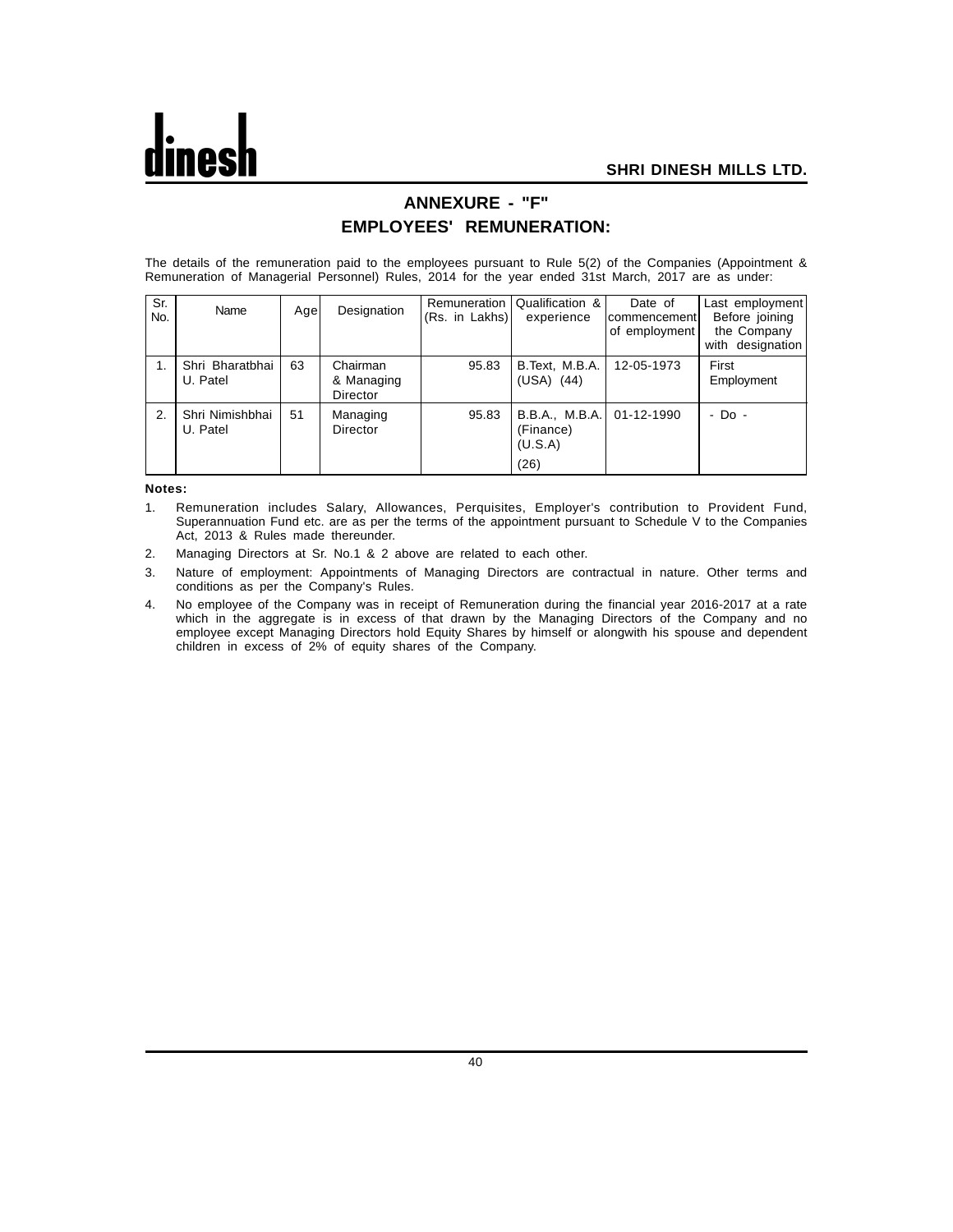

## **Independent Auditor's Report**

## **To the Members of Shri Dinesh Mills Limited**

## **Report on the Standalone Financial Statements**

We have audited the accompanying standalone financial statements of Shri Dinesh Mills Limited ('the Company') which comprise the Balance Sheet as at 31stMarch, 2017, the Statement of Profit and Loss, the Cash Flow Statement for the year then ended and as summary of significant accounting policies and other explanatory information.

## **Management's Responsibility for the Standalone Financial Statements**

The Company's Board of Directors is responsible for the matters stated in Section 134(5) of the Companies Act, 2013 ("the Act") with respect to the preparation and presentation of these standalone financial statements that give a true and fair view of the financial position, financial performance and cash flows of the Company in accordance with the accounting principles generally accepted in India, including the Accounting Standards specified under Section 133 of the Act, read with Rule 7 of the Companies (Accounts) Rules, 2014. This responsibility also includes maintenance of adequate accounting records in accordance with the provisions of the Act for safeguarding the assets of the Company and for preventing and detecting frauds and other irregularities; selection and application of appropriate accounting policies; making judgments and estimates that are reasonable and prudent; and design, implementation and maintenance of adequate internal financial controls, that were operating effectively for ensuring the accuracy and completeness of the accounting records, relevant to the preparation and presentation of the financial statements that give a true and fair view and are free from material misstatement, whether due to fraud or error.

## **Auditor's Responsibility**

Our responsibility is to express an opinion on these standalone financial statements based on our audit.

We have taken into account the provisions of the Act, the accounting and auditing standards and matters which are required to be included in the audit report under the provisions of the Act and the Rules made there under.

We conducted our audit in accordance with the Standards on Auditing specified under Section 143(10) of the Act. Those Standards require that we comply with ethical requirements and plan and perform the audit to obtain reasonable assurance about whether the financial statements are free from material misstatement.

An audit involves performing procedures to obtain audit evidence about the amounts and the disclosures in the financial statements. The procedures selected depend on the auditor's judgment, including the assessment of the risks of material misstatement of the financial statements, whether due to fraud or error. In making those risk assessments, the auditor considers internal financial control relevant to the Company's preparation of the financial statements that give a true and fair view in order to design audit procedures that are appropriate in the circumstances, but not for the purpose of expressing an opinion on whether the Company has in place an adequate internal financial controls system over financial reporting and the operating effectiveness of such controls. An audit also includes evaluating the appropriateness of the accounting policies used and the reasonableness of the accounting estimates made by the Company's Directors, as well as evaluating the overall presentation of the financial statements.

We believe that the audit evidence we have obtained is sufficient and appropriate to provide a basis for our audit opinion on the standalone financial statements.

## **Opinion**

In our opinion and to the best of our information and according to the explanations given to us, the aforesaid standalone financial statements give the information required by the Act in the manner so required and give a true and fair view in conformity with the accounting principles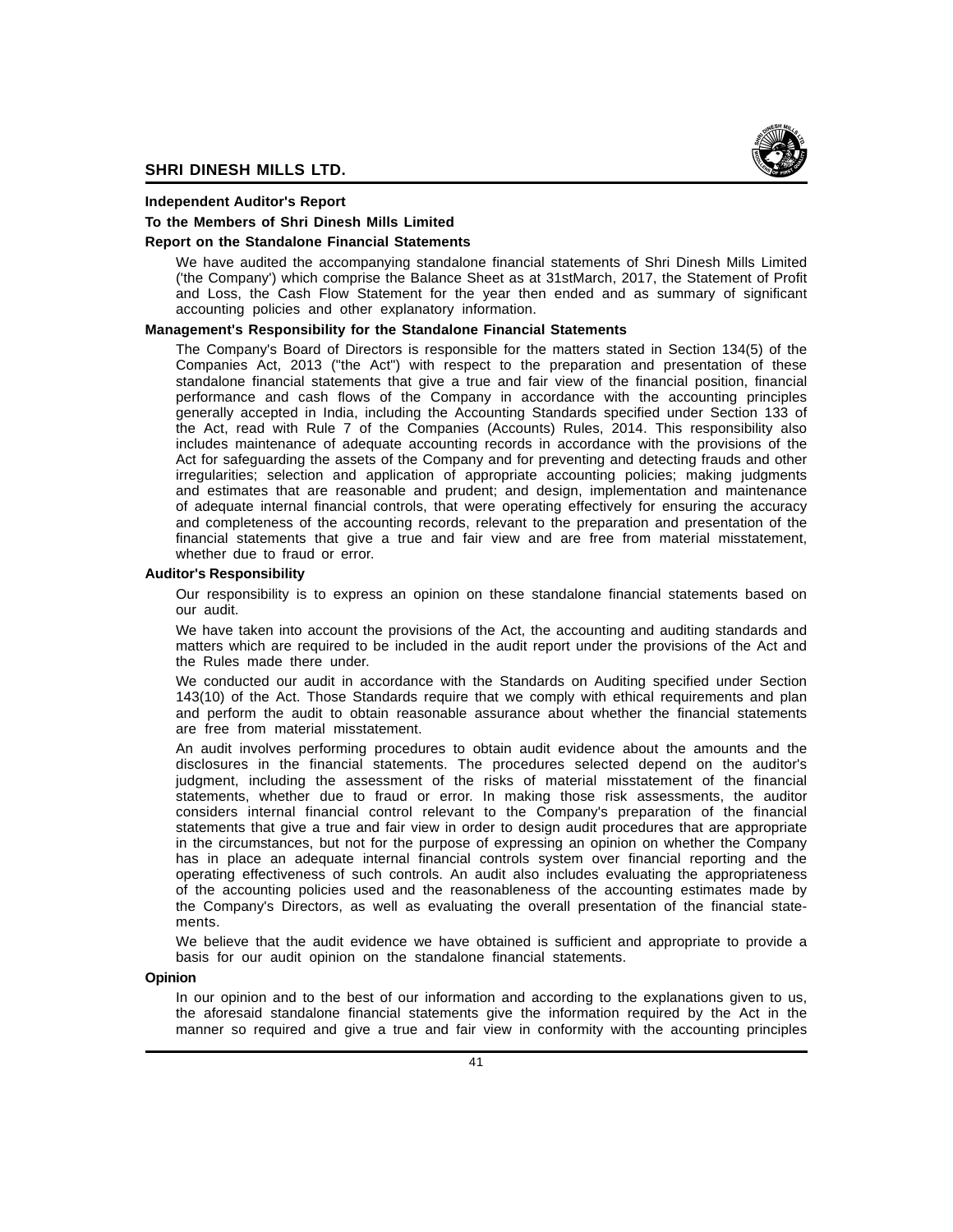generally accepted in India, of the state of affairs of the Company as at 31st March, 2017, its profit and its cash flows for the year ended on that date.

## **Report on Other Legal and Regulatory Requirements**

- 1. As required by the Companies (Auditor's Report) Order, 2016 ("the Order"), issued by the Central Government of India in terms of sub-section (11) of Section 143 of the Act, we give in the Annexure A, a statement on the matters specified in paragraphs 3 and 4 of the Order.
- 2. As required by Section 143(3) of the Act, we report that:
	- a. we have sought and obtained all the information and explanations which to the best of our knowledge and belief were necessary for the purpose of our audit.
	- b. in our opinion, proper books of accounts required by law have been kept by the Company so far as it appears from our examination of those books;
	- c. the Balance Sheet, the Statement of Profit and Loss and the Cash Flow Statement dealt with by this Report are in agreement with the books of account.
	- d. In our opinion, the aforesaid standalone financial statements comply with the Accounting Standards specified under Section 133 of the Act, read with Rule 7 of the Companies (Accounts) Rules, 2014;
	- e. On the basis of written representations received from the directors as on 31st March 2017, and taken on record by the Board of Directors, none of the directors is disqualified as on 31st March 2017, from being appointed as a director in terms of Section 164(2) of the Act.
	- f. with respect to the adequacy of the internal financial controls over financial reporting of the Company and the operating effectiveness of such controls, refer to our separate report in "Annexure B"; and
	- g. With respect to the other matters to be included in the Auditor's Report in accordance with Rule 11 of the Companies (Audit and Auditors) Rules, 2014, in our opinion and to the best of our information and according to the explanations given to us:
		- i. The company has disclosed the impact of pending litigations on its financial position in its financial statements - Refer Note 29 to the financial statements.
		- ii. The company did not have any long-term contracts including derivatives contracts for which there were any material foreseeable losses.
		- iii. There has been no delay in transferring amounts, required to be transferred to the Investor Education and Protection Fund by the Company.
		- iv. The company had provided requisite disclosures in its financial statements as to holdings as well as dealings in Specified Bank Notes during the period from 8th November, 2016 to 30th December, 2016 and the same are in accordance with the books of accounts maintained by the company.

For,

**Dhirubhai Shah & Doshi** Chartered Accountants Firm's Registration Number: 102511W

**Kaushik D Shah** Date: May 30th, 2017 Membership Number: 016502

Place : Vadodara Partner Partner Partner Partner Partner Partner Partner Partner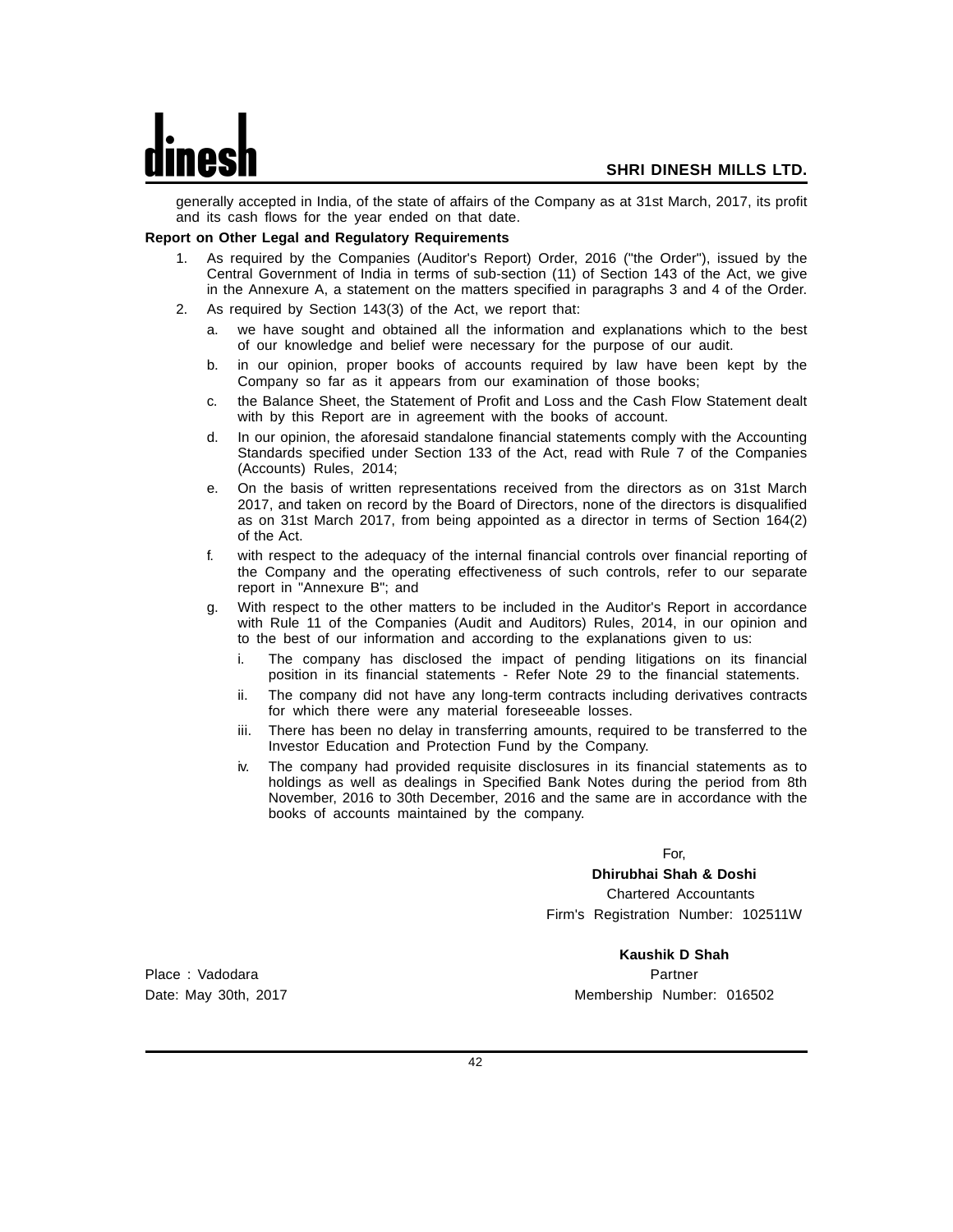## **ANNEXURE - A TO INDEPENDENT AUDITOR'S REPORT**

The Annexure referred to in Independent Auditors' Report to the members of the company on the standalone financial statements for the year ended 31 March 2017, we report that:

- ((i) (a) The company has maintained proper records showing full particulars including quantitative details and situation of fixed assets.
	- (b) The Company has a regular program of physical verification of its fixed assets. In accordance with this program,<br>certain fixed assets were verified during the year and no material discrepancies were noticed on such ver In our opinion, this periodicity of physical verification is reasonable having regard to the size of the Company and the nature of its assets.
	- (c) According to the information and explanations given to us and on the basis of our examination of the records of the Company, the title deeds of immovable properties are held in the name of the Company.
- (ii) As explained to us, the inventories have been physically verified during the year by the management. In our opinion, the frequency of verification is reasonable. Discrepancies noticed on physical verification of inventory as compared to book records were not material.
- (iii) The Company has not granted any loans secured or unsecured to companies, firms or other parties covered in the register maintained under section 189 of the Companies Act, and therefore, the provisions of clauses (iii)(a) & (iii)(b) of the Order are not applicable to the Company.
- (iv) In our opinion and according to the information and explanations given to us, the Company has complied with the provisions of section 185 and 186 of the Act, with respect to the loans and investments made.
- (v) The Company has not accepted any deposits from the public.
- (vi) In our opinion and according to the information and explanations given to us and based on books of account, maintenance<br>of cost records under section 148(1) of the Companies Act, 2013 is not applicable to the company 3(vi) of the Order is not applicable.
- (vii) (a) The Company is regular in depositing undisputed statutory dues including provident fund, employees' state insurance,<br>income tax, sales tax, service tax, duty of customs, duty of excise, value added tax, cess and dues with the appropriate authorities.

According to the information and explanations given to us, no undisputed amounts payable in respect of provident fund, income tax, sales tax, value added tax, duty of customs, service tax, cess and other material statutory dues were in arrears as at 31 March 2017 for a period of more than six months from the date they became payable. (b) According to the information and explanations given to us and records of the company examined by us, the following

dues of income tax and duty of excise as at March 31, 2017 which have not been deposited by the Company on account of any disputes:

| Financial period to<br>which it relates | Act                          | Nature of Dues                                        | Forum where<br>dispute is pending                               | Amount<br>(Rs.In Lakhs) |
|-----------------------------------------|------------------------------|-------------------------------------------------------|-----------------------------------------------------------------|-------------------------|
| A.Y 2002-2003                           | Income Tax Act, 1961         | Disallowance under<br>Business Income                 | High Court, Gujarat                                             | 8.92                    |
| A.Y 2010-2011                           | Income Tax Act. 1961         | Disallowance under<br>Business Income                 | Income Tax Appellate<br>Tribunal, Ahmedabad                     | 28.37                   |
| A.Y 2011-2012                           | Income Tax Act, 1961         | Disallowance under<br>Business Income                 | Income Tax Appellate<br>Tribunal, Ahmedabad                     | 275.95                  |
| A.Y 2012-2013                           | Income Tax Act, 1961         | Disallowance under<br>Business Income                 | Income Tax Appellate<br>Tribunal, Ahmedabad                     | 107.43                  |
| A.Y 2013-2014                           | Income Tax Act, 1961         | Disallowance under<br>Business Income                 | Income Tax Appellate<br>Tribunal, Ahmedabad                     | 5.48                    |
| A.Y. 2014-2015                          | Income Tax Act, 1961         | Disallowance under<br>Business Income                 | Commissioner of Income<br>Tax (Appeals), Vadodara               | 146.72                  |
| A.Y 1998-1999                           | The Central Excise Act, 1944 | Disallowed MODVAT<br>credit taken on<br>capital goods | Joint Commissioner of<br>Central Excise, Surat-II               | 4.94                    |
| A.Y 1998-1999                           | The Central Excise Act, 1944 | Excise duty on<br>blended yarn                        | Dy. Commissioner of<br>Central Excise and<br>Custom, Ankleshwar | 2.73                    |
| A.Y 2004-2008                           | The Central Excise Act, 1944 | Excise duty on<br>Polyester Tops                      | Central Excise and<br>Customs Appellant<br>Tribunal, Ahmedabad  | 200.64                  |
| A.Y 2008-2009                           | The Central Excise Act, 1944 | Excise duty on<br>Polyester Tops                      | Central Excise and<br>Customs Appellant<br>Tribunal, Ahmedabad  | 2.47                    |
| A.Y 2009-2010                           | The Central Excise Act, 1944 | Excise duty on<br>Polyester Tops                      | Central Excise and<br>Customs Appellant<br>Tribunal, Ahmedabad  | 3.31                    |
| A.Y 2015-2016                           | The Customs Act, 1962        | Refund of<br>Additional duty                          | Central Excise and<br>Customs Appellant<br>Tribunal, Ahmedabad  | 3.71                    |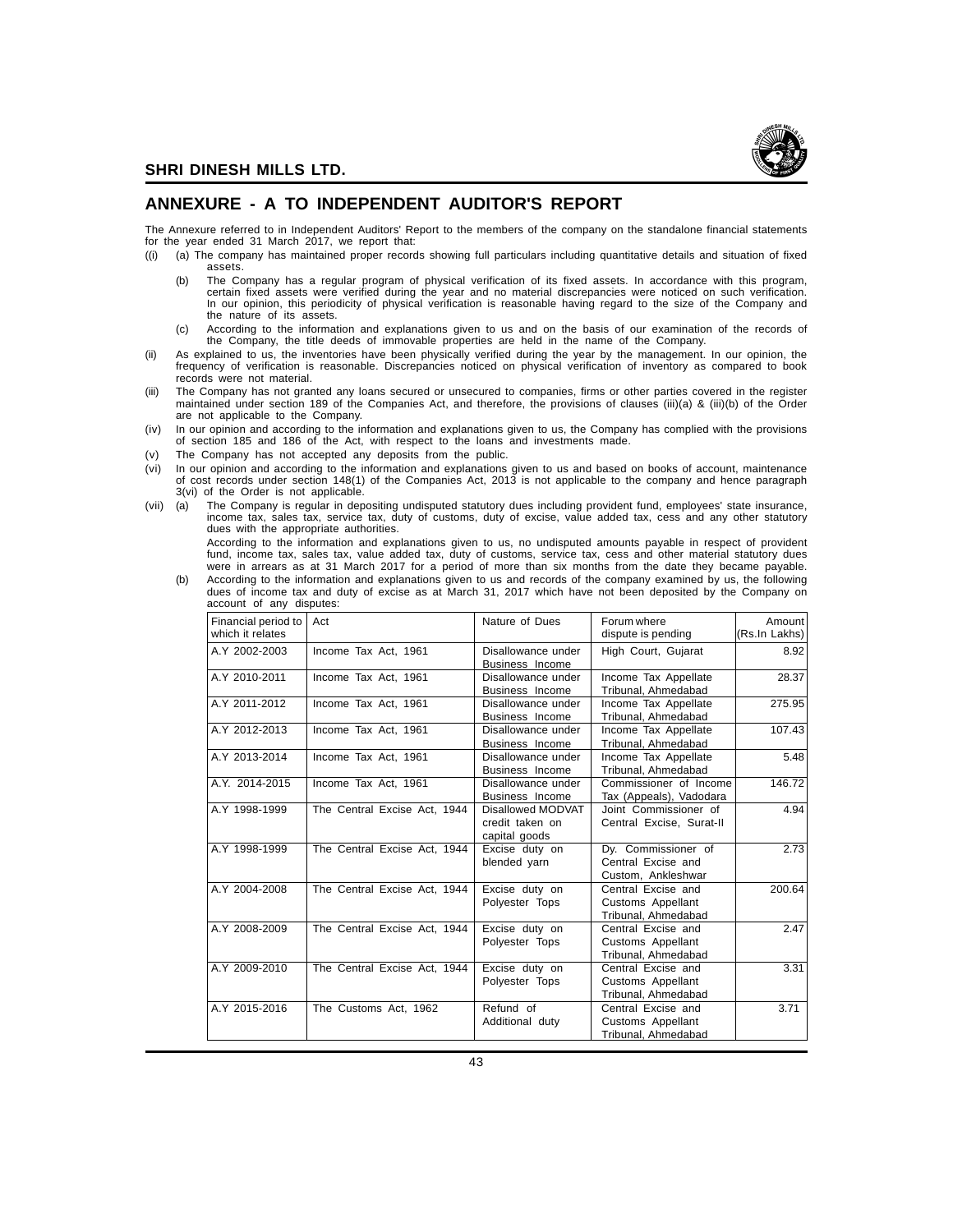- (viii) In our opinion and according to the information and explanation given to us, the Company has not defaulted in repayment of dues to a financial institution, banks, Government or debenture holders during the year.
- (ix) In our opinion, and according to the information and explanations given to us, the term loans have been applied for the purposes for which they were obtained.
- (x) According to the information and explanations given to us, no material fraud by the Company or on the Company by its officers or employees has been noticed or reported during the course of our audit.
- (xi) According to the information and explanations given to us and based on our examination of the records of the Company, the Company has paid/provided for managerial remuneration in accordance with the requisite approvals mandated by the provisions of section 197 read with Schedule V to the Act.
- (xii) In our opinion and according to the information and explanations given to us, the Company is not a nidhi company. Accordingly, paragraph 3(xii) of the Order is not applicable.
- (xiii) According to the information and explanations given to us and based on our examination of the records of the Company, transactions with the related parties are in compliance with sections 177 and 188 of the Act where applicable and details of such transactions have been disclosed in the financial statements as required by the applicable accounting standards.
- (xiv) According to the information and explanations given to us and based on our examination of the records of the Company, the Company has not made any preferential allotment or private placement of shares or fully or partly convertible debentures during the year.
- (xv) According to the information and explanations given to us and based on our examination of the records of the Company, the Company has not entered into non-cash transactions with directors or persons connected with him. Accordingly, paragraph 3(xv) of the Order is not applicable.
- (xvi) The Company is not required to be registered under section 45-IA of the Reserve Bank of India Act 1934.

For **Dhirubhai Shah & Doshi** Chartered Accountants Firm's Registration Number: 102511W

Place : Vadodara Partner

**Kaushik D. Shah** Membership No. 016502

## **ANNEXURE - B to the Auditor's Report**

## **Report on the Internal Financial Controls under Clause (i) of Sub-section 3 of Section 143 of the Companies Act, 2013 ("the Act")**

We have audited the internal financial controls over financial reporting of Shri Dinesh Mills Limited ("the Company") as of 31 March 2017 in conjunction with our audit of the standalone financial statements of the Company for the year ended on that date.

## **Management's Responsibility for Internal Financial Controls**

The Company's management is responsible for establishing and maintaining internal financial controls based on the internal control over financial reporting criteria established by the Company considering the essential components of internal control stated in the Guidance Note on Audit of Internal Financial Controls over Financial Reporting issued by the Institute of Chartered Accountants of India ('ICAI'). These responsibilities include the design, implementation and maintenance of adequate internal financial controls that were operating effectively for ensuring the orderly and efficient conduct of its business, including adherence to company's policies, the safeguarding of its assets, the prevention and detection of frauds and errors, the accuracy and completeness of the accounting records, and the timely preparation of reliable financial information, as required under the Companies Act, 2013.

## **Auditors' Responsibility**

Our responsibility is to express an opinion on the Company's internal financial controls over financial reporting based on our audit. We conducted our audit in accordance with the Guidance Note on Audit of Internal Financial Controls over Financial Reporting (the "Guidance Note") and the Standards on Auditing, issued by ICAI and deemed to be prescribed under section 143(10) of the Companies Act, 2013, to the extent applicable to an audit of internal financial controls, both applicable to an audit of Internal Financial Controls and, both issued by the Institute of Chartered Accountants of India. Those Standards and the Guidance Note require that we comply with ethical requirements and plan and perform the audit to obtain reasonable assurance about whether adequate internal financial controls over financial reporting was established and maintained and if such controls operated effectively in all material respects.

Our audit involves performing procedures to obtain audit evidence about the adequacy of the internal financial controls system over financial reporting and their operating effectiveness. Our audit of internal financial controls over financial reporting included obtaining an understanding of internal financial controls over financial reporting, assessing the risk that a material weakness exists, and testing and evaluating the design and operating effectiveness of internal control based on the assessed risk. The procedures selected depend on the auditor's judgment, including the assessment of the risks of material misstatement of the financial statements, whether due to fraud or error.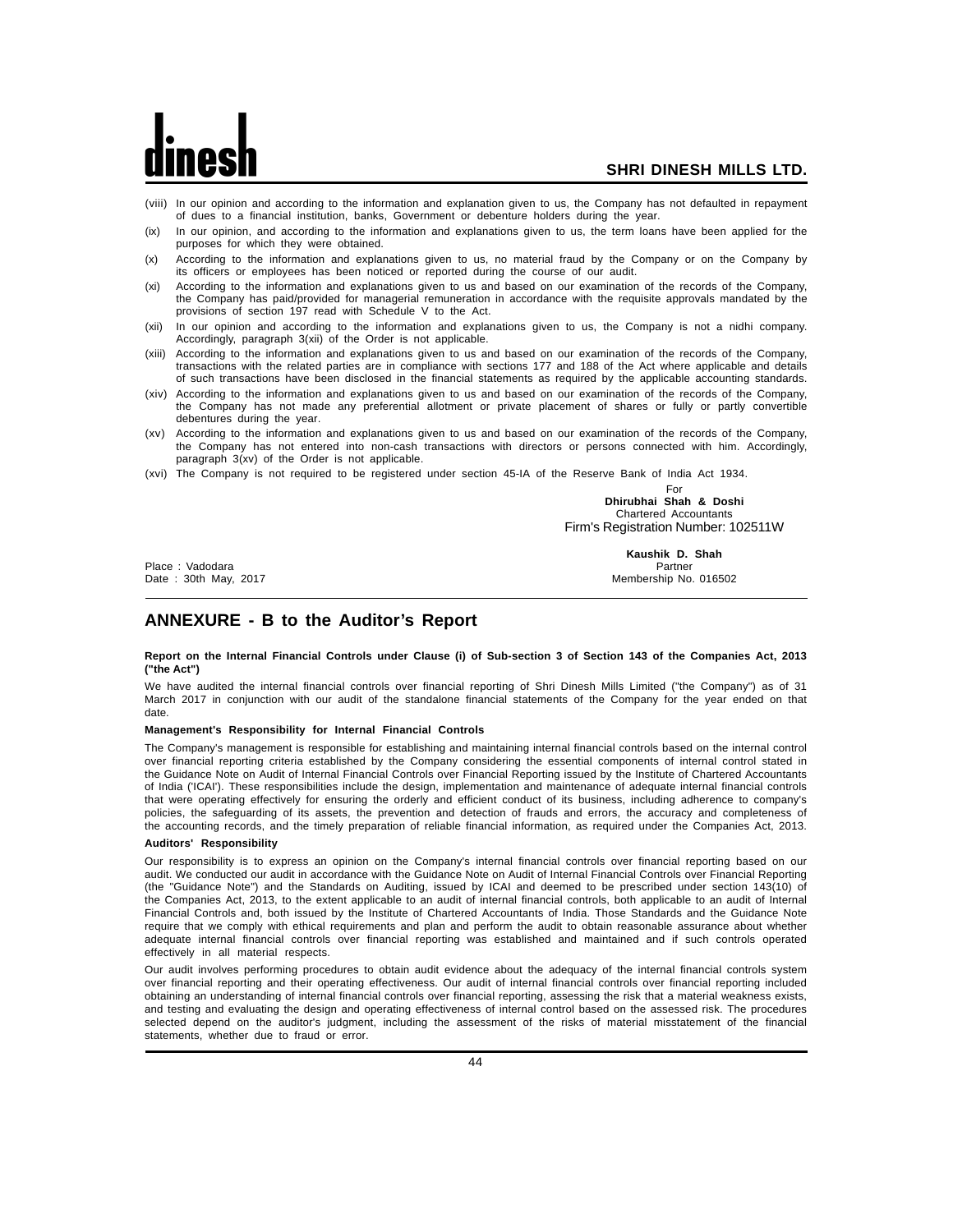

We believe that the audit evidence we have obtained is sufficient and appropriate to provide a basis for our audit opinion on the Company's internal financial controls system over financial reporting.

## **Meaning of Internal Financial Controls over Financial Reporting**

A company's internal financial control over financial reporting is a process designed to provide reasonable assurance regarding the reliability of financial reporting and the preparation of financial statements for external purposes in accordance with generally accepted accounting principles. A company's internal financial control over financial reporting includes those policies and procedures that (1) pertain to the maintenance of records that, in reasonable detail, accurately and fairly reflect the transactions and dispositions of the assets of the company; (2) provide reasonable assurance that transactions are recorded as necessary to permit preparation of financial statements in accordance with generally accepted accounting principles, and that receipts and expenditures of the company are being made only in accordance with authorisations of management and directors of the company; and (3) provide reasonable assurance regarding prevention or timely detection of unauthorised acquisition, use, or disposition of the company's assets that could have a material effect on the financial statements.

## **Inherent Limitations of Internal Financial Controls Over Financial Reporting**

Because of the inherent limitations of internal financial controls over financial reporting, including the possibility of collusion or improper management override of controls, material misstatements due to error or fraud may occur and not be detected. Also, projections of any evaluation of the internal financial controls over financial reporting to future periods are subject to the risk that the internal financial control over financial reporting may become inadequate because of changes in conditions, or that the degree of compliance with the policies or procedures may deteriorate.

## **Opinion**

In our opinion, the Company has, in all material respects, an adequate internal financial controls system over financial reporting and such internal financial controls over financial reporting were operating effectively as at 31 March 2017, based on the internal control over financial reporting criteria established by the Company considering the essential components of internal control stated in the Guidance Note on Audit of Internal Financial Controls Over Financial Reporting issued by the Institute of Chartered Accountants of India.

> For, **Dhirubhai Shah & Doshi** Chartered Accountants Firm's Registration Number: 102511W

Place : Vadodara Date : 30th May, 2017 **Membership No. 016502** 

**Kaushik D. Shah**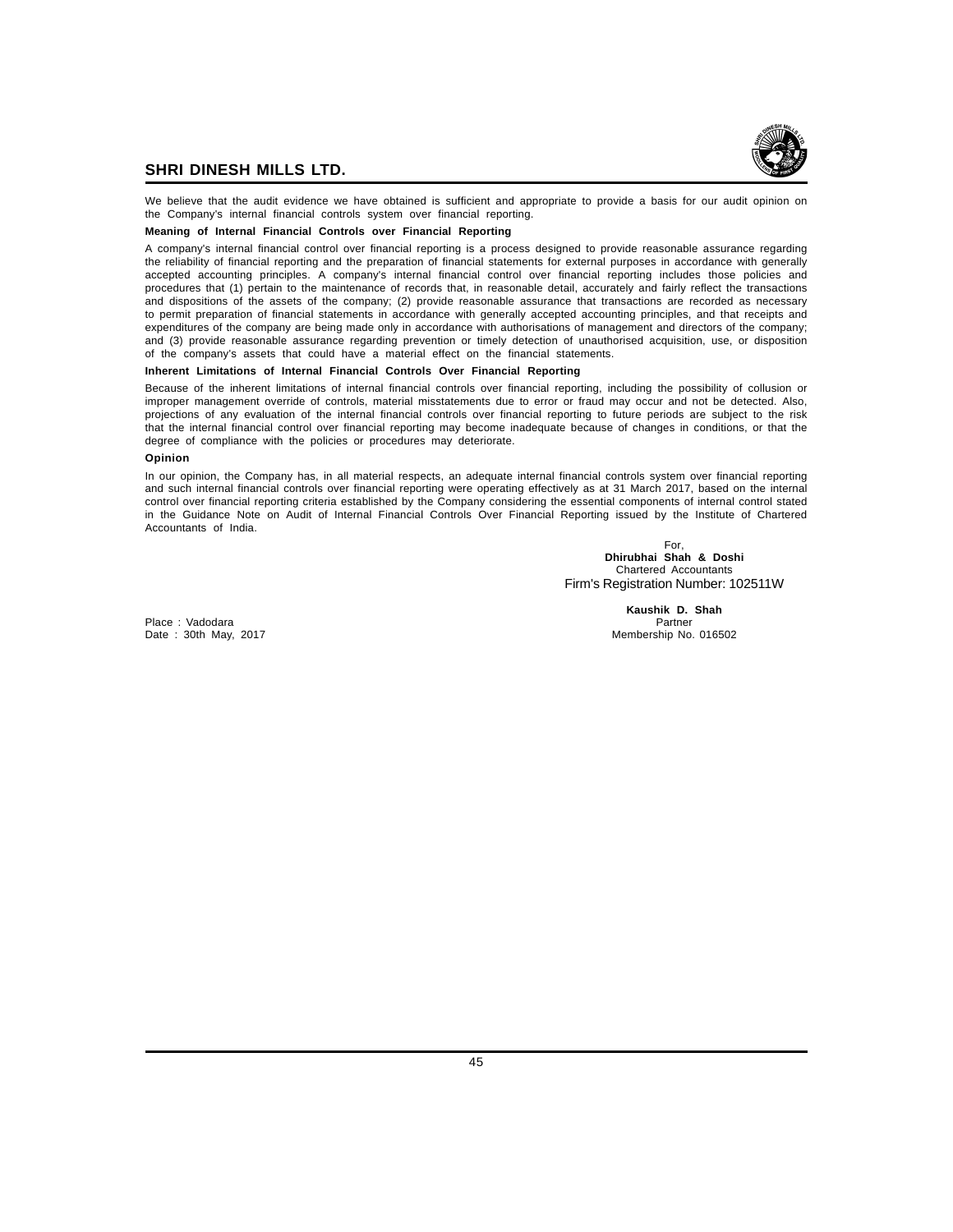# dinesh

## **SHRI DINESH MILLS LTD.**

## **BALANCE SHEET AS AT 31ST MARCH, 2017**

|              | L UILLI AU AI 9101 MARUI, 4<br><b>Particulars</b>                                                                                                                                | Note No.                                                 | As at 31st<br>March, 2017                                                                                            | (Rs. In Lakhs)<br>As at<br>31st<br>March. 2016       |
|--------------|----------------------------------------------------------------------------------------------------------------------------------------------------------------------------------|----------------------------------------------------------|----------------------------------------------------------------------------------------------------------------------|------------------------------------------------------|
| ı.           | <b>EQUITY AND LIABILITIES</b>                                                                                                                                                    |                                                          |                                                                                                                      |                                                      |
| 1            | Shareholders' funds<br>Share Capital<br>Reserves and Surplus                                                                                                                     | 1<br>$\overline{2}$                                      | 508.44<br>9,904.01                                                                                                   | 508.44<br>9,659.62                                   |
| 2            | <b>Non-Current Liabilities</b><br>Long- term borrowings<br>Deferred tax Liabilities (Net)<br>Other Long Term Liabilities<br>Long Term Provisions                                 | 3<br>4<br>5<br>6                                         | 547.00<br>335.54<br>519.81<br>293.68                                                                                 | 1,018.40<br>427.69<br>511.57<br>245.60               |
| 3            | <b>Current Liabilities</b><br>Short term borrowings<br><b>Trade Payables</b><br><b>Other Current Liabilities</b><br>Short Term Provisions                                        | $\overline{7}$<br>8<br>9<br>10                           | (22.30)<br>309.30<br>1,735.50<br>146.96                                                                              | (25.51)<br>181.87<br>1,636.08<br>190.29              |
|              | <b>TOTAL</b>                                                                                                                                                                     |                                                          | 14,277.94                                                                                                            | 14,354.05                                            |
| Ш.           | <b>ASSETS</b>                                                                                                                                                                    |                                                          |                                                                                                                      |                                                      |
| 1            | <b>Non-Current Assets</b><br>Fixed assets<br>(i)<br>Tangible assets<br>Capital work-in-progress<br>(ii)<br>Non-current investments<br>Long term loans and advances               | 11<br>$12 \overline{ }$<br>13                            | 4,256.03<br>1,347.25<br>105.25                                                                                       | 4,914.60<br>1,347.25<br>105.33                       |
| $\mathbf{2}$ | <b>Current assets</b><br><b>Current Investments</b><br>Inventories<br>Trade Receivables<br>Cash and Bank Balance<br>Short Term Loans and Advances<br><b>Other Current Assets</b> | 14<br>15<br>16<br>17<br>18<br>19                         | 3,362.35<br>3,521.53<br>970.50<br>400.14<br>189.15<br>125.74                                                         | 3,238.79<br>1,126.19<br>3,245.03<br>239.14<br>137.72 |
|              | <b>TOTAL</b>                                                                                                                                                                     |                                                          | 14,277.94                                                                                                            | 14,354.05                                            |
|              | The Notes form an integral part of<br>these financial statements                                                                                                                 | 1 to 33                                                  |                                                                                                                      |                                                      |
|              | As per our Report of even date<br>For Dhirubhai Shah & Doshi<br><b>Chartered Accountants</b><br>Firm's Registration Number: 102511W<br>Kaushik D. Shah                           | N. U. Patel<br><b>Managing Director</b><br>J. B. Sojitra | For and on behalf of the Board of Directors<br>B. U. Patel<br>Chairman & Managing Director (CEO)<br><b>Sudip Ray</b> |                                                      |
|              | Partner<br>Membership No.: 016502<br>Vadodara, May 30th, 2017                                                                                                                    | Company Secretary<br>Vadodara, May 30th, 2017            | <b>Chief Financial Officer</b>                                                                                       |                                                      |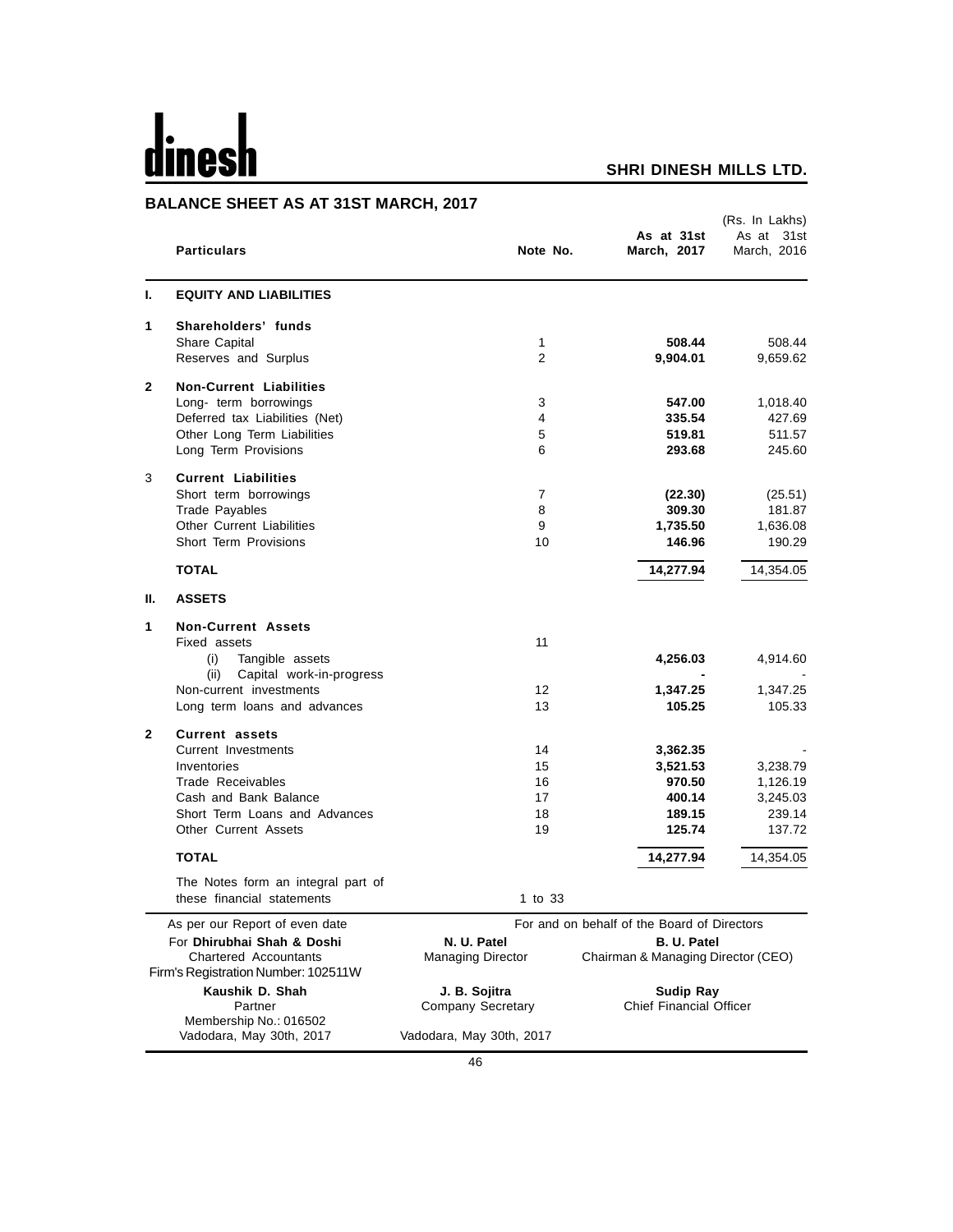

|                                                              |                          |                                             | (Rs. In Lakhs) |
|--------------------------------------------------------------|--------------------------|---------------------------------------------|----------------|
| <b>Particulars</b>                                           | Note No.                 | 2016-17                                     | 2015-16        |
| Revenue from Operations                                      | 20                       | 7,928.94                                    | 7,808.67       |
| Other Income<br>Н.                                           | 21                       | 381.77                                      | 314.12         |
| Total Revenue (I + II)<br>III.                               |                          | 8,310.71                                    | 8,122.79       |
| IV.<br><b>Expenses:</b>                                      |                          |                                             |                |
| Cost of Materials Consumed                                   | 22                       | 2,362.19                                    | 2,275.15       |
| Purchases of Stock-in-Trade                                  | 22                       | 117.88                                      | 105.00         |
| Changes in Inventories of finished goods,                    |                          |                                             |                |
| work-in-progress and Stock-in-Trade                          | 23                       | (121.37)                                    | (62.36)        |
| Employee Benefits Expense                                    | 24                       | 2,858.06                                    | 2,687.52       |
| Finance Costs                                                | 25                       | 206.62                                      | 219.76         |
| Depreciation and Amortization Expense                        | 11                       | 754.35                                      | 745.26         |
| Other Expenses                                               | 26                       | 1,980.74                                    | 1,903.20       |
| <b>Total Expenses</b>                                        |                          | 8,158.47                                    | 7,873.53       |
| Profit before exceptional items and tax (III-IV)<br>۷.       |                          | 152.24                                      | 249.26         |
| <b>Exceptional items</b><br>VI.                              |                          |                                             |                |
| VII. Profit before tax $(V + VI)$                            |                          | 152.24                                      | 249.26         |
| VIII. Tax expense:                                           |                          |                                             |                |
| (1)<br>Current tax                                           |                          |                                             | 14.04          |
| Deferred tax<br>(2)                                          |                          | (92.15)                                     | (55.21)        |
| Profit for the year (VII-VIII))<br>IX.                       |                          | 244.39                                      | 290.43         |
| Х.<br>Earnings per equity share of Rs. 10 each               | 28                       |                                             |                |
| <b>Basic</b><br>(1)                                          |                          | 4.81                                        | 5.71           |
| Diluted<br>(2)                                               |                          | 4.81                                        | 5.71           |
| The Notes form an integral part of                           |                          |                                             |                |
| these financial statements                                   | 1 to 36                  |                                             |                |
| As per our Report of even date                               |                          | For and on behalf of the Board of Directors |                |
| For Dhirubhai Shah & Doshi                                   | N. U. Patel              | <b>B. U. Patel</b>                          |                |
| Chartered Accountants<br>Firm's Registration Number: 102511W | <b>Managing Director</b> | Chairman & Managing Director (CEO)          |                |
| Kaushik D. Shah                                              | J. B. Sojitra            | <b>Sudip Ray</b>                            |                |
| Partner                                                      | Company Secretary        | <b>Chief Financial Officer</b>              |                |
| Membership No.: 016502                                       |                          |                                             |                |
| Vadodara, May 30th, 2017                                     | Vadodara, May 30th, 2017 |                                             |                |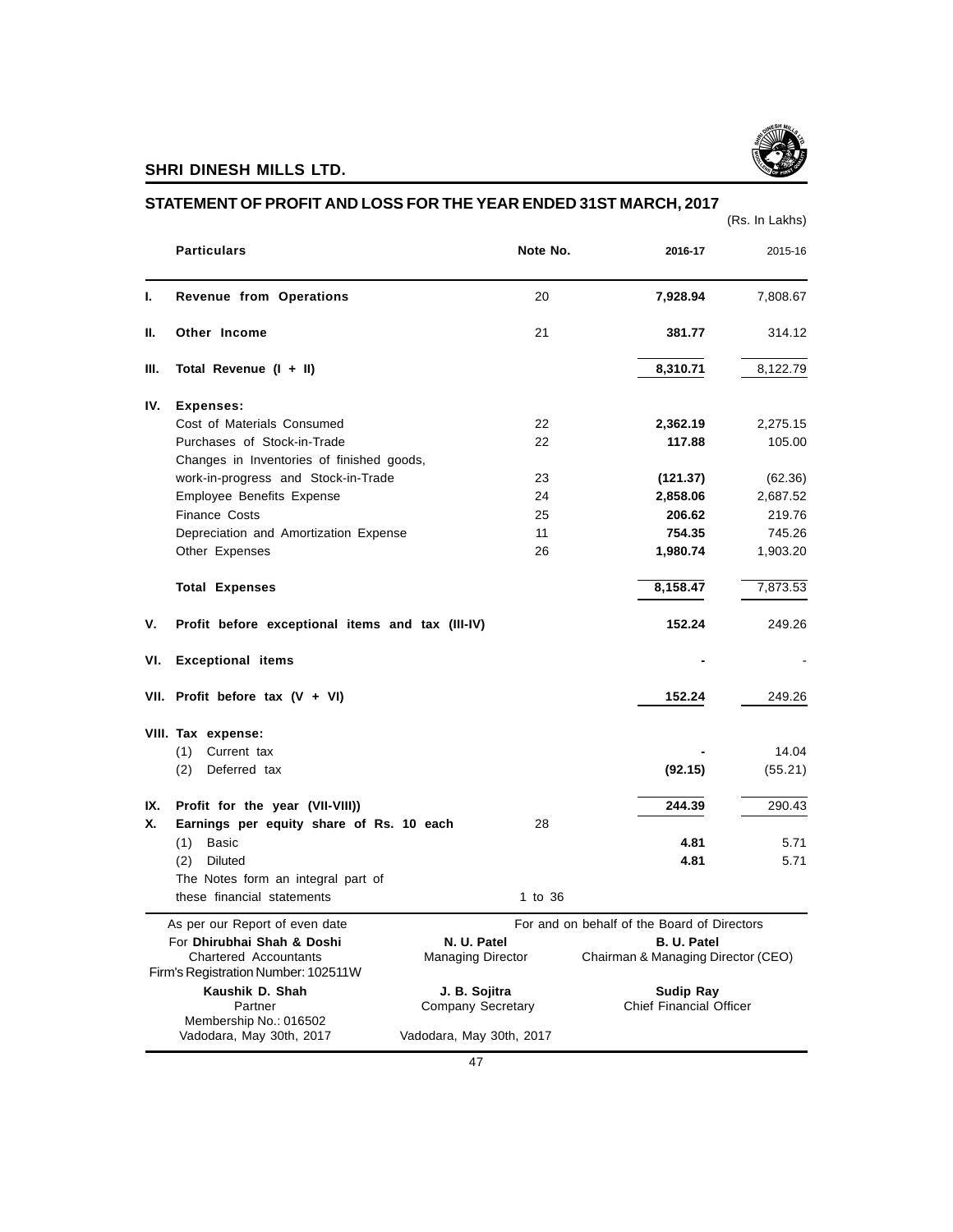# d nes

## **SHRI DINESH MILLS LTD.**

|    | <b>Particulars</b>                                | 2016-17   | (Rs. In lacs)<br>2015-16 |
|----|---------------------------------------------------|-----------|--------------------------|
| А. | Cash flow from operating Activity                 |           |                          |
|    | Net Profit Before Tax                             | 152.24    | 249.26                   |
|    | Adjustments For:                                  | 754.35    | 745.26                   |
|    | Depreciation<br>Depreciation written back         | (16.48)   | (42.39)                  |
|    | Interest & Financial Expenses                     | 206.62    | 219.76                   |
|    | Loss on sales of assets                           | 0.04      | 0.44                     |
|    | Profit on sale of assets                          | (0.08)    | (0.82)                   |
|    | Dividend Income                                   | (187.37)  | (175.59)                 |
|    | Interest received on deposits                     | (46.80)   | (47.32)                  |
|    | Gain on redemption of Investment                  | 0.00      | (8.58)                   |
|    |                                                   | 710.28    | 690.75                   |
|    | Operation profit before working capital changes   | 862.52    | 940.01                   |
|    | Adjustment For:                                   |           |                          |
|    | Inventories                                       | (282.74)  | (223.00)                 |
|    | Trade Receivables                                 | 155.69    | 89.27                    |
|    | Loans & Advances and Other Assets                 | 62.06     | (77.53)                  |
|    | Trade Payables & Other liabilities and Provisions | 239.83    | (73.29)                  |
|    | Taxes paid                                        | 0.00      | (24.67)                  |
|    |                                                   | 174.84    | (309.22)                 |
|    | Cash Generated from Operations                    | 1037.36   | 630.80                   |
| В. | Cash Flow from Investment Activities              |           |                          |
|    | Purchase of Fixed Assets (Net of disposals)       | (79.26)   | (650.15)                 |
|    | (Purchase)/ Redemption of Investment              | (3362.35) | 56.00                    |
|    | Gain on redemption of Investment                  | 0.00      | 8.58                     |
|    | Dividend Income                                   | 187.37    | 175.59                   |
|    | Interest received                                 | 46.80     | 47.32                    |
|    | Net Cash Flow from Investment Activity            | (3207.44) | (362.66)                 |
| C. | Cash Flow from Financial Activities:              |           |                          |
|    | Proceeds/(Repayment) from Borrowings              | (468.19)  | 74.09                    |
|    | Interest & Financial Expenses                     | (206.62)  | (219.76)                 |
|    | Net Cash Flow from Financial Activities           | (674.81)  | (145.67)                 |
|    | Total of Cash Flow (A+B+C)                        | (2844.89) | 122.46                   |
|    | Opening Cash & Cash equivalent                    | 3245.03   | 3122.57                  |
|    | Closing Cash & Cash equivalent                    | 400.14    | 3245.03                  |

## **CASH FLOW STATEMENT FOR THE YEAR ENDED 31ST MARCH, 2017**

1. The cashflow statement has been prepared in accordance with the requirement of AS -3 " Cash flow statement" issued by the Institute of Chartered Accountants of India.

2. Previous year's figures have been regrouped wherever necessary to confirm this year's classification.

| As per our Report of even date                                                             | For and on behalf of the Board of Directors |                                                          |  |
|--------------------------------------------------------------------------------------------|---------------------------------------------|----------------------------------------------------------|--|
| For Dhirubhai Shah & Doshi<br>Chartered Accountants<br>Firm's Registration Number: 102511W | N. U. Patel<br><b>Managing Director</b>     | <b>B. U. Patel</b><br>Chairman & Managing Director (CEO) |  |
| Kaushik D. Shah<br>Partner<br>Membership No.: 016502                                       | J. B. Sojitra<br>Company Secretary          | <b>Sudip Ray</b><br><b>Chief Financial Officer</b>       |  |
| Vadodara, May 30th, 2017                                                                   | Vadodara, May 30th, 2017                    |                                                          |  |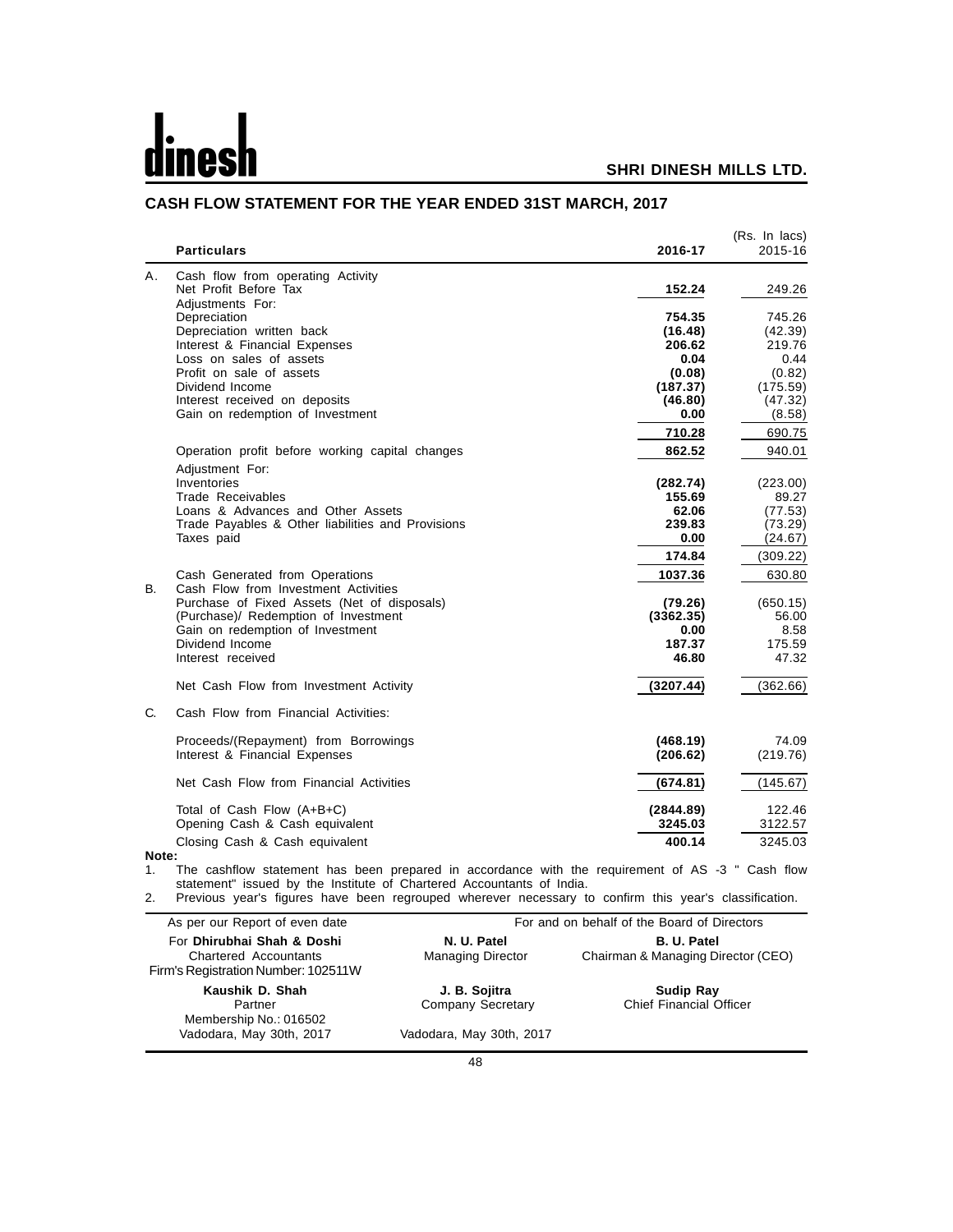

## **NOTES TO THE FINANCIAL STATEMENTS**

| <b>Particulars</b>                                                                 | As at 31st<br>March, 2017 | (Rs. In Lakhs)<br>As at 31st<br>March, 2016 |
|------------------------------------------------------------------------------------|---------------------------|---------------------------------------------|
| <b>NOTE:1 SHARE CAPITAL</b>                                                        |                           |                                             |
| Authorised                                                                         |                           |                                             |
| 9,500,000 Equity Shares of Rs 10/- each<br>50,000 Unclassified Shares of Rs. 100/- | 950.00<br>50.00           | 950.00<br>50.00                             |
| Issued, Subscribed & Paid up                                                       | 1,000.00                  | 1,000.00                                    |
| 5,084,382 (P.Y. 5,084,382) Equity Shares of Rs 10/- each fully paid                | 508.44                    | 508.44                                      |
| Total                                                                              | 508.44                    | 508.44                                      |

**1.1 The reconciliation of the number of shares outstanding at the beginning and at the end of the year:-**

|                                             |                         |                           |                         | (Rs. In Lakhs)            |
|---------------------------------------------|-------------------------|---------------------------|-------------------------|---------------------------|
|                                             | No. of<br><b>Shares</b> | As at 31st<br>March. 2017 | No. of<br><b>Shares</b> | As at 31st<br>March, 2016 |
| Shares outstanding at beginning of the year | 5.084.382               | 508.44                    | 5.084.382               | 508.44                    |
| Shares outstaning at end of the year        | 5.084.382               | 508.44                    | 5.084.382               | 508.44                    |

Note: During the F.Y. 2013-14, Company had bought back 193118 equity shares at a premium out of General Reserves and amount equal to nominal value of bought back shares i.e Rs.19.31 Lakhs has been transferred from General Reserve to Capital Redemtpion Reserve.

## **1.2 The details of Shareholders holding more than 5% shares:**

| Name of the Shareholder | As at 31st March, 2017 |         | As at 31st March, 2016 |         |
|-------------------------|------------------------|---------|------------------------|---------|
|                         | No. of                 | % of    | No. of                 | $%$ of  |
|                         | Shares held            | Holdina | Shares held            | Holding |
| Shri U.M.Patel          | 531.655                | 10.46   | 531.655                | 10.46   |
| Shri B.U.Patel          | 491.710                | 9.67    | 491.710                | 9.67    |
| Shri N.U.Patel          | 573.388                | 11.28   | 573.388                | 11.28   |

1.3 30,780 Equity shares allotted to Shareholders of Platewel Processes and Chemicals Limited as fully paid without payment being received in cash in terms of amalgamation scheme sanctioned by Gujarat High Court, as per order Dated 20th March, 1981.

1.4 The Company has only one class of equity shares having a par value of Rs.10 per share. Each shareholder is eligible for one vote per share. The dividend proposed by the Board of Directors is subject to the approval of shareholders, except in case of interim dividend. In the event of liquidation, the equity shareholders are eligible to receive the remaining assets of the Company, after distribution of all preferential amounts, in proportion of their shareholding.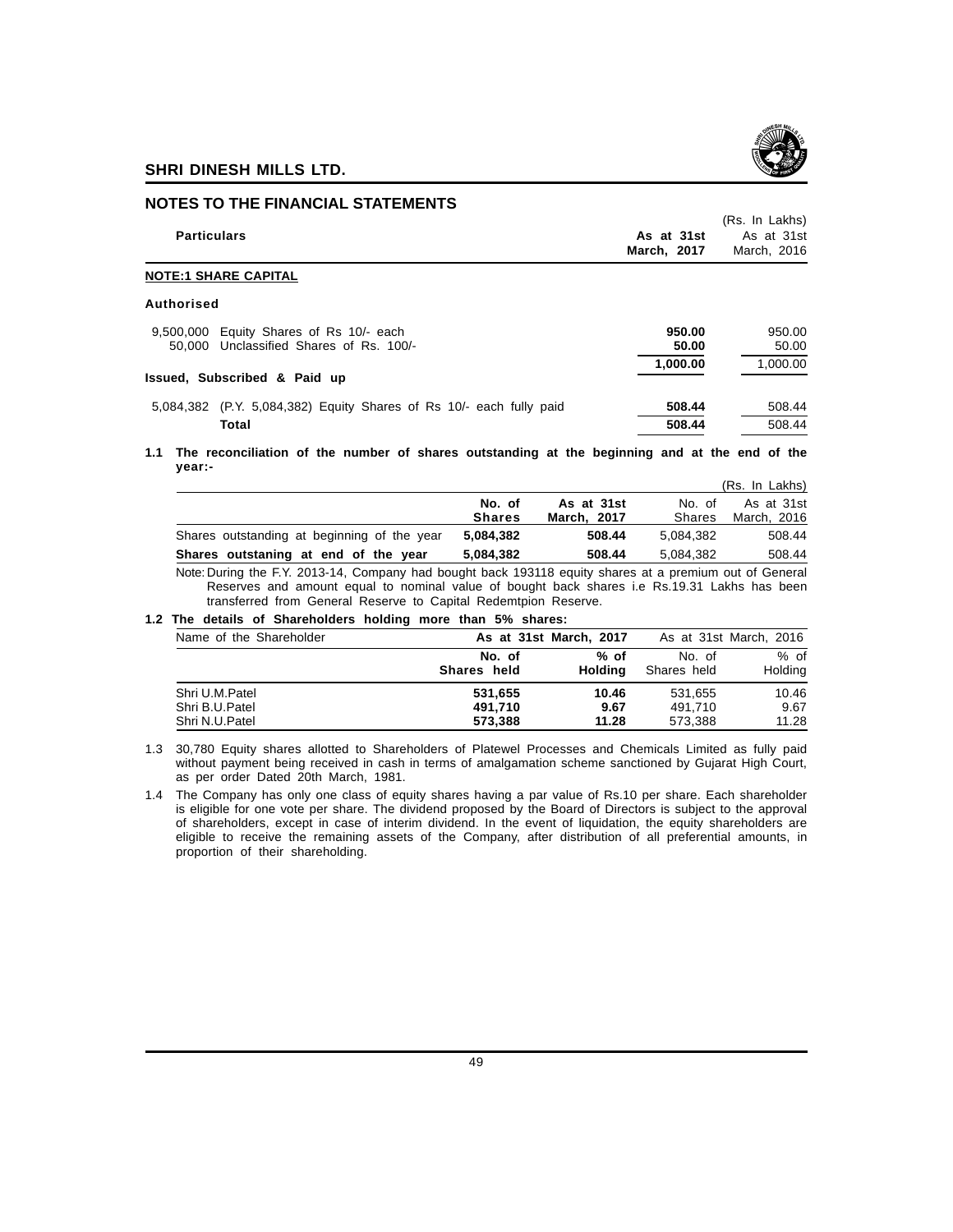# $\mathbf{h}$ dines

|    | <b>NOTES TO THE FINANCIAL STATEMENTS</b>                                                                                                               |                                        |                                                 |
|----|--------------------------------------------------------------------------------------------------------------------------------------------------------|----------------------------------------|-------------------------------------------------|
|    | <b>Particulars</b>                                                                                                                                     | As at 31st<br>March, 2017              | (Rs. In Lakhs)<br>As at 31st<br>March, 2016     |
|    | <b>NOTE: 2 RESERVES &amp; SURPLUS</b>                                                                                                                  |                                        |                                                 |
| a. | <b>Capital Redemption Reserve</b><br>Opening Balance<br>(+) Current Year Transfer from General Reserve                                                 | 19.31                                  | 19.31                                           |
|    | <b>Closing Balance</b>                                                                                                                                 | 19.31                                  | 19.31                                           |
| b. | <b>General Reserve</b><br>Opening Balance<br>(+) Current Year Transfer<br>(-) Transfer to Capital Redemption Reserve                                   | 9,258.56                               | 9,258.56                                        |
|    | Closing Balance                                                                                                                                        | 9,258.56                               | 9,258.56                                        |
|    | c. Surplus<br>Opening balance<br>(+) Net Profit For the current year<br>(-) Proposed Dividends<br>(-) Transfer to Reserves<br>Closing Balance<br>Total | 381.75<br>244.39<br>626.14<br>9,904.01 | 183.11<br>290.43<br>91.79<br>381.75<br>9,659.62 |
|    | <b>NOTE: 3 LONG TERM BORROWINGS</b>                                                                                                                    |                                        |                                                 |
|    | Term loans from Banks<br>(Term loan under Technology Upgradtion Fund Scheme is<br>secured by way of hypothecation of machineries purchased therefrom.) | 547.00                                 | 1,018.40                                        |
|    | <b>Total</b>                                                                                                                                           | 547.00                                 | 1,018.40                                        |
|    | <b>3.1 TERMS OF REPAYMENT OF TERM LOANS</b>                                                                                                            |                                        |                                                 |

|                         |             | Repayment schedule |                           |                     |                            |                          |  |
|-------------------------|-------------|--------------------|---------------------------|---------------------|----------------------------|--------------------------|--|
| Name of Institutions    | Instruments | Frequency          | Number of<br>Installments | Rate of<br>Interest | First<br>l installment due | Amount of<br>Installment |  |
| South Indian Bank - II  | Term Loan   | Quarterly          | 24                        | 10.50%              | Apr-13                     | 27.50                    |  |
| South Indian Bank - III | Term Loan   | Quarterlv          | 24                        | 10.50%              | Mav-14                     | 66.60                    |  |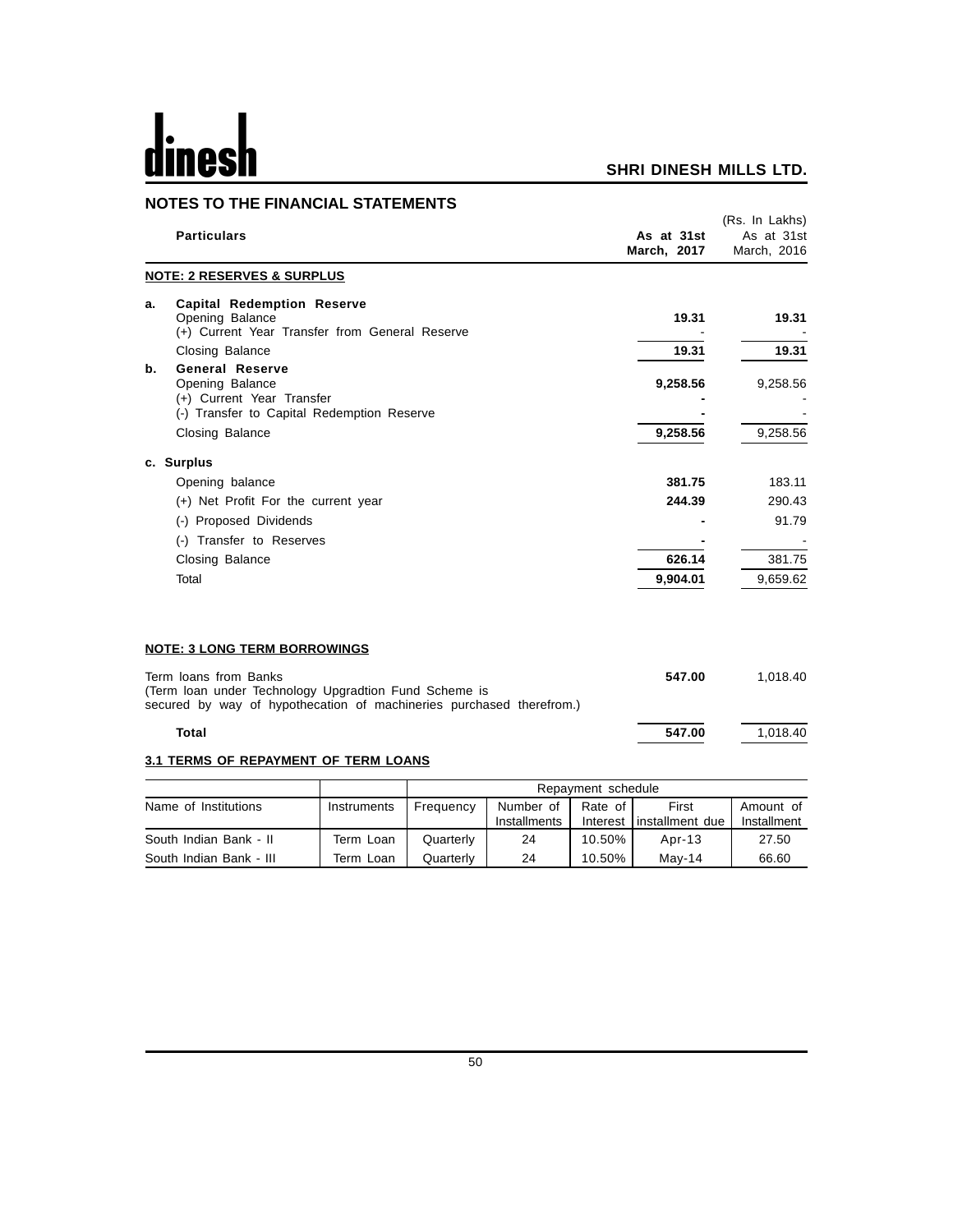## **NOTES TO THE FINANCIAL STATEMENTS**

## **Particulars**

(Rs. In Lakhs)

## **NOTE: 4 DEFERRED TAX LIABILITY**

|                                                                                                                                              | As on<br>31.03.2016 | Charge / (Credit)<br>during the year | As on<br>31.03.2017 |
|----------------------------------------------------------------------------------------------------------------------------------------------|---------------------|--------------------------------------|---------------------|
| Deferred Tax Liablity on account of :                                                                                                        |                     |                                      |                     |
| Depreciation<br>(1)                                                                                                                          | 503.64              | (78.79)                              | 424.85              |
|                                                                                                                                              | 503.64              | (78.79)                              | 424.85              |
| Deferred Tax Assets on account of :                                                                                                          |                     |                                      |                     |
| Expenses allowable for tax purpose when paid (Octroi)<br>(1)                                                                                 | 15.60               |                                      | 15.60               |
| Unencashed leave (Employees & Director)<br>(II)<br>Gratuity<br>(III)                                                                         | 48.65<br>11.70      | 12.21<br>1.15                        | 60.86<br>12.85      |
|                                                                                                                                              | 75.95               | 13.36                                | 89.31               |
|                                                                                                                                              |                     |                                      |                     |
| Net Deferred tax Liabilities / (Assets)                                                                                                      | 427.69              | (92.15)                              | 335.54              |
|                                                                                                                                              |                     |                                      | (Rs. In Lakhs)      |
|                                                                                                                                              |                     | As at 31st                           | As at 31st          |
|                                                                                                                                              |                     | March, 2017                          | March, 2016         |
| <b>NOTE: 5 OTHER LONG TERM LIABILITIES</b>                                                                                                   |                     |                                      |                     |
| Others                                                                                                                                       |                     |                                      |                     |
| Unsecured Trade Deposits                                                                                                                     |                     | 250.93                               | 242.69              |
| Octroi Liability                                                                                                                             |                     | 63.49                                | 63.49               |
| Oustanding Expenses                                                                                                                          |                     | 205.39                               | 205.39              |
| Total                                                                                                                                        |                     | 519.81                               | 511.57              |
| <b>NOTE: 6 LONG TERM PROVISIONS</b>                                                                                                          |                     |                                      |                     |
| Provision for employee benefits:                                                                                                             |                     |                                      |                     |
| Gratuity                                                                                                                                     |                     | 38.88                                | 35.38               |
| Leave Encashment                                                                                                                             |                     | 127.83                               | 114.87              |
| Provisions for Medical/LTA/allowances, etc.                                                                                                  |                     | 49.54                                | 52.88               |
| Provision for Tax (net of advance tax, TDS, self asst. tax)                                                                                  |                     | 77.43                                | 42.47               |
| <b>Total</b>                                                                                                                                 |                     | 293.68                               | 245.60              |
| <b>NOTE: 7 SHORT TERM BORROWINGS</b>                                                                                                         |                     |                                      |                     |
| Secured                                                                                                                                      |                     |                                      |                     |
| Cash credit                                                                                                                                  |                     | (22.30)                              | (25.51)             |
| Cash credits from Banks, against hypothecation of Raw materials,<br>Stores, Spare parts, Finished goods and Work-in-porgress and Recievables |                     |                                      |                     |
| <b>Total</b>                                                                                                                                 |                     | (22.30)                              | (25.51)             |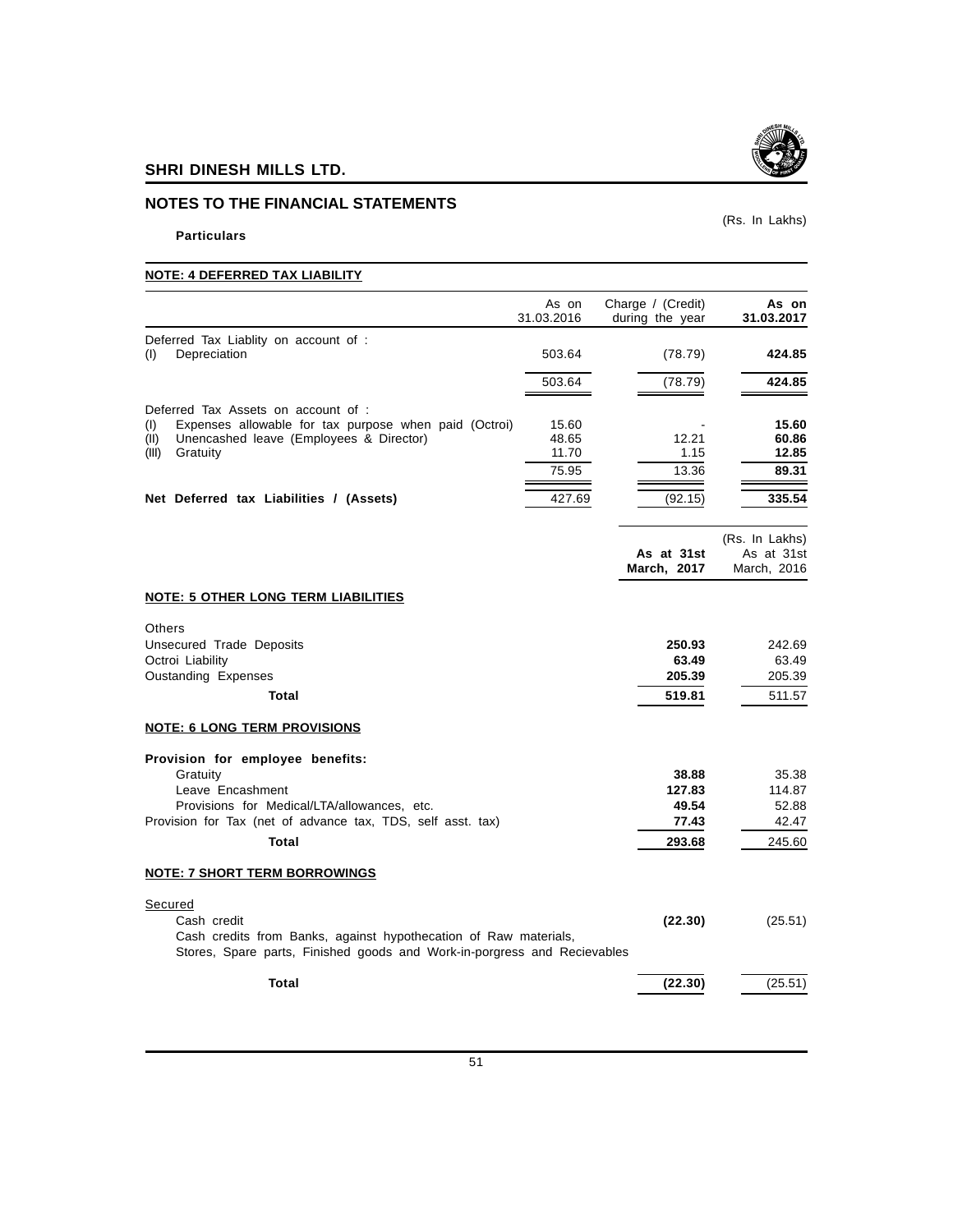# dines  $\mathbf h$

## **SHRI DINESH MILLS LTD.**

## **NOTES TO THE FINANCIAL STATEMENTS**

|        | <b>Particulars</b>                                                                                                                                                                                                                                                                    | As at 31st<br>March, 2017                                              | (Rs. In Lakhs)<br>As at 31st<br>March, 2016                            |
|--------|---------------------------------------------------------------------------------------------------------------------------------------------------------------------------------------------------------------------------------------------------------------------------------------|------------------------------------------------------------------------|------------------------------------------------------------------------|
|        | <u>NOTE: 8 TRADE PAYABLES</u>                                                                                                                                                                                                                                                         |                                                                        |                                                                        |
| Others | Micro, Small and Medium Entreprises                                                                                                                                                                                                                                                   | 309.30                                                                 | 181.87                                                                 |
|        | Total                                                                                                                                                                                                                                                                                 | 309.30                                                                 | 181.87                                                                 |
| 8.1    | The details of amounts outstanding to Micro, Small and Medium<br>Enterprises based on " available information with the co. is as under:"                                                                                                                                              |                                                                        |                                                                        |
|        | <b>Particulars</b>                                                                                                                                                                                                                                                                    |                                                                        |                                                                        |
|        | Principal amount due and remaining unpaid<br>Interest due on above and the unpaid interest<br>Interest paid                                                                                                                                                                           |                                                                        |                                                                        |
|        | Payment made beyond the appointed day during the year<br>Interest due and payable for the period of delay<br>Interest accrued and remaining unpaid                                                                                                                                    |                                                                        |                                                                        |
|        | Amount of further interest remaining due and payable in succeeding years<br><b>NOTE: 9 OTHER CURRENT LIABILITIES</b>                                                                                                                                                                  |                                                                        |                                                                        |
|        | Current Maturities of Long Term Debts<br>Interest accrued and due on deposits<br>Unclaimed dividends<br>Unclaimed matured deposits and interest thereon<br>Other Payables :<br>Advances from Customers<br>Statutory dues<br>Other provision for expenses<br>Other current liabilities | 376.40<br>79.63<br>18.50<br>0.79<br>553.63<br>136.18<br>568.24<br>2.13 | 282.30<br>78.21<br>19.52<br>1.18<br>559.05<br>151.09<br>540.73<br>4.00 |
|        | <b>Total</b>                                                                                                                                                                                                                                                                          | 1,735.50                                                               | 1,636.08                                                               |
| 9.1    | There is no amount due and outstanding to be credited to Investor<br>Education and Protection " Fund as at 31st March, 2017"                                                                                                                                                          |                                                                        |                                                                        |
|        | <b>NOTE: 10 SHORT TERM PROVISIONS</b>                                                                                                                                                                                                                                                 |                                                                        |                                                                        |
|        | Dues to Directors<br>Provision for employee benefits:                                                                                                                                                                                                                                 | 15.62                                                                  | 15.71                                                                  |
|        | Gratuity                                                                                                                                                                                                                                                                              | 75.10                                                                  | 50.50                                                                  |
|        | Leave Encashment<br>Provisions for Dividend and Dividend Tax                                                                                                                                                                                                                          | 56.24                                                                  | 32.29<br>91.79                                                         |
|        | Total                                                                                                                                                                                                                                                                                 | 146.96                                                                 | 190.29                                                                 |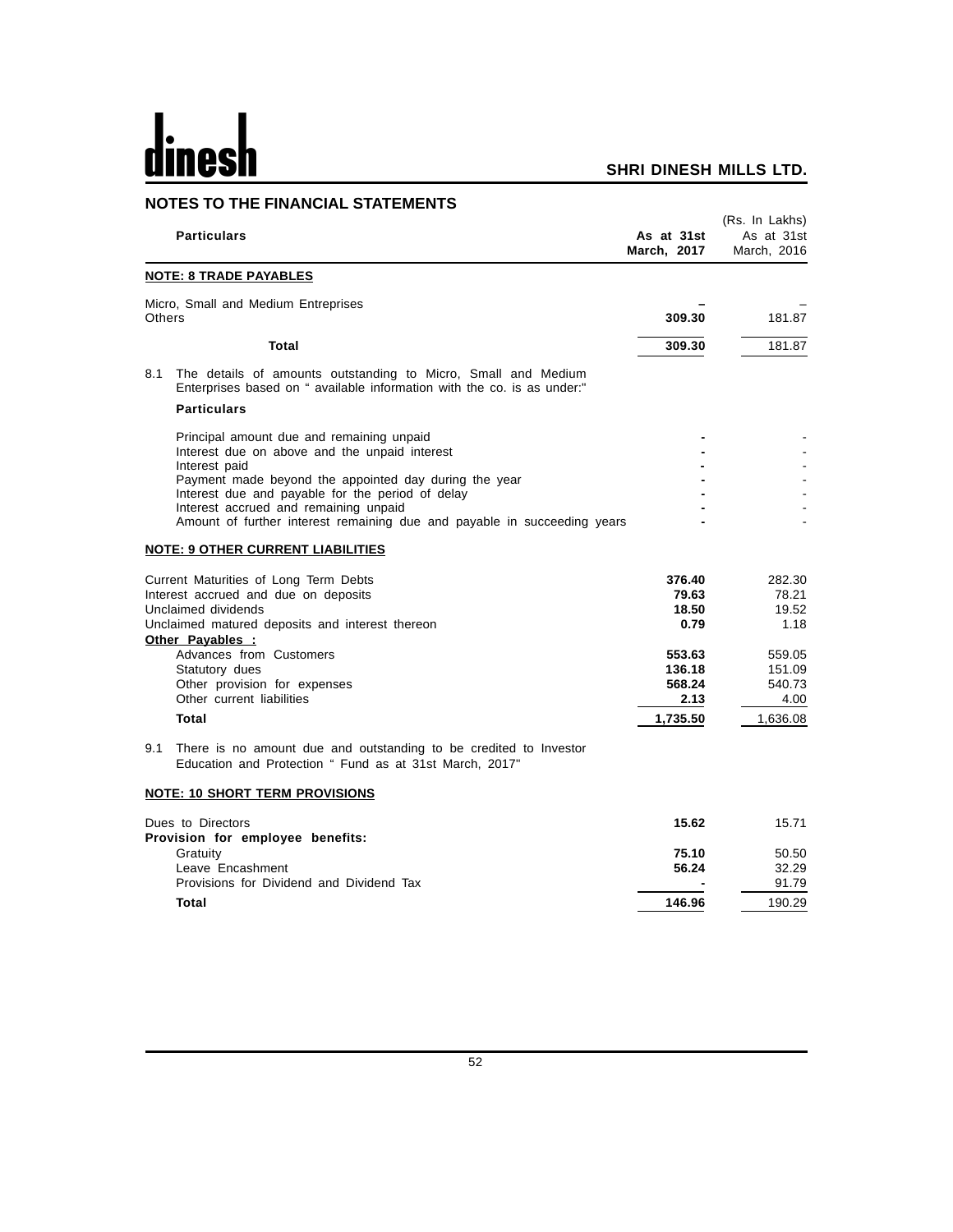## **NOTES TO THE FINANCIAL STATEMENTS**

## **NOTE: 11 FIXED ASSETS**

53

|     |                          |                                  |                | <b>GROSS BLOCK</b>       |                                                 | <b>ACCUMULATED DEPRECIATION</b>     |                                 |                          | <b>NET BLOCK</b>                                                                                                              |                                               |                                 |                                 |
|-----|--------------------------|----------------------------------|----------------|--------------------------|-------------------------------------------------|-------------------------------------|---------------------------------|--------------------------|-------------------------------------------------------------------------------------------------------------------------------|-----------------------------------------------|---------------------------------|---------------------------------|
|     | <b>Fixed Asset</b>       | Balance as at<br>1st April, 2016 | Additions      | Adjustment/<br>Deduction | <b>Balance</b><br>asat31st<br><b>March.2017</b> | Balance as<br>at 1st April,<br>2016 | Depreciation<br>for<br>the year | Adjustment/<br>Deduction | Amount adiusted<br>with retained<br>earni-ngs on<br>account of<br>change in Assets<br>life as per The<br>Company Act.<br>2013 | <b>Balance as</b><br>at31st<br>March.<br>2017 | As at<br>31st<br>March,<br>2017 | As at<br>31st<br>March.<br>2016 |
| (A) | Tangible Assets          |                                  |                |                          |                                                 |                                     |                                 |                          |                                                                                                                               |                                               |                                 |                                 |
|     | Land                     | 321.25                           |                |                          | 321.25                                          |                                     |                                 | $\blacksquare$           |                                                                                                                               | $\blacksquare$                                | 321.25                          | 321.25                          |
|     | Assets under lease       | 5.73                             |                | (0.08)                   | 5.65                                            |                                     |                                 | $\blacksquare$           |                                                                                                                               |                                               | 5.65                            | 5.73                            |
|     | <b>Buildings</b>         | 580.22                           | 45.73          |                          | 625.95                                          | 447.80                              | 17.24                           | $\overline{a}$           | ۰                                                                                                                             | 465.04                                        | 160.91                          | 132.42                          |
|     | Plant and Equipment      | 18.399.74                        | 24.99          |                          | 18,424.73                                       | 14.095.74                           | 689.89                          | $\blacksquare$           | $\blacksquare$                                                                                                                | 14,785.63                                     | 3,639.10                        | 4,304.00                        |
|     | Furniture and Dead stock | 303.22                           | 15.31          | (3.52)                   | 315.01                                          | 276.33                              | 9.29                            | (3.34)                   | ۰                                                                                                                             | 282.28                                        | 32.73                           | 26.89                           |
|     | Vehicles                 | 380.37                           | 8.27           | (13.46)                  | 375.18                                          | 263.13                              | 36.90                           | (13.14)                  | ٠                                                                                                                             | 286.89                                        | 88.29                           | 117.24                          |
|     | Electrical Installations | 97.92                            |                |                          | 97.92                                           | 92.16                               | 0.30                            |                          | ۰                                                                                                                             | 92.46                                         | 5.46                            | 5.76                            |
|     | Tubewell and waterworks  | 11.72                            | 1.98           |                          | 13.70                                           | 10.41                               | 0.65                            | $\overline{\phantom{a}}$ | ٠                                                                                                                             | 11.06                                         | 2.64                            | 1.31                            |
|     | Sub Total :              | 20,100.17                        | 96.28          | (17.06)                  | 20,179.39                                       | 15,185.57                           | 754.27                          | (16.48)                  | $\blacksquare$                                                                                                                | 15,923.36                                     | 4,256.03                        | 4,914.60                        |
| (B) | Intangible Assets        |                                  |                |                          |                                                 |                                     |                                 |                          |                                                                                                                               |                                               |                                 |                                 |
|     | Computer Software        | 9.78                             | $\blacksquare$ |                          | 9.78                                            | 9.78                                | $\blacksquare$                  | $\blacksquare$           | $\blacksquare$                                                                                                                | 9.78                                          | $\blacksquare$                  |                                 |
|     | Total:                   | 20,109.95                        | 96.28          | (17.06)                  | 20,189.17                                       | 15,195.35                           | 754.27                          | (16.48)                  | $\blacksquare$                                                                                                                | 15,933.14                                     | 4,256.03                        | 4.914.60                        |
|     | Previous Year's Total    | 19,427.46                        | 726.76         | (44.27)                  | 20.109.95                                       | 14.492.57                           | 745.17                          | (42.39)                  | $\blacksquare$                                                                                                                | 15,195.35                                     | 4,914.60                        |                                 |

Note: 11.1 Gross Block is carried at cost except Leasehold Land which is at cost less amounts written off.

Note: 11.2 Amount written off Rs. 0.08 Lakhs of Leasehold Land has been debited to Profit and Loss Account under the head Depreciation and Amortization Expenses.

Note: 11.3 Buildings includes Rs. 250/- being the cost of shares in Co-operative Society (Previous year Rs. 250/-)

(Rs. In Lakhs)

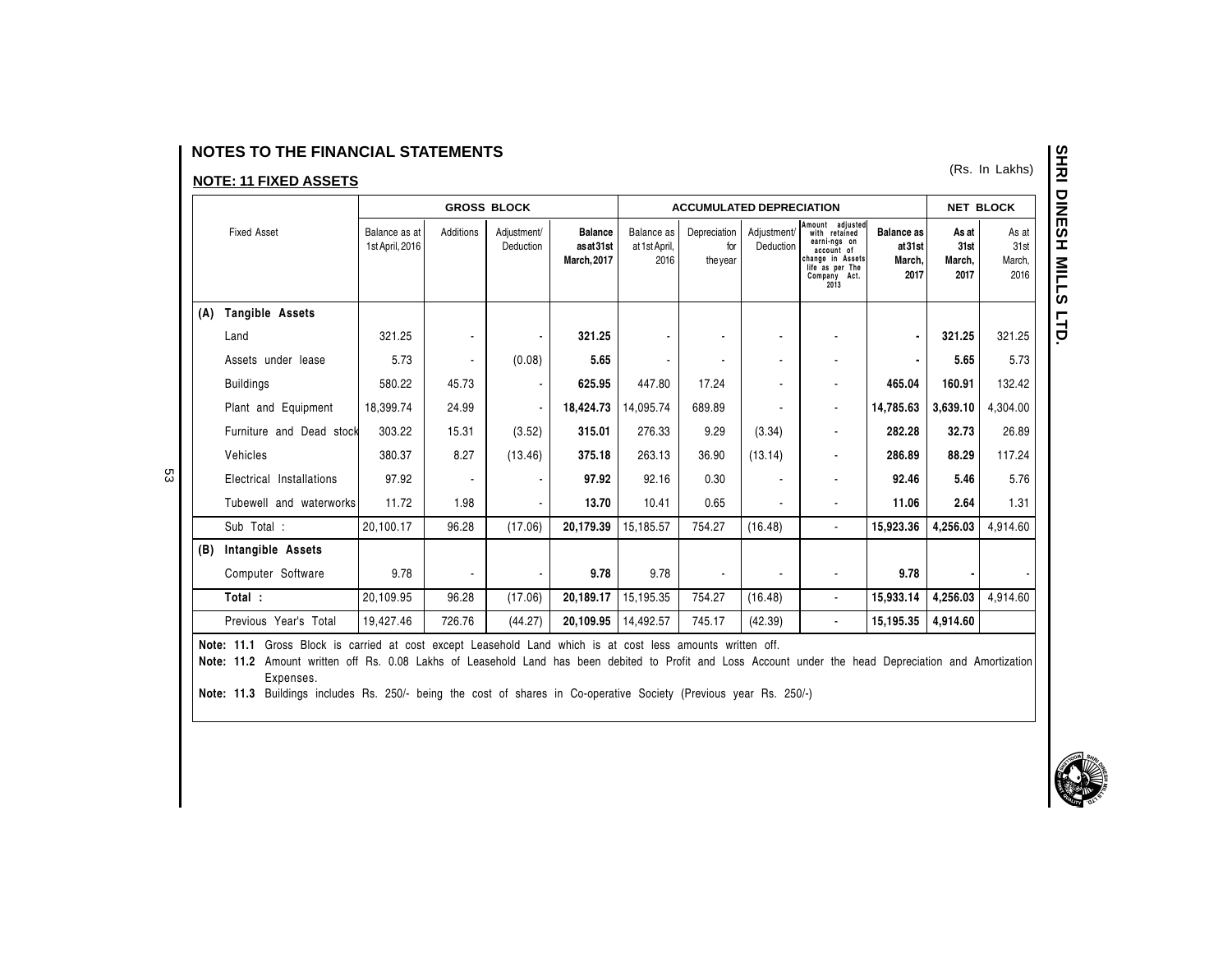# <u>dinesh</u>

| <b>NOTES TO THE FINANCIAL STATEMENTS</b>                                                                                                                                                              |                                                          |                                             |
|-------------------------------------------------------------------------------------------------------------------------------------------------------------------------------------------------------|----------------------------------------------------------|---------------------------------------------|
| <b>Particulars</b>                                                                                                                                                                                    | As at 31st<br>March, 2017                                | (Rs. In Lakhs)<br>As at 31st<br>March, 2016 |
| <b>NOTE: 12 NON CURRENT INVESTMENTS</b>                                                                                                                                                               |                                                          |                                             |
| Investment in Equity instruments:<br>(In fully paid shares)                                                                                                                                           |                                                          |                                             |
| Unquoted:                                                                                                                                                                                             |                                                          |                                             |
| 50 Equity Shares of Rs. 100/- each in Gujarat Sheep & Wool<br>Development Corporation Limited<br>186265 (P.Y.186265) Equity Shares of Rs. 10/- each in                                                | 0.05                                                     | 0.05                                        |
| Narmada Cleantech Limited                                                                                                                                                                             | 18.63                                                    | 18.63                                       |
| Others:<br>400 Equity Shares of Rs. 25/- each in<br>Co-operative Bank of Baroda Limited<br>13098095 (P.Y.13098095) Equity shares of Rs 10/- each in                                                   |                                                          |                                             |
| Dinesh Remedies Limited - Subsidiary                                                                                                                                                                  | 1,309.81                                                 | 1,309.81                                    |
| Investments in Government or Trust securities:                                                                                                                                                        |                                                          |                                             |
| 50,000 11.50% GOI Securities - 2015                                                                                                                                                                   |                                                          |                                             |
| 20,000 6.90% GOI Securities - 2019<br><b>Total</b>                                                                                                                                                    | 18.76<br>1,347.25                                        | 18.76<br>1,347.25                           |
| <u>NOTE: 13 LONG TERM LOANS &amp; ADVANCES</u>                                                                                                                                                        |                                                          |                                             |
| (Unsecured, considered good)<br>Security Deposits                                                                                                                                                     | 105.25                                                   | 105.33                                      |
| <b>Total</b>                                                                                                                                                                                          | 105.25                                                   | 105.33                                      |
| <b>NOTE: 14 CURRENT INVESTMENTS</b>                                                                                                                                                                   |                                                          |                                             |
| Reliance Money Manager Fund<br><b>ICICI Prudential Equity Arbitrage Fund</b><br><b>IDFC Arbitrage Fund</b><br>Kotak Equity Arbitrage Fund<br>Reliance Arbitrage Advantage Fund<br>HDFC Arbitrage Fund | 230.64<br>1,134.11<br>3.45<br>850.49<br>457.81<br>685.85 |                                             |
| Total                                                                                                                                                                                                 | 3,362.35                                                 |                                             |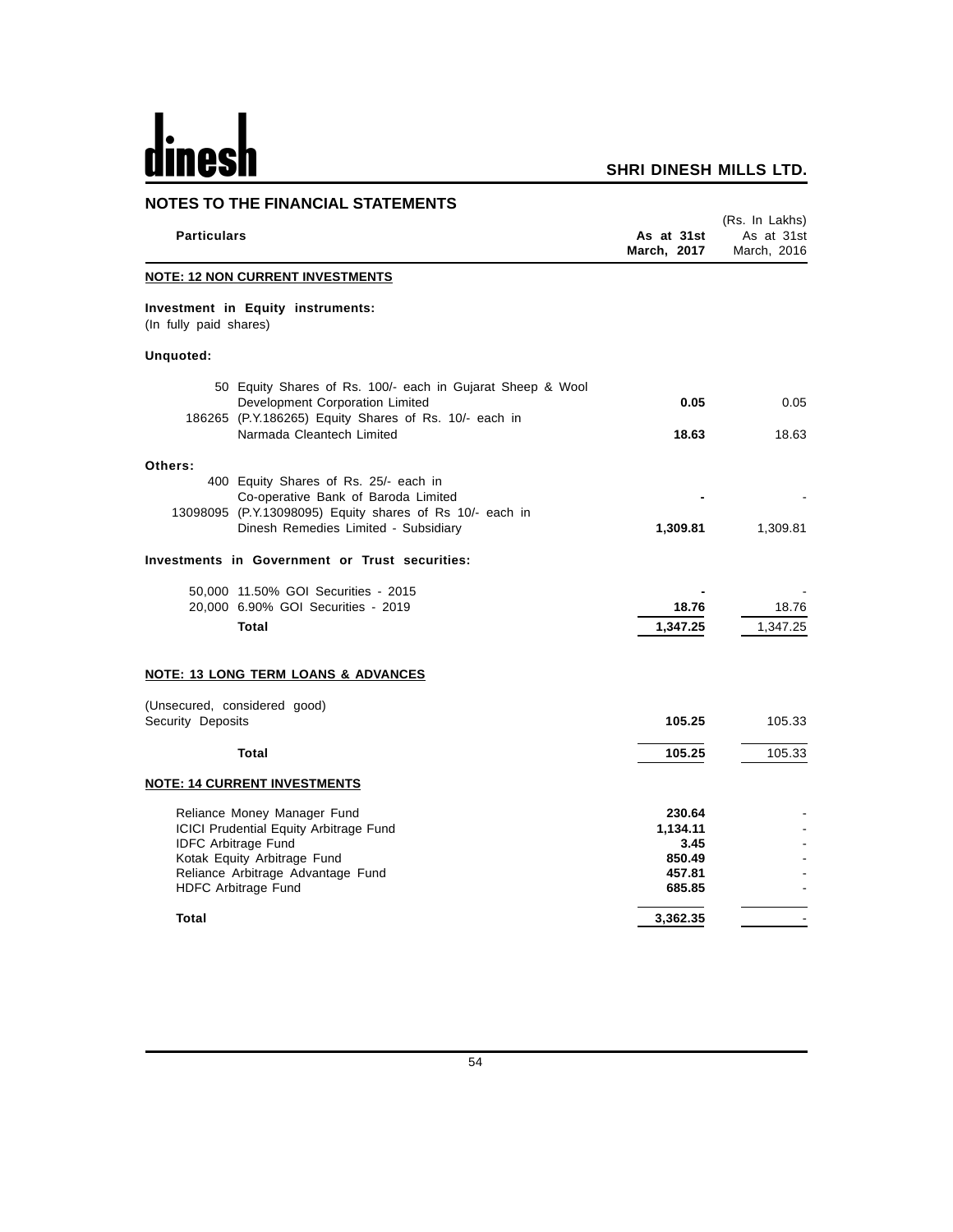

**NOTES TO THE FINANCIAL STATEMENTS**

## (Rs. In Lakhs) **Particulars As at 31st** As at 31st As at 31st **March, 2017** March, 2016 **NOTE: 15 INVENTORIES** a. Raw Materials **850.20** 684.81 Goods-in transit **-** - **850.20** 684.81 b. Work-in-progress **1,041.84** 1051.12 c. Finished goods d. Stores and spares **443.42** 456.10 **Total 3,521.53** 3,238.79 **15.1 DETAILS OF RAW MATERIALS** Imported: Wool **339.29** 123.91 Yarn **183.43** 197.80 Fibre **125.33** 205.50 Miscellaneous **3.18** 0.21 Indigeneous: Wool **-** 1.66 Yarn **116.93** 118.68 Fibre **81.86** 36.87 Miscellaneous **0.18** 0.18 **Total 850.20** 684.81 **15.2 DETAILS OF WORK-IN-PROGRESS** Woollen worsted **627.35** 627.54 Felt **414.49** 423.58 **Total 1,041.84** 1,051.12 **15.3 DETAILS OF FINISHED GOODS** Woolen/ Worsted Fabrics **632.00** 473.54 Felt **548.18** 572.70 Readymade Garments **5.89** 0.51 **Total 1,186.07** 1,046.76

## **Note 15.4 :**

Valution of Inventory is carried out as per the Standard Accounting policy followed by the company. See Annexure I referred to in Note 34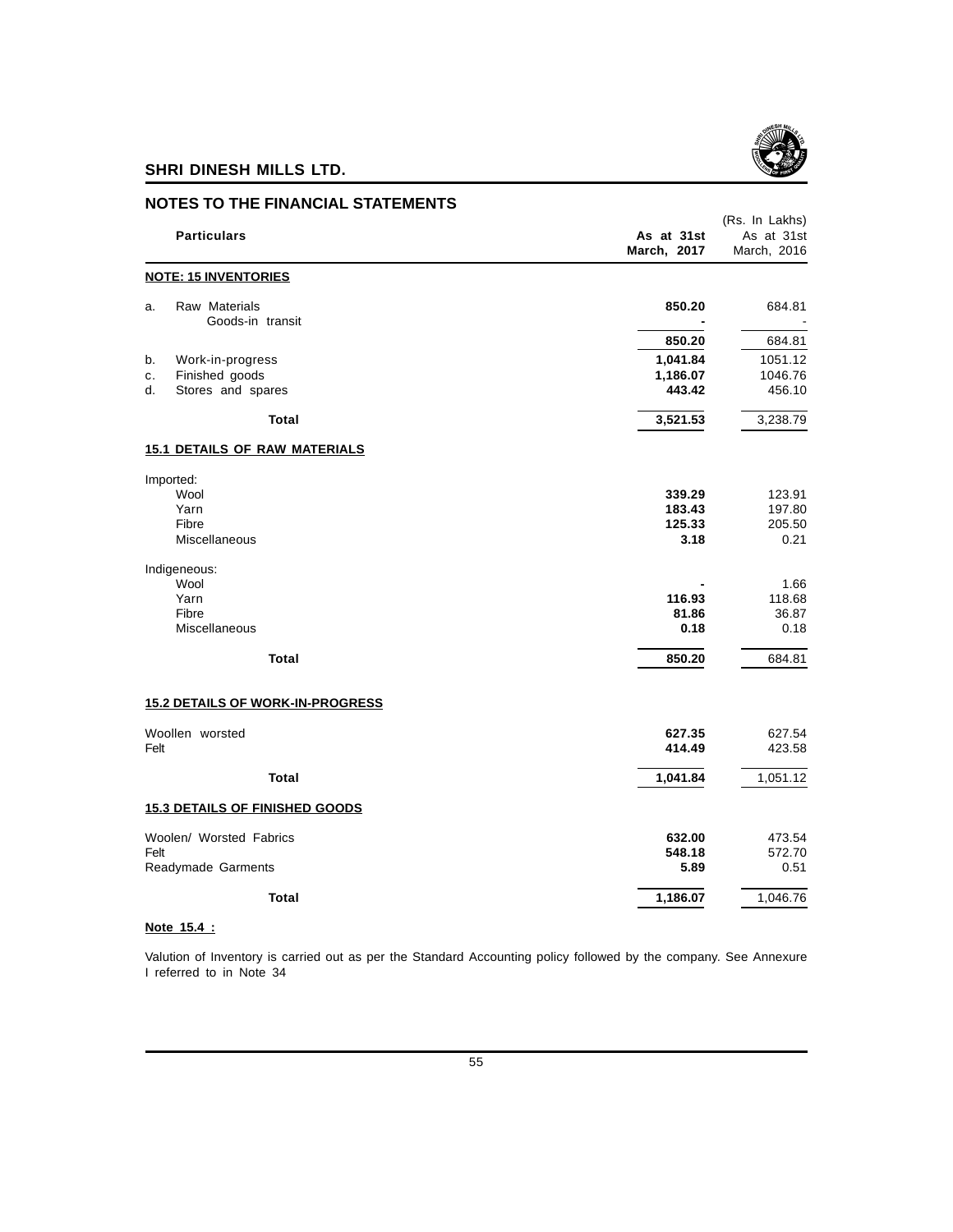# dinesh

| <b>NOTES TO THE FINANCIAL STATEMENTS</b>                                                                  |                           |                                             |
|-----------------------------------------------------------------------------------------------------------|---------------------------|---------------------------------------------|
| <b>Particulars</b>                                                                                        | As at 31st<br>March, 2017 | (Rs. In Lakhs)<br>As at 31st<br>March, 2016 |
| <b>NOTE: 16 TRADE RECEIVABLES</b>                                                                         |                           |                                             |
| Trade receivables outstanding for a period exceeding<br>six months from the date they are due for payment |                           |                                             |
| Unsecured, considered good<br>Unsecured, considered doubtful<br>Less: Provision for doubtful debts        | 203.45                    | 213.68                                      |
| Sub total                                                                                                 | 203.45                    | 213.68                                      |
| Trade receivables outstanding for a period less than six<br>months from the date they are due for payment |                           |                                             |
| Unsecured, considered good                                                                                | 767.05                    | 912.51                                      |
| Total                                                                                                     | 970.50                    | 1,126.19                                    |
| <b>NOTE: 17 CASH AND BANK BALANCES</b>                                                                    |                           |                                             |
| <b>Bank Balances:</b><br>In Current Account                                                               | 356.41                    | 74.81                                       |
| In Fixed Deposit Account (having maturity period less than 3 months)                                      | 3.94                      | 3,127.65                                    |
| <b>Other Bank Balances:-</b>                                                                              |                           |                                             |
| In Fixed Deposit Account (having maturity period more than 12 months)<br>Unclaimed dividend accounts      | 17.60<br>20.08            | 18.25<br>20.76                              |
|                                                                                                           | 398.03                    | 3,241.47                                    |
| Cash on hand                                                                                              | 2.11                      | 3.56                                        |
| Total                                                                                                     | 400.14                    | 3,245.03                                    |
| <b>NOTE: 18 SHORT-TERM LOANS AND ADVANCES</b>                                                             |                           |                                             |
| (Unsecured, considered good)                                                                              |                           |                                             |
| Loans and advances to related parties                                                                     |                           |                                             |
| Other loans and advances                                                                                  | 21.14                     | 21.46                                       |
| Statutory dues (net)<br>Advances to Suppliers                                                             | 23.82<br>142.23           | 91.28<br>117.32                             |
| Prepaid Expenses                                                                                          | 1.96                      | 9.08                                        |
| <b>Total</b>                                                                                              | 189.15                    | 239.14                                      |
| <b>NOTE: 19 OTHER CURRENT ASSETS</b>                                                                      |                           |                                             |
| Interest and dividend receivables on investments<br>Interest subsidy receivables                          | 0.33<br>125.41            | 5.78<br>131.94                              |
| <b>Total</b>                                                                                              | 125.74                    | 137.72                                      |
|                                                                                                           |                           |                                             |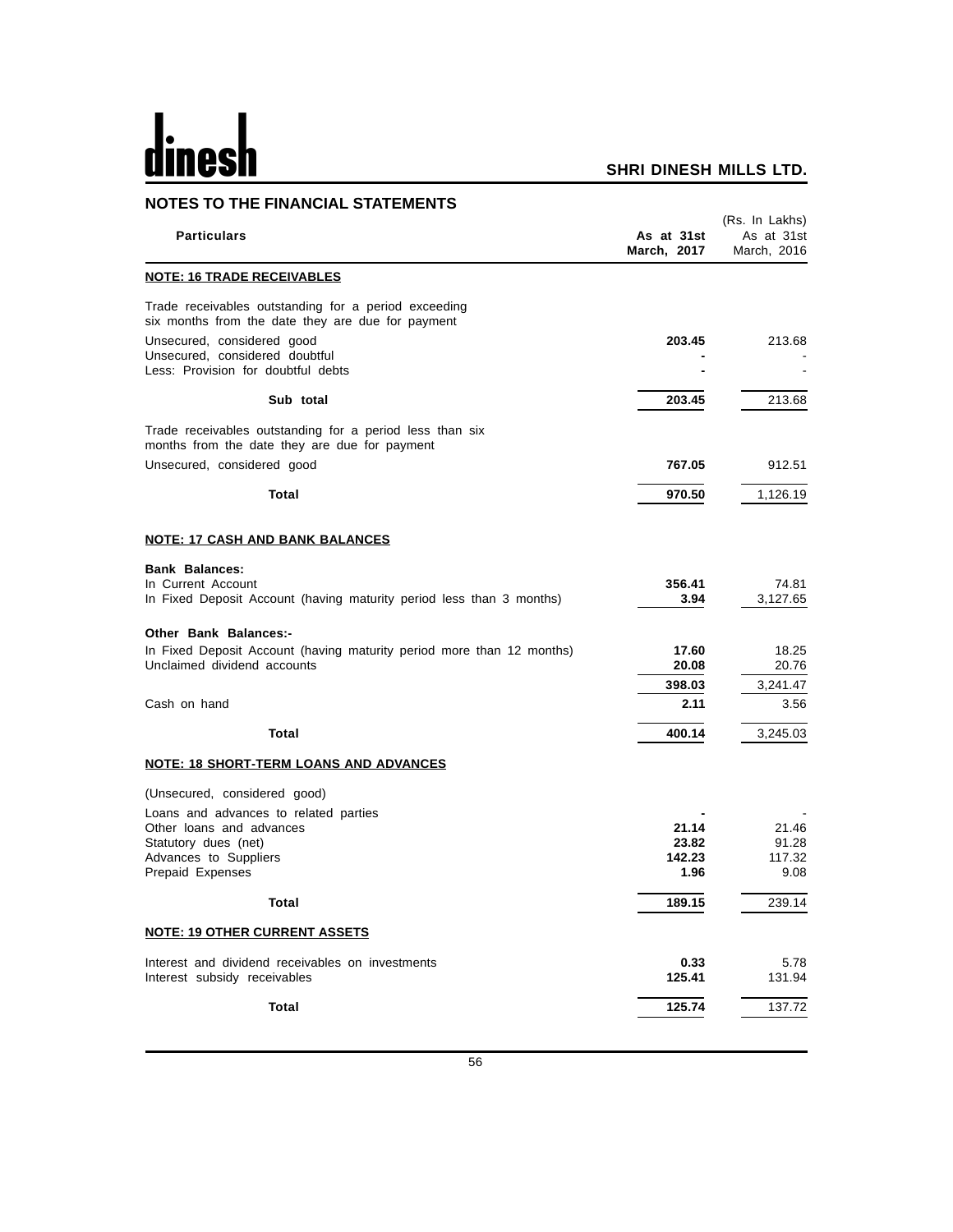

| <b>NOTES TO THE FINANCIAL STATEMENTS</b>                                                                |                                |                  |                                     | (Rs. In Lakhs)                      |
|---------------------------------------------------------------------------------------------------------|--------------------------------|------------------|-------------------------------------|-------------------------------------|
| <b>Particulars</b>                                                                                      |                                |                  | 2016-17                             | 2015-16                             |
| <b>NOTE: 20 REVENUE FROM OPERATIONS</b>                                                                 |                                |                  |                                     |                                     |
| Sale of products<br>Less:                                                                               |                                |                  | 8,440.94                            | 8,319.69                            |
| Excise duty                                                                                             |                                |                  | 512.00                              | 511.02                              |
| Total                                                                                                   |                                |                  | 7,928.94                            | 7,808.67                            |
| <b>NOTE: 21 OTHER INCOME</b>                                                                            |                                |                  |                                     |                                     |
| Interest Income<br>Dividend Income<br>Miscellaneous Income                                              |                                |                  | 46.80<br>187.37<br>147.60           | 47.32<br>175.59<br>91.21            |
| Total                                                                                                   |                                |                  | 381.77                              | 314.12                              |
| NOTE: 22 COST OF MATERIALS CONSUMED                                                                     |                                |                  |                                     |                                     |
| Wool<br>Synthetic Fibre<br>Yarn<br><b>Others</b>                                                        |                                |                  | 809.99<br>881.02<br>651.03<br>20.15 | 635.11<br>840.39<br>778.10<br>21.55 |
| Total                                                                                                   |                                |                  | 2,362.19                            | 2,275.15                            |
| <b>GOODS - TRADED - IN :</b>                                                                            |                                |                  |                                     |                                     |
| Ready Made Garments                                                                                     |                                |                  | 117.88                              | 105.00                              |
|                                                                                                         |                                | 2016-17          |                                     | 2015-16                             |
| 22.1 Imported & Indigenous<br>Raw material consumed                                                     | <b>VALUE</b><br>(Rs. In Lakhs) | %                | VALUE<br>(Rs. In Lakhs)             | %                                   |
| Imported<br>Indigenous                                                                                  | 1,676.76<br>685.43             | 70.98%<br>29.02% | 1,468.79<br>806.36                  | 64.56%<br>35.44%                    |
| Total                                                                                                   | 2,362.19                       | 100.00%          | 2,275.15                            | 100.00%                             |
| <b>NOTE: 23 CHANGES IN INVENTORIES OF FINISHED GOODS,</b><br><b>WORK-IN-PROGRESS AND STOCK-IN-TRADE</b> |                                |                  |                                     |                                     |
| Inventories (at close):<br>Work -in- Process<br><b>Finished Goods</b>                                   |                                |                  | 1,041.84<br>1,186.07                | 1,051.12<br>1,046.76                |
|                                                                                                         |                                |                  | 2,227.91                            | 2,097.88                            |
| Inventories (at commencement):<br>Work -in- Process<br><b>Finished Goods</b>                            |                                |                  | 1,051.12<br>1,046.76                | 1,165.86<br>838.07                  |
|                                                                                                         |                                |                  | 2,097.88                            | 2,003.93                            |
|                                                                                                         |                                |                  | (130.03)                            | (93.95)                             |
| Excise duty variations on opening/closing stocks                                                        |                                |                  | 8.66                                | 31.59                               |
| <b>Total</b>                                                                                            |                                |                  | (121.37)                            | (62.36)                             |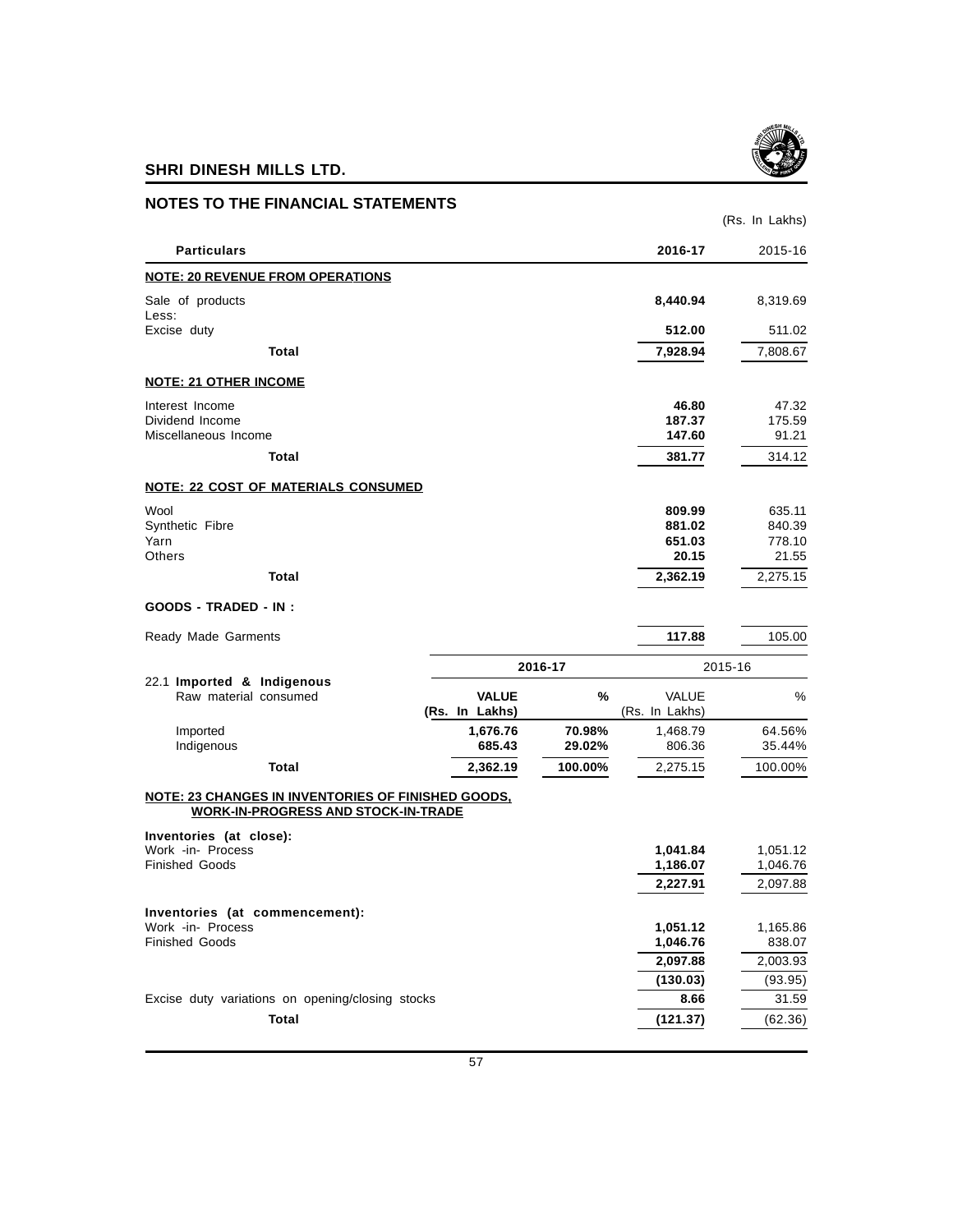# dines

|      | <b>NOTES TO THE FINANCIAL STATEMENTS</b>                                                                                                                                                                                                               |                                                           |                                                         |
|------|--------------------------------------------------------------------------------------------------------------------------------------------------------------------------------------------------------------------------------------------------------|-----------------------------------------------------------|---------------------------------------------------------|
|      |                                                                                                                                                                                                                                                        |                                                           | (Rs. In Lakhs)                                          |
|      | <b>Particulars</b>                                                                                                                                                                                                                                     | 2016-17                                                   | 2015-16                                                 |
|      | <b>NOTE: 24 EMPLOYEE BENEFIT EXPENSES</b>                                                                                                                                                                                                              |                                                           |                                                         |
|      | Salaries and Wages                                                                                                                                                                                                                                     | 2,515.66                                                  | 2,371.46                                                |
|      | Contributions to<br>Provident fund, Superannuation scheme & Other funds<br>Employees' State Insurance Scheme<br>Staff welfare expenses                                                                                                                 | 292.57<br>39.46<br>10.37                                  | 268.03<br>38.04<br>9.99                                 |
|      | Total                                                                                                                                                                                                                                                  | 2,858.06                                                  | 2,687.52                                                |
|      | 24.1 As per Accounting Standard 15 "Employee Benefits",<br>the disclosures as defined in the Accounting Standard " are given below:<br>Defined Benefit Gratuity Plan:                                                                                  |                                                           |                                                         |
| (1)  | Changes in present value of obligations                                                                                                                                                                                                                |                                                           |                                                         |
|      | Present value of Obligations as at the beginning of the year<br><b>Current Service Cost</b><br>Interest Cost<br>Benefit Paid                                                                                                                           | 993.17<br>42.46<br>78.06<br>(108.45)                      | 936.43<br>41.54<br>74.16<br>(71.28)                     |
|      | Actuarial Losses / (Gains) on obligations<br>Present value of Obligations as at the end of the year                                                                                                                                                    | 9.58<br>1,014.82                                          | 12.32<br>993.17                                         |
| (II) | Changes in Fair Value of plan assets                                                                                                                                                                                                                   |                                                           |                                                         |
|      | Fair value of plan assets as at the beginning of the year<br>Expected return on Plan Assets<br>Contributions<br><b>Benefits Paid</b><br>Actuarial Losses / (Gains) on Plan Assets<br>Fair value of plan assets as at the end of the year               | 942.69<br>74.09<br>50.50<br>(108.45)<br>(19.04)<br>939.79 | 826.30<br>65.44<br>110.20<br>(71.28)<br>12.03<br>942.69 |
|      | (III) Amounts to be recognised in the Balance Sheet and<br><b>Profit and Loss Account</b>                                                                                                                                                              |                                                           |                                                         |
|      | Present value of obligation as at end of the year<br>Fair Value of Plan assets as at the end of the year<br><b>Funded Status</b><br>Net Asset / (Liability) recognised in the Balance Sheet<br>(IV) Expenses recognized in the Profit and Loss Account | 1,014.82<br>939.79<br>(75.03)<br>(75.03)                  | 993.17<br>942.69<br>(50.48)<br>(50.48)                  |
|      | Service Cost<br>Interest Cost<br>Expected return on Plan Assets<br>Net Actuarial Losses / (Gains) on Plan Assets for the period<br>Expenses recognised in Profit and Loss account                                                                      | 42.46<br>78.06<br>74.09<br>28.62<br>75.05                 | 41.54<br>74.16<br>65.44<br>0.29<br>50.55                |
|      | (V) Percentage of major category of plan assets to total plan<br>assets as at the end of the year                                                                                                                                                      |                                                           |                                                         |
|      | Government of India Securities<br>Debt Intruments<br>Cash and cash equivelant                                                                                                                                                                          | 5.93%<br>85.51%<br>8.56%                                  | 8.56%<br>81.98%<br>9.45%                                |
|      | (VI) Assumptions:<br>Mortality                                                                                                                                                                                                                         | LIC (2006-08)<br>Ult                                      | LIC (2006-08)<br>Ult                                    |
|      | Discount rate (per annum)<br>Rate of increase in compensation<br>Rate of return (expected) on plan assets<br>Present value of obligation<br>Fair value of plan assets<br>Surplus or (Deficit) in the plan                                              | 7.27%<br>5.00%<br>7.27%<br>1,014.82<br>939.79<br>(75.03)  | 7.86%<br>5.00%<br>7.86%<br>993.17<br>942.69<br>(50.48)  |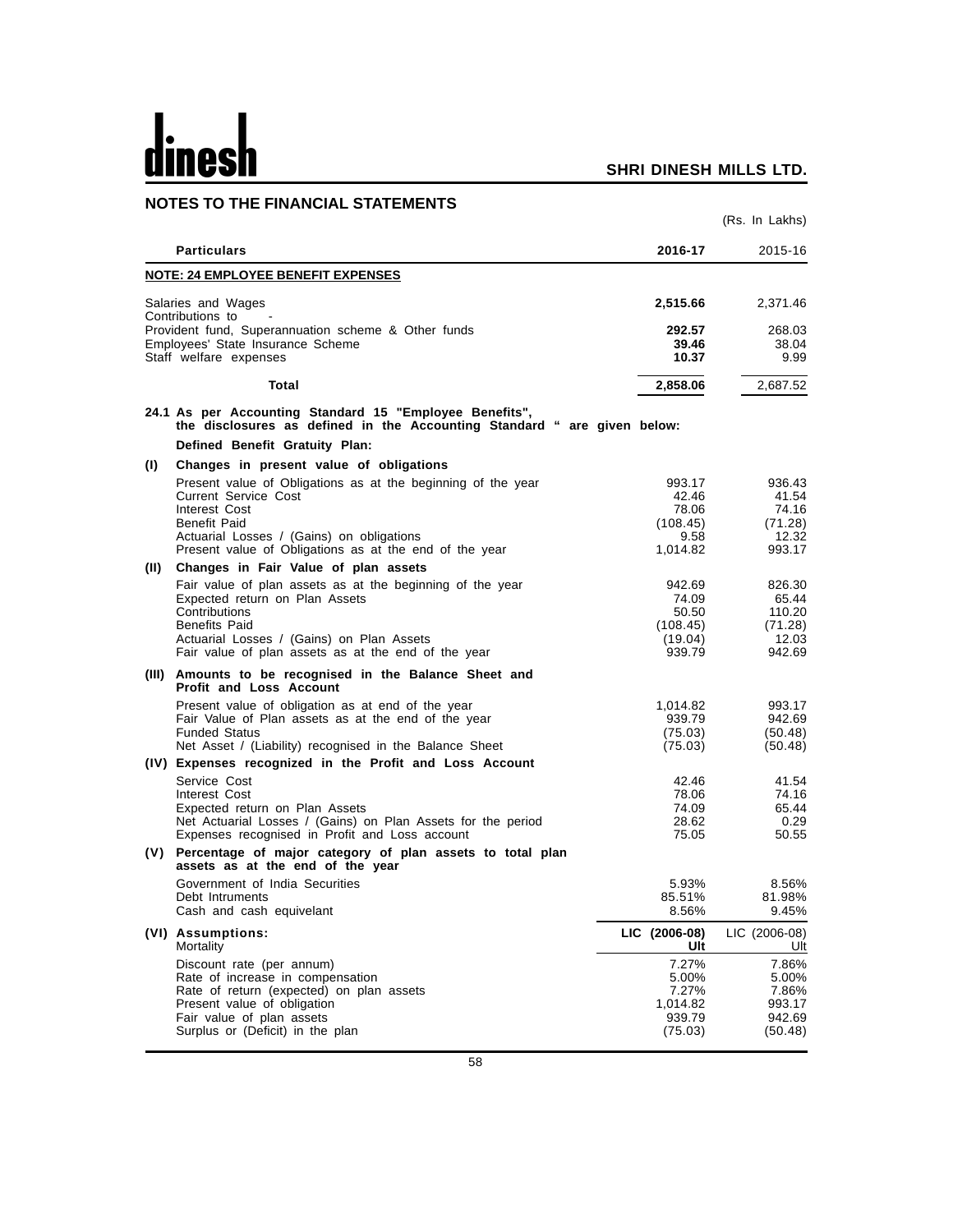

| <b>NOTES TO THE FINANCIAL STATEMENTS</b> |          |                |
|------------------------------------------|----------|----------------|
|                                          |          | (Rs. In Lakhs) |
| <b>Particulars</b>                       | 2016-17  | 2015-16        |
| <b>NOTE: 25 FINANCE COST</b>             |          |                |
| Interest expenses                        | 185.03   | 207.81         |
| Other borrowing costs                    | 21.59    | 11.95          |
| Total                                    | 206.62   | 219.76         |
| <b>NOTE: 26 OTHER EXPENSES</b>           |          |                |
| <b>Stores Consumed</b>                   | 321.68   | 327.96         |
| Electricity, Power and Fuel              | 229.97   | 307.14         |
| Rent                                     | 4.77     | 2.82           |
| Commission                               | 128.21   | 116.05         |
| Cash Discount                            | 175.93   | 167.91         |
| Repairs to Building                      | 16.17    | 36.11          |
| Repairs to Machinery                     | 312.12   | 245.57         |
| Repairs to Others                        | 15.78    | 20.61          |
| Insurance                                | 21.22    | 18.86          |
| Rates and Taxes                          | 33.77    | 28.01          |
| Payments to Auditors                     | 11.06    | 10.20          |
| Advertisement and Publicity              | 14.30    | 14.44          |
| Legal & Professional Fees                | 131.09   | 116.73         |
| Travelling and Conveyance                | 204.07   | 196.70         |
| Miscellaneous Expenses                   | 360.60   | 294.09         |
| Total                                    | 1,980.74 | 1,903.20       |
| <b>26.1 DETAILS OF STORES CONSUMED</b>   |          |                |
| Imported                                 | 110.29   | 28.52          |
| Indigenous                               | 211.39   | 299.44         |
| Total                                    | 321.68   | 327.96         |
| <b>26.2 PAYMENT TO AUDITORS AS:</b>      |          |                |
| Statutory Auditors :                     |          |                |
| Audit Fees<br>i)                         | 4.92     | 4.90           |
| ii)<br>For Taxation matters              | 5.62     | 5.30           |
| iii)<br>For expenses                     | 0.52     |                |
| Sub Total                                | 11.06    | 10.20          |
| Cost Auditors :                          |          |                |
| As auditors<br>i)                        |          |                |
|                                          |          |                |
| <b>Total</b>                             | 11.06    | 10.20          |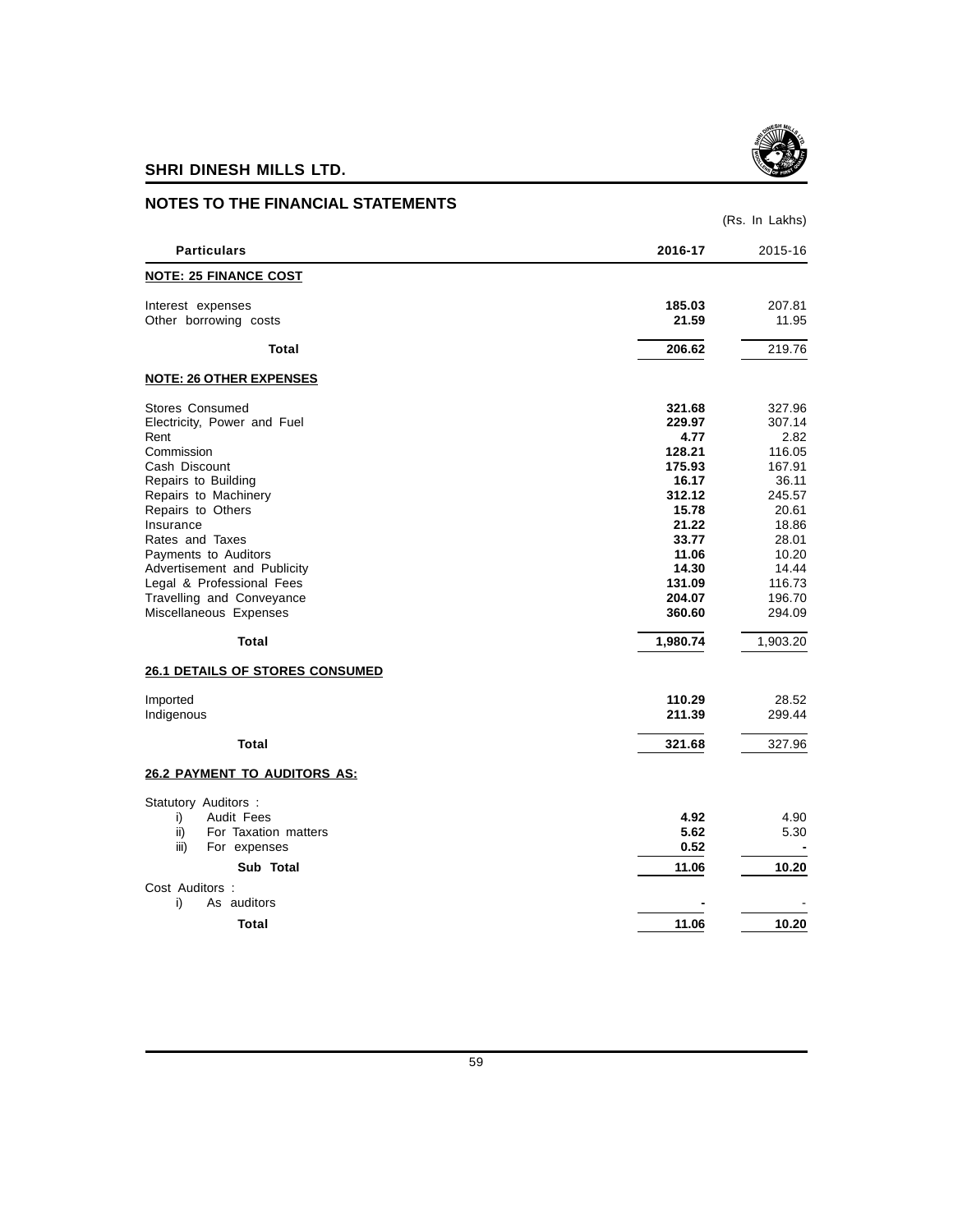# dinesh

## **SHRI DINESH MILLS LTD.**

|     | <b>NOTES TO THE FINANCIAL STATEMENTS</b>                                    |                |                 |
|-----|-----------------------------------------------------------------------------|----------------|-----------------|
|     |                                                                             |                | (Rs. In Lakhs)  |
|     | <b>Particulars</b>                                                          | 2016-17        | 2015-16         |
|     | NOTE: 27 C.I.F. VALUE OF IMPORTS, EXPENDITURE AND                           |                |                 |
|     | <b>EARNINGS IN FOREIGN CURRENCY</b>                                         |                |                 |
|     | (A) C.I.F. Value of imports:                                                |                |                 |
|     | Raw Materials                                                               | 1,594.14       | 812.55          |
|     | Capital Goods<br>Stores & Spares                                            | 1.09<br>76.70  | 514.31<br>90.25 |
|     |                                                                             |                |                 |
| (B) | Expenditure in Foreign currencies:                                          |                |                 |
|     | Commission                                                                  | 46.42<br>60.89 | 26.67           |
|     | Travelling expenses<br>Other matters                                        | 12.85          | 57.64<br>23.36  |
|     |                                                                             |                |                 |
|     | (C) Earnings in Foreign currencies:                                         |                |                 |
|     | F.O.B. value of Exports                                                     | 805.54         | 540.32          |
|     | <b>NOTE: 28 EARNINGS PER SHARE (EPS)</b>                                    |                |                 |
|     | Net Profit after tax as per Statement of Profit and Loss attributable to    |                |                 |
|     | Equity Shareholders (Rs. In Lakhs)                                          | 244.39         | 290.43          |
|     | Total number of equity shares (P.Y:Weighted Average number of equity shares |                |                 |
|     | used as denominator for calculating EPS)                                    | 5,084,382      | 5,084,382       |
|     | Basic Earnings per share (Rs.)                                              | 4.81           | 5.71            |
|     | Diluted Earnings per share (Rs.)                                            | 4.81           | 5.71            |
|     | Face Value per equity share (Rs.)                                           | 10.00          | 10.00           |
|     | NOTE: 29 CONTINGENT LIABILITIES NOT PROVIDED FOR IN RESPECT OF              |                |                 |
|     | Workers' demand - matter under appeal                                       | 228.34         | 140.11          |
|     | Additional Bonus liability owing to amendment introduced in                 |                |                 |
|     | The Payment of Bonus Act, 1965, the matter at this juncture is at           |                |                 |
|     | subudiced stage with the various High Courts for the year 2014-15           | 28.48          | 28.48           |
|     | Income tax Demands - matter under appeal                                    | 572.87         | 847.51          |

Excise matter under appeal **217.81** 217.81

## **NOTE: 30**

Estimated amount of contracts remaining to be excecuted on Capital Account (net of advance payment) is NIL (previous year Rs.NIL)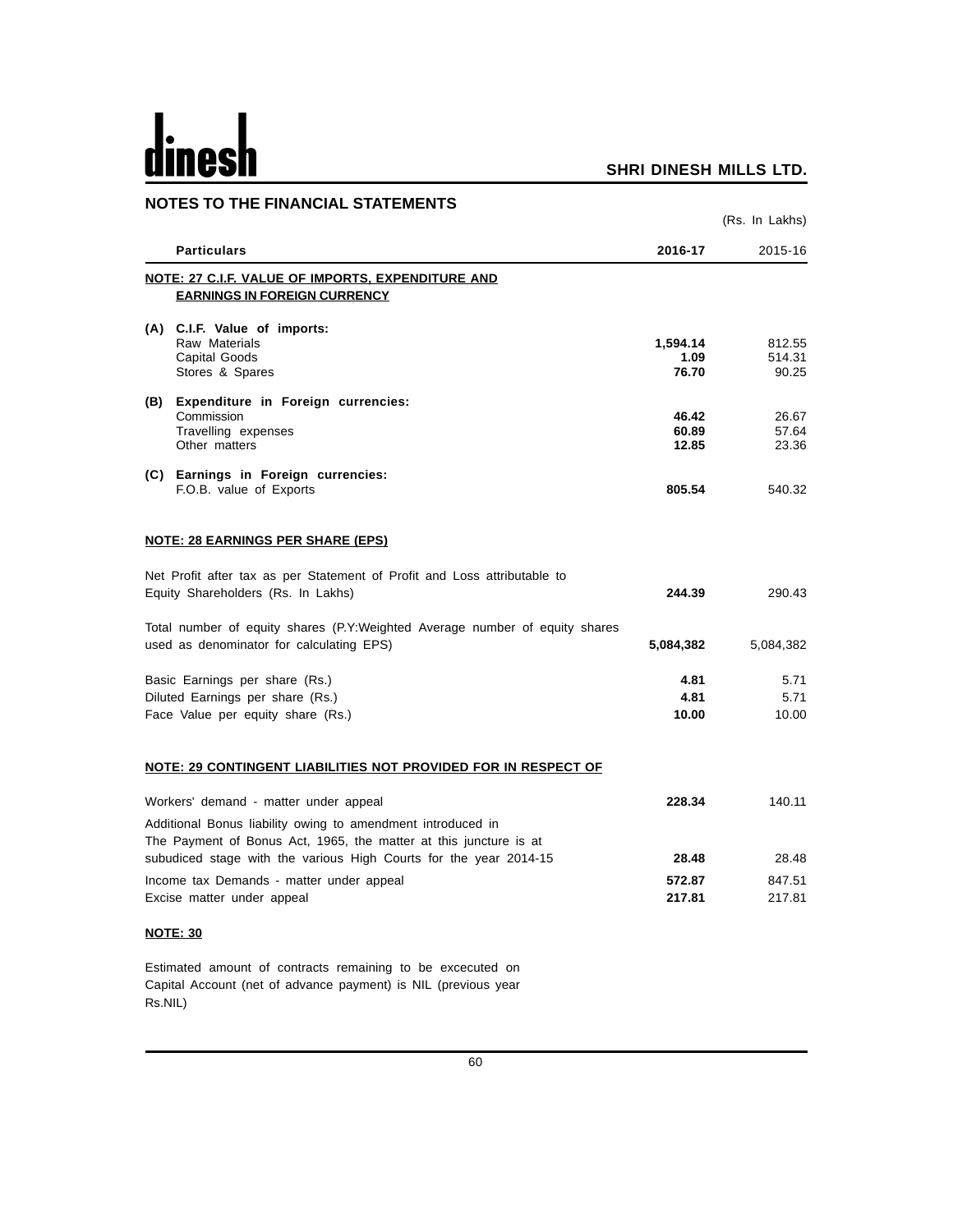

## **NOTES TO THE FINANCIAL STATEMENTS NOTE:31 RELATED PARTY INFORMATION**

**(A) Name of related party and nature of relationship**

|    | Name of related party                   | Description of relationship                    |  |  |
|----|-----------------------------------------|------------------------------------------------|--|--|
| 1. | Where significant influence exists:     |                                                |  |  |
|    | Dinesh Remedies Limited                 | Subsidiary                                     |  |  |
|    | Shri Dinesh Foundation                  | Key Management Personnel are Trustee           |  |  |
|    | Shri Maganbhai B. Patel's Charity Trust | Key Management Personnel are Trustee           |  |  |
| 2. | Key Management Personnel:               |                                                |  |  |
|    | Mr. U.M.Patel                           | Ceased to be Director                          |  |  |
|    |                                         | w.e.f. 14th February, 2017 owing to his demise |  |  |
|    | Mr. B.U.Patel                           | Chairman & Managing Director                   |  |  |
|    | Mr. N.U.Patel                           | Managing Director                              |  |  |
| 3. | Relatives Of Key Management Personnel   |                                                |  |  |
|    | Mrs. R.B.Patel                          | Wife of Mr. B.U.Patel                          |  |  |
|    | Mrs. A.N. Patel                         | Wife of Mr. N.U. Patel                         |  |  |
|    | Ms J.B.Patel                            | Daughter of Mr. B.U. Patel                     |  |  |
|    | Mr. A.B.Patel                           | Son of Mr. B.U.Patel                           |  |  |
|    | Mr. N.N.Patel                           | Son of Mr. N.U.Patel                           |  |  |
|    | Mrs. M.U.Patel                          | Wife of Mr. U.M.Patel                          |  |  |
|    |                                         |                                                |  |  |

|                       | (B)<br>Transactions with related party<br>(Rs. in Lacs) |                  |                         |         |         |                            |         |
|-----------------------|---------------------------------------------------------|------------------|-------------------------|---------|---------|----------------------------|---------|
|                       |                                                         |                  | Nature of               | Amount  |         | <b>Outstanding Balance</b> |         |
| Name of Related Party |                                                         | Relationship     | <b>Transaction</b>      | 2016-17 | 2015-16 | 2016-17                    | 2015-16 |
| $1_{-}$               | Chairman and                                            |                  | Remueration             | 95.83   | 94.19   | 7.72                       | 7.71    |
|                       | Managing Director                                       | Key Management   | Fixed Deposits received |         |         |                            |         |
|                       | Shri B.U.Patel                                          | Personnel        | Interest Paid           |         |         |                            |         |
| 2.                    | <b>Managing Director</b>                                | Key Management   | Remueration             | 95.83   | 94.19   | 7.90                       | 8.00    |
|                       | Shri N.U.Patel                                          | Personnel        | Fixed Deposits received |         |         |                            |         |
|                       |                                                         |                  | Interest Paid           |         | -       |                            |         |
|                       | 3. Relatives of Key                                     | Relatives of Key | Fixed Deposits received |         |         |                            |         |
|                       | Management<br>Management                                | Interest Paid    |                         |         |         |                            |         |
|                       | Personnel                                               | Personnel        | Salary                  | 26.74   | 16.31   |                            |         |

(C) There are no provisions for doubtul debts or amounts written off or written back in respect of debts due to or due from related parties

(D) Related party relationship is as identified by the Company on the basis of information available with them and relied upon by the Auditors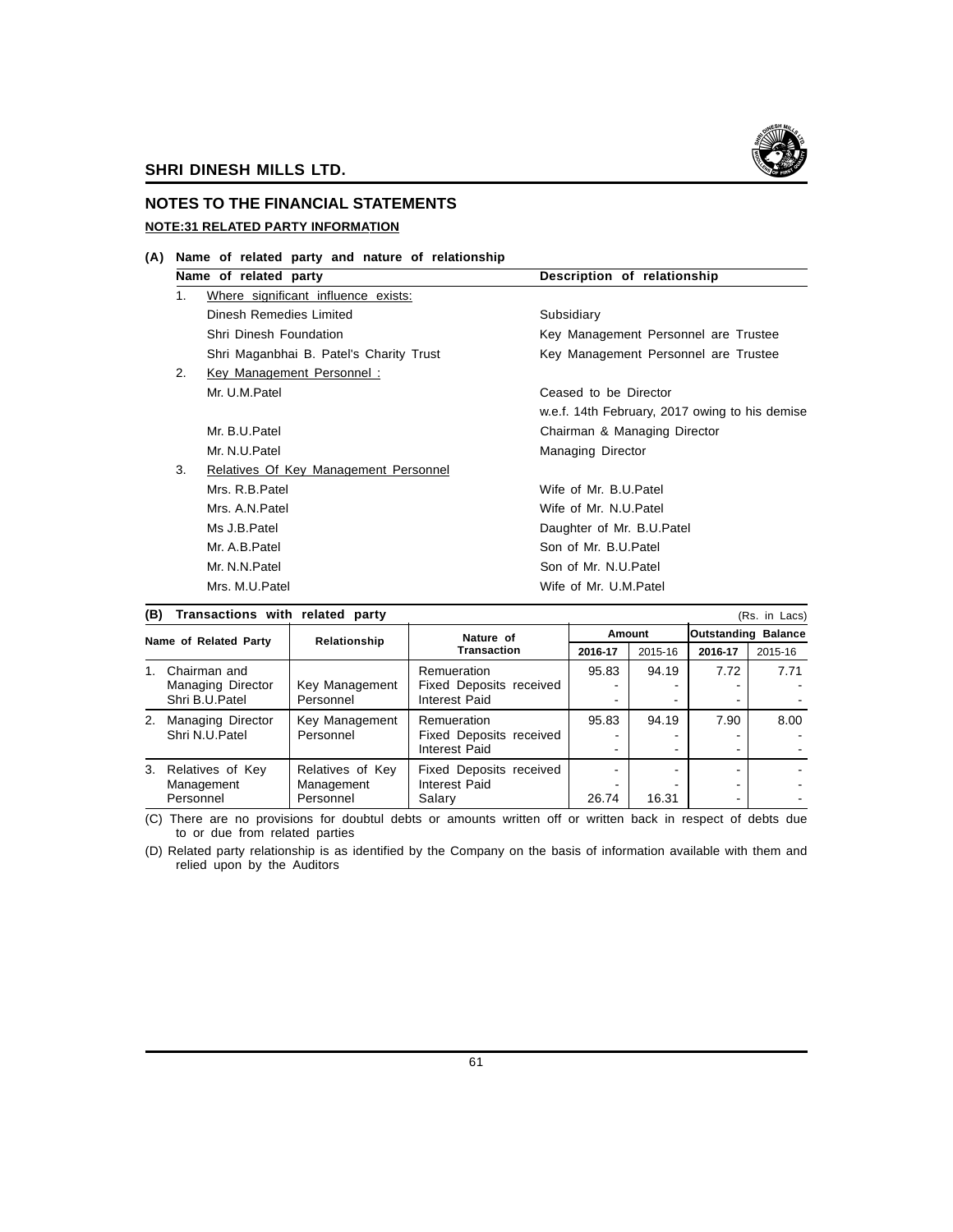## **NOTES TO THE FINANCIAL STATEMENTS**

## **Note: 32 Segment Information**

## **(a) Primary segment : Business segment**

The Company has only one business segment Viz : "Textile".

## **(b) Secondary segment – Geographical segment :**

| Information of geographical segment:          |         |           |                          | (Rs. in Lacs) |
|-----------------------------------------------|---------|-----------|--------------------------|---------------|
| <b>Particulars</b>                            | Year    | In India  | Outside India            | Total         |
| Segment Revenue                               | 2016-17 | 7.111.55  | 817.39                   | 7,928.94      |
|                                               | 2015-16 | 7.267.08  | 541.59                   | 7.808.67      |
| Carrying cost of Assets by location of Assets | 2016-17 | 14,277.94 | ٠                        | 14,277.94     |
|                                               | 2015-16 | 14.354.05 | ۰                        | 14,354.05     |
| Additions to Assets and Intangible            | 2016-17 | 96.28     | -                        | 96.28         |
|                                               | 2015-16 | 726.76    | $\overline{\phantom{a}}$ | 726.76        |

Note: 33 The Board of Directors have recommended for the approval of Members a final dividend of Rs.1.50 per equity share of Rs.10/- each for the financial year 2016-17. As per the requirement of Accounting Standard 4 (Revised), the Company has not recognised any provision in financial statements.

Note: 34 Significant Accounting Policies followed by the Company are as stated in the statement annexed to this schedule as Annexure I.

Note: 35 Previous year's figures have been regrouped whereever necessary.

Note: 36 Disclosure of the details of Specified Bank Notes (SBN) held and transacted during the period from 8th November, 2016 to 30th December, 2016, required as per Notification G.S.R 308 (E) dated 30th March 2017 issued by the Ministry of Corporate Affairs.

This is to certify that the disclosure given below are true and correct to the best of our knowledge and belief and is as per the Books of Acccount maintained by the Company

|                                       |                                       |                                | Amount in Rs. |
|---------------------------------------|---------------------------------------|--------------------------------|---------------|
|                                       | <b>Specified Bank</b><br>Notes (SBNs) | Other<br>denomination<br>notes | Total         |
| Closing cash in hand as on 08.11.2016 | 566,500.00                            | 7,132.00                       | 573,632.00    |
| (+) Permitted receipts                |                                       | 3,767,710.00                   | 3,767,710.00  |
| (-) Permitted payments                | -                                     | 3,341,723.00                   | 3,341,723.00  |
| (-) Amount deposited in Banks         | 566,500.00                            |                                | 566,500.00    |
| Closing cash in hand as on 30.12.2016 | -                                     | 433,119.00                     | 433,119.00    |

| As per our Report of even date                                                                    | For and on behalf of the Board of Directors                                                         |                                |  |
|---------------------------------------------------------------------------------------------------|-----------------------------------------------------------------------------------------------------|--------------------------------|--|
| For Dhirubhai Shah & Doshi<br><b>Chartered Accountants</b><br>Firm's Registration Number: 102511W | N. U. Patel<br><b>B. U. Patel</b><br>Chairman & Managing Director (CEO)<br><b>Managing Director</b> |                                |  |
| Kaushik D. Shah                                                                                   | J. B. Sojitra                                                                                       | Sudip Ray                      |  |
| Partner                                                                                           | Company Secretary                                                                                   | <b>Chief Financial Officer</b> |  |
| Membership No.: 016502                                                                            |                                                                                                     |                                |  |
| Vadodara, May 30th, 2017                                                                          | Vadodara, May 30th, 2017                                                                            |                                |  |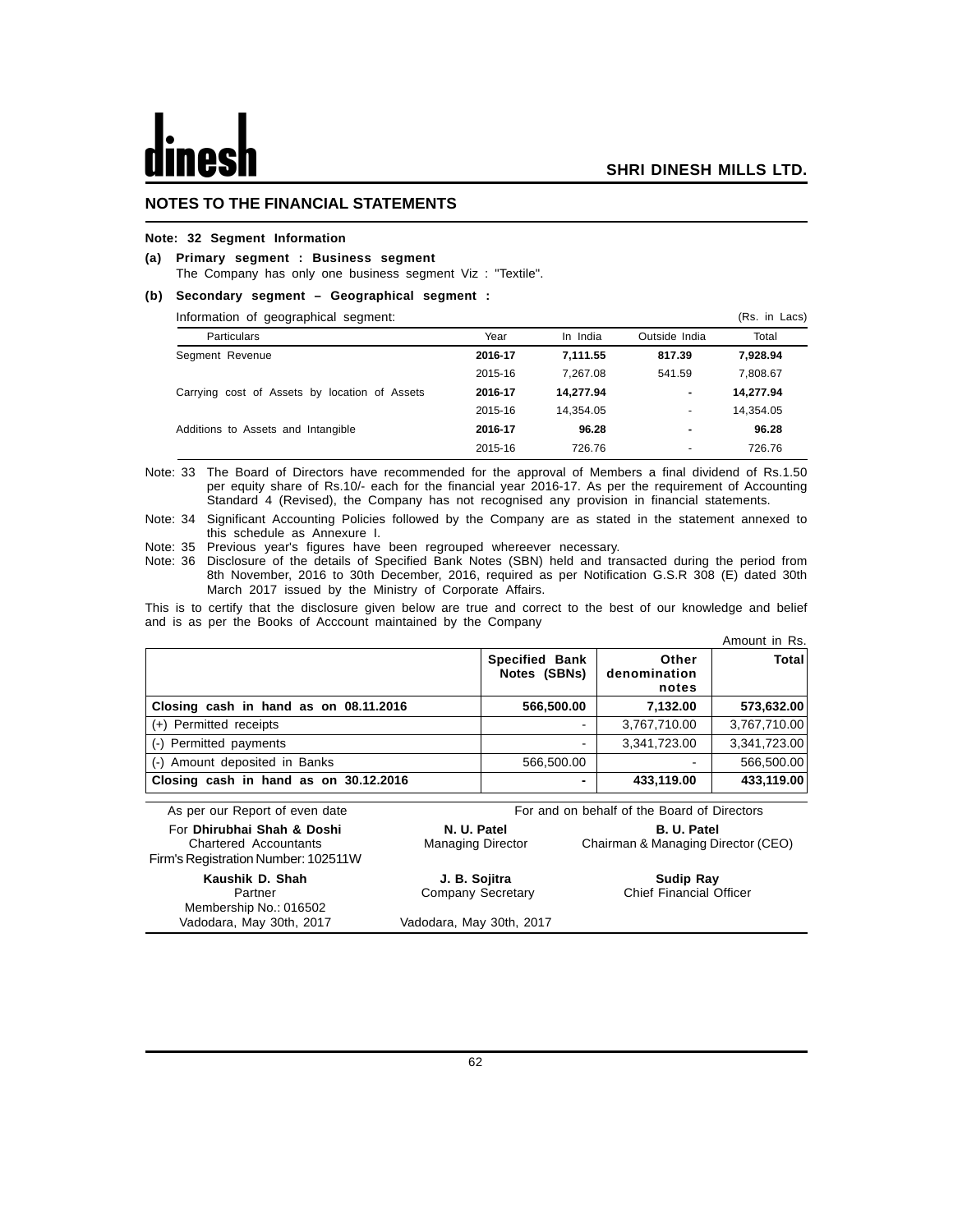

## **Annexure I referred to in note 34 to the Account for the year ended 31st March, 2017, Statement on significant Accounting Policies**

## **1. System of Accounting :**

These financial statements have been prepared on an accrual basis and under historical cost convention and in compliance, in all material aspects, with generally accepted principles in India and are in compliance with the accounting standard issued by the Institute of Chartered Accountants of India and the provisions of the Companies Act, 2013. The significant accounting policies adopted by the Company are detailed below:

## **2. Fixed Assets and Depreciation :**

## **A. Fixed Assets**

- I. Fixed Assets are carried at cost of acquisition including incidental cost relating to acquisition / installation. Fixed Assets are shown net of accumulated depreciation and amortized amount (except on free- hold land).
- II. Capital Work-in-progress is stated at amount expended up to the date of Balance Sheet.

## **B Depreciation and Amortisation**

a) Leasehold land

Premium on leasehold land is being amortized over the period of lease.

- b) Other Fixed Assets
	- i. Depreciation on all the assets is being provided on written down value method except for plant & machinery, wherein straight-line method is followed. Rate of depreciation is accordance with the provisions of section 123 of the Companies Act, 2013 considering the useful life provided in part "C" of the schedule II.
	- II. Depreciation on additions to the assets during the year is being provided on pro-rata basis with reference to the month of acquisition /installation.
	- III. Depreciation on assets sold, discarded, demolished or scrapped during the year is being provided up to the month in which such assets are sold, discarded, demolished or scrapped.

## **3. Investments :**

Investments are classified into Current and Non-current investments. Current investments are stated at lower of cost and fair value. Non-current investments are stated at cost. A provision for diminution is made to recognize a decline, other than temporary, in the value of Non-current investments.

## **4. Inventories :**

- Stores, Machinery Spares, Coal, etc. are valued at cost or net realizable value whichever is lower. Cost is arrived at on 'Moving Weighted Average Cost basis'.
- ii) Raw Materials are valued at cost or net realizable value whichever is lower. Cost is arrived at on 'Specific Identification cost basis'.
- iii) Materials in Process and Finished Goods are valued at cost or net realizable value, whichever is lower. Cost comprises all cost of purchase, cost of conversion and other costs incurred in bringing the inventories to their present location and condition.

The excise duty in respect of closing inventory of finished goods is included as part of finished goods.

iv) Materials in Customs Bonded Warehouse and in transit are stated at cost, up to the date of Balance Sheet.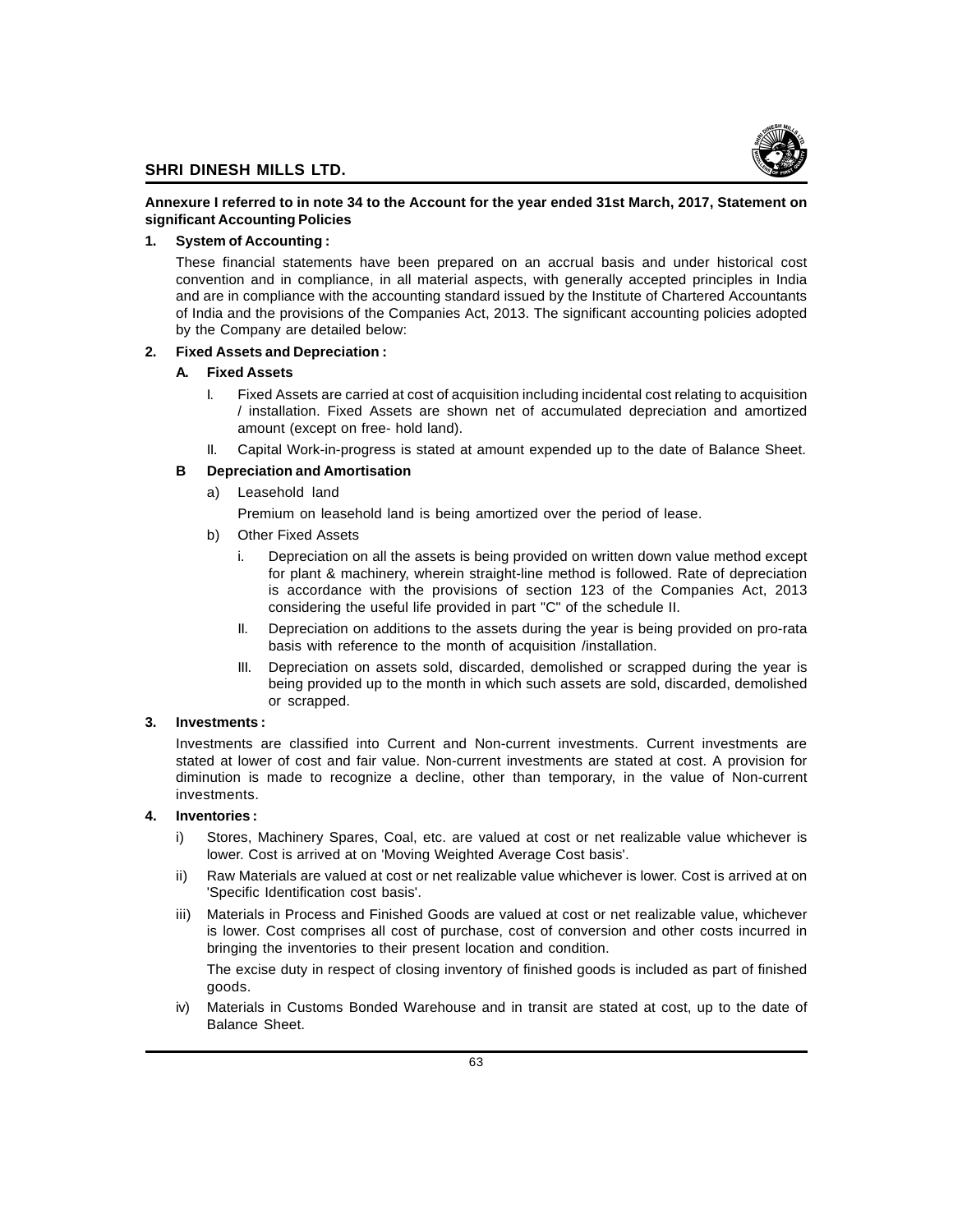v) Due allowance is estimated and provided for defective and obsolete items, wherever necessary, based on the past experience of the Company.

## **5. Foreign Currency Transactions :**

Initial Recognition:

Transactions denominated in foreign currencies are recorded at the rate prevailing on the date of the transaction.

ii) Conversion:

At the year-end, monetary items denominated in foreign currencies remaining unsettled are converted into rupee equivalents at the year-end exchange rates. Non monetary items which are carried in terms of historical cost denominated in foreign currency are reported using the exchange rate at the date of the transaction.

iii) Exchange Differences:

All exchange differences arising on settlement and conversion of foreign currency transactions are included in the profit and loss account, except in cases where they relate to the acquision of fixed assets, acquired out of India in which case they are adjusted in the cost of the corresponding asset.

## **6. Revenue Recognition:**

- i) Domestic Sales are recognized as revenue on transfer of significant risk and rewards of ownership which is generally on dispatch of products to the customers.
- ii) Export Sales are recognized as revenue on transfer of significant risk and rewards of ownership which is generally on the basis of the dates of Bill of Lading and / or Air Way Bill.
- iii) Export incentives benefits under "Duty Entitlement Pass Book under the Duty Exemption Scheme" and "Duty Draw back scheme" are accounted in the year of exports.
- iv) Dividend income is accounted for in the year in which the right to receive the same is established.
- v) Interest income is recognized on a time proportion basis taking into account the amount outstanding and the rate applicable.

## **7. Employee Benefits:**

i) Defined Contribution Plan:

Company's contribution paid/payable during the period to Provident Fund, Employee Deposit Linked Insurance Plan, Super Annuation Fund, Employee State Insurance Plan and Labour Welfare Fund are recognized as an expense in the Profit and Loss Account.

ii) Defined Benefit Plan:

Provision for payments to the Employees Gratuity Fund after taking into account the funds available with the Trustees of the Gratuity Fund is based on actuarial valuation done at the close of each financial year.

At the reporting date Company's liabilities towards gratuity is determined by independent actuarial valuation using the projected unit credit method. Actuarial gain and losses are recognized immediately in the statement of Profit and Loss account as income or expenses.

iii) Other defined benefits

Provision for other defined benefits for long term leave encashment is made based on an independent actuarial valuation on projected unit credit method at the end of each financial year. Actuarial gain and losses are recognized immediately in the statement of Profit and Loss Account as income or expenses.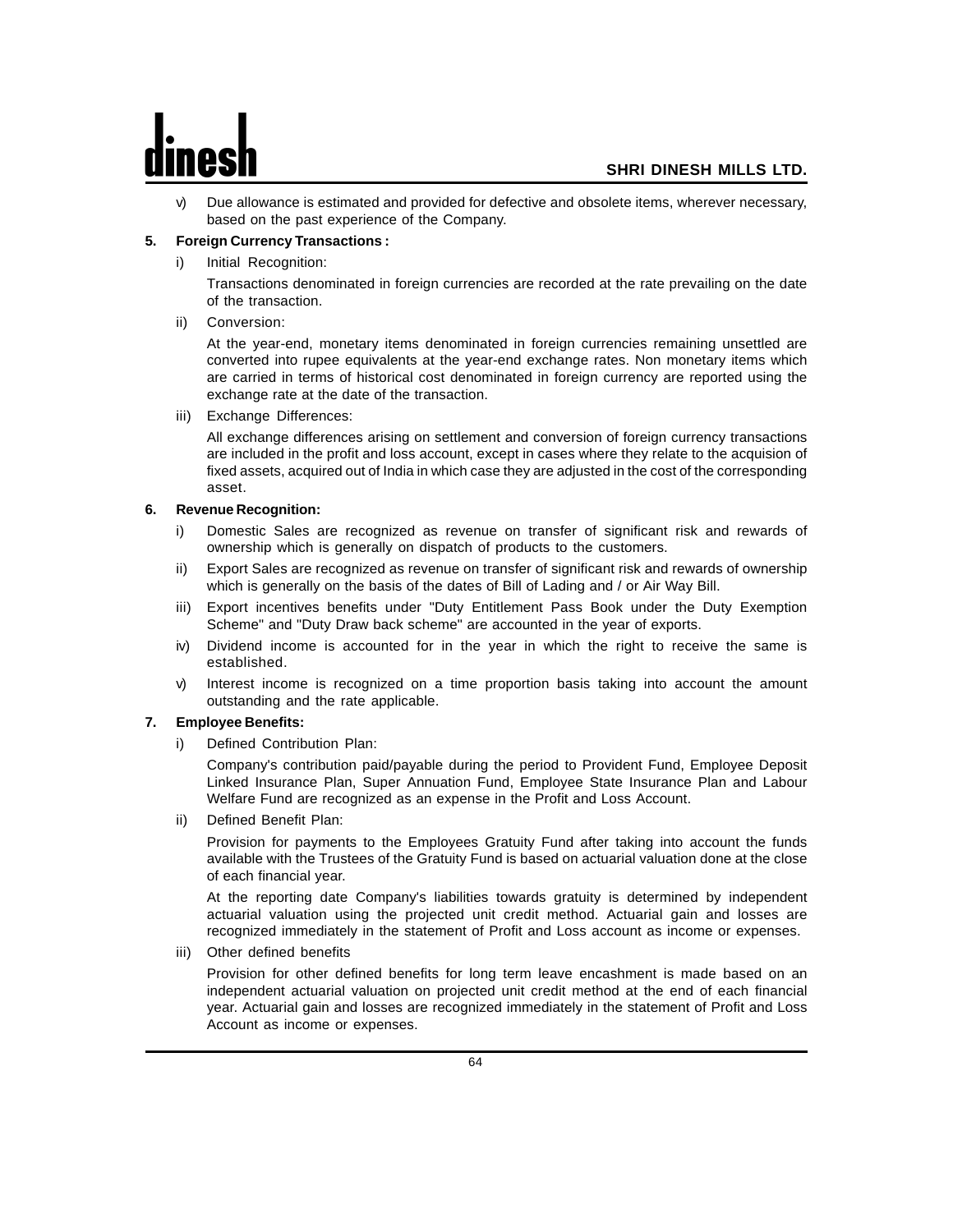

iv) Company recognizes the undiscounted amount of short term employee benefits during the accounting period based on service rendered by employees.

## **8. Taxation:**

Income tax expense comprises of Current tax and Deferred tax charge or credit. Provision for current tax is made on assessable income at the tax rate applicable to the relevant assessment year.

The Deferred tax Asset and Deferred tax liability are calculated by applying tax rate and tax laws that have been enacted or substantively enacted by the Balance Sheet date.

Deferred tax Assets arising mainly on account of brought forward losses and unabsorbed depreciation under tax laws, are recognized, only if there is virtual certainty of its realisation, supported by convincing evidence.

Deferred Tax Assets on account of other timing difference are recognized only to the extent there is a reasonable certainty of its realization.

The carrying amount of Deferred tax assets are reviewed to reassure realization at each Balance Sheet date.

## **9. Government Subsidies:**

- i) Government subsidies are recognized when there is reasonable assurance that the same will be received.
- ii) Revenue subsidies for expenses incurred are reduced from the respective expenses.
- iii) Capital subsidies relating to specific fixed assets are reduced from the gross value of the respective fixed assets.

## **10. Borrowing Costs:**

Interest and other borrowing costs attributable to qualifying assets are capitalized. Other interest and borrowing costs are charged to revenue.

## **11. Provisions, Contingent Liabilities and Contingent Assets :**

A provision is recognized when an enterprise has a present obligation as a result of past event and it is probable that an outflow of resources will be required to settle the obligation, in respect of which a reliable estimate can be made. Provisions are not discounted to its present value and are determined based on management estimate required to settle the obligation at the Balance Sheet date and adjusted to reflect the current management estimates. A disclosure for a contingent liability is made when there is a possible obligation or a present obligation that may, but probably will not, requires an outflow of resources. Where there is a possible obligation or a present obligation in respect of which the likelihood of outflow of resources is remote, no provision or disclosure is made.

## **12. Impairment of Assets :**

The carrying amounts of assets are reviewed at each Balance Sheet date if there is any indication of impairment based on internal / external factors. An impairment loss will be recognized wherever the carrying amount of an asset exceeds its recoverable amount. The recoverable amount is greater of the asset's net selling price and value in use. In assessing value in use, the estimated future cash flows are discounted to the present value by using weighted average cost of capital.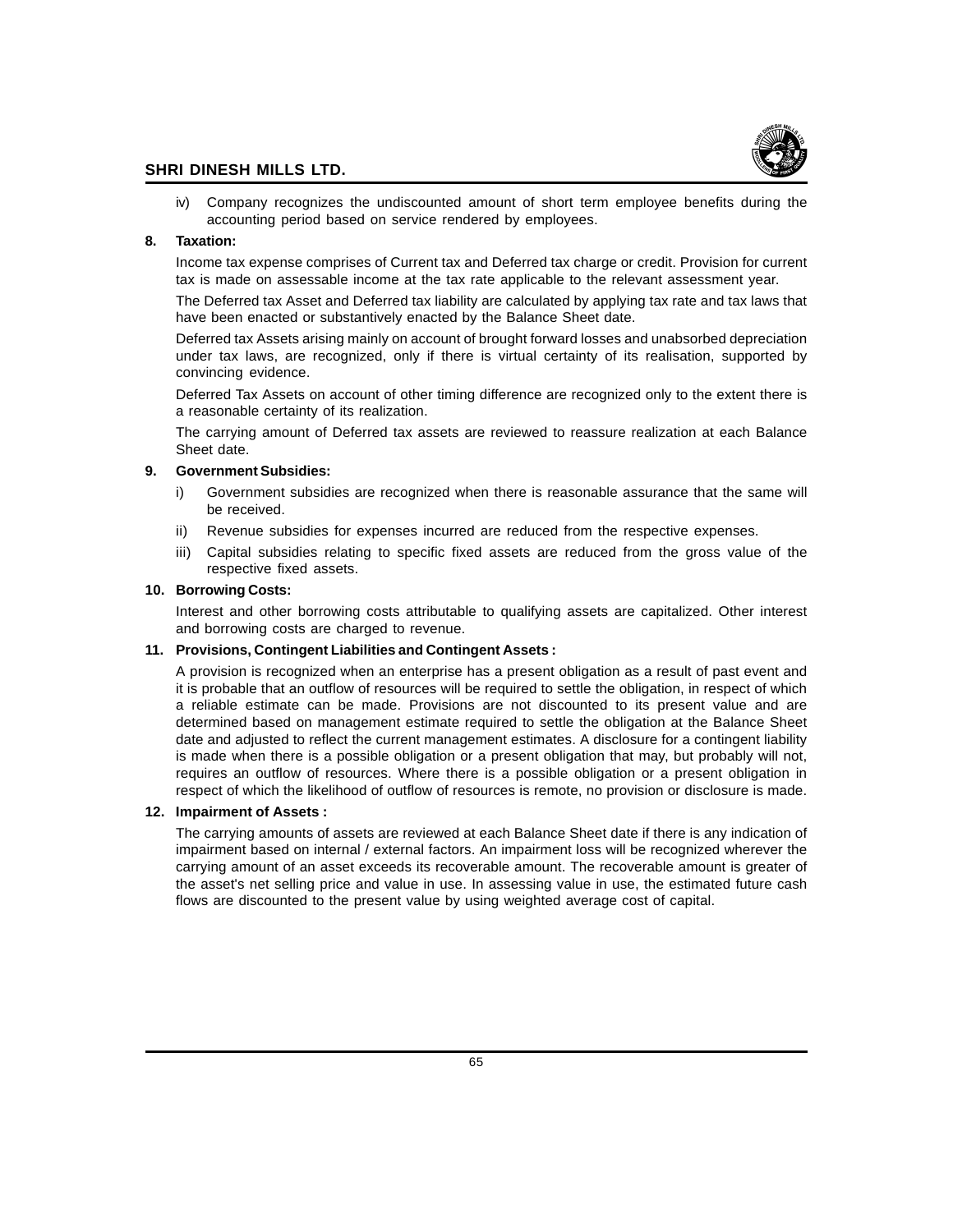## **INDEPENDENT AUDITOR'S REPORT**

## **TO THE MEMBERS OF SHRI DINESH MILLS LIMITED**

## **Report on the Consolidated Financial Statements**

We have audited the accompanying consolidated financial statements of "SHRI DINESH MILLS LIMITED" (hereinafter referred to as "the Company") and "DINESH REMEDIES LIMITED", the Subsidiary (the Company and the Subsidiary collectively referred to as "the Group"), comprising of the Consolidated Balance Sheet as at 31st March, 2017, the Consolidated Statement of Profit and Loss, the Consolidated Cash Flow Statement for the year then ended, and a summary of the significant accounting policies and other explanatory information (hereinafter referred to as "the consolidated financial statements").

## **Management's Responsibility for the Consolidated Financial Statements**

The Company's Board of Directors is responsible for the preparation of these consolidated financial statements in terms of the requirements of the Companies Act, 2013 (hereinafter referred to as "the Act") that give a true and fair view of the consolidated financial position, consolidated financial performance and consolidated cash flows of the Group in accordance with the accounting principles generally accepted in India, including the Accounting Standards specified under Section 133 of the Act, read with Rule 7 of the Companies (Accounts) Rules, 2014. The respective Board of Directors of the company/subsidiary included in the Group are responsible for maintenance of adequate accounting records in accordance with the provisions of the Act for safeguarding the assets of the Group and for preventing and detecting frauds and other irregularities; the selection and application of appropriate accounting policies; making judgments and estimates that are reasonable and prudent; and the design, implementation and maintenance of adequate internal financial controls, that were operating effectively for ensuring the accuracy and completeness of the accounting records, relevant to the preparation and presentation of the financial statements that give a true and fair view and are free from material misstatement, whether due to fraud or error, which have been used for the purpose of preparation of the consolidated financial statements by the Directors of the Holding Company, as aforesaid.

## **Auditor's Responsibility**

Our responsibility is to express an opinion on these consolidated financial statements based on our audit. While conducting the audit, we have taken into account the provisions of the Act, the accounting and auditing standards and matters which are required to be included in the audit report under the provisions of the Act and the Rules made thereunder.

We conducted our audit in accordance with the Standards on Auditing specified under Section 143(10) of the Act. Those Standards require that we comply with ethical requirements and plan and perform the audit to obtain reasonable assurance about whether the consolidated financial statements are free from material misstatement.

An audit involves performing procedures to obtain audit evidence about the amounts and the disclosures in the consolidated financial statements. The procedures selected depend on the auditor's judgment, including the assessment of the risks of material misstatement of the consolidated financial statements, whether due to fraud or error. In making those risk assessments, the auditor considers internal financial control relevant to the Company's preparation of the consolidated financial statements that give a true and fair view in order to design audit procedures that are appropriate in the circumstances but not for the purpose of expressing an opinion on whether the Company has an adequate internal financial controls system over financial reporting in place and the operating effectiveness of such controls. An audit also includes evaluating the appropriateness of the accounting policies used and the reasonableness of the accounting estimates made by the Company's Board of Directors, as well as evaluating the overall presentation of the consolidated financial statements.

We believe that the audit evidence obtained is sufficient and appropriate to provide a basis for our audit opinion on the consolidated financial statements.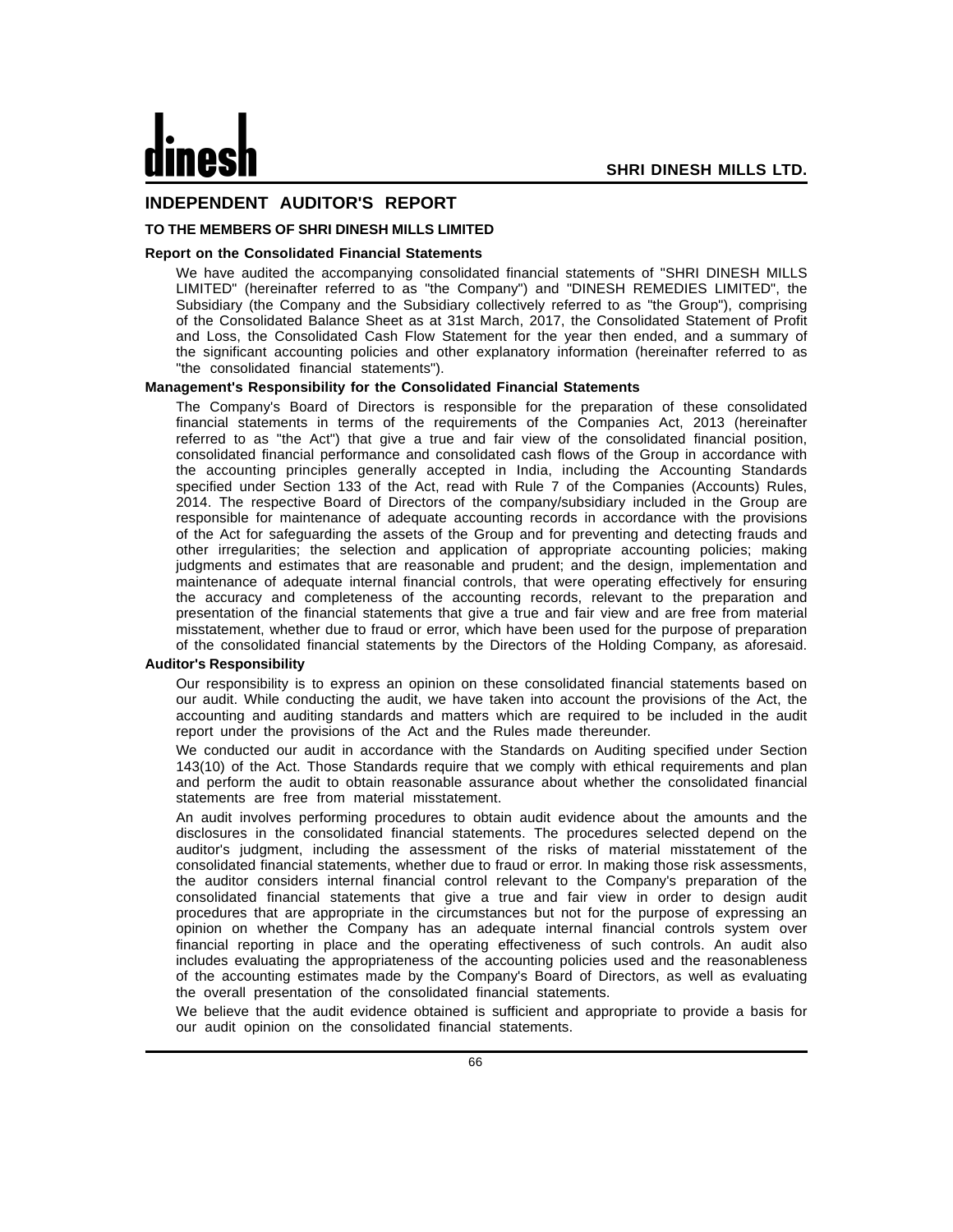

## **Opinion**

In our opinion and to the best of our information and according to the explanations given to us, the aforesaid consolidated financial statements give the information required by the Act in the manner so required and give a true and fair view in conformity with the accounting principles generally accepted in India, of the consolidated state of affairs of the Group as at 31st March, 2017, and their consolidated profit and their consolidated cash flows for the year ended on that date.

## **Report on Other Legal and Regulatory Requirements**

- 1. As required by Section 143(3) of the Act, we report, to the extent applicable, that:
	- (a) We have sought and obtained all the information and explanations which to the best of our knowledge and belief were necessary for the purposes of our audit of the aforesaid consolidated financial statements.
	- (b) In our opinion, proper books of account as required by law relating to preparation of the aforesaid consolidated financial statements have been kept so far as it appears from our examination of those books and the reports of the other auditors.
	- (c) The Consolidated Balance Sheet, the Consolidated Statement of Profit and Loss, and the Consolidated Cash Flow Statement dealt with by this Report are in agreement with the relevant books of account maintained for the purpose of preparation of the consolidated financial statements.
	- (d) In our opinion, the aforesaid consolidated financial statements comply with the Accounting Standards specified under Section 133 of the Act, read with Rule 7 of the Companies (Accounts) Rules, 2014.
	- (e) On the basis of the written representations received from the directors of the Company and the Subsidiary as on 31st March, 2017, none of the directors are disqualified as on 31st March, 2017 from being appointed as a director in terms of Section 164 (2) of the Act.
	- (f) with respect to the adequacy of the internal financial controls over financial reporting of the Group and the operating effectiveness of such controls, refer to our separate report in "Annexure A"; and
	- (g) In respect to the other matters to be included in the Auditor's Report in accordance with Rule 11 of the Companies (Audit and Auditor's) Rules, 2014, in our opinion and to the best of our information and according to the explanations given to us:
		- i. The consolidated financial statements disclose the impact of pending litigations on the consolidated financial position of the Group- Refer Note 28 to the consolidated financial statements.
		- ii. The Group did not have any material foreseeable losses on long-term contracts including derivative contracts.
		- iii. There has been no delay in transferring amounts, required to be transferred, to the Investor Education and Protection Fund by the Group.
		- iv. The company had provided requisite disclosures in its consolidated financial statements as to holdings as well as dealings in Specified Bank Notes during the period from 8th November, 2016 to 30th December, 2016 and the same are in accordance with the books of accounts maintained by the company.

For

**Dhirubhai Shah & Doshi** Chartered Accountants

Firm's Registration Number: 102511W

Place : Vadodara Partner

**Kaushik D. Shah** Membership No. 016502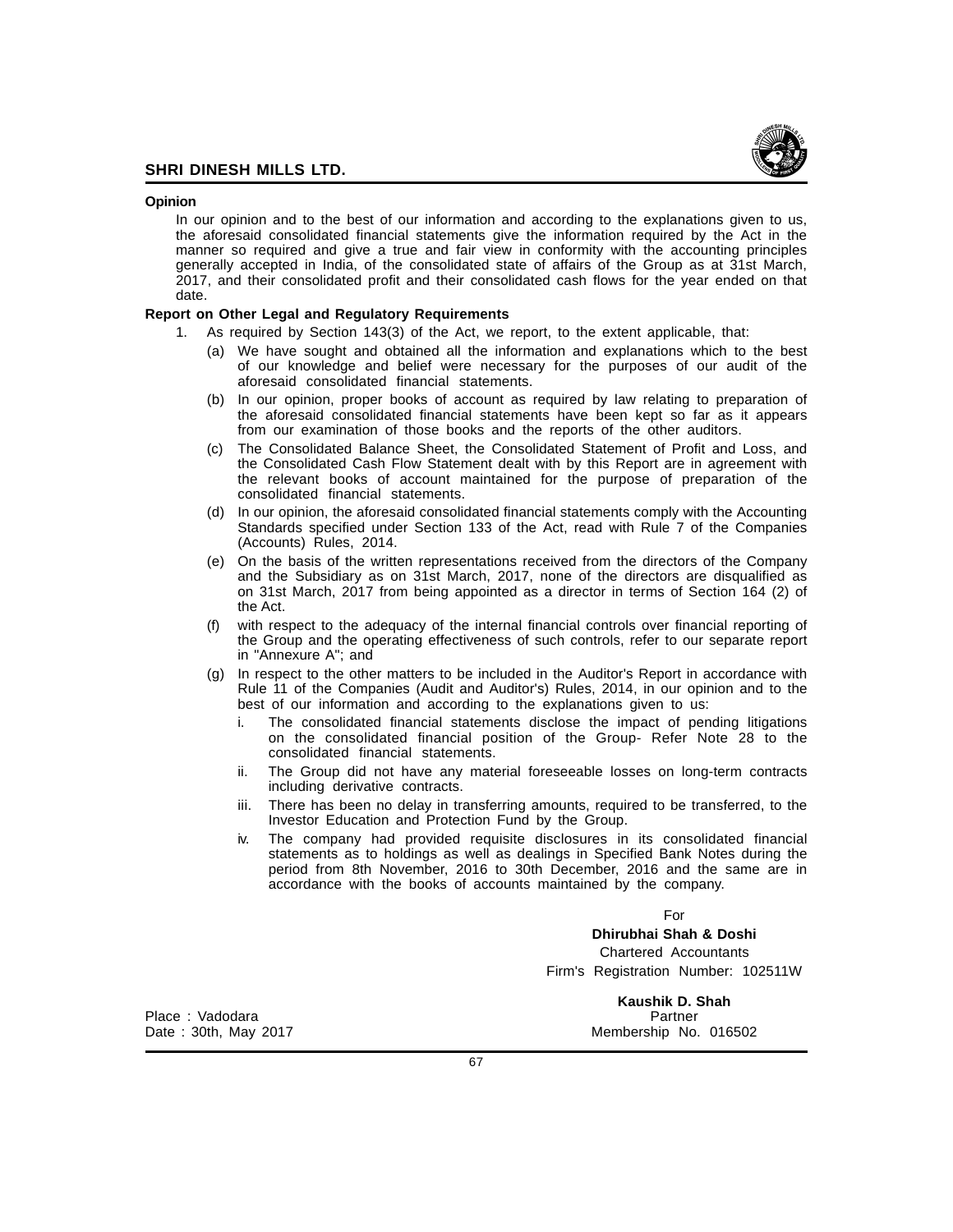## **ANNEXURE - A TO THE AUDITORS' REPORT**

## **Report on the Internal Financial Controls under Clause (i) of Sub-section 3 of Section 143 of the Companies Act, 2013 ("the Act")**

In conjunction with our audit of the consolidated financial statements of the Company for the year ended March 31, 2017,We have audited the internal financial controls over financial reporting of Shri Dinesh Mills Limited ("the Holding Company") and its subsidiary company as of that date.

## **Management's Responsibility for Internal Financial Controls**

The respective Board of Directors of the Holding Company and its Subsidiary company are responsible for establishing and maintaining internal financial controls based on the internal control over financial reporting criteria established by the Company considering the essential components of internal control stated in the Guidance Note on Audit of Internal Financial Controls over Financial Reporting issued by the Institute of Chartered Accountants of India ('ICAI'). These responsibilities include the design, implementation and maintenance of adequate internal financial controls that were operating effectively for ensuring the orderly and efficient conduct of its business, including adherence to company's policies, the safeguarding of its assets, the prevention and detection of frauds and errors, the accuracy and completeness of the accounting records, and the timely preparation of reliable financial information, as required under the Companies Act, 2013.

## **Auditors' Responsibility**

Our responsibility is to express an opinion on the Company's internal financial controls over financial reporting based on our audit. We conducted our audit in accordance with the Guidance Note on Audit of Internal Financial Controls over Financial Reporting (the "Guidance Note") and the Standards on Auditing, issued by ICAI and deemed to be prescribed under section 143(10) of the Companies Act, 2013, to the extent applicable to an audit of internal financial controls, both applicable to an audit of Internal Financial Controls and, both issued by the Institute of Chartered Accountants of India. Those Standards and the Guidance Note require that we comply with ethical requirements and plan and perform the audit to obtain reasonable assurance about whether adequate internal financial controls over financial reporting was established and maintained and if such controls operated effectively in all material respects.

Our audit involves performing procedures to obtain audit evidence about the adequacy of the internal financial controls system over financial reporting and their operating effectiveness. Our audit of internal financial controls over financial reporting included obtaining an understanding of internal financial controls over financial reporting, assessing the risk that a material weakness exists, and testing and evaluating the design and operating effectiveness of internal control based on the assessed risk. The procedures selected depend on the auditor's judgment, including the assessment of the risks of material misstatement of the financial statements, whether due to fraud or error.

We believe that the audit evidence we have obtained is sufficient and appropriate to provide a basis for our audit opinion on the Company's internal financial controls system over financial reporting.

## **Meaning of Internal Financial Controls over Financial Reporting**

A company's internal financial control over financial reporting is a process designed to provide reasonable assurance regarding the reliability of financial reporting and the preparation of financial statements for external purposes in accordance with generally accepted accounting principles. A company's internal financial control over financial reporting includes those policies and procedures that (1) pertain to the maintenance of records that, in reasonable detail, accurately and fairly reflect the transactions and dispositions of the assets of the company; (2) provide reasonable assurance that transactions are recorded as necessary to permit preparation of financial statements in accordance with generally accepted accounting principles, and that receipts and expenditures of the company are being made only in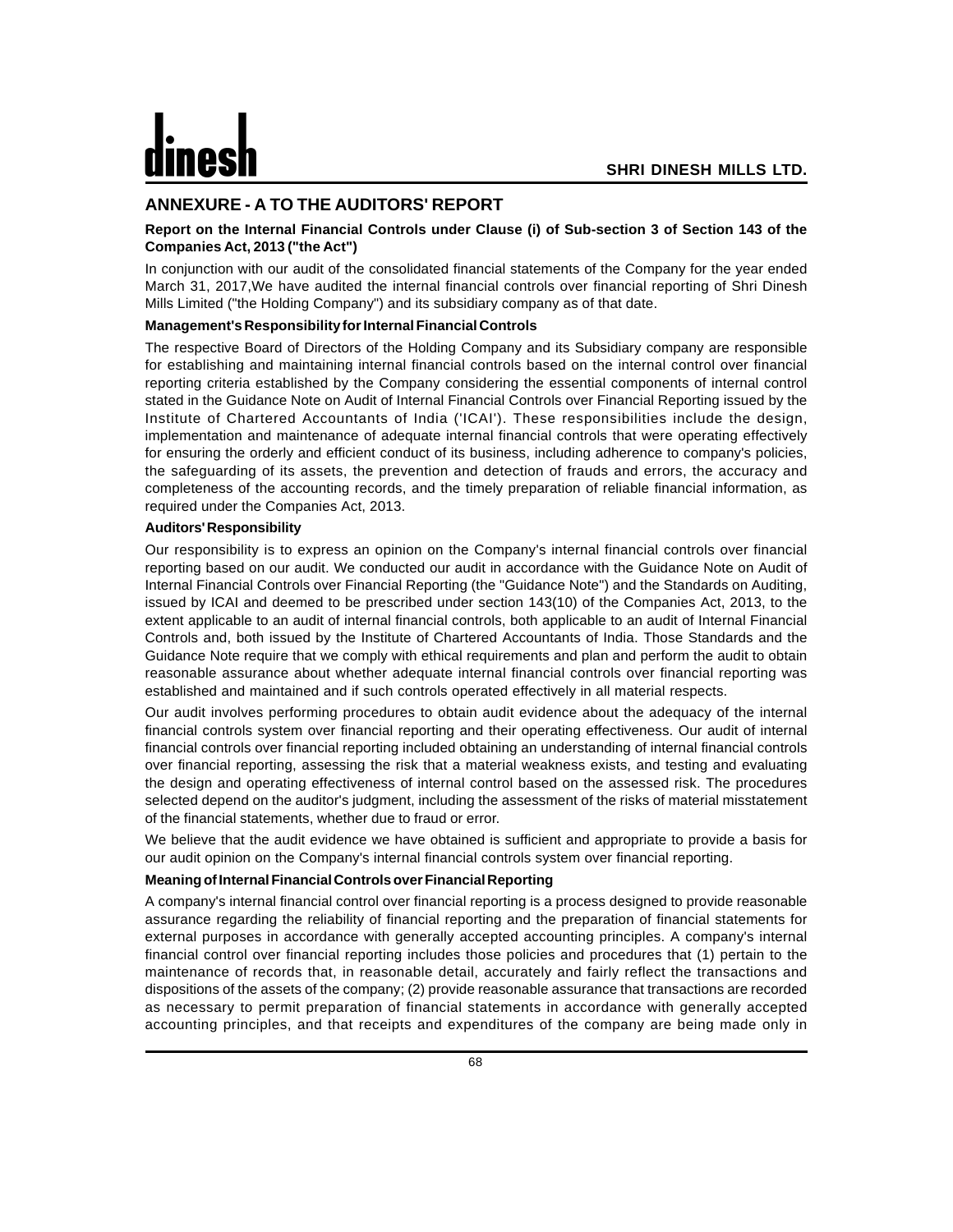

accordance with authorisations of management and directors of the company; and (3) provide reasonable assurance regarding prevention or timely detection of unauthorised acquisition, use, or disposition of the company's assets that could have a material effect on the financial statements.

## **Inherent Limitations of Internal Financial Controls Over Financial Reporting**

Because of the inherent limitations of internal financial controls over financial reporting, including the possibility of collusion or improper management override of controls, material misstatements due to error or fraud may occur and not be detected. Also, projections of any evaluation of the internal financial controls over financial reporting to future periods are subject to the risk that the internal financial control over financial reporting may become inadequate because of changes in conditions, or that the degree of compliance with the policies or procedures may deteriorate.

## **Opinion**

In our opinion, the Holding Company and its Subsidiary Company have, in all material respects, an adequate internal financial controls system over financial reporting and such internal financial controls over financial reporting were operating effectively as at 31 March 2017, based on the internal control over financial reporting criteria established by the Company considering the essential components of internal control stated in the Guidance Note on Audit of Internal Financial Controls Over Financial Reporting issued by the Institute of Chartered Accountants of India.

> For **Dhirubhai Shah & Doshi** Chartered Accountants Firm's Registration Number: 102511W **Kaushik D. Shah**

Place : Vadodara **Partner** Partner Partner Partner Partner Partner Date : 30th, May 2017 Membership No. 016502

69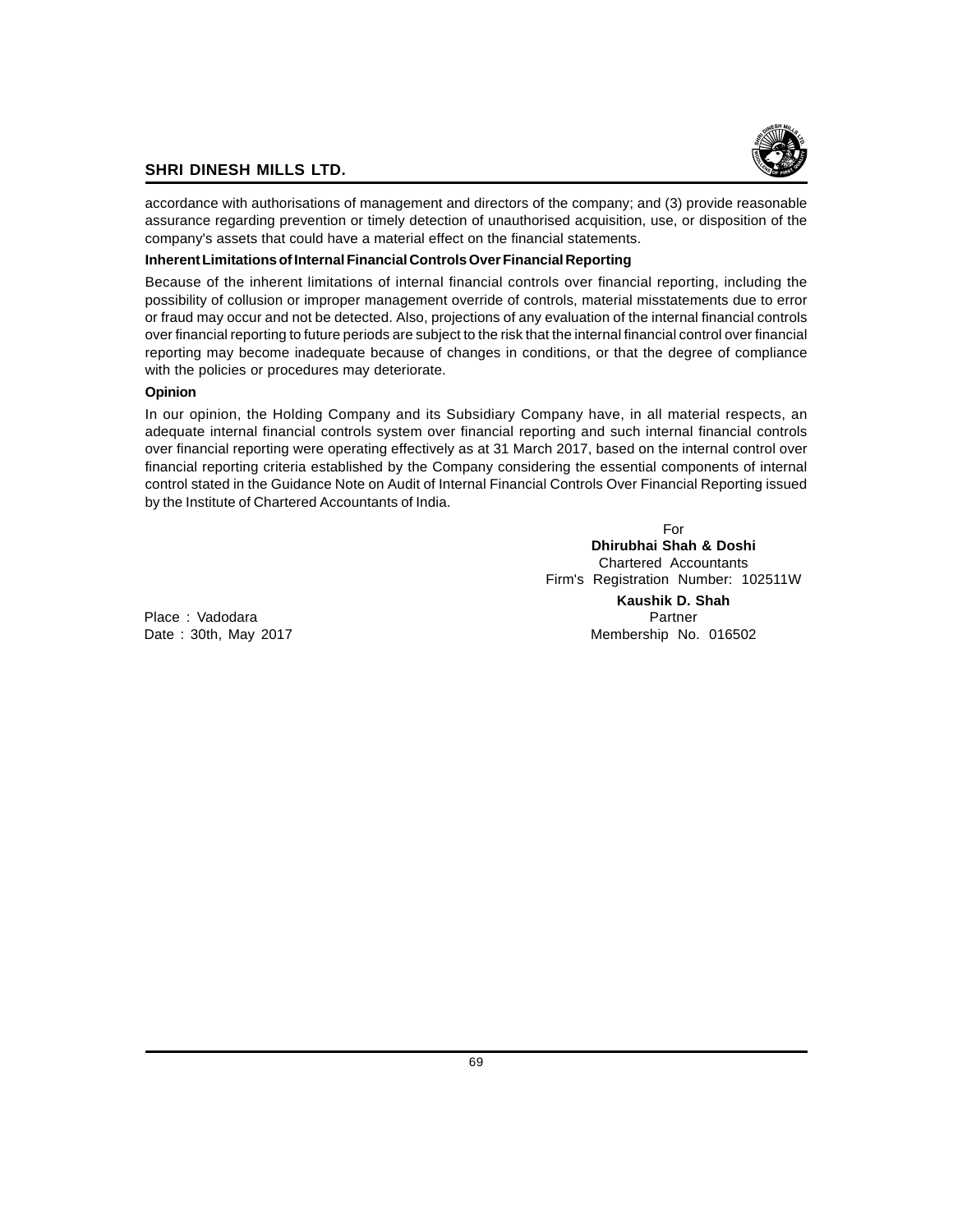# dines

|                            | <b>CONSOLIDATED BALANCE SHEET AS AT 31ST MARCH, 2017</b>            |                          |                                             |                                             |
|----------------------------|---------------------------------------------------------------------|--------------------------|---------------------------------------------|---------------------------------------------|
|                            | <b>Particulars</b>                                                  | Note No.                 | As at 31st<br>March, 2017                   | (Rs. In Lakhs)<br>As at 31st<br>March, 2016 |
| L.                         | <b>EQUITY AND LIABILITIES</b>                                       |                          |                                             |                                             |
| 1                          | Shareholders' funds                                                 |                          |                                             |                                             |
|                            | Share Capital<br>Reserves and Surplus                               | 1<br>$\overline{2}$      | 508.44<br>9,688.01                          | 508.44<br>9,477.17                          |
|                            |                                                                     |                          |                                             |                                             |
|                            | <b>Minority Interest</b>                                            |                          | 881.16                                      | 908.04                                      |
| $\mathbf{2}$               | <b>Non-Current Liabilities</b><br>Long- term borrowings             | 3                        | 959.18                                      | 1,592.41                                    |
|                            | Deferred tax Liabilities (Net)                                      | 4                        | 335.54                                      | 427.69                                      |
|                            | Other Long Term Liabilities                                         | 5                        | 519.81                                      | 511.57                                      |
|                            | Long Term Provisions                                                | 6                        | 313.14                                      | 259.66                                      |
| 3                          | <b>Current Liabilities</b>                                          |                          |                                             |                                             |
|                            | Short term borrowings                                               | $\overline{7}$<br>8      | 53.99<br>588.70                             | 152.87                                      |
|                            | <b>Trade Payables</b><br><b>Other Current Liabilities</b>           | 9                        | 1,986.36                                    | 513.89<br>1,884.08                          |
|                            | Short Term Provisions                                               | 10                       | 150.41                                      | 195.30                                      |
|                            | <b>TOTAL</b>                                                        |                          | 15,984.74                                   | 16,431.13                                   |
| Ш.                         | <b>ASSETS</b>                                                       |                          |                                             |                                             |
| 1                          | <b>Non-Current Assets</b>                                           |                          |                                             |                                             |
|                            | Fixed assets                                                        | 11                       |                                             |                                             |
|                            | Tangible assets<br>(i)<br>Capital work-in-progress<br>(ii)          |                          | 6,569.85                                    | 7,376.78                                    |
|                            | Non-current investments                                             | $12 \overline{ }$        | 37.44                                       | 37.44                                       |
|                            | Long term loans and advances                                        | 13                       | 161.00                                      | 145.99                                      |
| $\mathbf{2}$               | <b>Current assets</b>                                               |                          |                                             |                                             |
|                            | Current Investments                                                 | 14                       | 3,397.35                                    |                                             |
|                            | Inventories<br>Trade Receivables                                    | 15                       | 3,684.32                                    | 3,407.66                                    |
|                            | Cash and Bank balances                                              | 16<br>17                 | 1,396.40<br>403.56                          | 1,807.25<br>3,257.63                        |
|                            | Short Term Loans and Advances                                       | 18                       | 209.08                                      | 260.66                                      |
|                            | <b>Other Current Assets</b>                                         | 19                       | 125.74                                      | 137.72                                      |
|                            | <b>TOTAL</b>                                                        |                          | 15,984.74                                   | 16,431.13                                   |
|                            | The Notes form an integral part of<br>these financial statements    | 1 to 35                  |                                             |                                             |
|                            | As per our Report of even date                                      |                          | For and on behalf of the Board of Directors |                                             |
| For Dhirubhai Shah & Doshi |                                                                     | N. U. Patel              | <b>B. U. Patel</b>                          |                                             |
|                            | <b>Chartered Accountants</b><br>Firm's Registration Number: 102511W | <b>Managing Director</b> | Chairman & Managing Director (CEO)          |                                             |
| Kaushik D. Shah            |                                                                     | J. B. Sojitra            | <b>Sudip Ray</b>                            |                                             |
|                            | Partner                                                             | Company Secretary        | <b>Chief Financial Officer</b>              |                                             |
|                            | Membership No.: 016502<br>Vadodara, May 30th, 2017                  | Vadodara, May 30th, 2017 |                                             |                                             |
|                            |                                                                     |                          |                                             |                                             |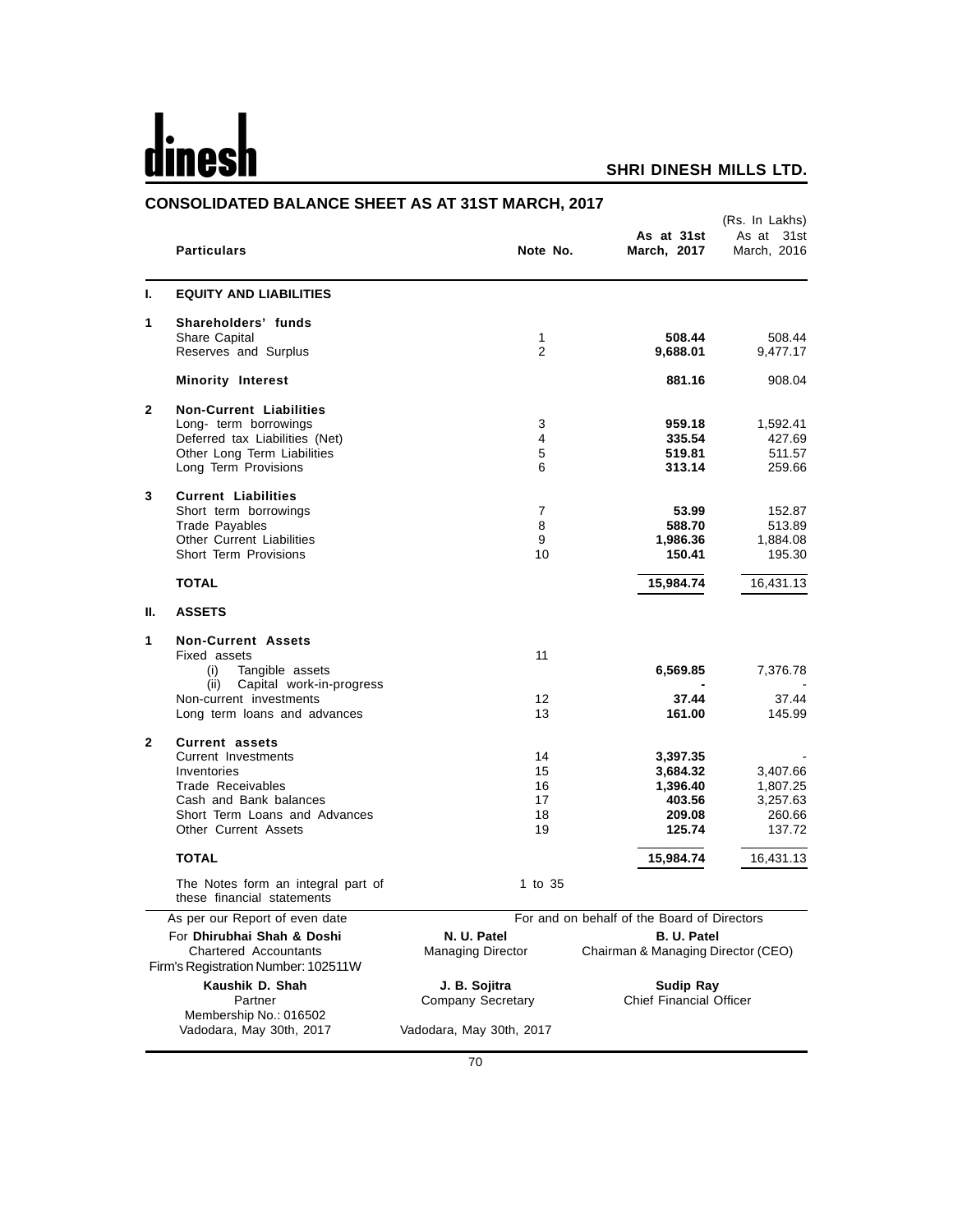

## **CONSOLIDATED STATEMENT OF PROFIT & LOSS ACCOUNT FOR THE YEAR ENDED 31ST MARCH, 2017**

|       |                                                                                                   |                                         |                                                   | (Rs. In Lakhs) |
|-------|---------------------------------------------------------------------------------------------------|-----------------------------------------|---------------------------------------------------|----------------|
|       | <b>Particulars</b>                                                                                | Note No.                                | 2016-17                                           | 2015-16        |
| I.    | Revenue from Operations                                                                           | 20                                      | 9,633.79                                          | 9,881.12       |
| II.   | Other Income                                                                                      | 21                                      | 410.66                                            | 324.12         |
| III.  | Total Revenue $(I + II)$                                                                          |                                         | 10,044.45                                         | 10,205.24      |
| IV.   | Expenses:                                                                                         |                                         |                                                   |                |
|       | Cost of Materials Consumed                                                                        | 22                                      | 3,092.30                                          | 3,231.19       |
|       | Purchases of Stock-in-Trade                                                                       | 22                                      | 117.88                                            | 105.00         |
|       | Changes in Inventories of finished goods,                                                         |                                         |                                                   |                |
|       | work-in-progress and Stock-in-Trade                                                               | 23                                      | (139.87)                                          | (89.28)        |
|       | Employee Benefits Expense                                                                         | 24                                      | 3,132.84                                          | 2,971.61       |
|       | <b>Finance Costs</b>                                                                              | 25                                      | 290.93                                            | 328.49         |
|       | Depreciation and Amortization Expense                                                             | 11                                      | 910.65                                            | 901.22         |
|       | Other Expenses                                                                                    | 26                                      | 2,547.91                                          | 2,477.74       |
|       | <b>Total Expenses</b>                                                                             |                                         | 9,952.64                                          | 9,925.97       |
| VII.  | Profit before tax $(V + VI)$                                                                      |                                         | 91.81                                             | 279.27         |
| VIII. | Tax expense:                                                                                      |                                         |                                                   |                |
|       | Current tax<br>(1)                                                                                |                                         |                                                   | 19.76          |
|       | Deferred tax<br>(2)                                                                               |                                         | (92.15)                                           | (55.21)        |
| IX.   | Profit (Loss) for the year (VII-VIII))                                                            |                                         | 183.95                                            | 314.71         |
|       | Less: Profit transferred to Minority Interest                                                     |                                         | (26.88)                                           | 10.80          |
|       |                                                                                                   |                                         | 210.83                                            | 303.91         |
| Х.    | Earnings per equity share of Rs. 10 each                                                          | 27                                      |                                                   |                |
|       | $(1)$ Basic                                                                                       |                                         | 4.15                                              | 5.98           |
|       | (2) Diluted                                                                                       |                                         | 4.15                                              | 5.98           |
|       | The notes form an integral part of these                                                          |                                         |                                                   |                |
|       | financial statements                                                                              | 1 to 35                                 |                                                   |                |
|       | As per our Report of even date                                                                    |                                         | For and on behalf of the Board of Directors       |                |
|       | For Dhirubhai Shah & Doshi<br><b>Chartered Accountants</b><br>Firm's Registration Number: 102511W | N. U. Patel<br><b>Managing Director</b> | B. U. Patel<br>Chairman & Managing Director (CEO) |                |
|       | Kaushik D. Shah                                                                                   | J. B. Sojitra                           | <b>Sudip Ray</b>                                  |                |
|       | Partner<br>Membership No.: 016502                                                                 | Company Secretary                       | <b>Chief Financial Officer</b>                    |                |
|       | Vadodara, May 30th, 2017                                                                          | Vadodara, May 30th, 2017                |                                                   |                |
|       |                                                                                                   |                                         |                                                   |                |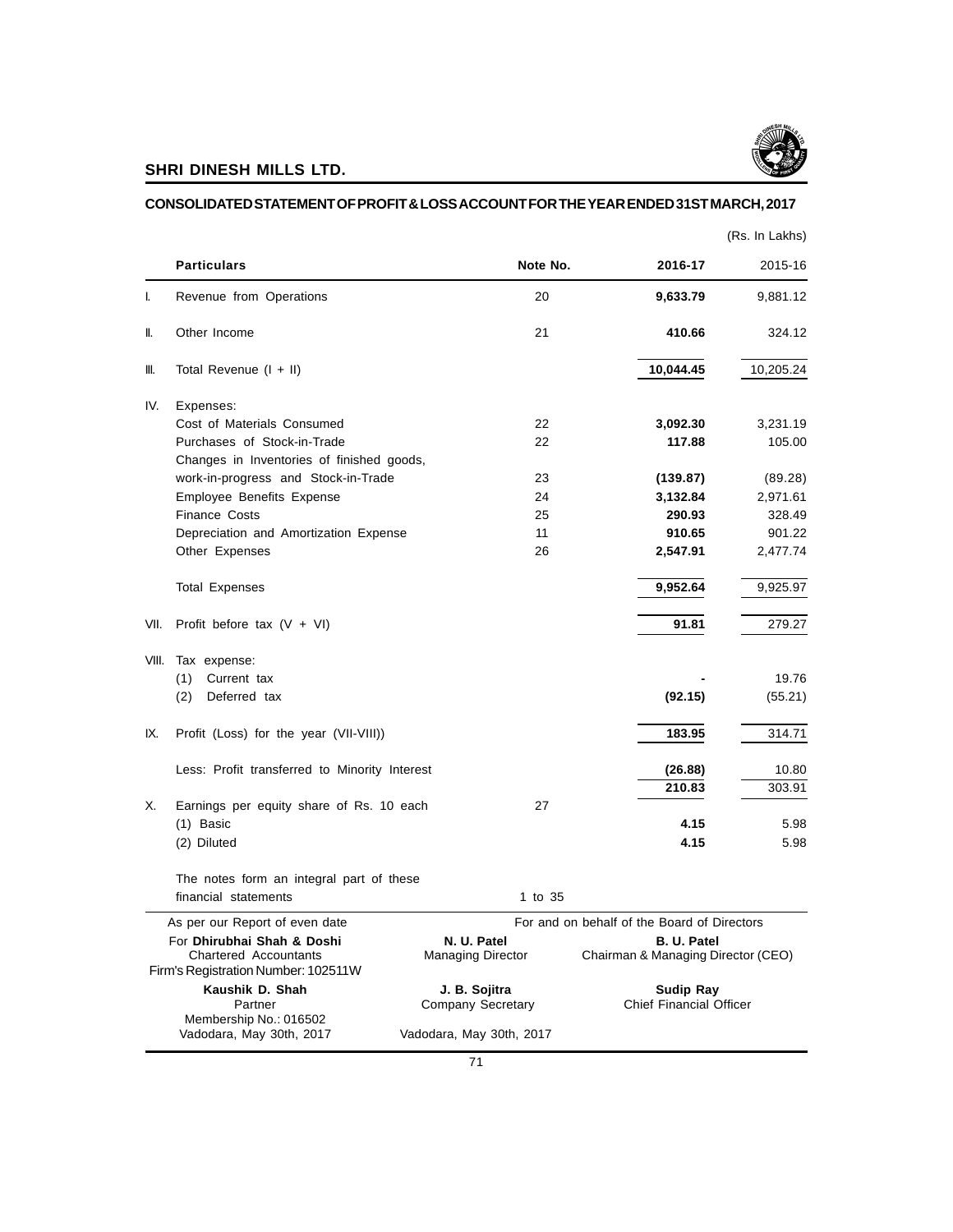|          | <b>Particulars</b>                               | 2016-17   | (Rs. In Lakhs)<br>2015-16 |
|----------|--------------------------------------------------|-----------|---------------------------|
| А.       | Cash flow from operating Activity                |           |                           |
|          | Net Profit/ (Loss) Before Tax                    | 91.81     | 279.27                    |
|          | Adjustments For:                                 |           |                           |
|          | Depreciation                                     | 910.65    | 901.22                    |
|          | Interest & Financial Expenses                    | 290.93    | 328.49                    |
|          | Loss on sales of assets                          | 0.04      | 1.21                      |
|          | Profit on sale of assets                         | (0.08)    | (0.82)                    |
|          | Dividend Income                                  | (187.37)  | (175.59)                  |
|          | Interest received on deposits                    | (49.29)   | (49.96)                   |
|          | Capital Gain on redemption of Investment         |           | (8.58)                    |
|          |                                                  | 964.88    | 995.97                    |
|          | Operation profit before working capital changes  | 1,056.69  | 1,275.24                  |
|          | Adjustment For:                                  |           |                           |
|          | Inventories                                      | (276.66)  | (252.66)                  |
|          | Trade Receivables                                | 410.84    | 49.31                     |
|          | Loans & Advances and Other Assets                | 48.55     | 42.53                     |
|          | Trade Payables                                   | 74.81     | 17.42                     |
|          | Other Liabilities & Provisions                   | 119.11    | (64.57)                   |
|          | Minority Interest                                | (26.88)   | 10.64                     |
|          | Taxes Paid                                       |           | (30.39)                   |
|          | Profit charged to Minority Interest              | 26.88     | (10.80)                   |
|          |                                                  | 376.65    | (238.52)                  |
|          | <b>Cash Generated from Operations</b>            | 1,433.34  | 1,036.72                  |
| в        | <b>Cash Flow from Investment Activities</b>      |           |                           |
|          | Purchase of Fixed Assets (Net of sales)          | (103.68)  | (884.82)                  |
|          | (Purchase)/ Redemption of Investment             | (3397.35) | 56.00                     |
|          | Capital Gain on redemption of Investment         |           | 8.58                      |
|          | Dividend Income                                  | 187.37    | 175.59                    |
|          | Interest received                                | 49.29     | 49.96                     |
|          | Net Cash Flow from Investment Activity           | (3264.37) | (594.69)                  |
| C        | Cash Flow from Financial Activities:             |           |                           |
|          | Proceeds/(Repayment) from Borrowings             | (732.11)  | 11.17                     |
|          | Dividends Paid (Incl. Dividend Distribution Tax) |           |                           |
|          | Interest & Financial Expenses                    | (290.93)  | (328.49)                  |
|          | Net Cash Flow from Financial Activities          | (1023.04) | (317.32)                  |
|          | Total of Cash Flow                               | (2854.07) | 124.71                    |
|          | Opening Cash & Cash equivalent                   | 3,257.63  | 3,132.92                  |
|          |                                                  | 403.56    |                           |
| $N$ nto: | Closing Cash & Cash equivalent                   |           | 3,257.63                  |

# **CONSOLIDATED CASH FLOW STATEMENT FOR THE YEAR ENDED 31ST MARCH, 2017**

Note<br>1.

1. The cashflow statement has been prepared in accordance with the requirement of AS -3 " Cash flow statement" issued by the Institute of Chartered Accountants of India.

2. Previous year's figures have been regrouped wherever necessary to confirm this year's classification.

| As per our Report of even date                                                             | For and on behalf of the Board of Directors |                                                          |  |  |  |
|--------------------------------------------------------------------------------------------|---------------------------------------------|----------------------------------------------------------|--|--|--|
| For Dhirubhai Shah & Doshi<br>Chartered Accountants<br>Firm's Registration Number: 102511W | N. U. Patel<br><b>Managing Director</b>     | <b>B. U. Patel</b><br>Chairman & Managing Director (CEO) |  |  |  |
| Kaushik D. Shah<br>Partner<br>Membership No.: 016502                                       | J. B. Sojitra<br>Company Secretary          | <b>Sudip Ray</b><br><b>Chief Financial Officer</b>       |  |  |  |
| Vadodara, May 30th, 2017                                                                   | Vadodara, May 30th, 2017                    |                                                          |  |  |  |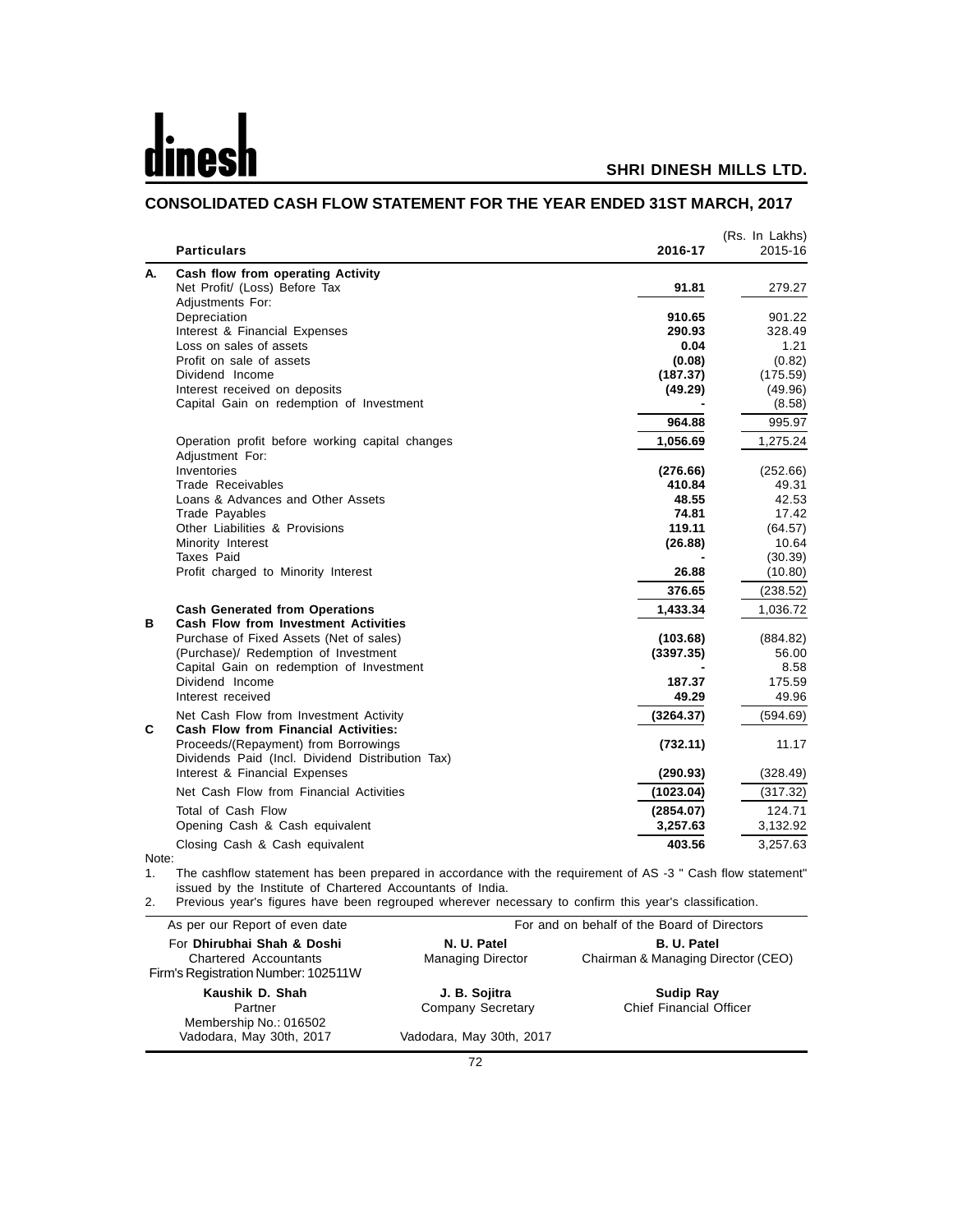

| <u>NUTE TO THE CONSOLIDATED FINANCIAL STATEMENTS (F.T. ZUTO-T7)</u>                |                           |                                             |  |  |  |  |
|------------------------------------------------------------------------------------|---------------------------|---------------------------------------------|--|--|--|--|
| <b>Particulars</b>                                                                 | As at 31st<br>March, 2017 | (Rs. in Lakhs)<br>As at 31st<br>March. 2016 |  |  |  |  |
| <b>NOTE:1 SHARE CAPITAL</b>                                                        |                           |                                             |  |  |  |  |
| Authorised                                                                         |                           |                                             |  |  |  |  |
| 9,500,000 Equity Shares of Rs 10/- each<br>50,000 Unclassified Shares of Rs. 100/- | 950.00<br>50.00           | 950.00<br>50.00                             |  |  |  |  |
| Issued, Subscribed & Paid up                                                       | 1,000.00                  | 1.000.00                                    |  |  |  |  |
| (P.Y. 5084382) Equity Shares of Rs 10/- each fully paid<br>5084382                 | 508.44                    | 508.44                                      |  |  |  |  |
| Total                                                                              | 508.44                    | 508.44                                      |  |  |  |  |
|                                                                                    |                           |                                             |  |  |  |  |

**NOTE TO THE CONSOLIDATED FINANCIAL STATEMENTS (F.Y. 2016-17)**

#### **1.1 The reconciliation of the number of shares outstanding at the beginning and at the end of the year:-**

|                                            |               |             |               | (Rs. In Lakhs) |
|--------------------------------------------|---------------|-------------|---------------|----------------|
|                                            | No. of        | As at 31st  | No. of        | As at 31st     |
|                                            | <b>Shares</b> | March, 2017 | <b>Shares</b> | March, 2016    |
| Shares outstaning at beginning of the year | 5.084.382     | 508.44      | 5.084.382     | 508.44         |
| Shares outstaning at end of the year       | 5.084.382     | 508.44      | 5.084.382     | 508.44         |

**Note:** During the F.Y. 2013-14, Company had bought back 193118 equity shares at a premium out of General Reserves and amount equal to nominal value of bought back shares i.e Rs.19.31 lacs has been transferred from General Reserve to Capital Redemtpion Reserve.

#### **1.2 The details of Shareholders holding more than 5% shares:**

| Name of the Shareholder |                       | As at 31st March, 2017 |                       | As at 31st March, 2016 |
|-------------------------|-----------------------|------------------------|-----------------------|------------------------|
|                         | No. of<br>Shares held | % of<br>Holdina        | No. of<br>Shares held | $%$ of<br>Holding      |
| Shri U.M.Patel          | 531,655               | 10.46                  | 531.655               | 10.46                  |
| Shri B.U.Patel          | 491.710               | 9.67                   | 491.710               | 9.67                   |
| Shri N.U.Patel          | 573.388               | 11.28                  | 573,388               | 11.28                  |

1.3 30,780 Equity shares allotted to Shareholders of Platewel Processes and Chemicals Limited as fully paid without payment being received in cash in terms of amalgamation scheme sanctioned by Gujarat High Court, as per order Dated 20th March, 1981.

1.4 The Company has only one class of equity shares having a par value of Rs.10 per share. Each shareholder is eligible for one vote per share. The dividend proposed by the Board of Directors is subject to the approval of shareholders, except in case of interim dividend. In the event of liquidation, the equity shareholders are eligible to receive the remaining assets of the Company, after distribution of all preferential amounts, in proportion of their shareholding.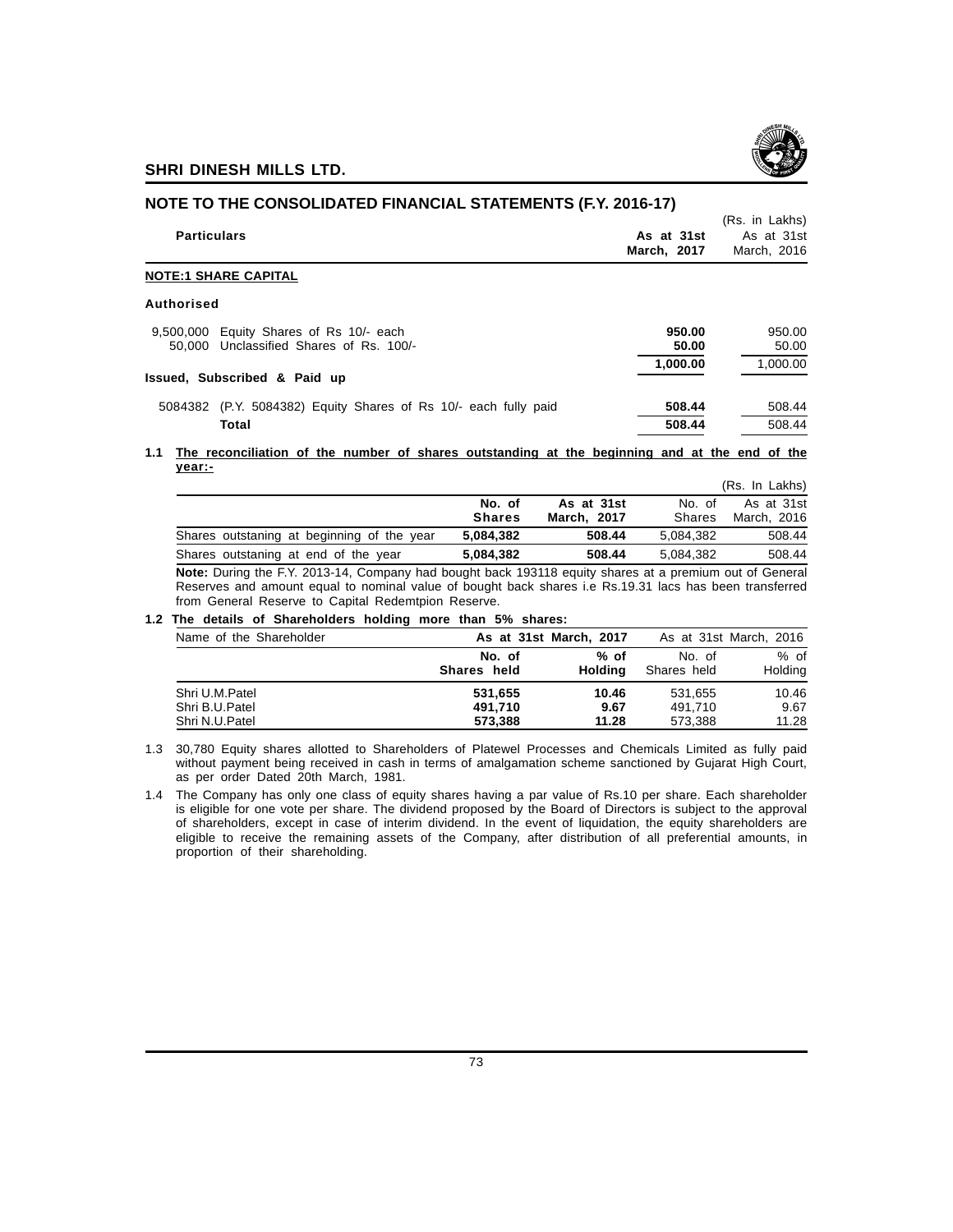# dinesh

# **SHRI DINESH MILLS LTD.**

|    | NOTE TO THE CONSOLIDATED FINANCIAL STATEMENTS (F.Y. 2016-17)                                                                                              |                           |                                             |
|----|-----------------------------------------------------------------------------------------------------------------------------------------------------------|---------------------------|---------------------------------------------|
|    | <b>Particulars</b>                                                                                                                                        | As at 31st<br>March, 2017 | (Rs. In Lakhs)<br>As at 31st<br>March, 2016 |
|    | <b>NOTE: 2 RESERVES &amp; SURPLUS</b>                                                                                                                     |                           |                                             |
| a. | <b>Capital Redemption Reserve</b>                                                                                                                         |                           |                                             |
|    | Opening Balance<br>(+) Current Year Transfer from General Reserve                                                                                         | 19.31                     | 19.31                                       |
|    | <b>Closing Balance</b>                                                                                                                                    | 19.31                     | 19.31                                       |
| b. | <b>General Reserve</b>                                                                                                                                    |                           |                                             |
|    | Opening Balance<br>(+) Current Year Transfer<br>(-) Utilization for Buy Back of Share<br>(-) Amount transferred owing to change in useful lives of assets | 9,244.71                  | 9,244.92                                    |
|    | as per the Companies Act, 2013 (Net of deferred tax)<br>(-) Transfer to Capital Redemption Reserve                                                        |                           | 0.21                                        |
|    | <b>Closing Balance</b>                                                                                                                                    | 9,244.71                  | 9,244.71                                    |
| c. | <b>Surplus</b>                                                                                                                                            |                           |                                             |
|    | Opening balance                                                                                                                                           | 213.15                    | 1.03                                        |
|    | (+) Net Profit/(Net Loss) for the current year<br>(-) Proposed Dividends<br>(-) Transfer to Reserves                                                      | 210.83                    | 303.91<br>91.79                             |
|    | Surplus as per annexed accounts                                                                                                                           | 423.98                    | 213.15                                      |
|    | <b>Total</b>                                                                                                                                              | 9,688.01                  | 9,477.17                                    |
|    | <b>NOTE: 3 LONG TERM BORROWINGS</b>                                                                                                                       |                           |                                             |
|    | Term loans<br>(Term loan under Technology Upgradtion Fund Scheme is secured<br>by way of hypothecation of machineries purchased therefrom.)               | 959.18                    | 1,592.41                                    |
|    | <b>Total</b>                                                                                                                                              | 959.18                    | 1,592.41                                    |

# **3.1 TERMS OF REPAYMENT OF TERM LOANS**

|                          |             | Repayment schedule                                                                        |    |        |          |       |  |
|--------------------------|-------------|-------------------------------------------------------------------------------------------|----|--------|----------|-------|--|
| Name of Institutions     | Instruments | Number of<br>Rate of<br>First<br>Frequency<br>Interest linstallment due<br>Installments I |    |        |          |       |  |
| Shri Dinesh Mills Limted |             |                                                                                           |    |        |          |       |  |
| South Indian Bank - II   | Term Loan   | Quarterly                                                                                 | 24 | 10.50% | Apr-13   | 27.50 |  |
| South Indian Bank - III  | Term Loan   | Quarterly                                                                                 | 24 | 10.50% | $May-14$ | 66.60 |  |
| Dinesh Remedies Limited  |             |                                                                                           |    |        |          |       |  |
| South Indian Bank Ltd    | Term Loan   | Quarterly                                                                                 | 24 | 10.50% | Mar-14   | 51.60 |  |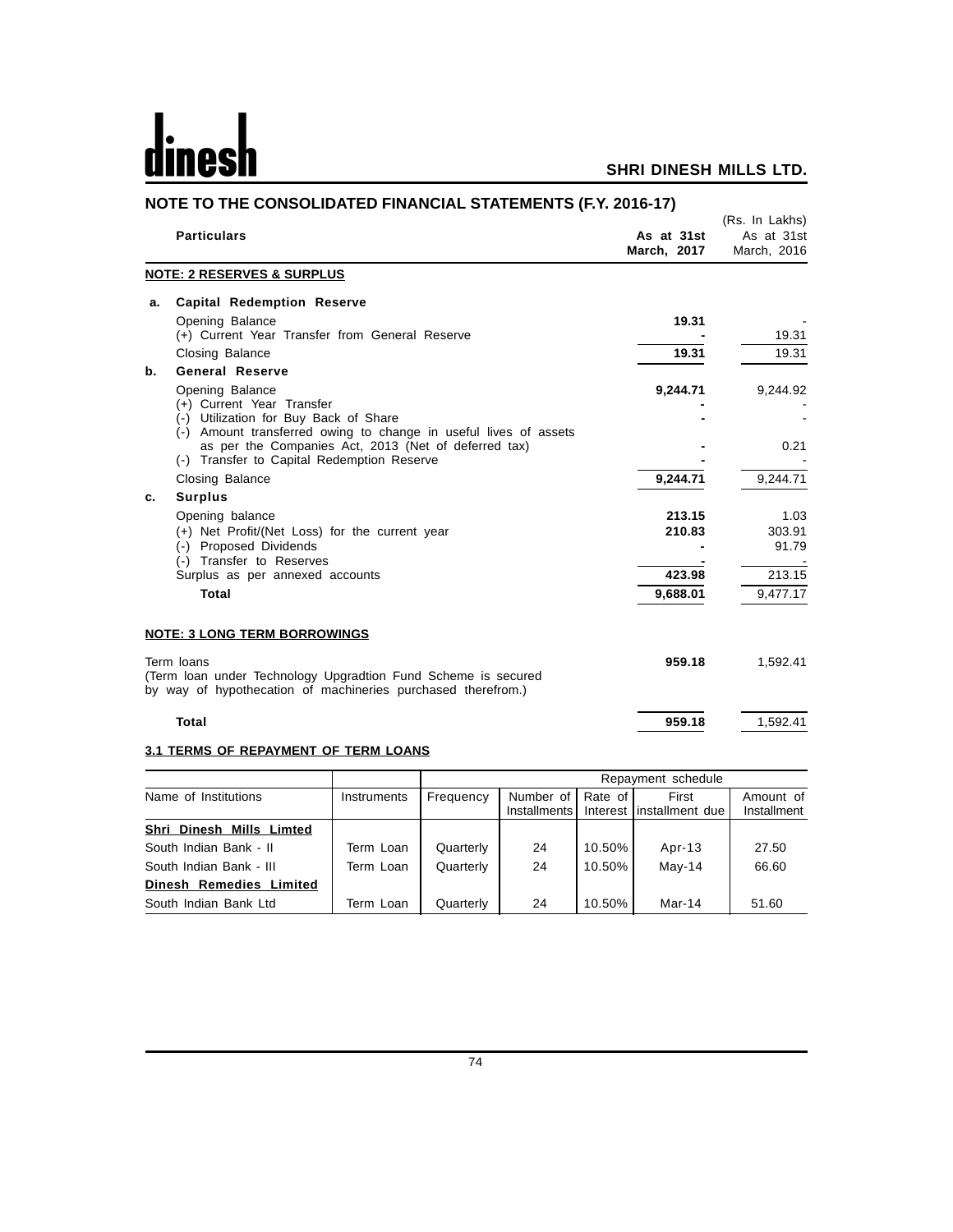# **NOTE TO THE CONSOLIDATED FINANCIAL STATEMENTS (F.Y. 2016-17)**

# **Particulars**

| <b>NOTE: 4 DEFERRED TAX LIABILITY</b>                                                                                                                                                                                                                                   |                                             |                                             |
|-------------------------------------------------------------------------------------------------------------------------------------------------------------------------------------------------------------------------------------------------------------------------|---------------------------------------------|---------------------------------------------|
| As at<br>31.03.2016                                                                                                                                                                                                                                                     | Charge / (Credit)<br>during the year        | As at<br>31.03.2017                         |
| Deferred Tax Liablity on account of :<br>Depreciation<br>503.64<br>(1)                                                                                                                                                                                                  | (78.79)                                     | 424.85                                      |
| Deferred Tax Assets on account of :<br>Expenses allowable for tax purpose when. . paid (Octroi)<br>(1)<br>15.60<br>Unencashed leave (Leave + Director Leave)<br>48.65<br>(II)<br>Gratuity<br>11.70<br>(III)<br>75.95<br>427.69<br>Net Deferred tax Liabilities / Assets | 12.21<br>1.15<br>13.36<br>(92.15)           | 15.60<br>60.86<br>12.85<br>89.31<br>335.54  |
|                                                                                                                                                                                                                                                                         | As at 31st<br>March. 2017                   | As at 31st<br>March, 2016                   |
| <b>NOTE: 5 OTHER LONG TERM LIABILITIES</b>                                                                                                                                                                                                                              |                                             |                                             |
| <b>Trade Deposits</b><br>Octroi Liability<br>Outstanding expenses<br>Total                                                                                                                                                                                              | 250.93<br>63.49<br>205.39<br>519.81         | 242.69<br>63.49<br>205.39<br>511.57         |
| <b>NOTE: 6 LONG TERM PROVISIONS</b>                                                                                                                                                                                                                                     |                                             |                                             |
| Provision for employee benefits:<br>Gratuity<br>Leave Encashment<br>Provisions for Medical/LTA/allowances, etc.<br>Provision for Tax (net of advance tax, TDS, self asst. tax)<br>Total                                                                                 | 52.77<br>133.40<br>49.54<br>77.43<br>313.14 | 44.37<br>119.94<br>52.88<br>42.47<br>259.66 |
| <b>NOTE: 7 SHORT TERM BORROWINGS</b>                                                                                                                                                                                                                                    |                                             |                                             |
| Secured<br>Cash credit<br>(Cash credits from Banks secured against hypothecation of Raw materials,<br>Stores, Spare parts, Finished goods and Work-in-progress)                                                                                                         | 53.99                                       | 152.87                                      |
| <b>Total</b>                                                                                                                                                                                                                                                            | 53.99                                       | 152.87                                      |



(Rs. In Lakhs)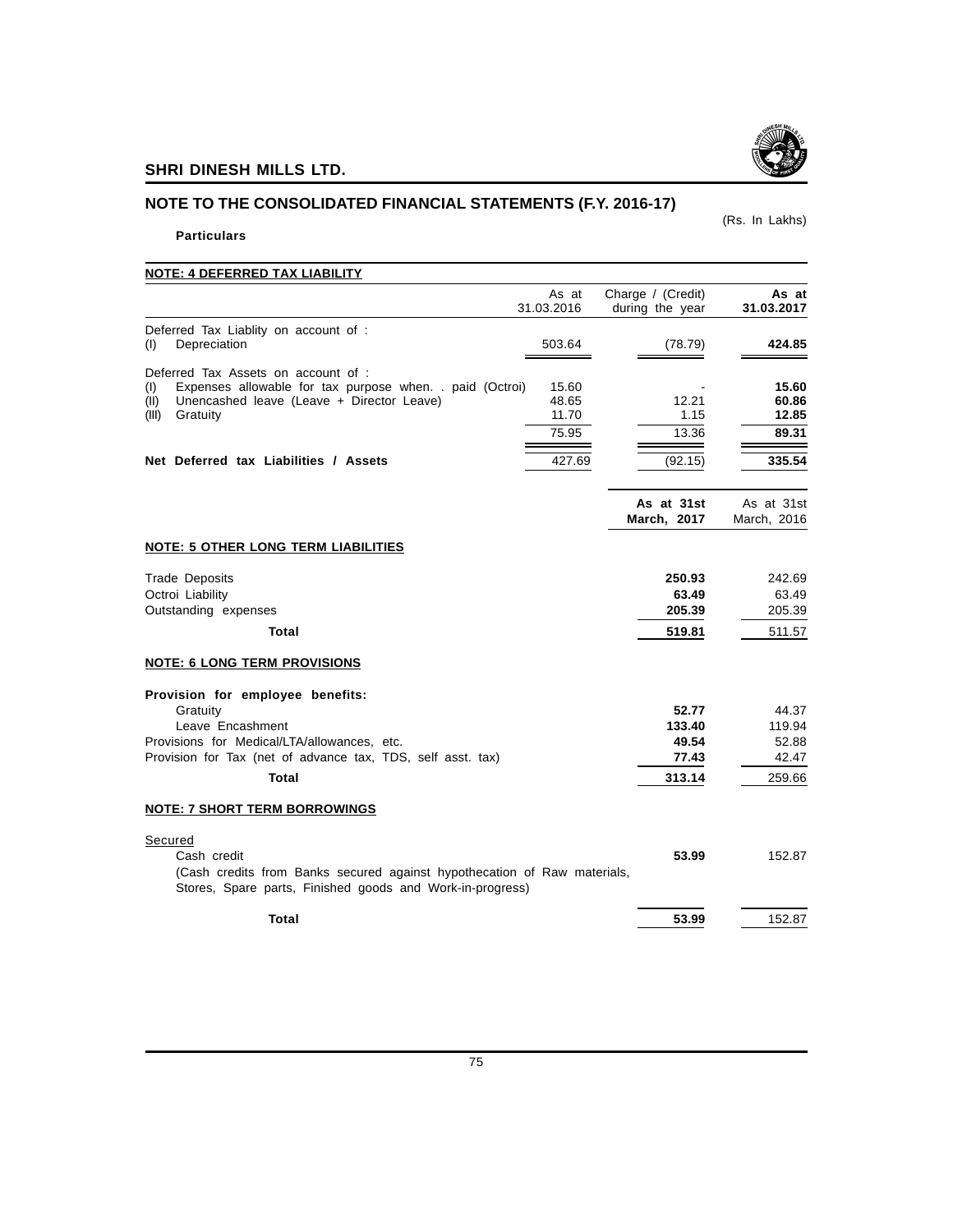# <u>dinesh</u>

| NOTE TO THE CONSOLIDATED FINANCIAL STATEMENTS (F.Y. 2016-17)                                                                                       |                           |                                             |  |  |  |
|----------------------------------------------------------------------------------------------------------------------------------------------------|---------------------------|---------------------------------------------|--|--|--|
| <b>Particulars</b>                                                                                                                                 | As at 31st<br>March, 2017 | (Rs. In Lakhs)<br>As at 31st<br>March, 2016 |  |  |  |
| <b>NOTE: 8 TRADE PAYABLES</b>                                                                                                                      |                           |                                             |  |  |  |
| Micro, Small and Medium Entreprises<br>Others                                                                                                      | 588.70                    | 513.89                                      |  |  |  |
| Total                                                                                                                                              | 588.70                    | 513.89                                      |  |  |  |
| 8.1<br>The details of amounts outstanding to Micro, Small and Medium Enterprises<br>based on available information with the company is as under:   |                           |                                             |  |  |  |
| Principal amount due and remaining unpaid<br>Interest due on above and the unpaid interest<br>Interest paid                                        |                           |                                             |  |  |  |
| Payment made beyond the appointed day during the year<br>Interest due and payable for the period of delay<br>Interest accrued and remaining unpaid |                           |                                             |  |  |  |
| Amount of further interest remaining due and payable in succeeding years                                                                           |                           |                                             |  |  |  |
| <b>NOTE: 9 OTHER CURRENT LIABILITIES</b>                                                                                                           |                           |                                             |  |  |  |
| Interest accrued but not due                                                                                                                       | 79.63                     | 78.21                                       |  |  |  |
| Unclaimed dividends                                                                                                                                | 18.50                     | 19.52                                       |  |  |  |
| Unclaimed matured deposits and interest accrued thereon                                                                                            | 0.79                      | 1.18                                        |  |  |  |
| Current Maturities of Long Term Debt<br>Other Payables :                                                                                           | 582.64                    | 488.70                                      |  |  |  |
| Advance from Customers                                                                                                                             | 554.28                    | 560.74                                      |  |  |  |
| Statutory dues                                                                                                                                     | 149.28                    | 162.55                                      |  |  |  |
| Other provision for expenses                                                                                                                       | 599.11                    | 569.18                                      |  |  |  |
| Other current liabilities                                                                                                                          | 2.13                      | 4.00                                        |  |  |  |
| Total                                                                                                                                              | 1,986.36                  | 1,884.08                                    |  |  |  |
| There is no amount due and outstanding to be credited to Investor<br>9.1<br>Education and, Protection Fund as at 31st March, 2017                  |                           |                                             |  |  |  |
| <b>NOTE: 10 SHORT TERM PROVISIONS</b>                                                                                                              |                           |                                             |  |  |  |
| Dues to Directors<br><b>Provision for employee benefits</b><br>Gratuity                                                                            | 15.62<br>77.77            | 15.71<br>54.45                              |  |  |  |
| Leave Encashment<br>Provisions for Dividend and Dividend Tax                                                                                       | 57.02                     | 33.35<br>91.79                              |  |  |  |
| Total                                                                                                                                              | 150.41                    | 195.30                                      |  |  |  |
|                                                                                                                                                    |                           |                                             |  |  |  |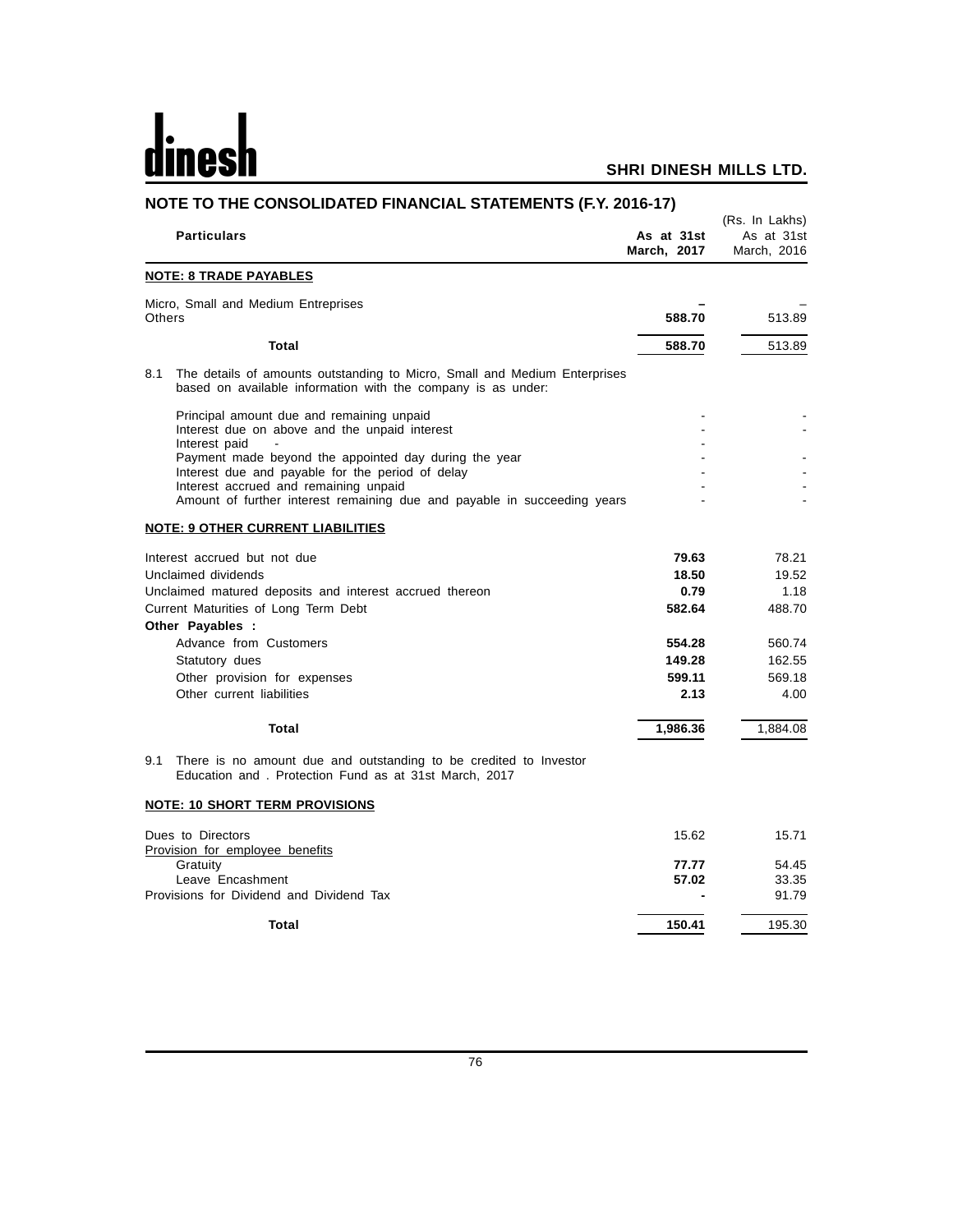# NOTE TO THE CONSOLIDATED FINANCIAL STATEMENTS (F.Y. 2016-17)

# **NOTE: 11 FIXED ASSETS**

77

|                               | <b>GROSS BLOCK</b>               |           |                          |                                           |                                     |                                 | <b>ACCUMULATED DEPRECIATION</b> |                                                                                                                                   |                                               |                                 | <b>NET BLOCK</b>                |  |
|-------------------------------|----------------------------------|-----------|--------------------------|-------------------------------------------|-------------------------------------|---------------------------------|---------------------------------|-----------------------------------------------------------------------------------------------------------------------------------|-----------------------------------------------|---------------------------------|---------------------------------|--|
| <b>Fixed Asset</b>            | Balance as at<br>1st April, 2016 | Additions | Adjustment/<br>Deduction | <b>Balance</b><br>asat31st<br>March, 2017 | Balance as<br>at 1st April,<br>2016 | Depreciation<br>for<br>the year | Adjustment/<br>Deduction        | Amount<br>adjusted with<br>retained earni-<br>ngs on account<br>of change in<br>Assets life as<br>per The<br>Company Act.<br>2013 | <b>Balance as</b><br>at31st<br>March,<br>2017 | As at<br>31st<br>March,<br>2017 | As at<br>31st<br>March,<br>2016 |  |
| <b>Tangible Assets</b><br>(A) |                                  |           |                          |                                           |                                     |                                 |                                 |                                                                                                                                   |                                               |                                 |                                 |  |
| Land                          | 381.15                           |           |                          | 381.15                                    |                                     |                                 |                                 |                                                                                                                                   |                                               | 381.15                          | 381.15                          |  |
| Assets under lease            | 5.73                             |           | (0.08)                   | 5.65                                      |                                     |                                 |                                 |                                                                                                                                   |                                               | 5.65                            | 5.73                            |  |
| <b>Buildings</b>              | 1,124.37                         | 45.73     |                          | 1,170.10                                  | 586.00                              | 34.04                           |                                 |                                                                                                                                   | 620.04                                        | 550.06                          | 538.37                          |  |
| Plant and Equipment           | 21,245.12                        | 31.95     |                          | 21,277.07                                 | 15,017.89                           | 819.59                          |                                 |                                                                                                                                   | 15,837.48                                     | 5,439.59                        | 6,227.22                        |  |
| Furniture and Dead stock      | 349.54                           | 16.29     | (3.52)                   | 362.31                                    | 307.29                              | 13.73                           | (3.34)                          |                                                                                                                                   | 317.68                                        | 44.63                           | 42.25                           |  |
| Vehicles                      | 387.27                           | 8.27      | (13.46)                  | 382.08                                    | 266.41                              | 37.84                           | (13.14)                         |                                                                                                                                   | 291.11                                        | 90.97                           | 120.86                          |  |
| Electrical Installations      | 190.55                           |           |                          | 190.55                                    | 132.29                              | 4.69                            |                                 |                                                                                                                                   | 136.98                                        | 53.57                           | 58.26                           |  |
| Tubewell and waterworks       | 13.80                            | 1.98      |                          | 15.78                                     | 10.87                               | 0.68                            |                                 |                                                                                                                                   | 11.55                                         | 4.23                            | 2.94                            |  |
| Sub Total:                    | 23.697.53                        | 104.22    | (17.06)                  | 23,784.69                                 | 16,320.75                           | 910.57                          | (16.48)                         |                                                                                                                                   | 17,214.84                                     | 6,569.85                        | 7,376.78                        |  |
| Intangible Assets<br>(B)      |                                  |           |                          |                                           |                                     |                                 |                                 |                                                                                                                                   |                                               |                                 |                                 |  |
| Computer Software             | 9.78                             |           |                          | 9.78                                      | 9.78                                |                                 |                                 |                                                                                                                                   | 9.78                                          |                                 |                                 |  |
| Total:                        | 23,707.31                        | 104.22    | (17.06)                  | 23,794.47                                 | 16,330.53                           | 910.57                          | (16.48)                         |                                                                                                                                   | 17,224.62                                     | 6,569.85                        | 7,376.78                        |  |
| Previous Year's Total         | 22,448.76                        | 1,308.95  | (50.40)                  | 23,707.31                                 | 15,475.73                           | 901.13                          | (46.70)                         | 0.37                                                                                                                              | 16,330.53                                     | 7,376.78                        |                                 |  |

Note: 11.1 Gross Block is carried at cost except Leasehold Land which is at cost less amounts written off.

Note: 11.2 Amount written off Rs. 0.08 Lakhs of Leasehold Land has been debited to Profit and Loss Account under the head Depreciation and Amortization Expenses.

Note: 11.3 Buildings includes Rs. 250/- being the cost of shares in Co-operative Society (Previous year Rs. 250/-)

(Rs. In Lakhs)

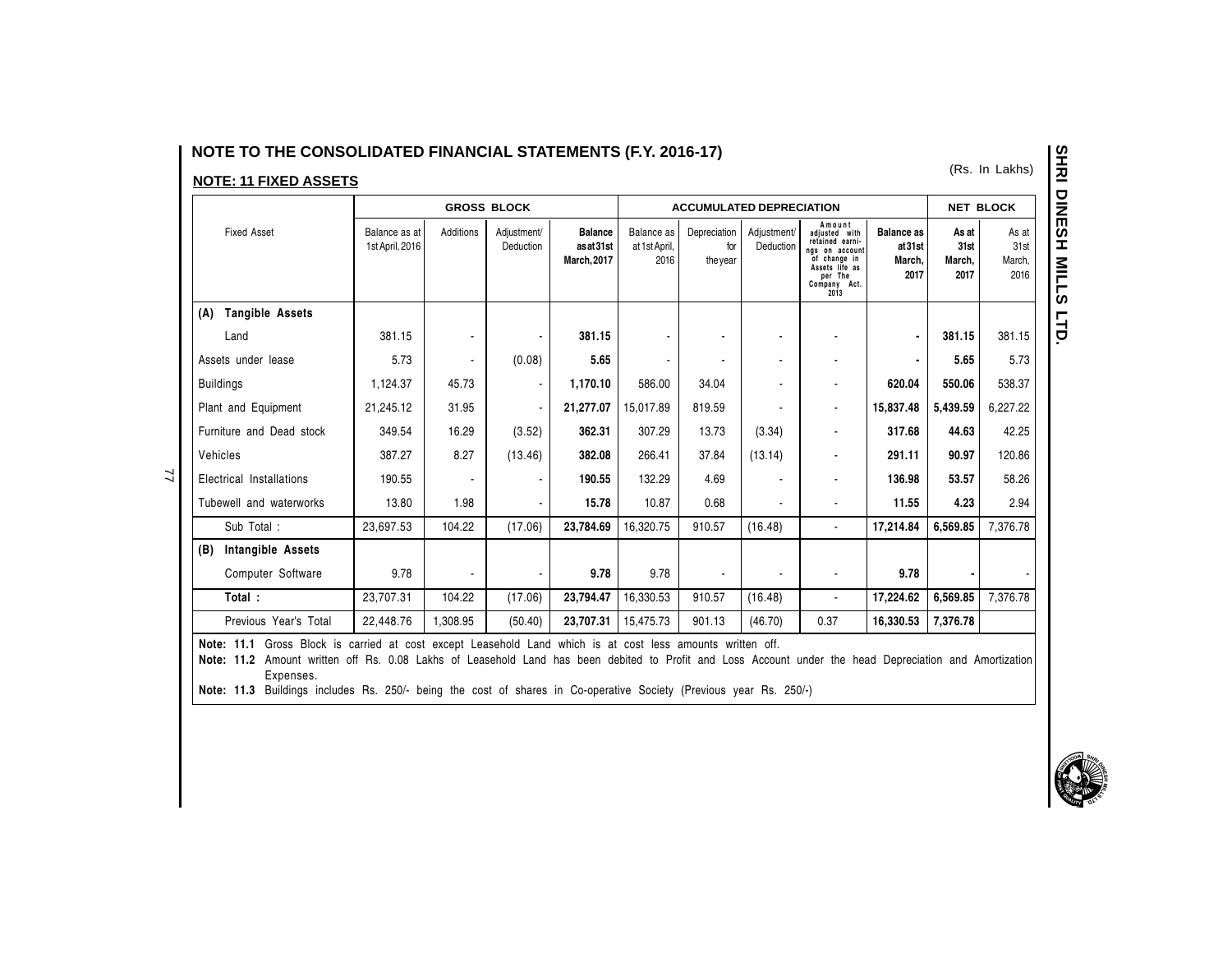# dinesh

| NOTE TO THE CONSOLIDATED FINANCIAL STATEMENTS (F.Y. 2016-17)                                                                                                                        |                                    |                                            |  |  |  |  |
|-------------------------------------------------------------------------------------------------------------------------------------------------------------------------------------|------------------------------------|--------------------------------------------|--|--|--|--|
| <b>Particulars</b>                                                                                                                                                                  | As at 31st<br>March 2017           | (Rs. In Lakhs)<br>As at 31st<br>March 2016 |  |  |  |  |
| <b>NOTE: 12 NON CURRENT INVESTMENTS</b>                                                                                                                                             |                                    |                                            |  |  |  |  |
| Investment in Equity instruments:<br>In fully paid shares                                                                                                                           |                                    |                                            |  |  |  |  |
| Unquoted:                                                                                                                                                                           |                                    |                                            |  |  |  |  |
| 50 Equity Shares of Rs. 100/- each in Gujarat Sheep & Wool<br>Development Corporation Limited<br>186265 (P.Y.186265) Equity Shares of Rs. 10/- each in<br>Narmada Cleantech Limited | 0.05<br>18.63                      | 0.05<br>18.63                              |  |  |  |  |
| Others:<br>400 Equity Shares of Rs. 25/- each in<br>Co-operative Bank of Baroda Limited                                                                                             |                                    |                                            |  |  |  |  |
| Investments in Government or Trust securities:                                                                                                                                      |                                    |                                            |  |  |  |  |
| 50,000 11.50% GOI Securities - 2015<br>20,000 6.90% GOI Securities - 2019                                                                                                           | 18.76                              | 18.76                                      |  |  |  |  |
| <b>Total</b>                                                                                                                                                                        | 37.44                              | 37.44                                      |  |  |  |  |
| NOTE: 13 LONG TERM LOANS & ADVANCES                                                                                                                                                 |                                    |                                            |  |  |  |  |
| (Unsecured, considered good)<br>Security Deposits<br>Balance with Statutory authorities                                                                                             | 142.81<br>18.19                    | 136.96<br>9.03                             |  |  |  |  |
| Total                                                                                                                                                                               | 161.00                             | 145.99                                     |  |  |  |  |
| <b>NOTE: 14 CURRENT INVESTMENTS</b>                                                                                                                                                 |                                    |                                            |  |  |  |  |
| <b>Mutual Funds</b><br>Reliance Money Manager Fund<br>ICICI Prudential Equity Arbitrage Fund                                                                                        | 230.64<br>1,134.11                 |                                            |  |  |  |  |
| <b>IDFC Arbitrage Fund</b><br>Kotak Equity Arbitrage Fund<br>Reliance Arbitrage Advantage Fund<br><b>HDFC Arbitrage Fund</b>                                                        | 3.45<br>850.49<br>457.81<br>685.85 |                                            |  |  |  |  |
| <b>ICICI Prudential Savings Fund</b><br>Total                                                                                                                                       | 35.00<br>3,397.35                  |                                            |  |  |  |  |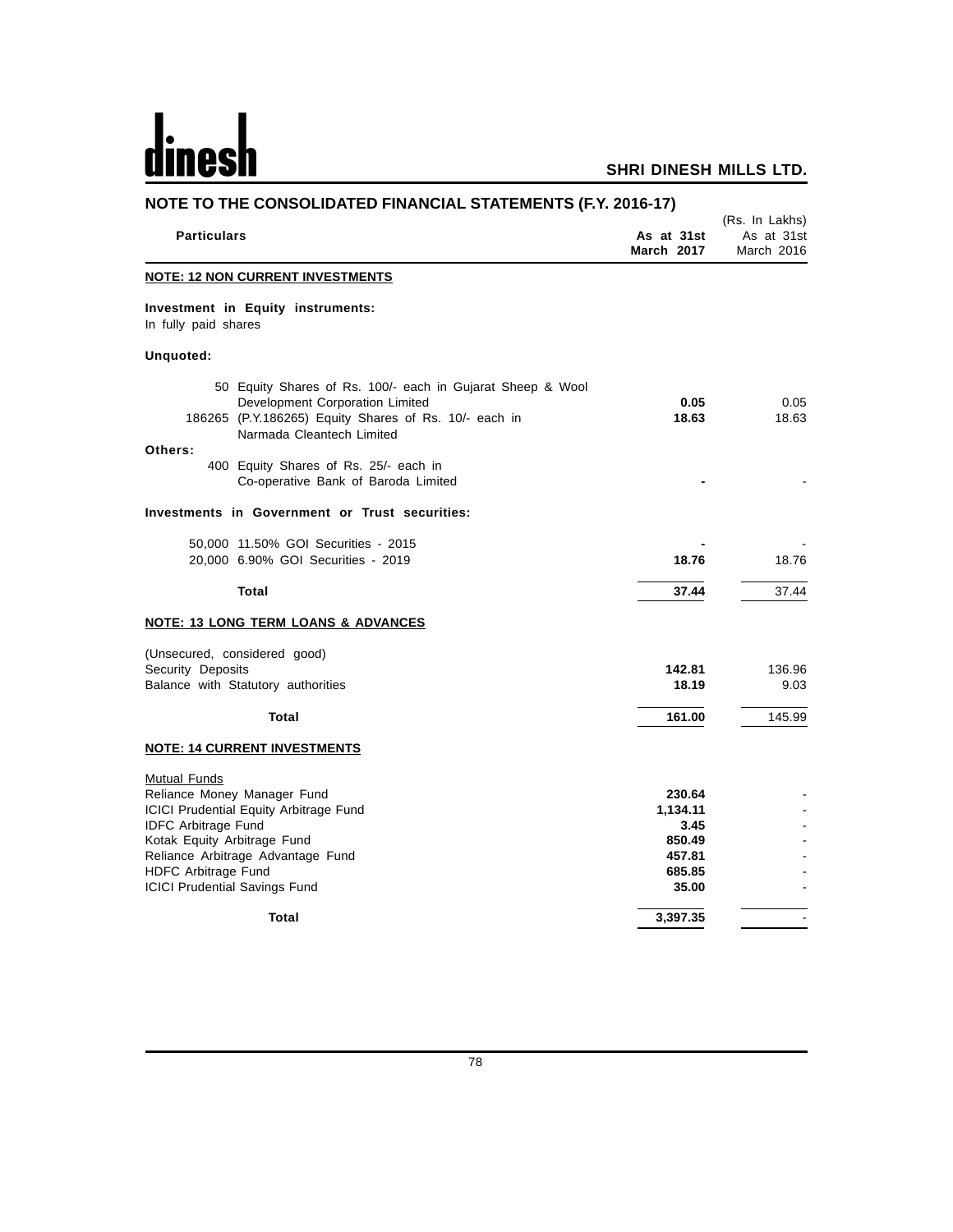

| NOTE TO THE CONSOLIDATED FINANCIAL STATEMENTS (F.Y. 2016-17)                                              |                           |                                             |
|-----------------------------------------------------------------------------------------------------------|---------------------------|---------------------------------------------|
| <b>Particulars</b>                                                                                        | As at 31st<br>March, 2017 | (Rs. In lakhs)<br>As at 31st<br>March, 2016 |
| <b>NOTE: 15 INVENTORIES</b>                                                                               |                           |                                             |
| Raw Materials<br>a.<br>Goods-in transit                                                                   | 876.94                    | 727.41                                      |
| Work-in-progress<br>b.                                                                                    | 1,086.44                  | 1,097.39                                    |
| Finished goods<br>c.                                                                                      | 1,249.17                  | 1,087.08                                    |
| d.<br>Stores and spares                                                                                   | 471.77                    | 495.78                                      |
| Total                                                                                                     | 3,684.32                  | 3,407.66                                    |
| <b>NOTE: 16 TRADE RECEIVABLES</b>                                                                         |                           |                                             |
| Trade receivables outstanding for a period exceeding<br>six months from the date they are due for payment |                           |                                             |
| Unsecured, considered good                                                                                | 225.24                    | 236.27                                      |
| Unsecured, considered doubtful                                                                            |                           |                                             |
| Less: Provision for doubtful debts                                                                        |                           |                                             |
|                                                                                                           | 225.24                    | 236.27                                      |
| Trade receivables outstanding for a period less than                                                      |                           |                                             |
| six months from the date they are due for payment                                                         |                           |                                             |
| Unsecured, considered good                                                                                | 1,171.16                  | 1,570.98                                    |
| Total                                                                                                     | 1,396.40                  | 1,807.25                                    |
| <b>NOTE: 17 CASH AND BANK BALANCES</b>                                                                    |                           |                                             |
| <b>Bank Balances:</b>                                                                                     |                           |                                             |
| In Current Account                                                                                        | 359.44                    | 87.15                                       |
| In Fixed Deposit Account (having maturity period less than 3 months)                                      | 3.94                      | 3,127.65                                    |
| Other Bank Balances:-                                                                                     | 17.60                     | 18.25                                       |
| In Fixed Deposit Account (having maturity period more than 12 months)<br>Unclaimed dividend accounts      | 20.08                     | 20.76                                       |
|                                                                                                           | 401.06                    | 3,253.81                                    |
| Cash on hand                                                                                              | 2.50                      | 3.82                                        |
| Total                                                                                                     | 403.56                    | 3,257.63                                    |
| <b>NOTE: 18 SHORT-TERM LOANS AND ADVANCES</b>                                                             |                           |                                             |
| Unsecured, considered good)                                                                               |                           |                                             |
| Statutory dues (net of tax provisions)                                                                    | 36.42                     | 106.62                                      |
| Advance to Suppliers                                                                                      | 143.54                    | 118.54                                      |
| Other loans and advances                                                                                  | 23.35                     | 22.77                                       |
| Prepaid Expanses                                                                                          | 5.77                      | 12.73                                       |
| Total                                                                                                     | 209.08                    | 260.66                                      |
|                                                                                                           |                           |                                             |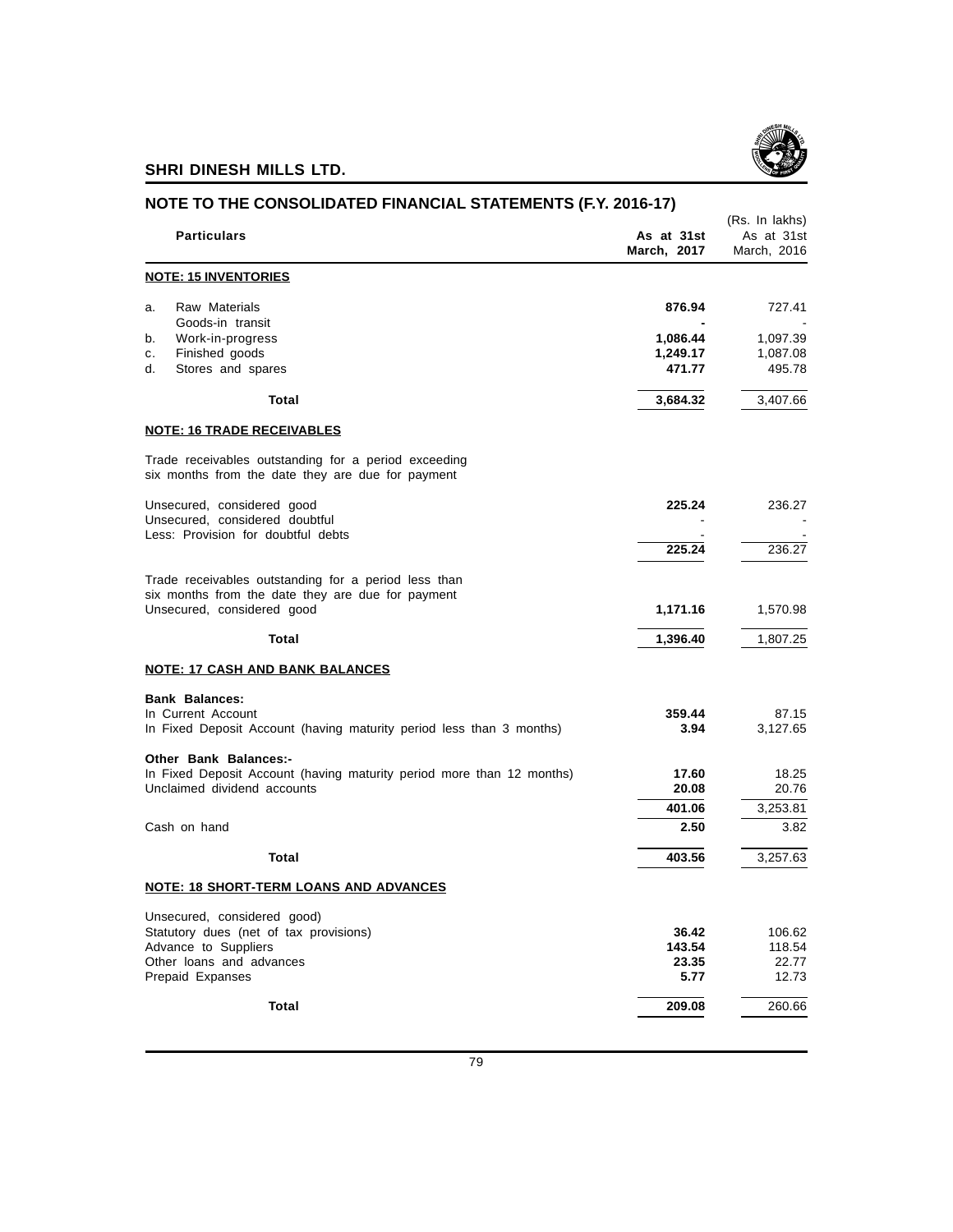# <u>dinesh</u>

|                                                  | NOTE TO THE CONSOLIDATED FINANCIAL STATEMENTS (F.Y. 2016-17) |                                     |                                             |  |
|--------------------------------------------------|--------------------------------------------------------------|-------------------------------------|---------------------------------------------|--|
|                                                  |                                                              | As at 31st<br>March, 2017           | (Rs. In Lakhs)<br>As at 31st<br>March, 2016 |  |
|                                                  |                                                              |                                     |                                             |  |
| Interest and Dividend Receivables on investments |                                                              | 0.33<br>125.41                      | 5.78<br>131.94                              |  |
|                                                  |                                                              | 125.74                              | 137.72                                      |  |
|                                                  |                                                              |                                     |                                             |  |
|                                                  |                                                              | 10,267.83                           | 10,570.61                                   |  |
|                                                  |                                                              |                                     | 689.49                                      |  |
|                                                  |                                                              | 9,633.79                            | 9,881.12                                    |  |
|                                                  |                                                              |                                     |                                             |  |
|                                                  |                                                              | 49.29<br>187.37<br>174.00           | 49.96<br>175.59<br>98.57                    |  |
|                                                  |                                                              | 410.66                              | 324.12                                      |  |
|                                                  |                                                              |                                     |                                             |  |
|                                                  |                                                              | 809.99<br>881.02<br>651.03<br>20.15 | 635.11<br>840.39<br>778.10<br>21.55         |  |
|                                                  |                                                              | 16.91                               | 934.67<br>21.37                             |  |
|                                                  |                                                              | 3,092.30                            | 3,231.19                                    |  |
|                                                  |                                                              |                                     |                                             |  |
|                                                  |                                                              | 117.88                              | 105.00                                      |  |
| 2016-17                                          |                                                              |                                     | 2015-16                                     |  |
| <b>VALUE</b><br>(Rs. In lacs)                    | %                                                            | VALUE<br>(Rs. In lacs)              | $\%$                                        |  |
|                                                  |                                                              |                                     |                                             |  |
| 1676.76                                          | 54.22%                                                       | 1468.79                             | 45.46%<br>24.96%                            |  |
| 713.20                                           | 23.06%                                                       | 934.67                              | 28.93%<br>0.66%                             |  |
| 3092.30                                          | 100.00%                                                      | 3231.19                             | 100.00%                                     |  |
|                                                  | 685.43<br>16.91                                              | 22.17%<br>0.55%                     | 634.04<br>713.20<br>806.36<br>21.37         |  |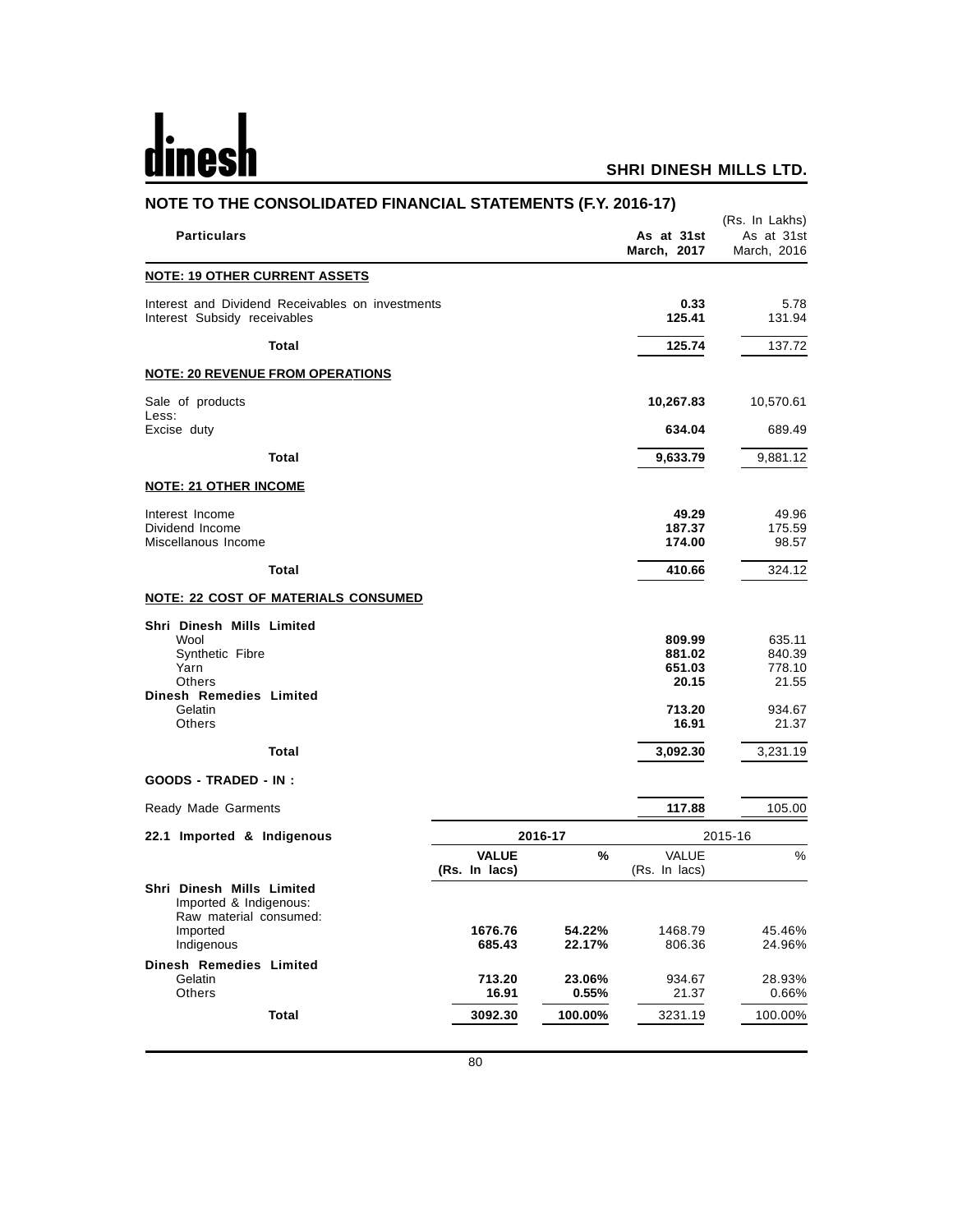

| NOTE TO THE CONSOLIDATED FINANCIAL STATEMENTS (F.Y. 2016-17)                                     |                           | (Rs. In Lakhs)            |  |
|--------------------------------------------------------------------------------------------------|---------------------------|---------------------------|--|
| <b>Particulars</b>                                                                               | As at 31st<br>March, 2017 | As at 31st<br>March, 2016 |  |
| NOTE: 23 CHANGES IN INVENTORIES OF FINISHED GOODS,<br><b>WORK-IN-PROGRESS AND STOCK-IN-TRADE</b> |                           |                           |  |
| Inventories (at close):                                                                          |                           |                           |  |
| Work -in- Process                                                                                | 1,086.44                  | 1,097.39                  |  |
| <b>Finished Goods</b>                                                                            | 1,249.17                  | 1,087.08                  |  |
|                                                                                                  | 2,335.61                  | 2,184.47                  |  |
| Inventories (at commencement):                                                                   |                           |                           |  |
| Work -in- Process<br><b>Finished Goods</b>                                                       | 1,097.39<br>1,087.08      | 1,194.62<br>867.61        |  |
|                                                                                                  | 2,184.47                  | 2,062.23                  |  |
|                                                                                                  | (151.14)                  | (122.24)                  |  |
| Excise duty variations on opening/closing stocks                                                 | 11.27                     | 32.96                     |  |
| Total                                                                                            | (139.87)                  | (89.28)                   |  |
| <b>NOTE: 24 EMPLOYEE BENEFIT EXPENSES</b>                                                        |                           |                           |  |
|                                                                                                  | 2,779.90                  |                           |  |
| Salaries and Wages<br>Contributions to -                                                         |                           | 2,644.79                  |  |
| Provident fund, Superannuation scheme & Other funds                                              | 303.11                    | 278.79                    |  |
| Employees' State Insurance Scheme<br>Staff welfare expenses                                      | 39.46<br>10.37            | 38.04<br>9.99             |  |
|                                                                                                  |                           |                           |  |
| Total                                                                                            | 3,132.84                  | 2,971.61                  |  |
| <b>NOTE: 25 FINANCE COST</b>                                                                     |                           |                           |  |
| Interest expenses                                                                                | 264.89                    | 313.24                    |  |
| Other borrowing costs                                                                            | 26.04                     | 15.25                     |  |
| Total                                                                                            | 290.93                    | 328.49                    |  |
| <b>NOTE: 26 OTHER EXPENSES</b>                                                                   |                           |                           |  |
| <b>Stores Consumed</b>                                                                           | 393.66                    | 386.40                    |  |
| Electricity, Power and Fuels                                                                     | 535.10                    | 640.41                    |  |
| Rent<br>Commission                                                                               | 4.77<br>150.34            | 2.82<br>135.26            |  |
| Cash Discount                                                                                    | 175.93                    | 167.91                    |  |
| Repairs to Building                                                                              | 16.79                     | 38.10                     |  |
| Repairs to Machinery                                                                             | 342.17<br>15.78           | 268.20<br>20.61           |  |
| Repairs to Others<br>Insurance                                                                   | 30.68                     | 27.53                     |  |
| Rates and Taxes                                                                                  | 34.71                     | 28.95                     |  |
| Payment to Auditors                                                                              | 11.94                     | 11.04                     |  |
| Advertisement and Publicity                                                                      | 14.30                     | 14.44                     |  |
| Legal & professional fees                                                                        | 135.76                    | 119.63                    |  |
| Travelling and Conveyance<br>Miscellaneous expenses                                              | 204.07<br>481.91          | 196.70<br>419.74          |  |
|                                                                                                  |                           |                           |  |
| Total                                                                                            | 2,547.91                  | 2,477.74                  |  |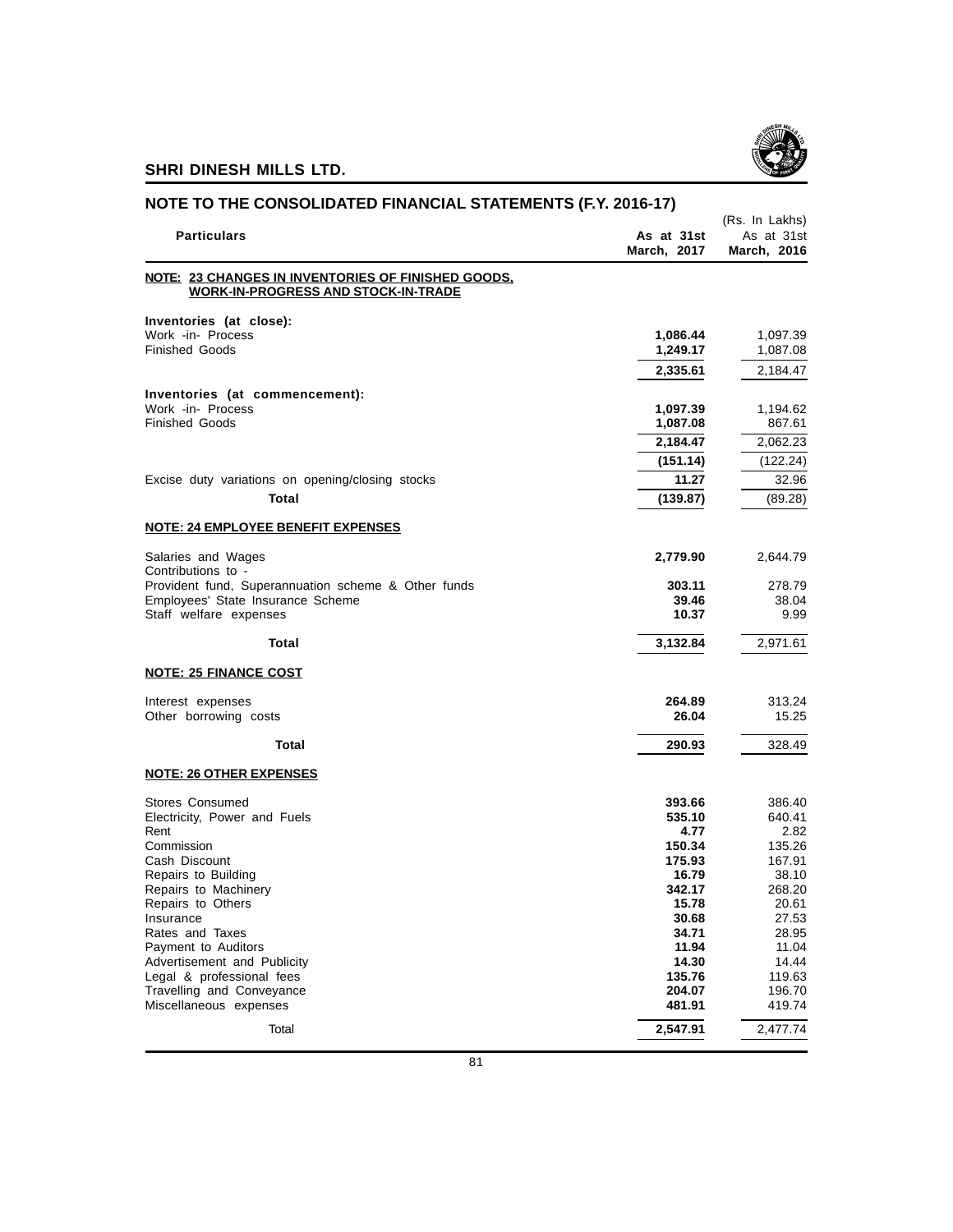# d

# **SHRI DINESH MILLS LTD.**

| <b>Particulars</b>                                                                                                                       | 2016-17                       | (Rs. In Lakhs)<br>2015-16     |
|------------------------------------------------------------------------------------------------------------------------------------------|-------------------------------|-------------------------------|
| <b>26.1 PAYMENT TO AUDITORS AS:</b>                                                                                                      |                               |                               |
| Statutory Auditors :                                                                                                                     |                               |                               |
| Audit Fees<br>i)<br>ii)<br>For Taxation matters<br>iii)<br>For expenses<br>Sub Total                                                     | 5.62<br>5.75<br>0.57<br>11.94 | 5.60<br>5.43<br>0.01<br>11.04 |
| Cost Auditors:                                                                                                                           |                               |                               |
| As auditors<br>i)<br>Total                                                                                                               | 11.94                         | 11.04                         |
| NOTE: 27 C.I.F. VALUE OF IMPORTS, EXPENDITURE AND<br><b>EARNINGS IN FOREIGN CURRENCY</b>                                                 |                               |                               |
| (A) C.I.F. Value of imports :<br>Raw Materials<br><b>Capital Goods</b><br>Stores and Spares                                              | 1,594.14<br>1.09<br>83.21     | 812.55<br>587.08<br>97.96     |
| (B) Expenditure in Foreign currencies:<br>Commission<br>Travelling expenses<br>Other matters                                             | 48.44<br>63.95<br>12.85       | 32.15<br>58.32<br>23.36       |
| (C) Earnings in Foreign currencies:<br>F.O.B. value of Exports                                                                           | 1,231.74                      | 827.73                        |
| <u>NOTE: 28 EARNINGS PER SHARE (EPS)</u>                                                                                                 |                               |                               |
| Net Profit after tax as per Statement of Profit and Loss<br>attributable to Equity Shareholders (Rs. In Lakhs)                           | 210.83                        | 303.91                        |
| Weighted Average number of equity shares used as<br>denominator for calculating EPS                                                      | 5,084,382                     | 5,084,382                     |
| Basic and Diluted Earnings per share (Rs.)<br>Face Value per equity share (Rs.)                                                          | 4.15<br>10.00                 | 5.98<br>10.00                 |
| NOTE: 29 CONTINGENT LIABILITIES NOT PROVIDED FOR IN RESPECT OF                                                                           |                               |                               |
| Workers' demand - matter under appeal<br>Additional Bonus liability owing to amendment introduced in                                     | 228.34                        | 140.11                        |
| The Payment of Bonus Act, 1965, the matter at this juncture is at<br>subjudiced stage with the various High Courts for the year 2014-15. | 28.48                         | 28.48                         |
| Income tax Demands (including interest) - matter under appeal                                                                            | 572.87                        | 847.51                        |
| Excise matter under appeal                                                                                                               | 217.81                        | 217.81                        |

# **NOTE TO THE CONSOLIDATED FINANCIAL STATEMENTS (F.Y. 2016-17)**

**NOTE: 30**

Estimated amount of contracts remaining to be excecuted on Capital Account (net of advance payment) is NIL (previous year Rs.NIL)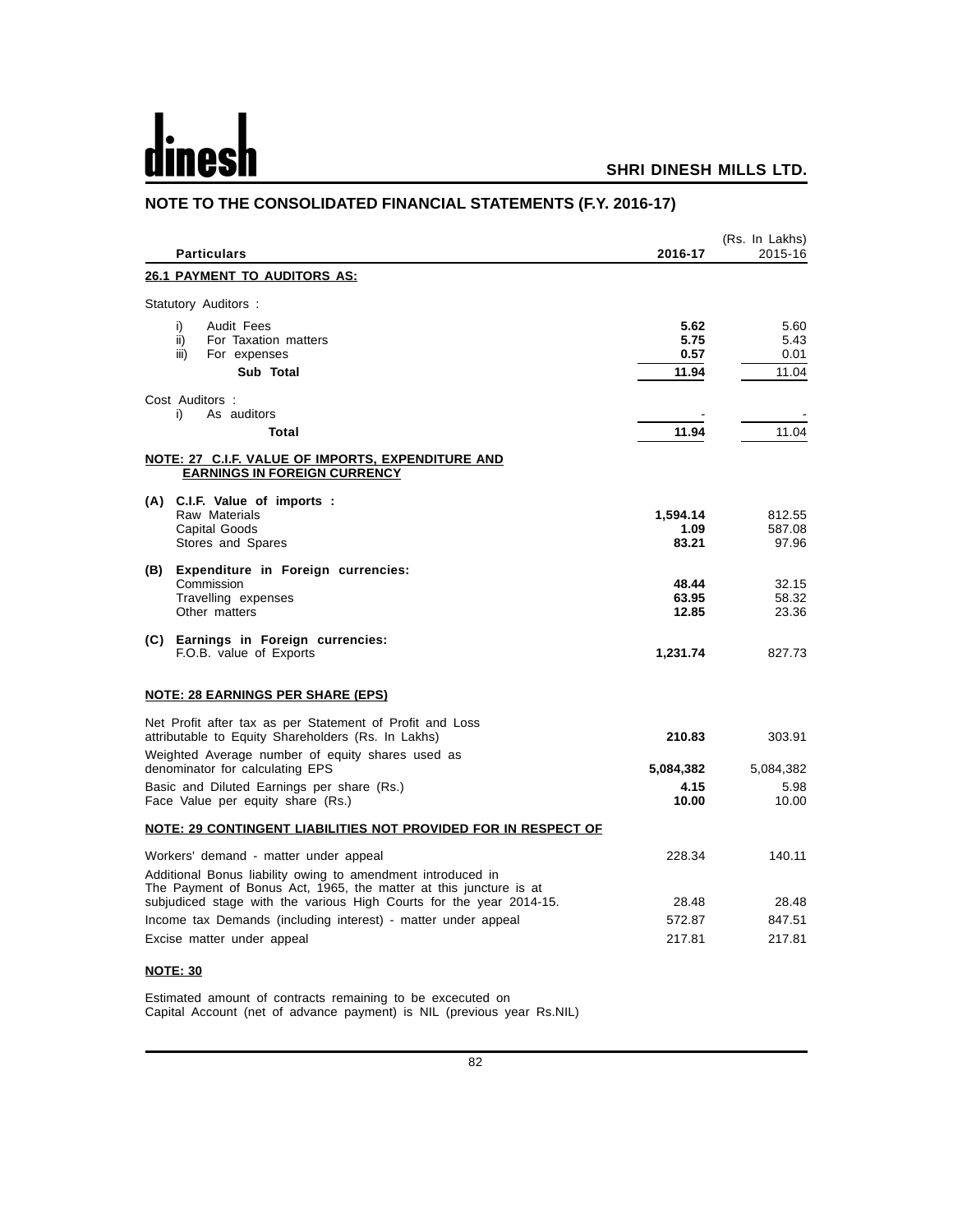

# **NOTE TO THE CONSOLIDATED FINANCIAL STATEMENTS (F.Y. 2016-17)**

#### **NOTE: 31 RELATED PARTY INFORMATION**

#### **(A) Name of related party and nature of relationship**

|    | Name of related party                   | Description of relationship          |
|----|-----------------------------------------|--------------------------------------|
| 1. | Where significant influence exists:     |                                      |
|    | Shri Dinesh Foundation                  | Key Management Personnel are Trustee |
|    | Shri Maganbhai B. Patel's Charity Trust | Key Management Personnel are Trustee |
| 2. | Key Management Personnel:               |                                      |
|    | Mr. U.M.Patel                           | Chairman Emeritus                    |
|    | Mr. B.U.Patel                           | Chairman & Managing Director         |
|    | Mr. N.U.Patel                           | <b>Managing Director</b>             |
| 3. | Relatives Of Key Management Personnel   |                                      |
|    | Mrs. R.B.Patel                          | Wife of Mr. B.U. Patel               |
|    | Mrs. A.N.Patel                          | Wife of Mr. N.U.Patel                |
|    | Ms J.B.Patel                            | Daughter of Mr. B.U.Patel            |
|    | Mr. A.B.Patel                           | Son of Mr. B.U.Patel                 |
|    | Mr. N.N.Patel                           | Son of Mr. N.U.Patel                 |
|    | Mrs. M.U.Patel                          | Wife of Mr. U.M.Patel                |

# **(B) Transactions with related party**

| Name of Related Party |                                                     |                                             |                                                         | Amount                      |                             | <b>Outstanding Balance</b>  |                             |
|-----------------------|-----------------------------------------------------|---------------------------------------------|---------------------------------------------------------|-----------------------------|-----------------------------|-----------------------------|-----------------------------|
|                       |                                                     | Relationship                                | Nature of<br><b>Transaction</b>                         | 2016-17<br>(Rs. in<br>Lacs) | 2015-16<br>(Rs. in<br>Lacs) | 2016-17<br>(Rs. in<br>Lacs) | 2015-16<br>(Rs. in<br>Lacs) |
| 1.                    | Chairman and<br>Managing Director<br>Shri B.U.Patel | Key Management<br>Personnel                 | Remueration<br>Fixed Deposits received<br>Interest Paid | 95.83<br>-                  | 94.19                       | 7.72                        | 7.71                        |
| 2.                    | Managing Director<br>Shri N.U.Patel                 | Key Management<br>Personnel                 | Remueration<br>Fixed Deposits received<br>Interest Paid | 95.83                       | 94.19                       | 7.90                        | 8.00                        |
| 3.                    | Relatives of Key<br>Management<br>Personnel         | Relatives of Key<br>Management<br>Personnel | Fixed Deposits received<br>Interest Paid<br>Salary      | 26.74                       | 16.31                       |                             |                             |

(C) There are no provisions for doubtul debts or amounts written off or written back in respect of debts due to or due from related parties.

(D) Related party relationship is as identified by the Company on the basis of information available with them and relied upon by the Auditors.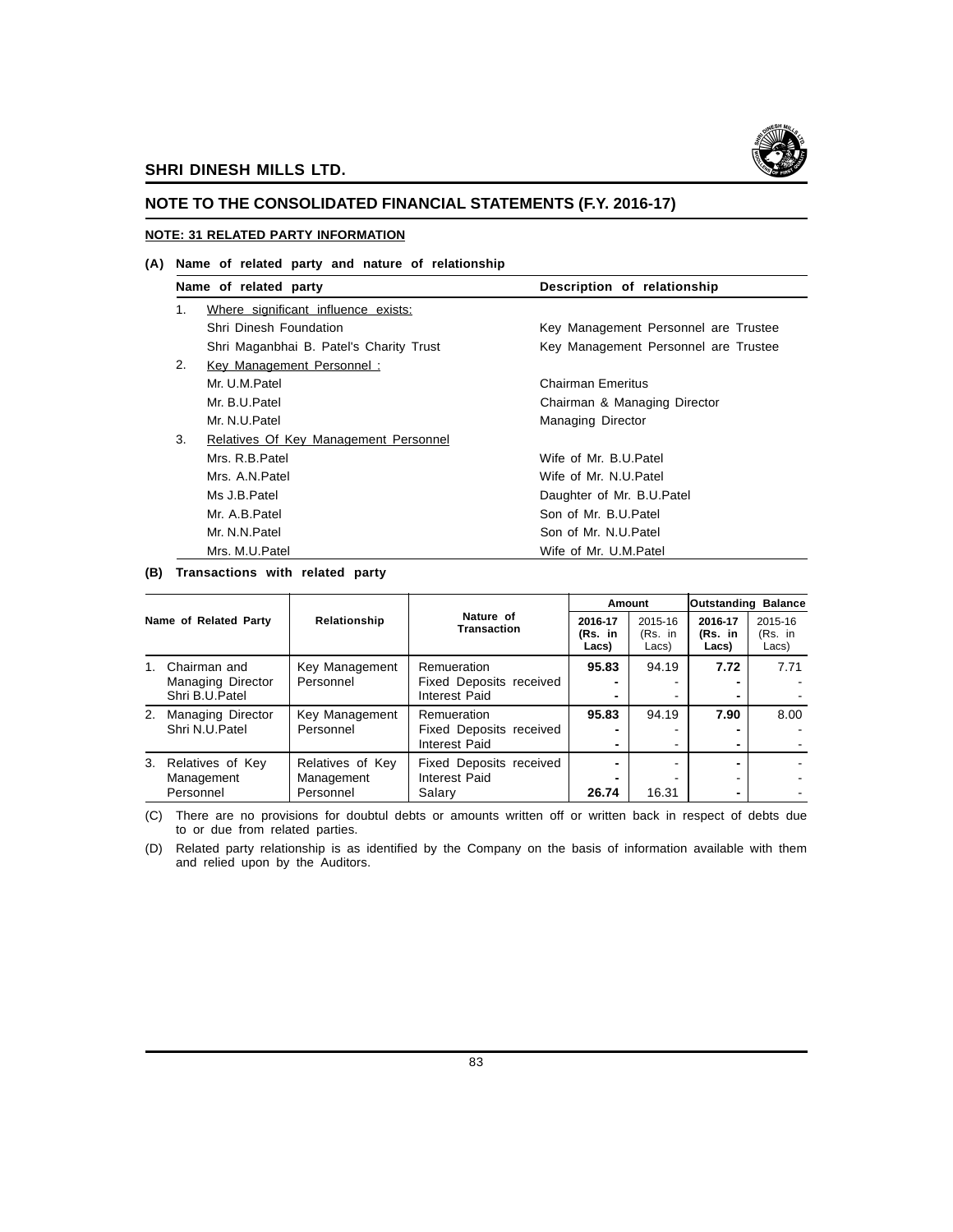# **NOTE TO THE CONSOLIDATED FINANCIAL STATEMENTS (F.Y. 2016-17)**

# **Note: 32 Segment wise Revenue and Capital employed for the year ended March 31st, 2017**

# **(a) Primary segment : Business segment** (Rs. in Lakhs)

|                                                                               | <b>Textile</b> |          |          | Pharmaceuticals | Consolidated |                |
|-------------------------------------------------------------------------------|----------------|----------|----------|-----------------|--------------|----------------|
|                                                                               | 2016-17        | 2015-16  | 2016-17  | 2015-16         | 2016-17      | 2015-16        |
| Revenue                                                                       |                |          |          |                 |              |                |
| <b>External Sales</b>                                                         | 7,928.94       | 7,808.67 | 1,704.85 | 2,072.45        | 9,633.79     | 9,881.12       |
| <b>Total Revenue</b>                                                          | 7,928.94       | 7,808.67 | 1,704.85 | 2,072.45        | 9,633.79     | 9,881.12       |
| <b>Segment Results</b>                                                        |                |          |          |                 |              |                |
| Profit before Interest and Tax                                                | 337.27         | 457.07   | 19.43    | 135.44          | 356.70       | 592.51         |
| Interest Expense (Net)                                                        |                |          |          |                 | 264.89       | 313.24         |
| Other un-allocable income,                                                    |                |          |          |                 |              |                |
| net of unallocable Expenditure                                                |                |          |          |                 |              |                |
| Profit before tax                                                             |                |          |          |                 | 91.81        | 279.27         |
| Current tax                                                                   |                |          |          |                 |              | 19.76          |
| (1)<br>Deferred tax<br>(2)                                                    |                |          |          |                 | (92.15)      | (55.21)        |
|                                                                               |                |          |          |                 |              |                |
| Profit/(Loss) for the year                                                    |                |          |          |                 | 183.95       | 314.72         |
| Less: Share of Minority                                                       |                |          |          |                 |              |                |
| Interest                                                                      |                |          |          |                 | (26.88)      | 10.80          |
| Profit / (Loss)                                                               |                |          |          |                 |              |                |
| (after adjustment of                                                          |                |          |          |                 |              |                |
| Minority Interest)                                                            |                |          |          |                 | 210.83       | 303.91         |
| Segment Assets                                                                | 4,256.03       | 4,914.60 | 2,313.83 | 2,462.18        | 6,569.86     | 7,376.78       |
|                                                                               |                |          |          |                 |              |                |
| <b>Total Assets</b>                                                           |                |          |          |                 | 6,569.86     | 7,376.78       |
| <b>Segment Liabilities</b>                                                    | 3,865.49       | 4,094.20 | 1,041.64 | 1,351.48        | 4,907.13     | 5,445.68       |
| <b>Total Liabilities</b>                                                      |                |          |          |                 | 4,907.13     | 5,445.68       |
|                                                                               |                |          |          |                 |              |                |
| Capital Expenditure                                                           | 96.28          | 694.72   | 7.94     | 188.04          | 104.22       | 882.76         |
| Depreciation & Amortisation                                                   | 754.27         | 745.16   | 156.30   | 155.96          | 910.57       | 901.12         |
| Non cash Expenses other                                                       |                |          |          |                 |              |                |
| than depreciation                                                             |                |          |          |                 |              |                |
| Secondary segment - Geographical Information of geographical segment :<br>(b) |                |          |          |                 |              | (Rs. in Lakhs) |

| <b>Particulars</b>                               | In India  |           | Out side India |         | Total     |           |
|--------------------------------------------------|-----------|-----------|----------------|---------|-----------|-----------|
|                                                  | 2016-17   | 2015-16   | 2016-17        | 2015-16 | 2016-17   | 2015-16   |
| Segment Revenue                                  | 8.402.04  | 9.049.99  | 1,231.75       | 831.13  | 9,633.79  | 9.881.12  |
| Carrying cost of Assets by<br>location of Assets | 15.984.74 | 16.431.13 | -              | -       | 15.984.74 | 16.431.13 |
| Addition to Assets<br>and Intangible             | 104.22    | 1,308.95  |                |         | 104.22    | 1,308.95  |

#### **Other Disclosure :**

1. Segment has been identified in line with the Accounting Standard - 17 "Segment Reporting" taking into account . the organisation Structure as well as the differing risks and returns.

2. Company has disclosed Business Segment as the Primary Segment.

- 3. Composition of Business Segment:
	- Name of Segment comprises of:

(a) Textile Woollen Textiles

(b) Pharmaceuticals Empty Hard Gelatin Capsules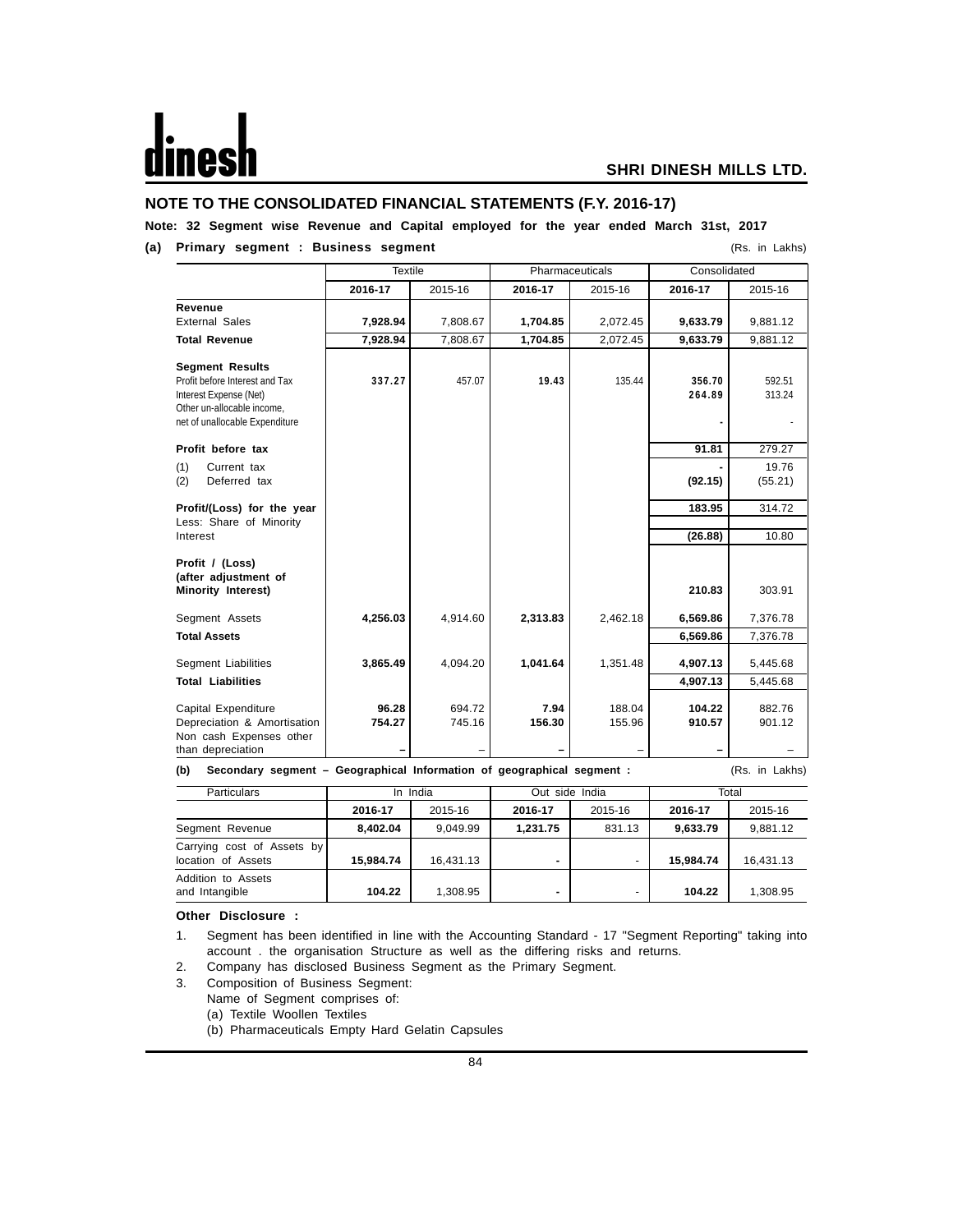

# **NOTE TO THE CONSOLIDATED FINANCIAL STATEMENTS (F.Y. 2016-17)**

- **Note: 33** Significant Accounting Policies followed by the Company are as stated in the statement annexed to this schedule as Annexure I.
- **Note: 34** Previous year's figures have been regrouped whereever necessary.
- **Note: 35 Disclosure of the details of Specified Bank Notes (SBN) held and transacted during the period from 8th November, 2016 to 30th December, 2016, required as per Notification G.S.R 308 (E) dated 30th March 2017 issued by the Ministry of Corporate Affairs.**

This is to certify that the disclosure given below are true and correct to the best of our knowledge and belief and is as per the Books of Acccount maintained by the Company**.**

|                                       |                                       |                                | Amount in Rs. |
|---------------------------------------|---------------------------------------|--------------------------------|---------------|
|                                       | <b>Specified Bank</b><br>Notes (SBNs) | Other<br>denomination<br>notes | Total         |
| Closing cash in hand as on 08.11.2016 | 730,500.00                            | 7,420.00                       | 737,920.00    |
| $(+)$ Permitted receipts              |                                       | 4,494,954.00                   | 4,494,954.00  |
| (-) Permitted payments                |                                       | 4,034,018.00                   | 4,034,018.00  |
| (-) Amount deposited in Banks         | 730,500.00                            |                                | 730,500.00    |
| Closing cash in hand as on 30.12.2016 | -                                     | 468,356.00                     | 468,356.00    |

| As per our Report of even date                                                                    | For and on behalf of the Board of Directors |                                                          |  |  |
|---------------------------------------------------------------------------------------------------|---------------------------------------------|----------------------------------------------------------|--|--|
| For Dhirubhai Shah & Doshi<br><b>Chartered Accountants</b><br>Firm's Registration Number: 102511W | N. U. Patel<br><b>Managing Director</b>     | <b>B. U. Patel</b><br>Chairman & Managing Director (CEO) |  |  |
| Kaushik D. Shah<br>Partner                                                                        | J. B. Sojitra<br>Company Secretary          | <b>Sudip Ray</b><br><b>Chief Financial Officer</b>       |  |  |
| Membership No.: 016502<br>Vadodara, May 30th, 2017                                                | Vadodara, May 30th, 2017                    |                                                          |  |  |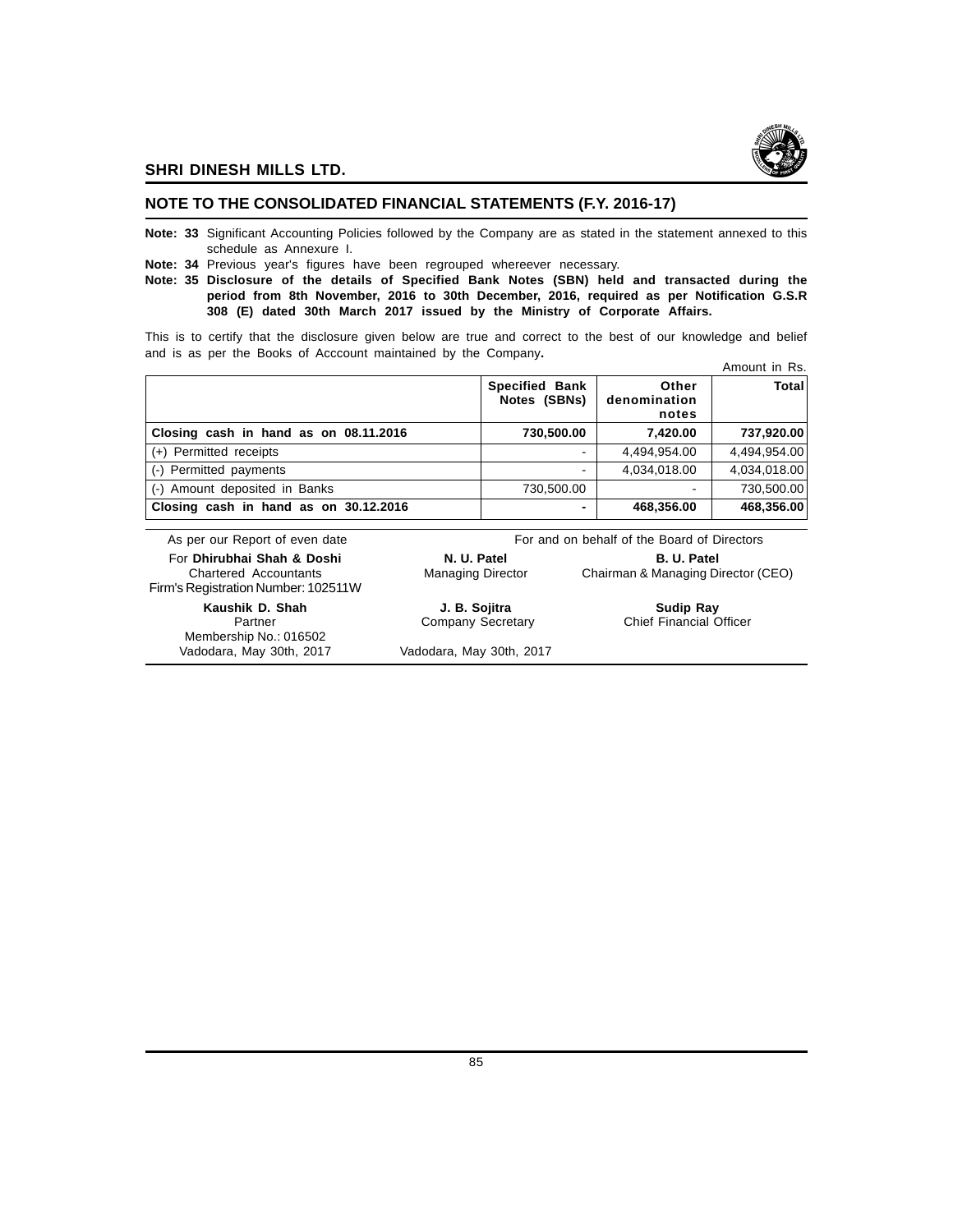# **ANNEXURE I REFERRED TO IN NOTE 33 TO THE ACCOUNT FOR THE YEAR ENDED 31ST MARCH, 2017, STATEMENT ON SIGNIFICANT ACCOUNTING POLICIES**

## **1. System of Accounting :**

These consolidated financial statements have been prepared on an accrual basis and under historical cost convention and in compliance, in all material aspects, with generally accepted principles in India and are in compliance with the accounting standard issued by the Institute of Chartered Accountants of India and the provisions of the Companies Act, 2013. The significant accounting policies adopted by the Company are detailed below:

## **2. Fixed Assets and Depreciation :**

### **A. Fixed Assets**

- Fixed Assets are carried at cost of acquisition including incidental cost relating to acquisition / installation. Fixed Assets are shown net of accumulated depreciation and amortized amount (except on free- hold land).
- II. Capital Work-in-progress is stated at amount expended up to the date of Balance Sheet.
- **B. Depreciation and Amortization**
- a) Leasehold land:

Premium on leasehold land is being amortized over the period of lease.

- b) Other Fixed Assets:
	- i. Depreciation on all the assets is being provided on written down value method except for plant & machinery of holding company and all assets of subsidiary company, wherein straight-line method is followed. The useful life of Continuous process plants and electrical installations of subsidiary company are considered based on the technical assessment by the management. For residual assets, rate of depreciation is accordance with the provisions of section 123 of the Companies Act, 2013 considering the useful life provided in part "C" of the schedule II.
	- II. Depreciation on additions to the assets during the year is being provided on pro-rata basis with reference to the month of acquisition /installation.
	- IV. Depreciation on assets sold, discarded, demolished or scrapped during the year is being provided up to the month in which such assets are sold, discarded, demolished or scrapped.

## **3. Investments :**

Investments are classified into Current and Non-current investments. Current investments are stated at lower of cost and fair value. Non-current investments are stated at cost. A provision for diminution is made to recognize a decline, other than temporary, in the value of Non-current investments.

## **4. Inventories :**

- i) Stores, Machinery Spares, Coal, etc. are valued at cost or net realizable value whichever is lower. Cost is arrived at on 'Moving Weighted Average Cost basis'.
- ii) Raw Materials are valued at cost or net realizable value whichever is lower. Cost is arrived at on 'Specific Identification cost basis'.
- iii) Materials in Process and Finished Goods are valued at cost or net realizable value, whichever is lower. Cost comprises all cost of purchase, cost of conversion and other costs incurred in bringing the inventories to their present location and condition.
	- The excise duty in respect of closing inventory of finished goods is included as part of finished goods.
- iv) Materials in Customs Bonded Warehouse and in transit are stated at cost, up to the date of Balance Sheet.
- v) Due allowance is estimated and provided for defective and obsolete items, wherever necessary, based on the past experience of the Company.

## **5. Foreign Currency Transactions :**

i) Initial Recognition:

Transactions denominated in foreign currencies are recorded at the rate prevailing on the date of the transaction.

ii) Conversion:

At the year-end, monetary items denominated in foreign currencies remaining unsettled are converted into rupee equivalents at the year-end exchange rates. Non monetary items which are carried in terms of historical cost denominated in foreign currency are reported using the exchange rate at the date of the transaction.

iii) Exchange Differences:

All exchange differences arising on settlement and conversion of foreign currency transactions are included in the profit and loss account, except in cases where they relate to the acquision of fixed assets, acquired out of India in which case they are adjusted in the cost of the corresponding asset.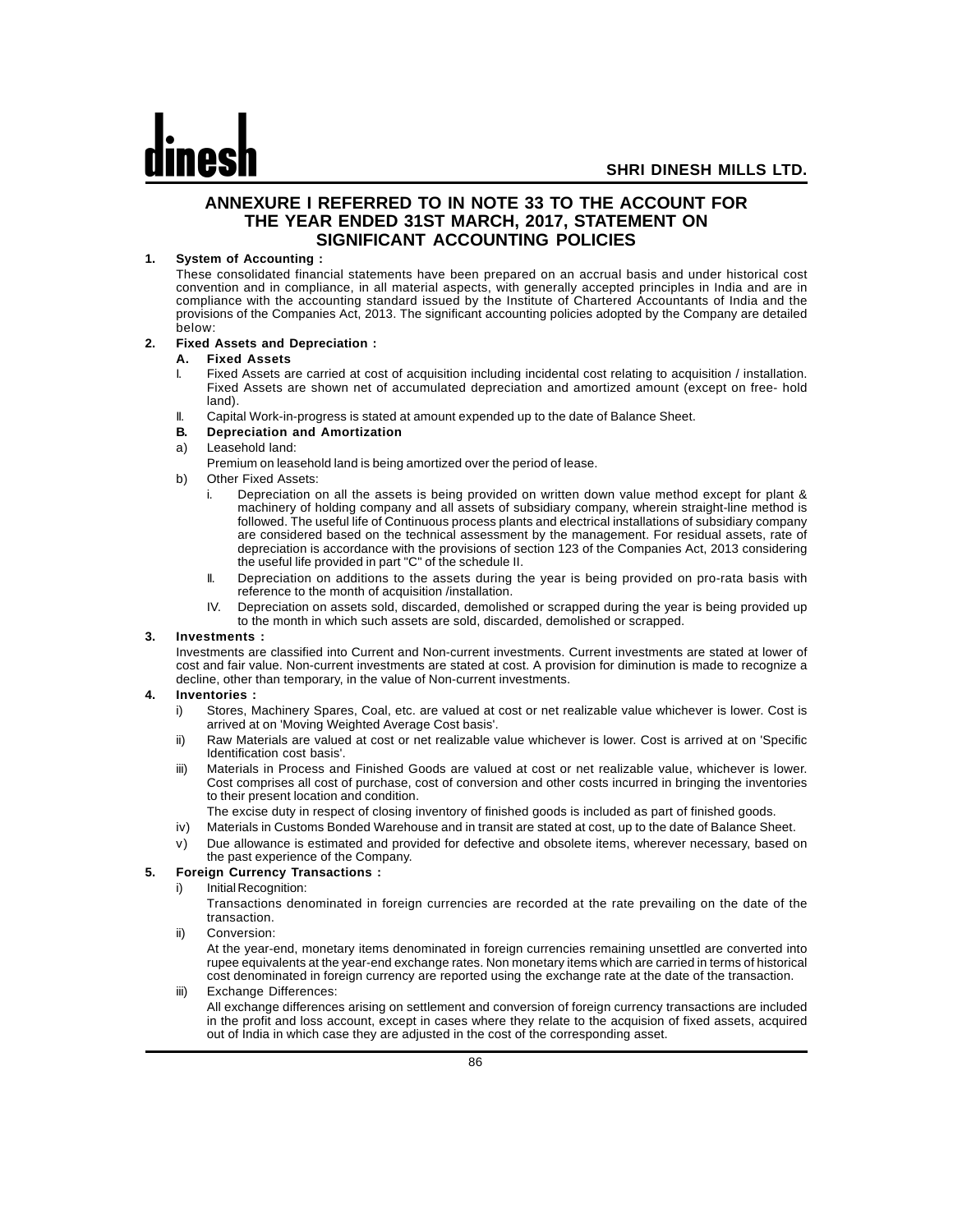

#### **6. Revenue Recognition :**

- i) Domestic Sales are recognized as revenue on transfer of significant risk and rewards of ownership which is generally on dispatch of products to the customers.
- ii) Export Sales are recognized as revenue on transfer of significant risk and rewards of ownership which is generally on the basis of the dates of Bill of Lading and / or Air Way Bill.
- iii) Export incentives benefits under "Duty Entitlement Pass Book under the Duty Exemption Scheme" and "Duty Draw back scheme" are accounted in the year of exports.
- iv) Dividend income is accounted for in the year in which the right to receive the same is established.
- v) Interest income is recognized on a time proportion basis taking into account the amount outstanding and the rate applicable.

#### **7. Employee Benefits :**

- i) Defined Contribution Plan:
	- Company's contribution paid/payable during the period to Provident Fund, Employee Deposit Linked Insurance Plan, Super Annuation Fund, Employee State Insurance Plan and Labour Welfare Fund are recognized as an expense in the Profit and Loss Account.
- Defined Benefit Plan:

Provision for payments to the Employees Gratuity Fund after taking into account the funds available with the Trustees of the Gratuity Fund is based on actuarial valuation done at the close of each financial year.

At the reporting date Company's liabilities towards gratuity is determined by independent actuarial valuation using the projected unit credit method. Actuarial gain and losses are recognized immediately in the statement of Profit and Loss account as income or expenses.

iii) Other defined benefits

Provision for other defined benefits for long term leave encashment is made based on an independent actuarial valuation on projected unit credit method at the end of each financial year. Actuarial gain and losses are recognized immediately in the statement of Profit and Loss Account as income or expenses.

iv) Company recognizes the undiscounted amount of short term employee benefits during the accounting period based on service rendered by employees.

#### **8. Taxation :**

Income tax expense comprises of Current tax and Deferred tax charge or credit. Provision for current tax is made on assessable income at the tax rate applicable to the relevant assessment year.

The Deferred tax Asset and Deferred tax liability are calculated by applying tax rate and tax laws that have been enacted or substantively enacted by the Balance Sheet date.

Deferred tax Assets arising mainly on account of brought forward losses and unabsorbed depreciation under tax laws, are recognized, only if there is virtual certainty of its realisation, supported by convincing evidence.

Deferred Tax Assets on account of other timing difference are recognized only to the extent there is a reasonable certainty of its realization.

The carrying amount of Deferred tax assets are reviewed to reassure realization at each Balance Sheet date.

# **9. Government Subsidies :**

- Government subsidies are recognized when there is reasonable assurance that the same will be received.
- ii) Revenue subsidies for expenses incurred are reduced from the respective expenses.
- iii) Capital subsidies relating to specific fixed assets are reduced from the gross value of the respective fixed assets.

#### **10. Borrowing Costs :**

Interest and other borrowing costs attributable to qualifying assets are capitalized. Other interest and borrowing costs are charged to revenue.

#### **11. Provisions, Contingent Liabilities and Contingent Assets :**

A provision is recognized when an enterprise has a present obligation as a result of past event and it is probable that an outflow of resources will be required to settle the obligation, in respect of which a reliable estimate can be made. Provisions are not discounted to its present value and are determined based on management estimate required to settle the obligation at the Balance Sheet date and adjusted to reflect the current management estimates. A disclosure for a contingent liability is made when there is a possible obligation or a present obligation that may, but probably will not, requires an outflow of resources. Where there is a possible obligation or a present obligation in respect of which the likelihood of outflow of resources is remote, no provision or disclosure is made.

## **12. Impairment of Assets :**

The carrying amounts of assets are reviewed at each Balance Sheet date if there is any indication of impairment based on internal / external factors. An impairment loss will be recognized wherever the carrying amount of an asset exceeds its recoverable amount. The recoverable amount is greater of the asset's net selling price and value in use. In assessing value in use, the estimated future cash flows are discounted to the present value by using weighted average cost of capital.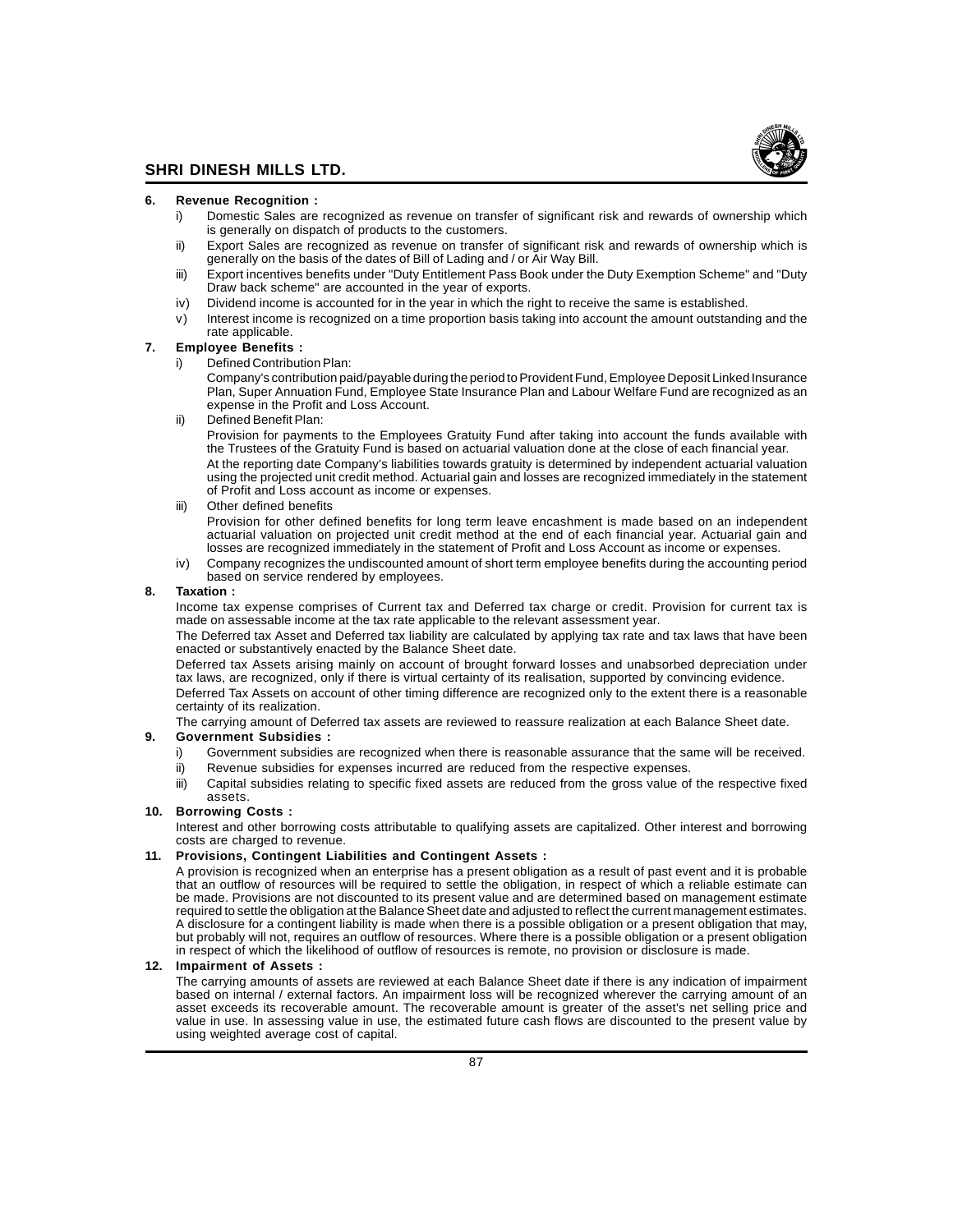

# **Form: AOC - I**

(Pursuant to first proviso to sub - section (3) of section 129 read with rule 5 of Companies (Accounts) Rules, 2014)

#### **Statement containing salient features of the Financial Statement of Subsidiaries / Associate companies / Joint Ventures**

| Sr. No.           | <b>Particulars</b>                                                                                                             | Amount (Rs. in Lakhs)                                     |
|-------------------|--------------------------------------------------------------------------------------------------------------------------------|-----------------------------------------------------------|
| 1                 | Name of the Subsidiary                                                                                                         | Dinesh Remedies Ltd.                                      |
| 2                 | Reporting period for the subsidiary concerned, if different<br>from the holding company's reporting period                     | Reporting period is same<br>i.e. 31st March of every year |
| 3                 | Reporting currency and Exchange rate as on the last date of<br>the relevant financial year in the case of foreign subsidiaries | Not Applicable                                            |
| 4                 | Share Capital                                                                                                                  | 2359.16                                                   |
| 5                 | Reserves & Surplus                                                                                                             | (384.18)                                                  |
| 6                 | <b>Total Assets</b>                                                                                                            | 3016.62                                                   |
| $\overline{7}$    | <b>Total Liabilities</b>                                                                                                       | 3016.62                                                   |
| 8                 | Investments                                                                                                                    | 35.00                                                     |
| 9                 | Turnover                                                                                                                       | 1704.85                                                   |
| 10                | Profit Before Tax                                                                                                              | (60.43)                                                   |
| 11                | Provision for Taxation                                                                                                         | 0.00                                                      |
| $12 \overline{ }$ | Profit after Tax                                                                                                               | (60.43)                                                   |
| 13                | Proposed Dividend                                                                                                              | <b>NIL</b>                                                |
| 14                | % of shareholding                                                                                                              | 55.52%                                                    |

#### **Part - "A": Subsidiaries**

**Notes:**

(1) Names of subsidiaries which are yet to commence operations: None.

(2) Names of subsidiaries which have been liquidated or sold during the year: None

# **Part - "B": Associates and Joint Ventures: - None**

For and on behalf of the Board of Directors of Shri Dinesh Mills Limited,

**BHARAT PATEL N. U. PATEL** Chairman & Managing Director Managing Director

**J. B. SOJITRA SUDIP RAY Company Secretary Chief Financial Office** 

Vadodara, 30th May, 2017 Company Secretary Chief Financial Officer (CFO)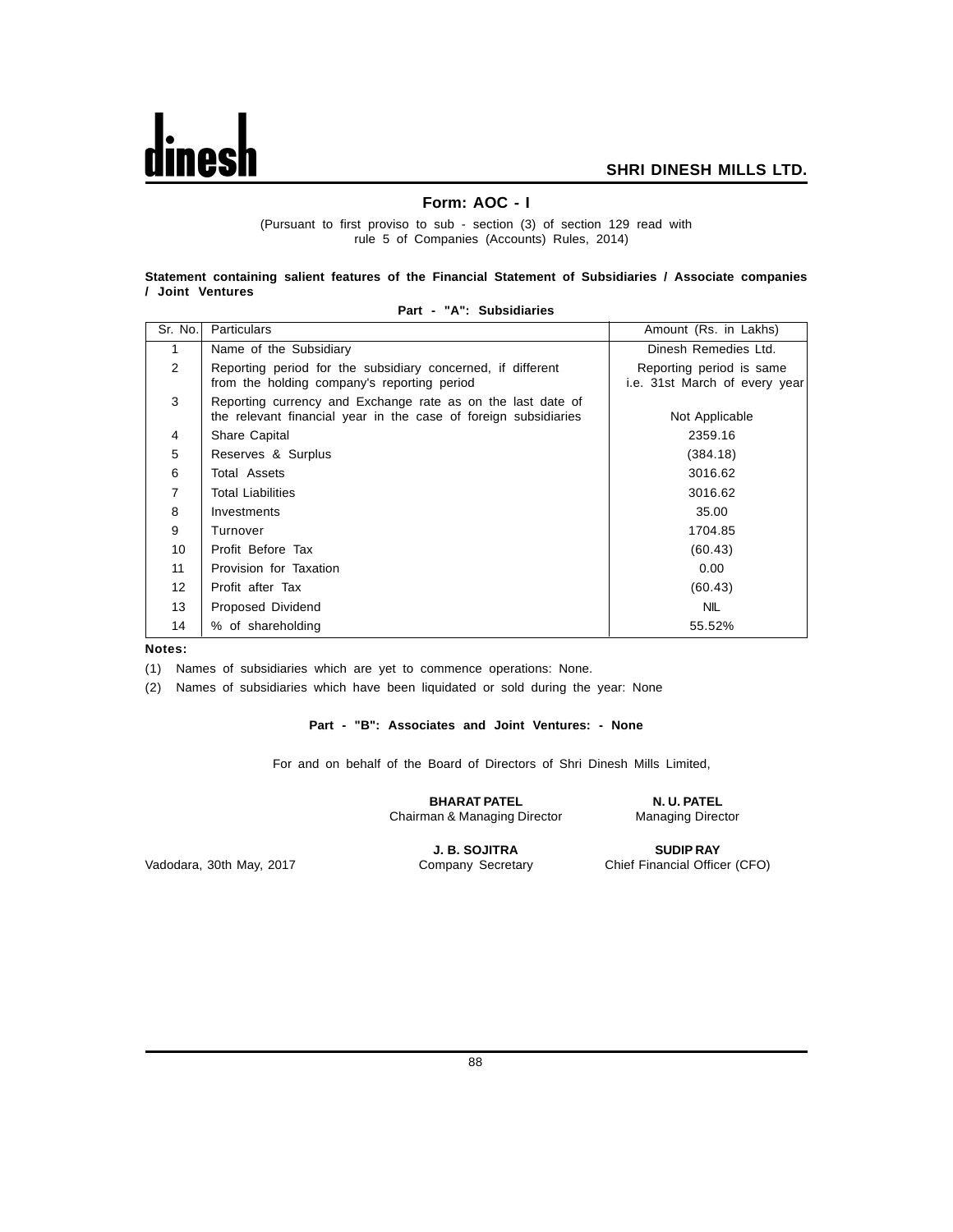|    |                                      | <b>SHRI DINESH MILLS LIMITED</b><br>(CIN: L17110GJ1935PLC000494)     | Regd. Office: P.O. Box No. 2501, Padra Road, Vadodara - 390 020 · www.dineshmills.com                                                                                                                                      |
|----|--------------------------------------|----------------------------------------------------------------------|----------------------------------------------------------------------------------------------------------------------------------------------------------------------------------------------------------------------------|
|    |                                      | 82nd ANNUAL GENERAL MEETING<br><b>ATTENDANCE SLIP</b>                |                                                                                                                                                                                                                            |
|    |                                      |                                                                      |                                                                                                                                                                                                                            |
|    |                                      |                                                                      | Folio No. : ____________________________/ DP ID No. _________________________/ Client ID No. _________________                                                                                                             |
|    | No. of Shares : ____________________ |                                                                      |                                                                                                                                                                                                                            |
|    |                                      |                                                                      |                                                                                                                                                                                                                            |
|    |                                      |                                                                      | I/We hereby record my/our presence at the 82nd Annual General Meeting of the Company being held at Registered<br>Office of the Company at Padra Road, Vadodara on Wednesday, the 27th September, 2017 at 11.00 A.M.        |
|    | Notes:                               |                                                                      | Member's/Proxy's Signature                                                                                                                                                                                                 |
| 1. |                                      | Attendance verification counter at the entrance of the Meeting Hall. | Please complete the Folio / DP-ID / Client ID No. and Name, sign this Attendance Slip and hand it over at the                                                                                                              |
| 2. |                                      | details with their respective Depository Participant(s).             | Members holding shares in physical form are requested to advise the change in their address, if any to the<br>Registrar / Company quoting their Folio Number(s). Members holding shares in electronic form may update such |
| 3. |                                      |                                                                      | Member intending to appoint a proxy, should complete the proxy form and deposit it at the Company's Registered<br>Office not later than 48 hours before the commencement of the Annual General meeting.                    |
|    |                                      |                                                                      |                                                                                                                                                                                                                            |
|    |                                      |                                                                      |                                                                                                                                                                                                                            |
|    |                                      |                                                                      |                                                                                                                                                                                                                            |
|    |                                      |                                                                      |                                                                                                                                                                                                                            |
|    |                                      |                                                                      |                                                                                                                                                                                                                            |
|    |                                      |                                                                      |                                                                                                                                                                                                                            |
|    |                                      |                                                                      |                                                                                                                                                                                                                            |
|    |                                      |                                                                      |                                                                                                                                                                                                                            |

 $\mathbf{I}$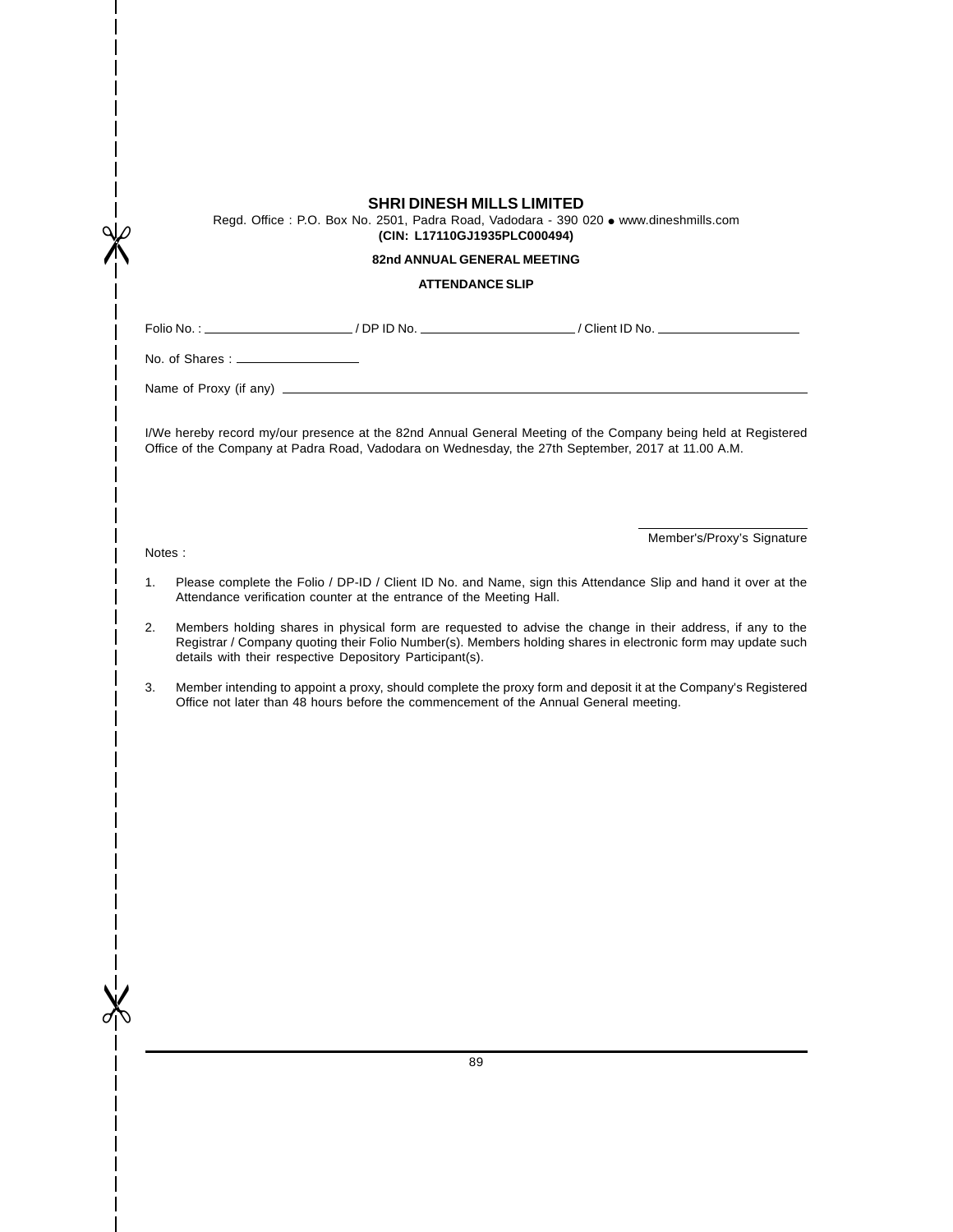



90